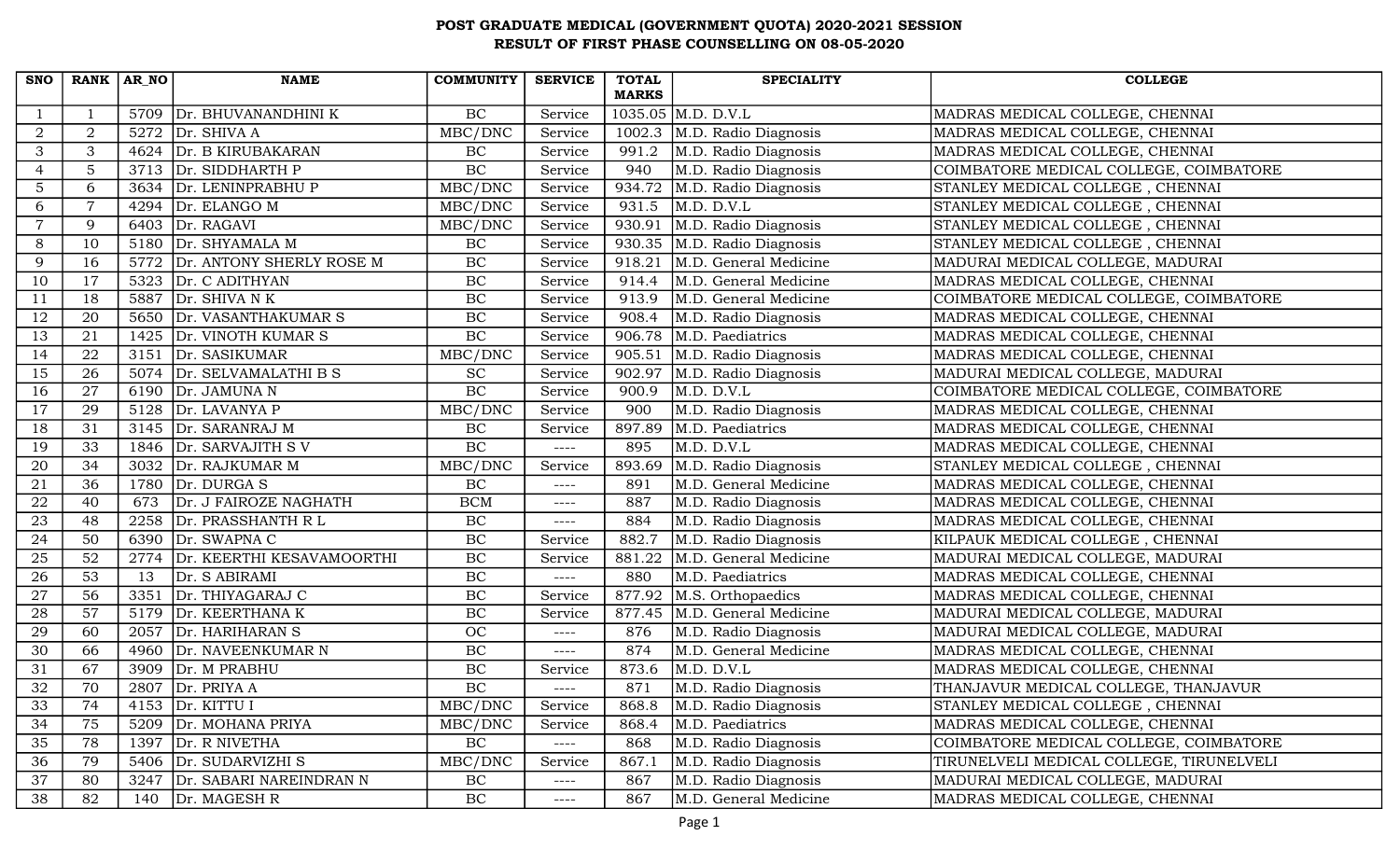| <b>SNO</b> | $RANK   AR_N$ |      | <b>NAME</b>                  | COMMUNITY                          | <b>SERVICE</b> | <b>TOTAL</b> | <b>SPECIALITY</b>               | <b>COLLEGE</b>                           |
|------------|---------------|------|------------------------------|------------------------------------|----------------|--------------|---------------------------------|------------------------------------------|
|            |               |      |                              |                                    |                | <b>MARKS</b> |                                 |                                          |
| 39         | 84            | 2505 | Dr. ARUN KHUMAR L            | MBC/DNC                            | $--- -$        | 866          | M.D. General Medicine           | MADRAS MEDICAL COLLEGE, CHENNAI          |
| 40         | 89            |      | 1317 Dr. MOHANKUMAR K        | $\rm BC$                           | $--- -$        | 864          | M.D. Radio Diagnosis            | MADURAI MEDICAL COLLEGE, MADURAI         |
| 41         | 90            |      | 3744   Dr. ANNADURAI S       | $\rm BC$                           | Service        | 863.6        | M.D. General Medicine           | MADRAS MEDICAL COLLEGE, CHENNAI          |
| 42         | 94            | 779  | Dr. INDHUJA V                | <b>BC</b>                          | ----           | 862          | M.D. General Medicine           | MADRAS MEDICAL COLLEGE, CHENNAI          |
| 43         | 96            | 154  | Dr. MALINI E                 | BC                                 | $--- -$        | 862          | M.D. D.V.L                      | MADRAS MEDICAL COLLEGE, CHENNAI          |
| 44         | 98            | 5889 | Dr. SHRI PARANIETAREN V K I  | BC                                 | Service        | 861.6        | M.D. General Medicine           | MADRAS MEDICAL COLLEGE, CHENNAI          |
| 45         | 102           | 3872 | Dr. A VIGNESH                | BC                                 | Service        | 860.22       | M.D. General Medicine           | MADURAI MEDICAL COLLEGE, MADURAI         |
| 46         | 105           |      | 1784   Dr. SIVASUBRAMANIAN M | BC                                 | $--- -$        | 860          | M.D. General Medicine           | MADRAS MEDICAL COLLEGE, CHENNAI          |
| 47         | 106           |      | 6414 $\vert$ Dr. RADHIKA P   | MBC/DNC                            | Service        | 859.79       | M.S. Obstetrics and Gynaecology | MADRAS MEDICAL COLLEGE, CHENNAI          |
| 48         | 107           |      | 3715 Dr. GOPINATHAN E        | BC                                 | Service        | 859.2        | M.D. General Medicine           | MADURAI MEDICAL COLLEGE, MADURAI         |
| 49         | 110           |      | 5426 $Dr. LAVANYA K$         | OC                                 | $--- -$        | 859          | M.D. D.V.L                      | MADRAS MEDICAL COLLEGE, CHENNAI          |
| 50         | 113           |      | 6438 $Dr. ANAND$             | MBC/DNC                            | Service        | 858          | M.D. Radio Diagnosis            | PSG MEDICAL COLLEGE, COIMBATORE          |
| 51         | 114           |      | 2237 Dr. RAVEENDRANATH P     | MBC/DNC                            | ----           | 857          | M.D. General Medicine           | MADRAS MEDICAL COLLEGE, CHENNAI          |
| 52         | 115           | 1048 | Dr. PRIYA V                  | OC                                 | $--- -$        | 857          | M.D. D.V.L                      | STANLEY MEDICAL COLLEGE, CHENNAI         |
| 53         | 119           | 2598 | Dr. SIVARANJANI              | MBC/DNC                            | $--- -$        | 856          | M.D. D.V.L                      | MADRAS MEDICAL COLLEGE, CHENNAI          |
| 54         | 120           | 2313 | Dr. SEETHALAKSHMIN           | OC                                 | $---$          | 856          | M.D. General Medicine           | STANLEY MEDICAL COLLEGE, CHENNAI         |
| 55         | 122           |      | 2353 $Dr. AASHIKA B$         | $\overline{\text{MBC}/\text{DNC}}$ | $---$          | 855          | M.D. D.V.L                      | STANLEY MEDICAL COLLEGE, CHENNAI         |
| 56         | 123           | 145  | Dr. JAYASHREE C              | MBC/DNC                            | $--- -$        | 855          | M.D. D.V.L                      | MADURAI MEDICAL COLLEGE, MADURAI         |
| 57         | 124           | 74   | Dr. SURIYA A                 | BC                                 | $--- -$        | 855          | M.D. Paediatrics                | MADRAS MEDICAL COLLEGE, CHENNAI          |
| 58         | 126           |      | 4419 Dr. SHEEBA              | <b>BCM</b>                         | Service        | 854.32       | M.D. General Medicine           | VILLUPURAM MEDICAL COLLEGE, VILLUPURAM.  |
| 59         | 127           |      | 1163 Dr. SHANMATHI R         | $\rm BC$                           | ----           | 854          | M.D. D.V.L                      | MADRAS MEDICAL COLLEGE, CHENNAI          |
| 60         | 128           | 343  | Dr. FARHEEN SULTANA CHAND    | <b>BCM</b>                         | $--- -$        | 854          | M.D. D.V.L                      | MADRAS MEDICAL COLLEGE, CHENNAI          |
| 61         | 130           | 5135 | Dr. PRAVEEN RAJ P            | $\rm BC$                           | Service        | 853.2        | M.D. Paediatrics                | MADRAS MEDICAL COLLEGE, CHENNAI          |
| 62         | 131           | 6359 | Dr. SANTHOSH RAMANAN         | MBC/DNC                            | Service        | 853.14       | M.D. General Medicine           | MADRAS MEDICAL COLLEGE, CHENNAI          |
| 63         | 132           | 155  | Dr. KARTHIK MANIKANDAN S     | BC                                 | $--- -$        | 853          | M.D. General Medicine           | STANLEY MEDICAL COLLEGE, CHENNAI         |
| 64         | 133           | 14   | Dr. VISHNU V B               | BC                                 | $--- -$        | 853          | M.D. General Medicine           | MADURAI MEDICAL COLLEGE, MADURAI         |
| 65         | 134           |      | 3130 Dr. MOHAMED ASHIF A     | <b>BCM</b>                         | $--- -$        | 853          | M.D. General Medicine           | MADRAS MEDICAL COLLEGE, CHENNAI          |
| 66         | 138           | 1023 | Dr. DEVA PRIYA E             | MBC/DNC                            | ----           | 851          | M.D. Paediatrics                | MADRAS MEDICAL COLLEGE, CHENNAI          |
| 67         | 140           | 1280 | Dr. ARJUN J                  | BC                                 | $--- -$        | 851          | M.D. General Medicine           | STANLEY MEDICAL COLLEGE, CHENNAI         |
| 68         | 141           | 1951 | Dr. GOKUL R                  | BC                                 | $--- -$        | 851          | M.D. D.V.L                      | MADRAS MEDICAL COLLEGE, CHENNAI          |
| 69         | 142           |      | 5957 Dr. SANTHOSH KUMAR      | MBC/DNC                            | $--- -$        | 851          | M.D. D.V.L                      | TIRUNELVELI MEDICAL COLLEGE, TIRUNELVELI |
| 70         | 144           |      | 5137 Dr. RAMAKRISHNAN G      | $\rm BC$                           | Service        | 850.8        | M.D. General Medicine           | STANLEY MEDICAL COLLEGE, CHENNAI         |
| 71         | 145           | 5131 | Dr. AJITH KUMAR M            | $\rm BC$                           | Service        | 850.2        | M.D. D.V.L                      | STANLEY MEDICAL COLLEGE, CHENNAI         |
| 72         | 146           | 1471 | Dr. SUNDAR NATESH K          | BC                                 | $--- -$        | 850          | M.D. Paediatrics                | MADRAS MEDICAL COLLEGE, CHENNAI          |
| 73         | 147           |      | 1553 Dr. G SATHEESH KUMAR    | $\overline{BC}$                    | ----           | 850          | M.D. D.V.L                      | MADRAS MEDICAL COLLEGE, CHENNAI          |
| 74         | 148           | 261  | Dr. SARASWATHI               | MBC/DNC                            | $--- -$        | 850          | M.D. D.V.L                      | MADRAS MEDICAL COLLEGE, CHENNAI          |
| 75         | 149           | 4503 | Dr. SANTHOSHVARAN R          | MBC/DNC                            | Service        | 849.6        | M.D. General Medicine           | MADRAS MEDICAL COLLEGE, CHENNAI          |
| 76         | 151           | 4881 | Dr. PALANIPRABHU K           | BC                                 | ----           | 849          | M.D. General Medicine           | STANLEY MEDICAL COLLEGE, CHENNAI         |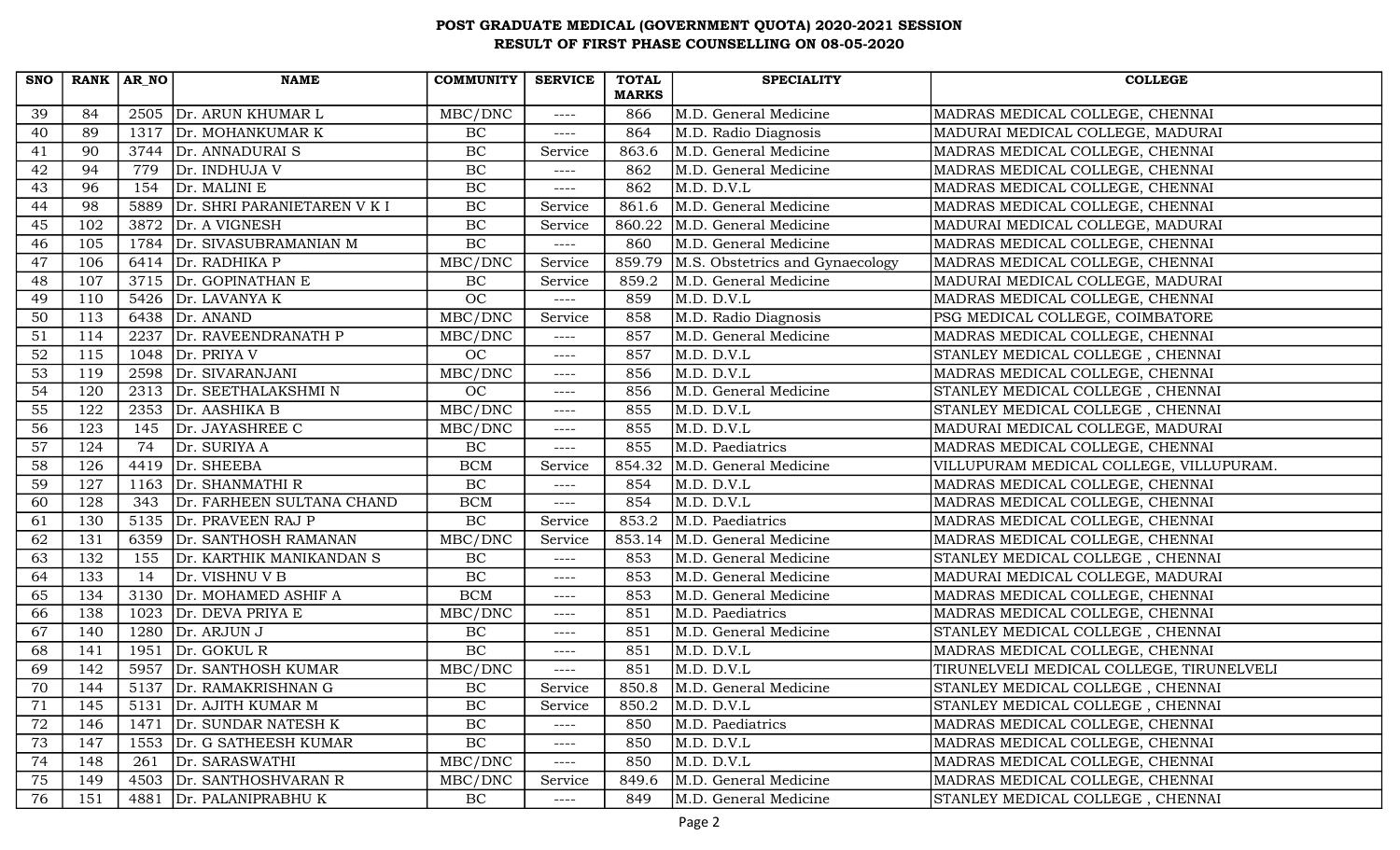| <b>SNO</b> | $RANK   AR_N$ |      | <b>NAME</b>              | <b>COMMUNITY</b> | <b>SERVICE</b> | <b>TOTAL</b> | <b>SPECIALITY</b>         | <b>COLLEGE</b>                              |
|------------|---------------|------|--------------------------|------------------|----------------|--------------|---------------------------|---------------------------------------------|
|            |               |      |                          |                  |                | <b>MARKS</b> |                           |                                             |
| 77         | 153           | 440  | Dr. S BAGAWATH PRASATH   | BC               | $---$          | 849          | M.D. Paediatrics          | MADRAS MEDICAL COLLEGE, CHENNAI             |
| 78         | 155           | 66   | Dr. RAHUL E              | BC               | $--- -$        | 849          | M.D. D.V.L                | TIRUNELVELI MEDICAL COLLEGE, TIRUNELVELI    |
| 79         | 156           |      | 2018 Dr. GURUMOORTHY A D | $\rm BC$         | $--- -$        | 849          | M.D. General Medicine     | STANLEY MEDICAL COLLEGE, CHENNAI            |
| 80         | 157           | 153  | Dr. A NOORUL AMEEN       | <b>BCM</b>       | $--- -$        | 849          | M.D. General Medicine     | STANLEY MEDICAL COLLEGE, CHENNAI            |
| 81         | 158           | 3860 | Dr. VIGNESH V            | BC               | Service        | 848.9        | M.D. Paediatrics          | GOVT. MOHAN KUMARAMANGALAM MEDICAL COLLEGE, |
|            |               |      |                          |                  |                |              |                           | SALEM.                                      |
| 82         | 159           |      | 3115 $Dr. ANAND K$       | MBC/DNC          | Service        | 848.9        | M.D. D.V.L                | COIMBATORE MEDICAL COLLEGE, COIMBATORE      |
| 83         | 160           |      | 5632 Dr. SIVA SUNDAR A   | MBC/DNC          | Service        | 848.1        | M.D. General Medicine     | MADURAI MEDICAL COLLEGE, MADURAI            |
| 84         | 161           |      | 3128 Dr. AARTI BERNETT A | $\rm BC$         | $--- -$        | 848          | M.D. Paediatrics          | TIRUNELVELI MEDICAL COLLEGE, TIRUNELVELI    |
| 85         | 162           |      | 1330 $Dr. M$ SRUTHI      | MBC/DNC          | $---$          | 848          | M.D. Paediatrics          | MADRAS MEDICAL COLLEGE, CHENNAI             |
| 86         | 163           |      | 5942 Dr. VASANTHA J      | OC               | $--- -$        | 848          | M.D. Paediatrics          | STANLEY MEDICAL COLLEGE, CHENNAI            |
| 87         | 164           |      | 4202 Dr. KRITHIKA PRASAD | BC               | $---$          | 848          | M.D. Paediatrics          | MADRAS MEDICAL COLLEGE, CHENNAI             |
| 88         | 165           |      | 5267 $Dr. SATHYA A$      | MBC/DNC          | Service        | 847.55       | M.D. General Medicine     | STANLEY MEDICAL COLLEGE, CHENNAI            |
| 89         | 166           | 3057 | Dr. LAVANYA P K          | MBC/DNC          | $--- -$        | 847          | M.D. General Medicine     | STANLEY MEDICAL COLLEGE, CHENNAI            |
| 90         | 167           | 331  | Dr. ARUN KUMAR V         | BC               | $---$          | 847          | M.D. Paediatrics          | MADRAS MEDICAL COLLEGE, CHENNAI             |
| 91         | 168           | 1200 | Dr. REVATHI RAJENDRAN    | BC               | $--- -$        | 847          | M.D. General Medicine     | STANLEY MEDICAL COLLEGE, CHENNAI            |
| 92         | 169           |      | 713 $\vert$ Dr. PREETHIR | BC               | $--- -$        | 847          | $M.D.$ $\overline{D.V.L}$ | CHENGALPATTU MEDICAL COLLEGE, CHENGALPATTU  |
| 93         | 170           |      | 2053 Dr. S JAYASURIYA    | $\overline{BC}$  | ----           | 847          | M.D. General Medicine     | STANLEY MEDICAL COLLEGE, CHENNAI            |
| 94         | 171           | 81   | Dr. RAMESH G             | BC               | $--- - -$      | 847          | M.D. General Medicine     | STANLEY MEDICAL COLLEGE, CHENNAI            |
| 95         | 172           | 28   | Dr. AISHWARYA M          | OC               | $--- -$        | 846          | M.D. D.V.L                | THANJAVUR MEDICAL COLLEGE, THANJAVUR        |
| 96         | 173           |      | 2659 Dr. R NANDITA       | BC               | $--- -$        | 846          | M.D. Paediatrics          | MADRAS MEDICAL COLLEGE, CHENNAI             |
| 97         | 174           |      | 1090 Dr. SUVEDA S        | $\overline{BC}$  | $--- -$        | 846          | M.D. General Medicine     | STANLEY MEDICAL COLLEGE, CHENNAI            |
| 98         | 175           | 1394 | Dr. AKSHAYA N            | MBC/DNC          | ----           | 846          | M.D. D.V.L                | MADRAS MEDICAL COLLEGE, CHENNAI             |
| 99         | 176           | 460  | Dr. R KAUTHAM GURU       | BC               | $--- -$        | 846          | M.D. Radio Diagnosis      | VELAMMAL MEDICAL COLLEGE, MADURAI           |
| 100        | 178           |      | 6194 Dr. SUKUMAR N       | BC               | Service        | 846          | M.D. Paediatrics          | MADRAS MEDICAL COLLEGE, CHENNAI             |
| 101        | 179           |      | 5627 Dr. VIGNESH K       | MBC/DNC          | Service        | 845.25       | M.D. D.V.L                | MADURAI MEDICAL COLLEGE, MADURAI            |
| 102        | 180           |      | 1893 Dr. SOWMINI D       | $\rm BC$         | $--- -$        | 845          | M.D. Paediatrics          | MADRAS MEDICAL COLLEGE, CHENNAI             |
| 103        | 181           | 2433 | Dr. NISHITA M            | $\rm BC$         | $---$          | 845          | M.D. General Medicine     | KILPAUK MEDICAL COLLEGE, CHENNAI            |
| 104        | 183           | 1695 | Dr. M P SADHASIVAM       | MBC/DNC          | $--- -$        | 845          | M.D. Paediatrics          | MADRAS MEDICAL COLLEGE, CHENNAI             |
| 105        | 184           | 2551 | Dr. MAHALAKSHMI V        | <b>OC</b>        | $--- -$        | 845          | M.D. General Medicine     | THANJAVUR MEDICAL COLLEGE, THANJAVUR        |
| 106        | 185           |      | 1915   Dr. PADMAPRABHA T | BC               | $--- -$        | 845          | M.D. Paediatrics          | MADURAI MEDICAL COLLEGE, MADURAI            |
| 107        | 186           |      | 2195   Dr. M MALAVIKA    | $\rm BC$         | $--- - -$      | 845          | M.D. Paediatrics          | STANLEY MEDICAL COLLEGE, CHENNAI            |
| 108        | 188           | 3904 | Dr. SAKTHIKUMAR          | <b>BC</b>        | Service        | 845          | M.D. General Medicine     | THANJAVUR MEDICAL COLLEGE, THANJAVUR        |
| 109        | 189           | 6118 | Dr. SARAVANAN            | MBC/DNC          | Service        | 844.55       | M.D. Paediatrics          | MADRAS MEDICAL COLLEGE, CHENNAI             |
| 110        | 190           | 396  | Dr. J JOSE MARIA         | BC               | $--- - -$      | 844          | M.D. General Medicine     | TIRUNELVELI MEDICAL COLLEGE, TIRUNELVELI    |
| 111        | 191           | 800  | Dr. ARUL JABEZ J         | $\rm BC$         | $--- -$        | 844          | M.D. General Medicine     | KILPAUK MEDICAL COLLEGE, CHENNAI            |
| 112        | 193           | 5132 | Dr. LOGESH L             | BC               | Service        | 843.7        | M.D. General Medicine     | GOVT. MOHAN KUMARAMANGALAM MEDICAL COLLEGE, |
|            |               |      |                          |                  |                |              |                           | SALEM.                                      |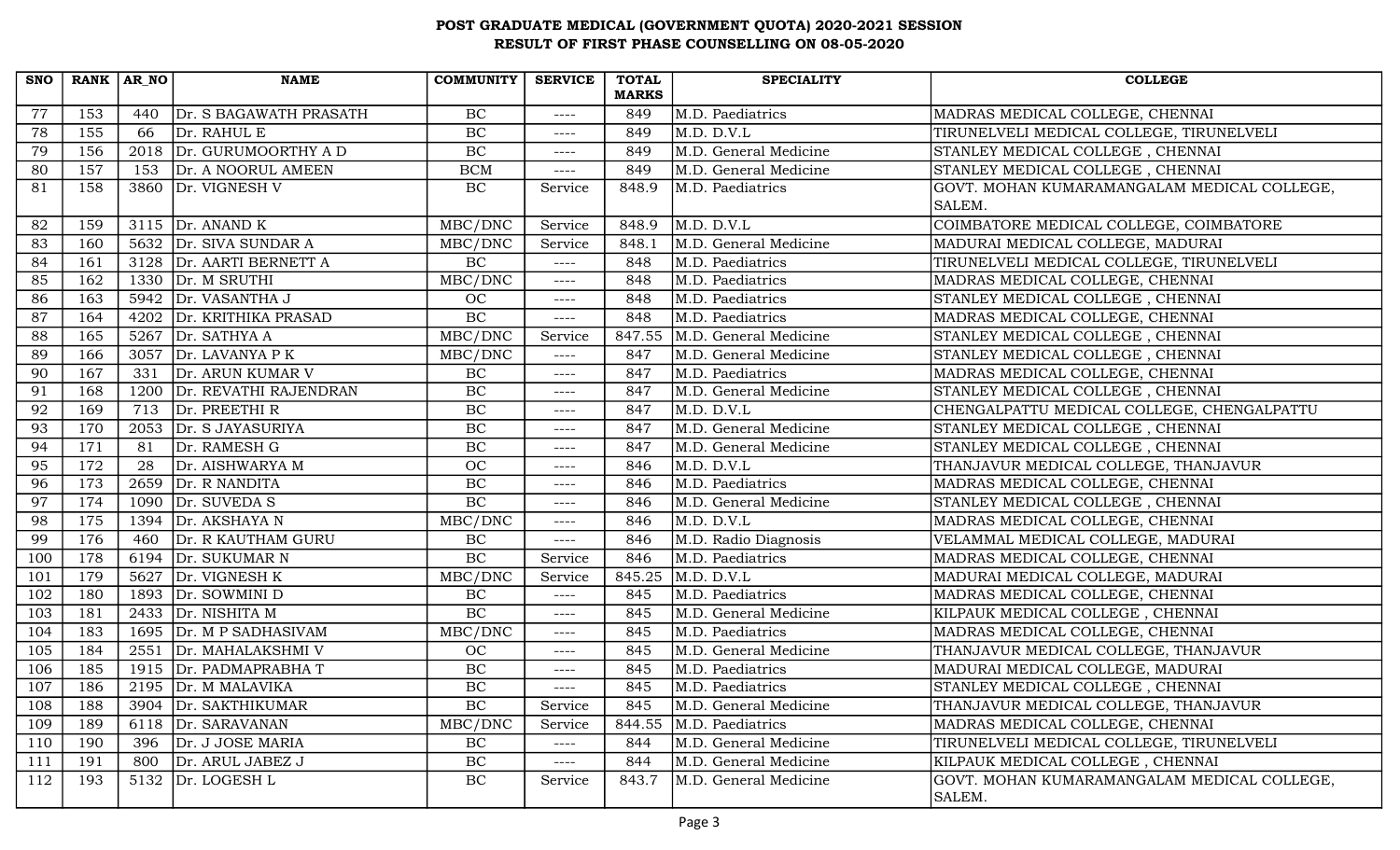| <b>SNO</b> | $RANK   AR_N$ |      | <b>NAME</b>                 | <b>COMMUNITY</b> | <b>SERVICE</b> | <b>TOTAL</b><br><b>MARKS</b> | <b>SPECIALITY</b>            | <b>COLLEGE</b>                             |
|------------|---------------|------|-----------------------------|------------------|----------------|------------------------------|------------------------------|--------------------------------------------|
| 113        | 194           | 3835 | Dr. THEEPTHA J              | BC               | Service        | 843.28                       | M.D. T.B. and Chest Diseases | MADRAS MEDICAL COLLEGE, CHENNAI            |
| 114        | 200           | 109  | Dr. AISHWARYA R             | MBC/DNC          | $---$          | 843                          | M.D. Paediatrics             | MADRAS MEDICAL COLLEGE, CHENNAI            |
| 115        | 202           | 1265 | Dr. S SAKTHI SARAVANAN      | MBC/DNC          | $---$          | 842                          | M.D. Paediatrics             | MADRAS MEDICAL COLLEGE, CHENNAI            |
| 116        | 205           | 54   | Dr. MURALI                  | MBC/DNC          | $---$          | 842                          | M.D. Paediatrics             | STANLEY MEDICAL COLLEGE, CHENNAI           |
| 117        | 207           | 6426 | Dr. KALAISELVI              | BC               | Service        | 841.33                       | M.D. General Medicine        | CHENGALPATTU MEDICAL COLLEGE, CHENGALPATTU |
| 118        | 208           | 5129 | Dr. SHADHAM HUSSAIN M       | <b>BCM</b>       | Service        | 841.1                        | M.S. Orthopaedics            | STANLEY MEDICAL COLLEGE, CHENNAI           |
| 119        | 209           | 143  | Dr. SHRINITHI T             | $\rm BC$         | ----           | 841                          | M.S. General Surgery         | STANLEY MEDICAL COLLEGE, CHENNAI           |
| 120        | 210           |      | 3686   Dr. ITHAYARAJ M R    | $\overline{BC}$  | $---$          | 840                          | M.D. General Medicine        | THANJAVUR MEDICAL COLLEGE, THANJAVUR       |
| 121        | 212           | 2235 | Dr. RAHEEMA M A M           | <b>BCM</b>       | $---$          | 840                          | M.D. General Medicine        | KILPAUK MEDICAL COLLEGE, CHENNAI           |
| 122        | 214           | 1083 | Dr. DHARANIYA S S           | BC               | $---$          | 839                          | M.D. General Medicine        | THANJAVUR MEDICAL COLLEGE, THANJAVUR       |
| 123        | 217           |      | 5934 $\vert$ Dr. MADHU A    | MBC/DNC          | Service        | 838.5                        | M.D. Paediatrics             | MADURAI MEDICAL COLLEGE, MADURAI           |
| 124        | 218           |      | 3856   Dr. MOHAMMED WASIM K | <b>BCM</b>       | Service        | 838.35                       | M.D. General Medicine        | KILPAUK MEDICAL COLLEGE, CHENNAI           |
| 125        | 219           | 1939 | Dr. MIRUNALINI R            | BC               | ----           | 838                          | M.D. Paediatrics             | STANLEY MEDICAL COLLEGE, CHENNAI           |
| 126        | 221           | 2151 | Dr. A S VIDYA               | BC               | ----           | 838                          | M.D. Paediatrics             | MADURAI MEDICAL COLLEGE, MADURAI           |
| 127        | 222           | 39   | Dr. ABDULRAFIHAMEEN A       | <b>BCM</b>       | ----           | 838                          | M.D. Paediatrics             | MADRAS MEDICAL COLLEGE, CHENNAI            |
| 128        | 223           | 1055 | Dr. HURSA VARTHNI N         | $\rm BC$         | $---$          | 838                          | M.D. General Medicine        | COIMBATORE MEDICAL COLLEGE, COIMBATORE     |
| 129        | 224           | 4256 | Dr. SREE BALAJI A R         | <b>BC</b>        | Service        | 837.6                        | M.D. General Medicine        | TIRUNELVELI MEDICAL COLLEGE, TIRUNELVELI   |
| 130        | 226           | 538  | Dr. JERMIN MERISHA A        | BC               | $---$          | 836                          | M.D. General Medicine        | KILPAUK MEDICAL COLLEGE, CHENNAI           |
| 131        | 227           | 257  | Dr. ANBURAJAN S             | <b>BC</b>        | $---$          | 836                          | M.D. General Medicine        | THANJAVUR MEDICAL COLLEGE, THANJAVUR       |
| 132        | 228           | 2116 | Dr. SHREERAM G              | MBC/DNC          | ----           | 836                          | M.D. D.V.L                   | PSG MEDICAL COLLEGE, COIMBATORE            |
| 133        | 231           |      | 3844   Dr. PRAGADEESH G     | BC               | Service        | 835.66                       | M.D. General Medicine        | THANJAVUR MEDICAL COLLEGE, THANJAVUR       |
| 134        | 232           |      | 4733 Dr. SRINIVASAN         | MBC/DNC          | Service        | 835.44                       | M.D. Paediatrics             | STANLEY MEDICAL COLLEGE, CHENNAI           |
| 135        | 234           | 607  | Dr. SARANYA RAJEE S         | BC               | $---$          | 835                          | M.D. Paediatrics             | STANLEY MEDICAL COLLEGE, CHENNAI           |
| 136        | 235           | 3778 | Dr. VIGNESH M               | BC               | Service        | 834.26                       | M.S. Orthopaedics            | MADURAI MEDICAL COLLEGE, MADURAI           |
| 137        | 236           | 2617 | Dr. GEETHALAKSHMI M         | MBC/DNC          | $---$          | 834                          | M.D. Paediatrics             | MADURAI MEDICAL COLLEGE, MADURAI           |
| 138        | 238           |      | 1415 Dr. REKHA PRIYA M      | BC               | $---$          | 834                          | M.D. General Medicine        | KILPAUK MEDICAL COLLEGE, CHENNAI           |
| 139        | 239           | 5274 | Dr. PRIYADHARSHINI          | BC               | Service        | 833.8                        | M.S. E.N.T                   | MADURAI MEDICAL COLLEGE, MADURAI           |
| 140        | 240           | 5261 | Dr. JOSPHIN LISHA           | BC               | Service        | 833.75                       | M.D. Paediatrics             | MADURAI MEDICAL COLLEGE, MADURAI           |
| 141        | 241           | 3754 | Dr. NIVETHA K               | $\rm BC$         | Service        | 833.12                       | M.D. General Medicine        | KILPAUK MEDICAL COLLEGE, CHENNAI           |
| 142        | 242           |      | 3763 Dr. VIGNESHWARAN E     | $\rm BC$         | Service        | 833.12                       | M.D. Paediatrics             | MADURAI MEDICAL COLLEGE, MADURAI           |
| 143        | 243           | 562  | Dr. SNOLIN SHIROMI A        | $\rm BC$         | ----           | 833                          | M.S. General Surgery         | STANLEY MEDICAL COLLEGE, CHENNAI           |
| 144        | 246           |      | 2402 Dr. RAMYA VENKATESAN   | $\rm BC$         | $---$          | 832                          | M.D. General Medicine        | CHENGALPATTU MEDICAL COLLEGE, CHENGALPATTU |
| 145        | 247           | 2843 | Dr. SAKSHI PARASRAMPURIA    | OC               | ----           | 832                          | M.D. General Medicine        | COIMBATORE MEDICAL COLLEGE, COIMBATORE     |
| 146        | 248           | 1277 | Dr. MENAGADEVI              | MBC/DNC          | ----           | 832                          | M.S. General Surgery         | STANLEY MEDICAL COLLEGE, CHENNAI           |
| 147        | 250           | 2985 | Dr. SATHYA NARAYANAN MM     | MBC/DNC          | ----           | 832                          | M.D. General Medicine        | KILPAUK MEDICAL COLLEGE, CHENNAI           |
| 148        | 251           | 424  | Dr. SANSMON THOMAS          | OC               | ----           | 831                          | M.D. General Medicine        | TIRUNELVELI MEDICAL COLLEGE, TIRUNELVELI   |
| 149        | 253           | 3398 | Dr. NIVETHITHA M            | BC               | Service        | 830.58                       | M.D. Paediatrics             | THANJAVUR MEDICAL COLLEGE, THANJAVUR       |
| 150        | 254           | 171  | Dr. VANNAMALAR I P          | BC               | ----           | 830                          | M.D. General Medicine        | COIMBATORE MEDICAL COLLEGE, COIMBATORE     |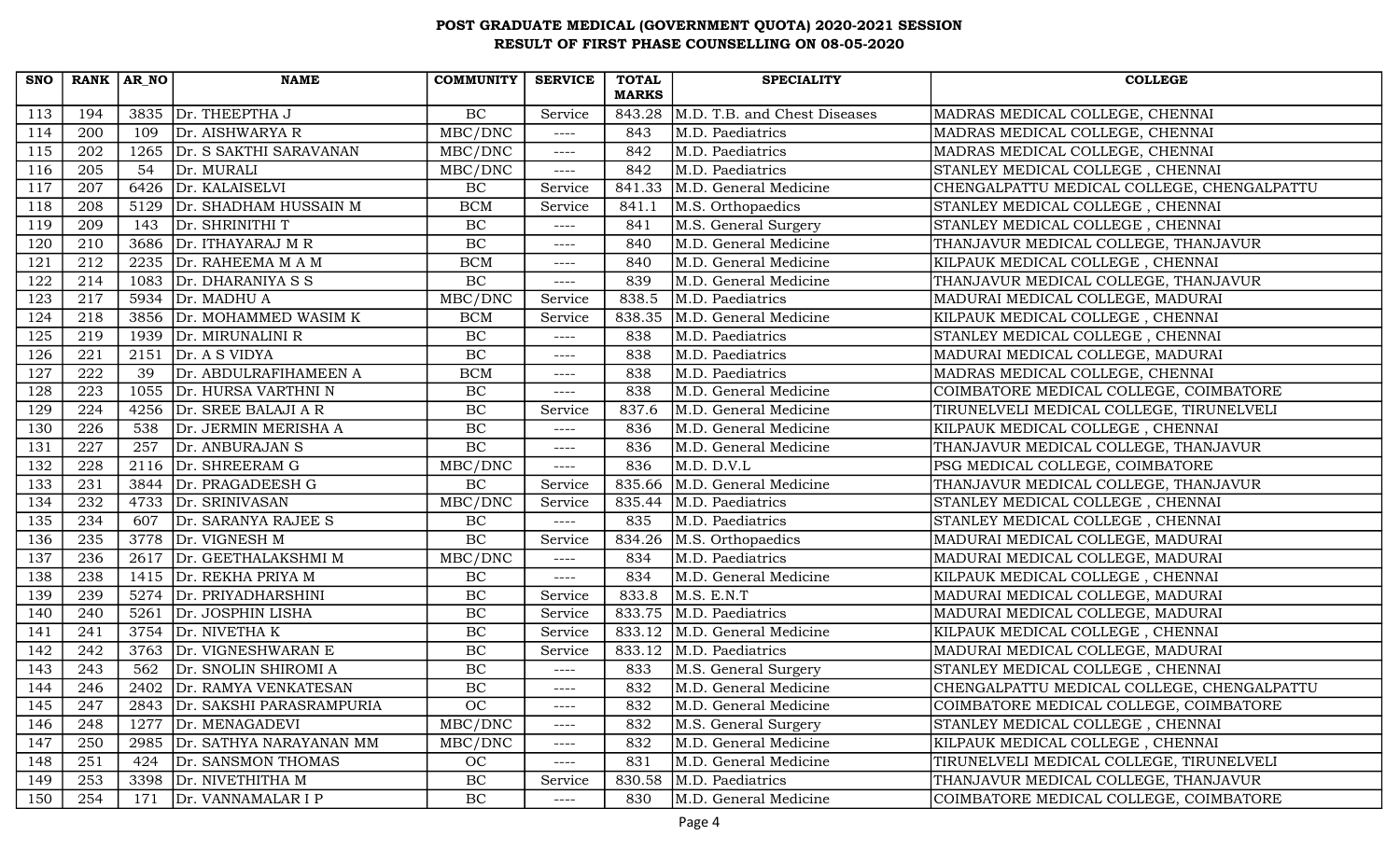| <b>SNO</b>       | RANK AR NO       |      | <b>NAME</b>                  | <b>COMMUNITY</b> | <b>SERVICE</b> | <b>TOTAL</b> | <b>SPECIALITY</b>               | <b>COLLEGE</b>                              |
|------------------|------------------|------|------------------------------|------------------|----------------|--------------|---------------------------------|---------------------------------------------|
|                  |                  |      |                              |                  |                | <b>MARKS</b> |                                 |                                             |
| 151              | 255              | 1407 | Dr. VIMALA PALANISAMY        | $\rm BC$         | $---$          | 830          | M.S. General Surgery            | STANLEY MEDICAL COLLEGE, CHENNAI            |
| 152              | 256              | 25   | Dr. KEERTHANA S              | BC               | $---$          | 830          | M.S. General Surgery            | STANLEY MEDICAL COLLEGE, CHENNAI            |
| $\overline{153}$ | 258              | 4231 | Dr. DURGA NANDHINI           | BC               | $---$          | 830          | M.D. General Medicine           | COIMBATORE MEDICAL COLLEGE, COIMBATORE      |
|                  |                  |      | MASANAMUTHU                  |                  |                |              |                                 |                                             |
| 154              | 259              | 2768 | Dr. KEERTHANA G              | MBC/DNC          | $---$          | 830          | M.S. General Surgery            | STANLEY MEDICAL COLLEGE, CHENNAI            |
| 155              | $\overline{262}$ | 248  | Dr. JEYAMANIKANDAN S         | BC               | $--- -$        | 830          | M.D. Paediatrics                | COIMBATORE MEDICAL COLLEGE, COIMBATORE      |
| 156              | 263              | 37   | Dr. GOWRI M                  | $\rm BC$         | $---$          | 830          | M.D. Paediatrics                | GOVT. MOHAN KUMARAMANGALAM MEDICAL COLLEGE, |
|                  |                  |      |                              |                  |                |              |                                 | SALEM.                                      |
| 157              | 265              | 80   | Dr. ASWANAA K G              | MBC/DNC          | $--- -$        | 829          | M.D. General Medicine           | KILPAUK MEDICAL COLLEGE, CHENNAI            |
| 158              | 266              | 4108 | Dr. SHYAM SARAVANAN          | BC               | $---$          | 829          | M.S. General Surgery            | STANLEY MEDICAL COLLEGE, CHENNAI            |
| 159              | $\overline{267}$ |      | 2242 Dr. PRIYADARSHINI P     | MBC/DNC          | $---$          | 829          | M.D. Paediatrics                | MADURAI MEDICAL COLLEGE, MADURAI            |
| 160              | 270              |      | 1975 Dr. DHAMODHARAN S       | MBC/DNC          | $--- -$        | 828          | M.D. General Medicine           | MADURAI MEDICAL COLLEGE, MADURAI            |
| 161              | 272              | 5383 | Dr. R AISHWARYA MEENALOSHINI | BC               | Service        | 827.18       | M.D. Paediatrics                | THENI MEDICAL COLLEGE                       |
|                  |                  |      |                              |                  |                |              |                                 |                                             |
| 162              | 273              |      | 2673 Dr. JAHNAWI MARATHE     | OC               | $---$          | 827          | M.S. General Surgery            | MADRAS MEDICAL COLLEGE, CHENNAI             |
| 163              | 275              | 4471 | Dr. S SIVAGAMASUNDARI        | BC               | $--- -$        | 826          | M.D. T.B. and Chest Diseases    | MADRAS MEDICAL COLLEGE, CHENNAI             |
| 164              | 276              | 51   | Dr. JANANI S                 | BC               | $--- -$        | 826          | M.D. Paediatrics                | KILPAUK MEDICAL COLLEGE, CHENNAI            |
| 165              | $\overline{277}$ | 1591 | Dr. RAJESH S P               | BC               | $---$          | 826          | M.D. Paediatrics                | TIRUNELVELI MEDICAL COLLEGE, TIRUNELVELI    |
| 166              | 278              | 1194 | Dr. GOKUL V                  | MBC/DNC          | $--- -$        | 826          | M.S. General Surgery            | STANLEY MEDICAL COLLEGE, CHENNAI            |
| 167              | 280              |      | 3225 Dr. BHARATHI V          | $\rm BC$         | Service        | 825.86       | M.S. General Surgery            | STANLEY MEDICAL COLLEGE, CHENNAI            |
| 168              | 281              |      | 3923 Dr. V PRIYA             | BC               | Service        | 825.5        | M.D. D.V.L                      | RAJAH MUTHIAH MEDICAL COLLEGE & HOSPITAL    |
|                  |                  |      |                              |                  |                |              |                                 | (ANNAMALAI UNIV.)                           |
| 169              | 282              | 1876 | Dr. VIGNESH PRABHAKARAN B    | BC               | $---$          | 825          | M.D. General Medicine           | COIMBATORE MEDICAL COLLEGE, COIMBATORE      |
| 170              | 284              | 1349 | Dr. SUBHASHINI K             | BC               | $--- -$        | 825          | M.D. General Medicine           | GOVT. MOHAN KUMARAMANGALAM MEDICAL COLLEGE, |
|                  |                  |      |                              |                  |                |              |                                 | SALEM.                                      |
| 171              | 285              | 1948 | Dr. ABISEKHA C S             | <b>BC</b>        | $---$          | 825          | M.D. General Medicine           | CHENGALPATTU MEDICAL COLLEGE, CHENGALPATTU  |
| 172              | 286              | 691  | Dr. M PAVAN KUMAR            | BC               | $---$          | 825          | M.D. Paediatrics                | KILPAUK MEDICAL COLLEGE, CHENNAI            |
| 173              | 287              | 1838 | Dr. P GAYATHRI               | MBC/DNC          | Service        | 824.23       | M.D. General Medicine           | MADURAI MEDICAL COLLEGE, MADURAI            |
| 174              | 288              | 701  | Dr. GLADWIN DANIEL A         | BC               | $--- -$        | 824          | M.D. Paediatrics                | CHENGALPATTU MEDICAL COLLEGE, CHENGALPATTU  |
| 175              | 289              | 1662 | Dr. SINDHU PARKAVI S         | BC               | $--- -$        | 824          | M.D. Paediatrics                | COIMBATORE MEDICAL COLLEGE, COIMBATORE      |
| 176              | 291              | 1644 | Dr. ALAMELU AL               | OC               | $--- -$        | 824          | M.D. General Medicine           | GOVT. K.A.P.V MEDICAL COLLEGE, TRICHY.      |
| 177              | 292              | 634  | Dr. V S APARAJITHAN          | OC               | $---$          | 824          | M.S. General Surgery            | MADRAS MEDICAL COLLEGE, CHENNAI             |
| 178              | 295              | 2207 | Dr. AARTHI PRABHA J          | BC               | $--- -$        | 823          | M.D. General Medicine           | TIRUNELVELI MEDICAL COLLEGE, TIRUNELVELI    |
| 179              | 296              | 1235 | Dr. KRISHNAKUMAR M           | $\overline{BC}$  | $--- -$        | 823          | M.D. General Medicine           | TIRUNELVELI MEDICAL COLLEGE, TIRUNELVELI    |
| 180              | 297              | 329  | Dr. GOWTHAM B                | BC               | $--- -$        | 823          | M.S. General Surgery            | STANLEY MEDICAL COLLEGE, CHENNAI            |
| 181              | 298              | 1189 | Dr. A MURUGESH RAJA          | BC               | $---$          | 823          | M.D. General Medicine           | TIRUNELVELI MEDICAL COLLEGE, TIRUNELVELI    |
| 182              | 299              |      | 6432 $Dr. ABINAYA M S$       | BC               | Service        | 822.46       | M.S. Obstetrics and Gynaecology | MADRAS MEDICAL COLLEGE, CHENNAI             |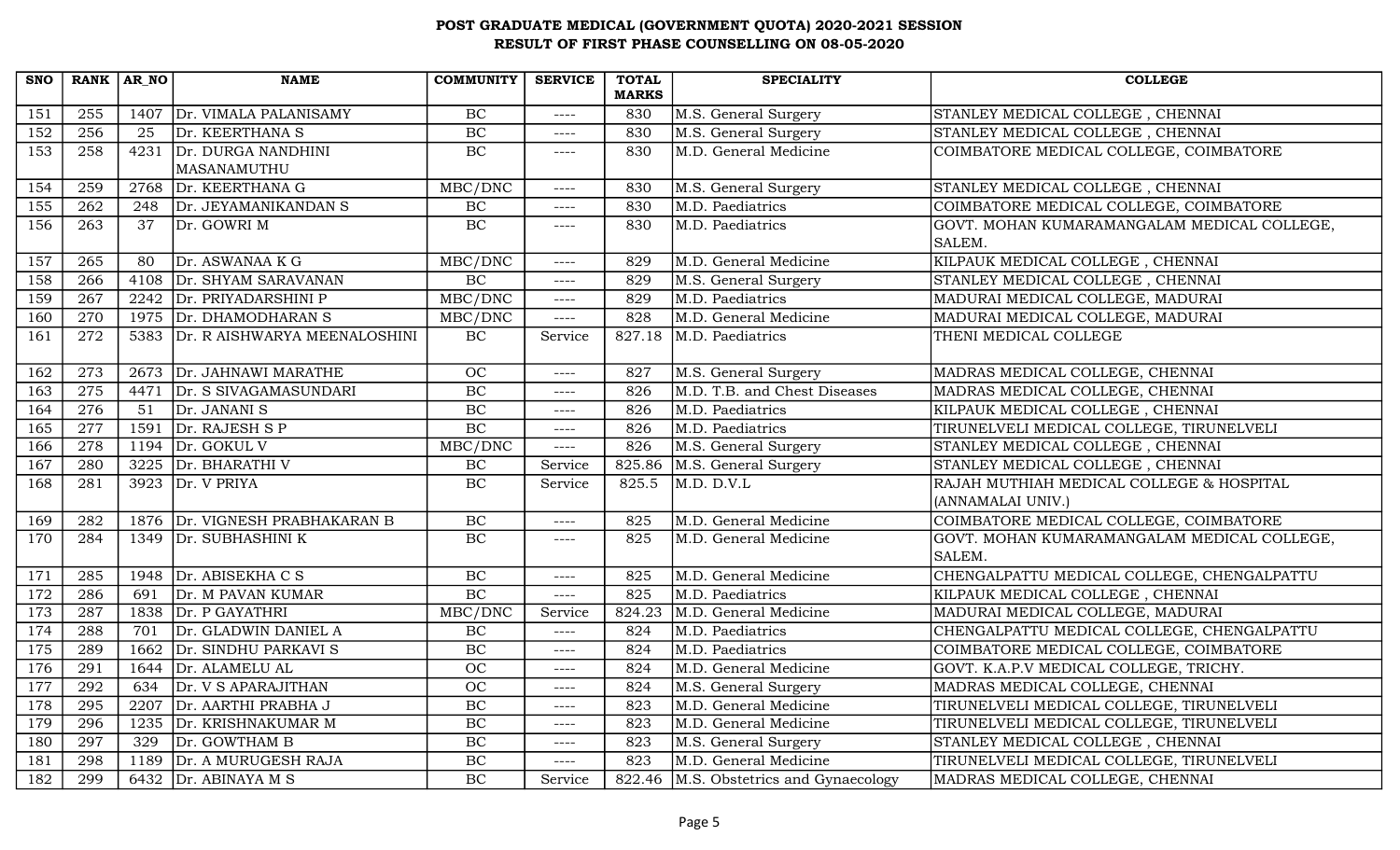| <b>MARKS</b><br>2540 Dr. POOVARASAN S<br>BC<br>M.D. General Medicine<br>183<br>301<br>GOVT. MOHAN KUMARAMANGALAM MEDICAL COLLEGE,<br>821<br>$--- - -$<br>SALEM.<br>GOVT. K.A.P.V MEDICAL COLLEGE, TRICHY.<br>M.D. Paediatrics<br>184<br>303<br>5802 Dr. JANAKIRAMAN S<br>MBC/DNC<br>820.44<br>Service<br>304<br>3174 $Dr. MUKESH R$<br>BC<br>M.D. General Medicine<br>GOVT. MOHAN KUMARAMANGALAM MEDICAL COLLEGE,<br>185<br>820<br>$--- -$<br>SALEM.<br>186<br>305<br>1380 Dr. KOUSIKA K<br>BC<br>M.D. Paediatrics<br>CHENGALPATTU MEDICAL COLLEGE, CHENGALPATTU<br>820<br>$--- -$<br>187<br>306<br>3701<br>Dr. S SAAI SURYAA<br>OC<br>820<br>M.D. General Medicine<br>GOVT. K.A.P.V MEDICAL COLLEGE, TRICHY.<br>$--- -$<br>307<br>BC<br>CHENGALPATTU MEDICAL COLLEGE, CHENGALPATTU<br>188<br>1306 Dr. VAISHNAVI R<br>820<br>M.D. General Medicine<br>$---$<br>BC<br>308<br>4822<br>Dr. KALAIYARASI K<br>M.D. Paediatrics<br>THANJAVUR MEDICAL COLLEGE, THANJAVUR<br>189<br>820<br>$--- -$<br>310<br>BC<br>190<br>Dr. SHILPA<br>M.D. General Medicine<br>GOVT. K.A.P.V MEDICAL COLLEGE, TRICHY.<br>2063<br>820<br>$---$<br>BC<br>191<br>311<br>Dr. VENKATESH N<br>626<br>820<br>M.S. General Surgery<br>MADURAI MEDICAL COLLEGE, MADURAI<br>$---$<br>192<br>312<br>Dr. SASI PRIYADHARSHINI J<br>BC<br>M.D. Paediatrics<br>1766<br>820<br>TIRUNELVELI MEDICAL COLLEGE, TIRUNELVELI<br>$---$<br>BC<br>313<br>819.15<br>M.D. Paediatrics<br>193<br>6386 Dr. THENDRAL S<br>GOVT. K.A.P.V MEDICAL COLLEGE, TRICHY.<br>Service<br>314<br>Dr. MYTHREYA R<br>MADURAI MEDICAL COLLEGE, MADURAI<br>194<br>4037<br>MBC/DNC<br>819.15<br>M.S. Orthopaedics<br>Service<br>316<br>195<br>3937<br>Dr. GOWTHAM K<br>BC<br>819<br>M.S. General Surgery<br>MADRAS MEDICAL COLLEGE, CHENNAI<br>$---$<br>317<br>M.D. Paediatrics<br>196<br>5653<br>Dr. NASREEN MAHABOOBA<br><b>BCM</b><br>818.8<br>THOOTHUKUDI MEDICAL COLLEGE, THOOTHUKUDI.<br>Service<br>197<br>318<br>BC<br>3840<br>Dr. KAVINKUMAR A<br>M.D. General Medicine<br>THOOTHUKUDI MEDICAL COLLEGE, THOOTHUKUDI.<br>818.8<br>Service<br>319<br>MBC/DNC<br>198<br>3180 Dr. K POOVARASAN<br>818.4<br>M.S. Orthopaedics<br>MADRAS MEDICAL COLLEGE, CHENNAI<br>Service<br>320<br>M.S. General Surgery<br>199<br>Dr. SRI VAISHNAVI S<br>BC<br>818<br>MADURAI MEDICAL COLLEGE, MADURAI<br>1315<br>$---$<br>321<br>BC<br>200<br>759<br>818<br>M.D. General Medicine<br>Dr. MESHACH J<br>VELLORE MEDICAL COLLEGE<br>$---$<br>201<br>322<br>BC<br>M.D. Paediatrics<br>955<br>Dr. RESHMA J<br>818<br>TIRUNELVELI MEDICAL COLLEGE, TIRUNELVELI<br>$---$<br>323<br>BC<br>202<br>3610 Dr. AJAY V<br>818<br>M.D. General Medicine<br>THOOTHUKUDI MEDICAL COLLEGE, THOOTHUKUDI.<br>$--- -$ | <b>SNO</b> |     | RANK $AR_N$ | <b>NAME</b>          | <b>COMMUNITY</b> | <b>SERVICE</b> | <b>TOTAL</b> | <b>SPECIALITY</b>     | <b>COLLEGE</b>                            |
|----------------------------------------------------------------------------------------------------------------------------------------------------------------------------------------------------------------------------------------------------------------------------------------------------------------------------------------------------------------------------------------------------------------------------------------------------------------------------------------------------------------------------------------------------------------------------------------------------------------------------------------------------------------------------------------------------------------------------------------------------------------------------------------------------------------------------------------------------------------------------------------------------------------------------------------------------------------------------------------------------------------------------------------------------------------------------------------------------------------------------------------------------------------------------------------------------------------------------------------------------------------------------------------------------------------------------------------------------------------------------------------------------------------------------------------------------------------------------------------------------------------------------------------------------------------------------------------------------------------------------------------------------------------------------------------------------------------------------------------------------------------------------------------------------------------------------------------------------------------------------------------------------------------------------------------------------------------------------------------------------------------------------------------------------------------------------------------------------------------------------------------------------------------------------------------------------------------------------------------------------------------------------------------------------------------------------------------------------------------------------------------------------------------------------------------------------------------------------------------------------------------------------------------------------------------------------------------------------------------------------------------------------------------------------------------------------------------------|------------|-----|-------------|----------------------|------------------|----------------|--------------|-----------------------|-------------------------------------------|
|                                                                                                                                                                                                                                                                                                                                                                                                                                                                                                                                                                                                                                                                                                                                                                                                                                                                                                                                                                                                                                                                                                                                                                                                                                                                                                                                                                                                                                                                                                                                                                                                                                                                                                                                                                                                                                                                                                                                                                                                                                                                                                                                                                                                                                                                                                                                                                                                                                                                                                                                                                                                                                                                                                                      |            |     |             |                      |                  |                |              |                       |                                           |
|                                                                                                                                                                                                                                                                                                                                                                                                                                                                                                                                                                                                                                                                                                                                                                                                                                                                                                                                                                                                                                                                                                                                                                                                                                                                                                                                                                                                                                                                                                                                                                                                                                                                                                                                                                                                                                                                                                                                                                                                                                                                                                                                                                                                                                                                                                                                                                                                                                                                                                                                                                                                                                                                                                                      |            |     |             |                      |                  |                |              |                       |                                           |
|                                                                                                                                                                                                                                                                                                                                                                                                                                                                                                                                                                                                                                                                                                                                                                                                                                                                                                                                                                                                                                                                                                                                                                                                                                                                                                                                                                                                                                                                                                                                                                                                                                                                                                                                                                                                                                                                                                                                                                                                                                                                                                                                                                                                                                                                                                                                                                                                                                                                                                                                                                                                                                                                                                                      |            |     |             |                      |                  |                |              |                       |                                           |
|                                                                                                                                                                                                                                                                                                                                                                                                                                                                                                                                                                                                                                                                                                                                                                                                                                                                                                                                                                                                                                                                                                                                                                                                                                                                                                                                                                                                                                                                                                                                                                                                                                                                                                                                                                                                                                                                                                                                                                                                                                                                                                                                                                                                                                                                                                                                                                                                                                                                                                                                                                                                                                                                                                                      |            |     |             |                      |                  |                |              |                       |                                           |
|                                                                                                                                                                                                                                                                                                                                                                                                                                                                                                                                                                                                                                                                                                                                                                                                                                                                                                                                                                                                                                                                                                                                                                                                                                                                                                                                                                                                                                                                                                                                                                                                                                                                                                                                                                                                                                                                                                                                                                                                                                                                                                                                                                                                                                                                                                                                                                                                                                                                                                                                                                                                                                                                                                                      |            |     |             |                      |                  |                |              |                       |                                           |
|                                                                                                                                                                                                                                                                                                                                                                                                                                                                                                                                                                                                                                                                                                                                                                                                                                                                                                                                                                                                                                                                                                                                                                                                                                                                                                                                                                                                                                                                                                                                                                                                                                                                                                                                                                                                                                                                                                                                                                                                                                                                                                                                                                                                                                                                                                                                                                                                                                                                                                                                                                                                                                                                                                                      |            |     |             |                      |                  |                |              |                       |                                           |
|                                                                                                                                                                                                                                                                                                                                                                                                                                                                                                                                                                                                                                                                                                                                                                                                                                                                                                                                                                                                                                                                                                                                                                                                                                                                                                                                                                                                                                                                                                                                                                                                                                                                                                                                                                                                                                                                                                                                                                                                                                                                                                                                                                                                                                                                                                                                                                                                                                                                                                                                                                                                                                                                                                                      |            |     |             |                      |                  |                |              |                       |                                           |
|                                                                                                                                                                                                                                                                                                                                                                                                                                                                                                                                                                                                                                                                                                                                                                                                                                                                                                                                                                                                                                                                                                                                                                                                                                                                                                                                                                                                                                                                                                                                                                                                                                                                                                                                                                                                                                                                                                                                                                                                                                                                                                                                                                                                                                                                                                                                                                                                                                                                                                                                                                                                                                                                                                                      |            |     |             |                      |                  |                |              |                       |                                           |
|                                                                                                                                                                                                                                                                                                                                                                                                                                                                                                                                                                                                                                                                                                                                                                                                                                                                                                                                                                                                                                                                                                                                                                                                                                                                                                                                                                                                                                                                                                                                                                                                                                                                                                                                                                                                                                                                                                                                                                                                                                                                                                                                                                                                                                                                                                                                                                                                                                                                                                                                                                                                                                                                                                                      |            |     |             |                      |                  |                |              |                       |                                           |
|                                                                                                                                                                                                                                                                                                                                                                                                                                                                                                                                                                                                                                                                                                                                                                                                                                                                                                                                                                                                                                                                                                                                                                                                                                                                                                                                                                                                                                                                                                                                                                                                                                                                                                                                                                                                                                                                                                                                                                                                                                                                                                                                                                                                                                                                                                                                                                                                                                                                                                                                                                                                                                                                                                                      |            |     |             |                      |                  |                |              |                       |                                           |
|                                                                                                                                                                                                                                                                                                                                                                                                                                                                                                                                                                                                                                                                                                                                                                                                                                                                                                                                                                                                                                                                                                                                                                                                                                                                                                                                                                                                                                                                                                                                                                                                                                                                                                                                                                                                                                                                                                                                                                                                                                                                                                                                                                                                                                                                                                                                                                                                                                                                                                                                                                                                                                                                                                                      |            |     |             |                      |                  |                |              |                       |                                           |
|                                                                                                                                                                                                                                                                                                                                                                                                                                                                                                                                                                                                                                                                                                                                                                                                                                                                                                                                                                                                                                                                                                                                                                                                                                                                                                                                                                                                                                                                                                                                                                                                                                                                                                                                                                                                                                                                                                                                                                                                                                                                                                                                                                                                                                                                                                                                                                                                                                                                                                                                                                                                                                                                                                                      |            |     |             |                      |                  |                |              |                       |                                           |
|                                                                                                                                                                                                                                                                                                                                                                                                                                                                                                                                                                                                                                                                                                                                                                                                                                                                                                                                                                                                                                                                                                                                                                                                                                                                                                                                                                                                                                                                                                                                                                                                                                                                                                                                                                                                                                                                                                                                                                                                                                                                                                                                                                                                                                                                                                                                                                                                                                                                                                                                                                                                                                                                                                                      |            |     |             |                      |                  |                |              |                       |                                           |
|                                                                                                                                                                                                                                                                                                                                                                                                                                                                                                                                                                                                                                                                                                                                                                                                                                                                                                                                                                                                                                                                                                                                                                                                                                                                                                                                                                                                                                                                                                                                                                                                                                                                                                                                                                                                                                                                                                                                                                                                                                                                                                                                                                                                                                                                                                                                                                                                                                                                                                                                                                                                                                                                                                                      |            |     |             |                      |                  |                |              |                       |                                           |
|                                                                                                                                                                                                                                                                                                                                                                                                                                                                                                                                                                                                                                                                                                                                                                                                                                                                                                                                                                                                                                                                                                                                                                                                                                                                                                                                                                                                                                                                                                                                                                                                                                                                                                                                                                                                                                                                                                                                                                                                                                                                                                                                                                                                                                                                                                                                                                                                                                                                                                                                                                                                                                                                                                                      |            |     |             |                      |                  |                |              |                       |                                           |
|                                                                                                                                                                                                                                                                                                                                                                                                                                                                                                                                                                                                                                                                                                                                                                                                                                                                                                                                                                                                                                                                                                                                                                                                                                                                                                                                                                                                                                                                                                                                                                                                                                                                                                                                                                                                                                                                                                                                                                                                                                                                                                                                                                                                                                                                                                                                                                                                                                                                                                                                                                                                                                                                                                                      |            |     |             |                      |                  |                |              |                       |                                           |
|                                                                                                                                                                                                                                                                                                                                                                                                                                                                                                                                                                                                                                                                                                                                                                                                                                                                                                                                                                                                                                                                                                                                                                                                                                                                                                                                                                                                                                                                                                                                                                                                                                                                                                                                                                                                                                                                                                                                                                                                                                                                                                                                                                                                                                                                                                                                                                                                                                                                                                                                                                                                                                                                                                                      |            |     |             |                      |                  |                |              |                       |                                           |
|                                                                                                                                                                                                                                                                                                                                                                                                                                                                                                                                                                                                                                                                                                                                                                                                                                                                                                                                                                                                                                                                                                                                                                                                                                                                                                                                                                                                                                                                                                                                                                                                                                                                                                                                                                                                                                                                                                                                                                                                                                                                                                                                                                                                                                                                                                                                                                                                                                                                                                                                                                                                                                                                                                                      |            |     |             |                      |                  |                |              |                       |                                           |
|                                                                                                                                                                                                                                                                                                                                                                                                                                                                                                                                                                                                                                                                                                                                                                                                                                                                                                                                                                                                                                                                                                                                                                                                                                                                                                                                                                                                                                                                                                                                                                                                                                                                                                                                                                                                                                                                                                                                                                                                                                                                                                                                                                                                                                                                                                                                                                                                                                                                                                                                                                                                                                                                                                                      |            |     |             |                      |                  |                |              |                       |                                           |
|                                                                                                                                                                                                                                                                                                                                                                                                                                                                                                                                                                                                                                                                                                                                                                                                                                                                                                                                                                                                                                                                                                                                                                                                                                                                                                                                                                                                                                                                                                                                                                                                                                                                                                                                                                                                                                                                                                                                                                                                                                                                                                                                                                                                                                                                                                                                                                                                                                                                                                                                                                                                                                                                                                                      |            |     |             |                      |                  |                |              |                       |                                           |
|                                                                                                                                                                                                                                                                                                                                                                                                                                                                                                                                                                                                                                                                                                                                                                                                                                                                                                                                                                                                                                                                                                                                                                                                                                                                                                                                                                                                                                                                                                                                                                                                                                                                                                                                                                                                                                                                                                                                                                                                                                                                                                                                                                                                                                                                                                                                                                                                                                                                                                                                                                                                                                                                                                                      |            |     |             |                      |                  |                |              |                       |                                           |
|                                                                                                                                                                                                                                                                                                                                                                                                                                                                                                                                                                                                                                                                                                                                                                                                                                                                                                                                                                                                                                                                                                                                                                                                                                                                                                                                                                                                                                                                                                                                                                                                                                                                                                                                                                                                                                                                                                                                                                                                                                                                                                                                                                                                                                                                                                                                                                                                                                                                                                                                                                                                                                                                                                                      |            |     |             |                      |                  |                |              |                       |                                           |
|                                                                                                                                                                                                                                                                                                                                                                                                                                                                                                                                                                                                                                                                                                                                                                                                                                                                                                                                                                                                                                                                                                                                                                                                                                                                                                                                                                                                                                                                                                                                                                                                                                                                                                                                                                                                                                                                                                                                                                                                                                                                                                                                                                                                                                                                                                                                                                                                                                                                                                                                                                                                                                                                                                                      | 203        | 324 | 461         | Dr. SATHISH KANNAN G | BC               | $--- -$        | 818          | M.D. General Medicine | THOOTHUKUDI MEDICAL COLLEGE, THOOTHUKUDI. |
| 204<br>325<br>BC<br>45<br>Dr. NIDHARSHANA KR<br>818<br>M.D. Paediatrics<br>GOVT. MOHAN KUMARAMANGALAM MEDICAL COLLEGE,<br>$--- - -$<br>SALEM.                                                                                                                                                                                                                                                                                                                                                                                                                                                                                                                                                                                                                                                                                                                                                                                                                                                                                                                                                                                                                                                                                                                                                                                                                                                                                                                                                                                                                                                                                                                                                                                                                                                                                                                                                                                                                                                                                                                                                                                                                                                                                                                                                                                                                                                                                                                                                                                                                                                                                                                                                                        |            |     |             |                      |                  |                |              |                       |                                           |
| Dr. SANJEEV KUMAR K<br>KILPAUK MEDICAL COLLEGE, CHENNAI<br>205<br>326<br>MBC/DNC<br>817.88<br>M.D. Paediatrics<br>6460<br>Service                                                                                                                                                                                                                                                                                                                                                                                                                                                                                                                                                                                                                                                                                                                                                                                                                                                                                                                                                                                                                                                                                                                                                                                                                                                                                                                                                                                                                                                                                                                                                                                                                                                                                                                                                                                                                                                                                                                                                                                                                                                                                                                                                                                                                                                                                                                                                                                                                                                                                                                                                                                    |            |     |             |                      |                  |                |              |                       |                                           |
| 327<br>1478 Dr. SUJITHKUMAR A<br>BC<br>GOVT. K.A.P.V MEDICAL COLLEGE, TRICHY.<br>206<br>817<br>M.D. Paediatrics<br>$--- -$                                                                                                                                                                                                                                                                                                                                                                                                                                                                                                                                                                                                                                                                                                                                                                                                                                                                                                                                                                                                                                                                                                                                                                                                                                                                                                                                                                                                                                                                                                                                                                                                                                                                                                                                                                                                                                                                                                                                                                                                                                                                                                                                                                                                                                                                                                                                                                                                                                                                                                                                                                                           |            |     |             |                      |                  |                |              |                       |                                           |
| BC<br>207<br>328<br>1236 Dr. SATHISH M<br>817<br>M.D. General Medicine<br>KANYAKUMARI MEDICAL COLLEGE<br>$---$                                                                                                                                                                                                                                                                                                                                                                                                                                                                                                                                                                                                                                                                                                                                                                                                                                                                                                                                                                                                                                                                                                                                                                                                                                                                                                                                                                                                                                                                                                                                                                                                                                                                                                                                                                                                                                                                                                                                                                                                                                                                                                                                                                                                                                                                                                                                                                                                                                                                                                                                                                                                       |            |     |             |                      |                  |                |              |                       |                                           |
| 208<br>330<br>MBC/DNC<br>817<br>M.D. Paediatrics<br>1500<br>Dr. SUWETHA S<br>GOVT. K.A.P.V MEDICAL COLLEGE, TRICHY.<br>$---$                                                                                                                                                                                                                                                                                                                                                                                                                                                                                                                                                                                                                                                                                                                                                                                                                                                                                                                                                                                                                                                                                                                                                                                                                                                                                                                                                                                                                                                                                                                                                                                                                                                                                                                                                                                                                                                                                                                                                                                                                                                                                                                                                                                                                                                                                                                                                                                                                                                                                                                                                                                         |            |     |             |                      |                  |                |              |                       |                                           |
| BC<br>331<br>M.D. Paediatrics<br>THOOTHUKUDI MEDICAL COLLEGE, THOOTHUKUDI.<br>209<br>1289<br>Dr. ARUNKUMAR<br>817<br>$--- -$                                                                                                                                                                                                                                                                                                                                                                                                                                                                                                                                                                                                                                                                                                                                                                                                                                                                                                                                                                                                                                                                                                                                                                                                                                                                                                                                                                                                                                                                                                                                                                                                                                                                                                                                                                                                                                                                                                                                                                                                                                                                                                                                                                                                                                                                                                                                                                                                                                                                                                                                                                                         |            |     |             |                      |                  |                |              |                       |                                           |
| $\overline{333}$<br>MBC/DNC<br>210<br>916<br>Dr. RAGHUL S<br>816<br>M.D. Paediatrics<br>THANJAVUR MEDICAL COLLEGE, THANJAVUR<br>$---$                                                                                                                                                                                                                                                                                                                                                                                                                                                                                                                                                                                                                                                                                                                                                                                                                                                                                                                                                                                                                                                                                                                                                                                                                                                                                                                                                                                                                                                                                                                                                                                                                                                                                                                                                                                                                                                                                                                                                                                                                                                                                                                                                                                                                                                                                                                                                                                                                                                                                                                                                                                |            |     |             |                      |                  |                |              |                       |                                           |
| 211<br>334<br>3176 $Dr. HEMA M$<br>MBC/DNC<br>TIRUNELVELI MEDICAL COLLEGE, TIRUNELVELI<br>816<br>M.D. Paediatrics<br>$--- -$                                                                                                                                                                                                                                                                                                                                                                                                                                                                                                                                                                                                                                                                                                                                                                                                                                                                                                                                                                                                                                                                                                                                                                                                                                                                                                                                                                                                                                                                                                                                                                                                                                                                                                                                                                                                                                                                                                                                                                                                                                                                                                                                                                                                                                                                                                                                                                                                                                                                                                                                                                                         |            |     |             |                      |                  |                |              |                       |                                           |
| 212<br>335<br>2292<br>Dr. PRASATH R A<br>MBC/DNC<br>M.D. Paediatrics<br>TIRUNELVELI MEDICAL COLLEGE, TIRUNELVELI<br>816<br>----                                                                                                                                                                                                                                                                                                                                                                                                                                                                                                                                                                                                                                                                                                                                                                                                                                                                                                                                                                                                                                                                                                                                                                                                                                                                                                                                                                                                                                                                                                                                                                                                                                                                                                                                                                                                                                                                                                                                                                                                                                                                                                                                                                                                                                                                                                                                                                                                                                                                                                                                                                                      |            |     |             |                      |                  |                |              |                       |                                           |
| $\rm BC$<br>213<br>336<br>38<br>Dr. ARUN P R<br>815<br>M.D. Paediatrics<br>VELLORE MEDICAL COLLEGE<br>$--- -$                                                                                                                                                                                                                                                                                                                                                                                                                                                                                                                                                                                                                                                                                                                                                                                                                                                                                                                                                                                                                                                                                                                                                                                                                                                                                                                                                                                                                                                                                                                                                                                                                                                                                                                                                                                                                                                                                                                                                                                                                                                                                                                                                                                                                                                                                                                                                                                                                                                                                                                                                                                                        |            |     |             |                      |                  |                |              |                       |                                           |
| $\rm BC$<br>M.D. General Medicine<br>214<br>340<br>2721<br>Dr. PRATHEEPSABARI<br>KANYAKUMARI MEDICAL COLLEGE<br>814<br>$---$                                                                                                                                                                                                                                                                                                                                                                                                                                                                                                                                                                                                                                                                                                                                                                                                                                                                                                                                                                                                                                                                                                                                                                                                                                                                                                                                                                                                                                                                                                                                                                                                                                                                                                                                                                                                                                                                                                                                                                                                                                                                                                                                                                                                                                                                                                                                                                                                                                                                                                                                                                                         |            |     |             |                      |                  |                |              |                       |                                           |
| OC<br>814<br>VILLUPURAM MEDICAL COLLEGE, VILLUPURAM.<br>215<br>341<br>1701<br>Dr. VALLIAMMAI V<br>M.D. Paediatrics<br>$- - - -$                                                                                                                                                                                                                                                                                                                                                                                                                                                                                                                                                                                                                                                                                                                                                                                                                                                                                                                                                                                                                                                                                                                                                                                                                                                                                                                                                                                                                                                                                                                                                                                                                                                                                                                                                                                                                                                                                                                                                                                                                                                                                                                                                                                                                                                                                                                                                                                                                                                                                                                                                                                      |            |     |             |                      |                  |                |              |                       |                                           |
| $\rm BC$<br>M.D. General Medicine<br>216<br>342<br>2093<br>Dr. JAYAKARAN<br>814<br>VELLORE MEDICAL COLLEGE<br>----                                                                                                                                                                                                                                                                                                                                                                                                                                                                                                                                                                                                                                                                                                                                                                                                                                                                                                                                                                                                                                                                                                                                                                                                                                                                                                                                                                                                                                                                                                                                                                                                                                                                                                                                                                                                                                                                                                                                                                                                                                                                                                                                                                                                                                                                                                                                                                                                                                                                                                                                                                                                   |            |     |             |                      |                  |                |              |                       |                                           |
| 217<br>343<br>Dr. SHANMUGA SUNDARAM J<br>MBC/DNC<br>813.75<br>M.D. Paediatrics<br>6251<br>Service<br>VELLORE MEDICAL COLLEGE                                                                                                                                                                                                                                                                                                                                                                                                                                                                                                                                                                                                                                                                                                                                                                                                                                                                                                                                                                                                                                                                                                                                                                                                                                                                                                                                                                                                                                                                                                                                                                                                                                                                                                                                                                                                                                                                                                                                                                                                                                                                                                                                                                                                                                                                                                                                                                                                                                                                                                                                                                                         |            |     |             |                      |                  |                |              |                       |                                           |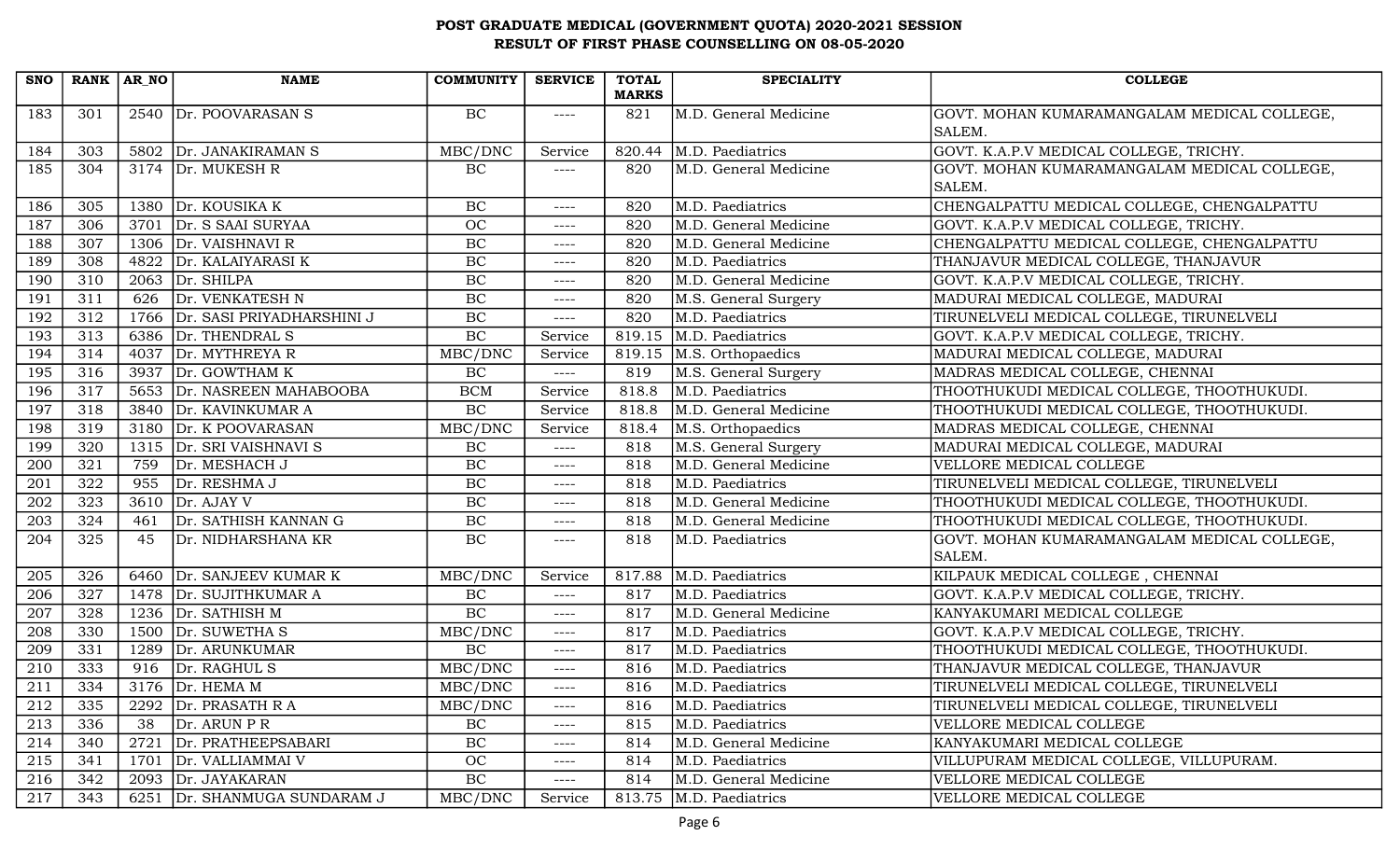| <b>SNO</b>       | RANK $AR_N$      |      | <b>NAME</b>                | <b>COMMUNITY</b> | <b>SERVICE</b> | <b>TOTAL</b> | <b>SPECIALITY</b>            | <b>COLLEGE</b>                              |
|------------------|------------------|------|----------------------------|------------------|----------------|--------------|------------------------------|---------------------------------------------|
|                  |                  |      |                            |                  |                | <b>MARKS</b> |                              |                                             |
| 218              | 344              |      | 3575 Dr. SUBHASHREE T      | BC               | $---$          | 813          | M.D. Paediatrics             | DHARMAPURI MEDICAL COLLEGE, DHARMAPURI.     |
| 219              | $\overline{345}$ |      | 2404 $Dr. SUBASRI K$       | BC               | $---$          | 813          | M.S. General Surgery         | MADRAS MEDICAL COLLEGE, CHENNAI             |
| 220              | 347              | 557  | Dr. KIRUTHIKA E            | BC               | $---$          | 813          | M.D. General Medicine        | THENI MEDICAL COLLEGE                       |
| 221              | 348              |      | 3612 $Dr. ROSHAN M S R$    | BC               | $---$          | 813          | M.D. Paediatrics             | THENI MEDICAL COLLEGE                       |
| 222              | 349              | 1149 | Dr. DHANASIVAKKUMAR R      | BC               | $---$          | 813          | M.D. General Medicine        | THOOTHUKUDI MEDICAL COLLEGE, THOOTHUKUDI.   |
| 223              | 351              | 6064 | Dr. DEVARAM V              | BC               | Service        | 812.5        | M.D. General Medicine        | VILLUPURAM MEDICAL COLLEGE, VILLUPURAM.     |
| 224              | 352              | 1593 | Dr. SIVAKUMAR S            | BC               | $--- -$        | 812          | M.D. General Medicine        | KANYAKUMARI MEDICAL COLLEGE                 |
| $\overline{225}$ | 353              |      | 2213 Dr. NIVEDHAN M        | MBC/DNC          | $---$          | 812          | M.D. General Medicine        | THANJAVUR MEDICAL COLLEGE, THANJAVUR        |
| 226              | 354              | 5768 | Dr. K RAM KUMAR            | MBC/DNC          | Service        | 811.53       | M.D. General Medicine        | THANJAVUR MEDICAL COLLEGE, THANJAVUR        |
| 227              | 355              | 3832 | Dr. JEGAN J                | $\overline{SC}$  | Service        | 811.2        | M.D. Radio Diagnosis         | COIMBATORE MEDICAL COLLEGE, COIMBATORE      |
| 228              | 356              | 1785 | Dr. DHINES KUMAR V         | BC               | $---$          | 811          | M.D. General Medicine        | THENI MEDICAL COLLEGE                       |
| 229              | 358              | 4078 | Dr. BALAGANESH M           | BC               | $---$          | 811          | M.D. General Medicine        | VILLUPURAM MEDICAL COLLEGE, VILLUPURAM.     |
| 230              | 359              | 744  | Dr. SIVANESAN              | BC               | $---$          | 811          | M.D. Paediatrics             | KANYAKUMARI MEDICAL COLLEGE                 |
| 231              | 361              | 3024 | Dr. SHIVASHANKAR A         | MBC/DNC          | Service        | 810.26       | M.D. General Medicine        | TIRUNELVELI MEDICAL COLLEGE, TIRUNELVELI    |
| 232              | 362              | 3847 | Dr. DHIVYA S               | $\rm BC$         | Service        | 810.26       | M.D. General Medicine        | THIRUVARUR MEDICAL COLLEGE, THIRUVARUR      |
| 233              | 363              | 121  | Dr. SOORYA PRAKASH S       | MBC/DNC          | $---$          | 810          | M.D. General Medicine        | KILPAUK MEDICAL COLLEGE, CHENNAI            |
| 234              | 364              | 104  | Dr. HARIESWAR R            | MBC/DNC          | $---$          | 810          | M.D. General Medicine        | COIMBATORE MEDICAL COLLEGE, COIMBATORE      |
| 235              | 365              | 1410 | Dr. MOHAMED SHRAFET ROSHAN | BCM              | $--- -$        | 810          | M.D. General Medicine        | TIRUNELVELI MEDICAL COLLEGE, TIRUNELVELI    |
|                  |                  |      |                            |                  |                |              |                              |                                             |
| 236              | 366              |      | 4276 Dr. PRIYANGA K        | BC               | Service        | 809.9        | M.D. Paediatrics             | THIRUVARUR MEDICAL COLLEGE, THIRUVARUR      |
| 237              | 369              | 703  | Dr. SAI PRASATH J          | <b>OC</b>        | $--- -$        | 809          | M.D. General Medicine        | ESIC MEDICAL COLLEGE, K.K.NAGAR, CHENNAI    |
| 238              | 370              | 5731 | Dr. SATHEEISH              | BC               | Service        | 808.45       | M.D. General Medicine        | VILLUPURAM MEDICAL COLLEGE, VILLUPURAM.     |
| 239              | 371              | 6449 | Dr. P PRIYANGA             | <b>SC</b>        | Service        | 808.3        | M.D. D.V.L                   | MADRAS MEDICAL COLLEGE, CHENNAI             |
| 240              | 372              | 447  | Dr. P R HARIPRIYA          | MBC/DNC          | $---$          | 808          | M.D. Paediatrics             | KANYAKUMARI MEDICAL COLLEGE                 |
| 241              | 373              | 1217 | Dr. FARHANA PARVEEN A      | <b>BCM</b>       | $--- -$        | 808          | M.D. General Medicine        | GOVT. MOHAN KUMARAMANGALAM MEDICAL COLLEGE, |
|                  |                  |      |                            |                  |                |              |                              | SALEM.                                      |
| 242              | 374              | 2259 | Dr. PRASANTH R             | BC               | $--- -$        | 808          | M.S. General Surgery         | MADURAI MEDICAL COLLEGE, MADURAI            |
| 243              | 375              | 150  | Dr. VIJAIY VIGNESH K       | BC               | $---$          | 808          | M.D. T.B. and Chest Diseases | THANJAVUR MEDICAL COLLEGE, THANJAVUR        |
| 244              | 376              | 925  | Dr. AKILESHWAR REDDY       | OC               | $---$          | 808          | M.D. General Medicine        | DHARMAPURI MEDICAL COLLEGE, DHARMAPURI.     |
| 245              | 377              | 1171 | Dr. RAM KUMAR R            | MBC/DNC          | $---$          | 807          | M.D. General Medicine        | COIMBATORE MEDICAL COLLEGE, COIMBATORE      |
| 246              | 378              | 309  | Dr. ASWIN C                | $\rm BC$         | $---$          | 807          | M.D. General Medicine        | DHARMAPURI MEDICAL COLLEGE, DHARMAPURI.     |
| 247              | 380              | 372  | Dr. BHARATH VIKREM V       | BC               | $--- -$        | 807          | M.D. General Medicine        | PSG MEDICAL COLLEGE, COIMBATORE             |
| 248              | 382              |      | 1136   Dr. T MYMOON RESHMA | <b>BCM</b>       | $--- - -$      | 807          | M.D. Paediatrics             | GOVT. MOHAN KUMARAMANGALAM MEDICAL COLLEGE, |
|                  |                  |      |                            |                  |                |              |                              | SALEM.                                      |
| 249              | 383              | 406  | Dr. UMA MAHESHWARI V       | $\rm BC$         | ----           | 807          | M.D. General Medicine        | THIRUVARUR MEDICAL COLLEGE, THIRUVARUR      |
| 250              | 384              | 4747 | Dr. GUNAVATHI              | MBC/DNC          | Service        | 806.25       | M.D. Paediatrics             | THOOTHUKUDI MEDICAL COLLEGE, THOOTHUKUDI.   |
| 251              | 386              | 31   | Dr. DIVYA MANISA K R       | BC               | $---$          | 806          | M.D. Paediatrics             | PSG MEDICAL COLLEGE, COIMBATORE             |
| 252              | 387              | 501  | Dr. BHARANI DHARAN G       | BC               | $---$          | 806          | M.S. General Surgery         | MADRAS MEDICAL COLLEGE, CHENNAI             |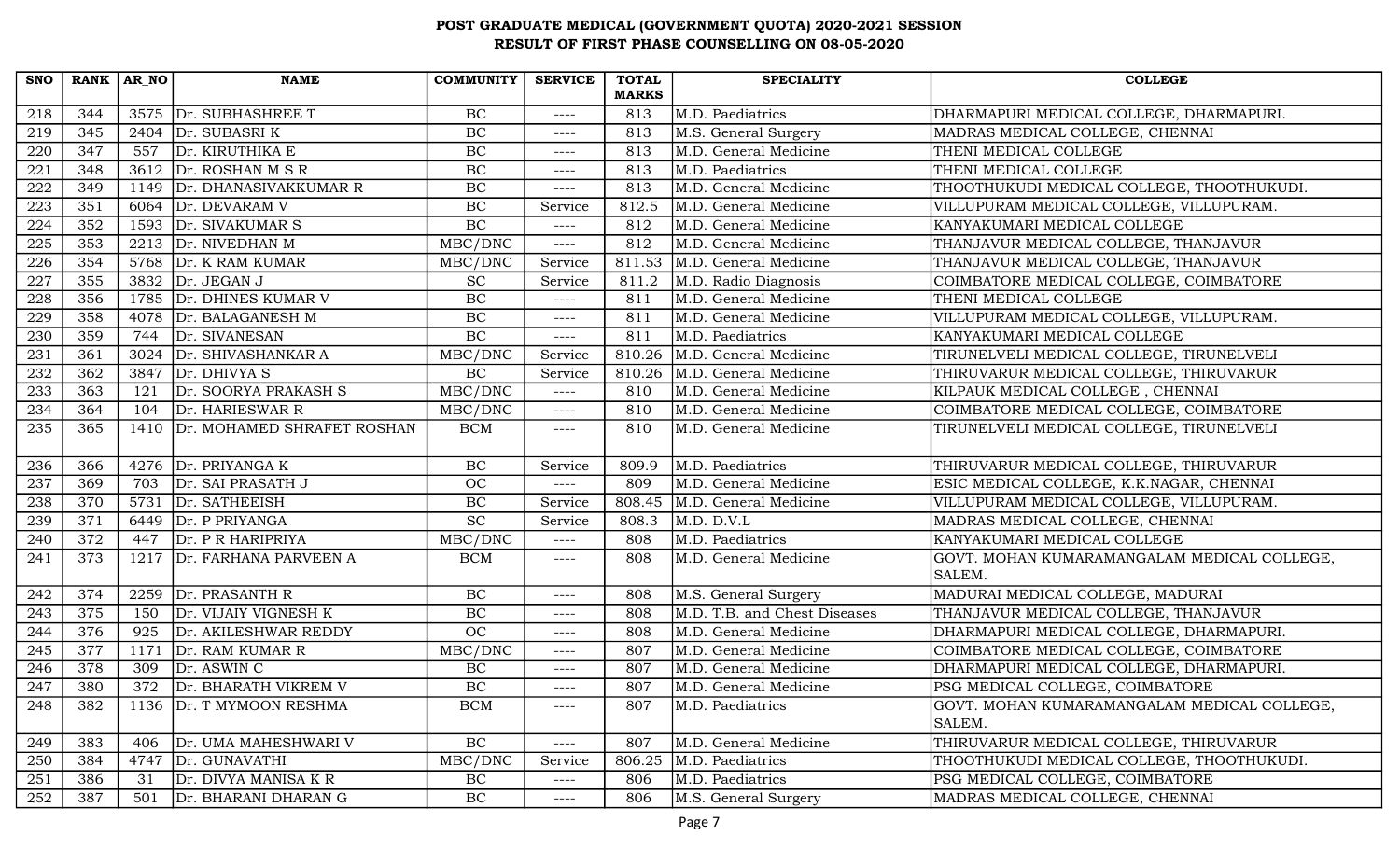| <b>SNO</b>       | RANK AR NO |      | <b>NAME</b>                | <b>COMMUNITY</b>            | <b>SERVICE</b> | <b>TOTAL</b> | <b>SPECIALITY</b>               | <b>COLLEGE</b>                                                |
|------------------|------------|------|----------------------------|-----------------------------|----------------|--------------|---------------------------------|---------------------------------------------------------------|
|                  |            |      |                            |                             |                | <b>MARKS</b> |                                 |                                                               |
| 253              | 388        | 1254 | Dr. SUBASHINI RAMALINGAM   | BC                          | $--- -$        | 806          | M.S. General Surgery            | MADRAS MEDICAL COLLEGE, CHENNAI                               |
| $\overline{254}$ | 392        | 1321 | Dr. DILIP JAIVANTH N       | MBC/DNC                     | $--- -$        | 805          | M.D. General Medicine           | TIRUNELVELI MEDICAL COLLEGE, TIRUNELVELI                      |
| 255              | 393        | 457  | Dr. MOHAMMED MUFASSIL S H  | <b>BCM</b>                  | ----           | 805          | M.D. General Medicine           | VELLORE MEDICAL COLLEGE                                       |
| 256              | 394        | 40   | Dr. AMRITHAA MURALITHARAN  | MBC/DNC                     | $--- -$        | 805          | M.D. D.V.L                      | PSG MEDICAL COLLEGE, COIMBATORE                               |
| 257              | 396        | 188  | Dr. B SHREE VENKATESAN     | MBC/DNC                     | $--- -$        | 805          | M.S. General Surgery            | MADRAS MEDICAL COLLEGE, CHENNAI                               |
| 258              | 397        | 1361 | Dr. NIHAL SHERIFF          | <b>BCM</b>                  | $--- -$        | 805          | M.D. T.B. and Chest Diseases    | STANLEY MEDICAL COLLEGE, CHENNAI                              |
| 259              | 399        | 515  | Dr. MANOJ KISHAN LAL K S D | BC                          | $--- -$        | 805          | M.S. General Surgery            | MADRAS MEDICAL COLLEGE, CHENNAI                               |
| 260              | 400        |      | 5868   Dr. VINOTHINI R     | BC                          | Service        | 804.76       | M.D. T.B. and Chest Diseases    | MADRAS MEDICAL COLLEGE, CHENNAI                               |
| 261              | 401        |      | 6110 Dr. SINDHANAI SELVI S | BC                          | Service        | 804.7        | M.S. Obstetrics and Gynaecology | GOVT. MOHAN KUMARAMANGALAM MEDICAL COLLEGE,<br>SALEM.         |
| 262              | 402        | 303  | Dr. PERIYASAMY NU          | BC                          | $--- -$        | 804          | M.S. General Surgery            | MADURAI MEDICAL COLLEGE, MADURAI                              |
| 263              | 407        | 1405 | Dr. DURGADEVI G            | BC                          | $--- - -$      | 804          | M.D. D.V.L                      | RAJAH MUTHIAH MEDICAL COLLEGE & HOSPITAL<br>(ANNAMALAI UNIV.) |
| 264              | 409        | 6083 | Dr. MANIMOZHI K            | MBC/DNC                     | Service        | 803.4        | M.D. T.B. and Chest Diseases    | MADRAS MEDICAL COLLEGE, CHENNAI                               |
| 265              | 411        | 3054 | Dr. RAJARAJAN T            | $\rm BC$                    | $--- -$        | 803          | M.D. T.B. and Chest Diseases    | MADURAI MEDICAL COLLEGE, MADURAI                              |
| 266              | 412        | 507  | Dr. PALANIVEL GPF          | BC                          | $--- -$        | 803          | M.D. T.B. and Chest Diseases    | MADURAI MEDICAL COLLEGE, MADURAI                              |
| $\overline{267}$ | 414        |      | 1607 Dr. MOHAN PRASATH G   | BC                          | $--- -$        | 803          | M.D. Paediatrics                | PSG MEDICAL COLLEGE, COIMBATORE                               |
| 268              | 415        | 3338 | Dr. PALLALA PAVITRA        | <b>BC</b>                   | $--- -$        | 803          | M.S. General Surgery            | MADRAS MEDICAL COLLEGE, CHENNAI                               |
| 269              | 416        | 126  | Dr. NIKHIL JOHN            | $\rm BC$                    | $--- - -$      | 802          | M.S. General Surgery            | MADRAS MEDICAL COLLEGE, CHENNAI                               |
| 270              | 417        | 1221 | Dr. RAISA T                | BC                          | $--- -$        | 802          | M.S. Obstetrics and Gynaecology | MADURAI MEDICAL COLLEGE, MADURAI                              |
| 271              | 419        | 6497 | Dr. ARUN KUMAR G           | $\overline{SC}$             | $--- -$        | 802          | M.S. Orthopaedics               | MADRAS MEDICAL COLLEGE, CHENNAI                               |
| 272              | 420        |      | 2561 Dr. RAMYA OMPRAKASH   | MBC/DNC                     | $--- -$        | 802          | M.D. General Medicine           | GOVT. MOHAN KUMARAMANGALAM MEDICAL COLLEGE,<br>SALEM.         |
| 273              | 423        | 1834 | Dr. DHIVYALAKSHMI A        | BC                          | $--- -$        | 801          | M.S. Obstetrics and Gynaecology | MADRAS MEDICAL COLLEGE, CHENNAI                               |
| $\overline{274}$ | 424        | 1935 | Dr. SUSHMITHA S P          | $\overline{BC}$             | $--- -$        | 801          | M.S. Obstetrics and Gynaecology | MADRAS MEDICAL COLLEGE, CHENNAI                               |
| 275              | 427        | 6224 | Dr. SSAMY C AJAY           | $\protect\operatorname{SC}$ | $---$          | 801          | M.D. Radio Diagnosis            | KILPAUK MEDICAL COLLEGE, CHENNAI                              |
| 276              | 428        |      | 3757 Dr. EZHILARASI S      | BC                          | $--- -$        | 801          | M.S. Obstetrics and Gynaecology | MADRAS MEDICAL COLLEGE, CHENNAI                               |
| 277              | 429        | 3    | Dr. RAMYA H                | MBC/DNC                     | $--- - -$      | 800          | M.D. General Medicine           | GOVT. MOHAN KUMARAMANGALAM MEDICAL COLLEGE,<br>SALEM.         |
| 278              | 430        | 525  | Dr. JANANI AKSHAYA M       | MBC/DNC                     | $--- -$        | 800          | M.D. General Medicine           | GOVT. K.A.P.V MEDICAL COLLEGE, TRICHY.                        |
| 279              | 431        | 347  | Dr. SUGANYA S              | BC                          | $--- -$        | 800          | M.D. Paediatrics                | ESIC MEDICAL COLLEGE, K.K.NAGAR, CHENNAI                      |
| 280              | 432        |      | 1481 Dr. CHITRALEKHA T     | BC                          | $--- -$        | 800          | M.S. Obstetrics and Gynaecology | MADRAS MEDICAL COLLEGE, CHENNAI                               |
| 281              | 433        | 1225 | Dr. MADHURAM G S           | <b>BC</b>                   | $--- - -$      | 800          | M.S. Obstetrics and Gynaecology | MADRAS MEDICAL COLLEGE, CHENNAI                               |
| 282              | 434        | 1229 | Dr. M RAMESH ARAVINDH      | MBC/DNC                     | $--- -$        | 800          | M.D. General Medicine           | GOVT. K.A.P.V MEDICAL COLLEGE, TRICHY.                        |
| 283              | 435        | 2005 | Dr. RACHEL PONNILA P       | $\rm BC$                    | $--- -$        | 800          | M.S. General Surgery            | MADURAI MEDICAL COLLEGE, MADURAI                              |
| 284              | 436        | 1226 | Dr. RIDHI P                | OC                          | $---$          | 800          | M.D. T.B. and Chest Diseases    | COIMBATORE MEDICAL COLLEGE, COIMBATORE                        |
| 285              | 437        | 978  | Dr. RAJA MEENA R           | $\rm BC$                    | $---$          | 800          | M.D. T.B. and Chest Diseases    | KILPAUK MEDICAL COLLEGE, CHENNAI                              |
| 286              | 438        | 3591 | Dr. PADMA PRIYA S          | BC                          | ----           | 800          | M.S. General Surgery            | MADURAI MEDICAL COLLEGE, MADURAI                              |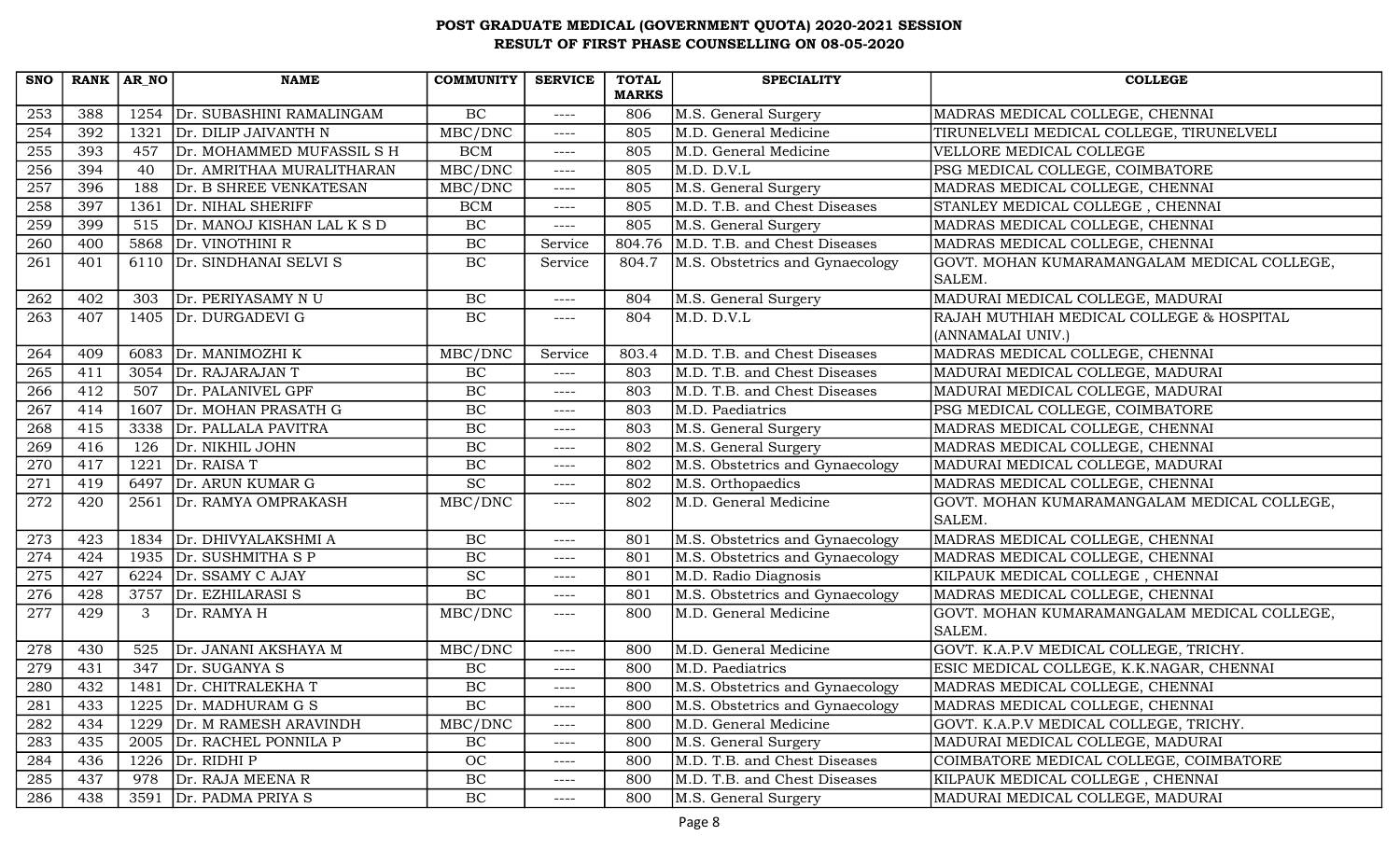| <b>SNO</b> |      | $RANK   AR_N$ | <b>NAME</b>                      | <b>COMMUNITY</b> | <b>SERVICE</b> | <b>TOTAL</b> | <b>SPECIALITY</b>               | <b>COLLEGE</b>                             |
|------------|------|---------------|----------------------------------|------------------|----------------|--------------|---------------------------------|--------------------------------------------|
|            |      |               |                                  |                  |                | <b>MARKS</b> |                                 |                                            |
| 287        | 439  | 745           | Dr. MANOJ                        | MBC/DNC          | $---$          | 800          | M.D. General Medicine           | KANYAKUMARI MEDICAL COLLEGE                |
| 288        | 440  | 5916          | Dr. SANJAY ANDIAPPAN             | BC               | Service        | 800          | M.S. Orthopaedics               | MADRAS MEDICAL COLLEGE, CHENNAI            |
| 289        | 441  |               | 5723 Dr. S BALAGANESH            | MBC/DNC          | Service        | 799.25       | M.D. General Medicine           | THENI MEDICAL COLLEGE                      |
| 290        | 442  | 4039          | Dr. R NANDHINI                   | MBC/DNC          | Service        | 799.2        | M.D. Anaesthesiology            | MADRAS MEDICAL COLLEGE, CHENNAI            |
| 291        | 443  | 1021          | Dr. PRASANNA RAJGURU P           | BC               | $---$          | 799          | M.S. Orthopaedics               | MADURAI MEDICAL COLLEGE, MADURAI           |
| 292        | 444  | 2020          | Dr. SUWETHAA R                   | $\rm BC$         | $---$          | 799          | M.S. Obstetrics and Gynaecology | MADRAS MEDICAL COLLEGE, CHENNAI            |
| 293        | 444A | 1867          | Dr. DURGAA M R                   | BC               | $--- -$        | 799          | M.S. General Surgery            | MADURAI MEDICAL COLLEGE, MADURAI           |
| 294        | 447  |               | 6093 Dr. SHANMUGARAVI SANTHOSH M | OC               | Service        | 798.2        | M.D. Psychiatric Medicine       | MADRAS MEDICAL COLLEGE, CHENNAI            |
| 295        | 448  | 5606          | Dr. PARTHASARATHI P              | BC               | Service        | 798.1        | M.S. Orthopaedics               | CHENGALPATTU MEDICAL COLLEGE, CHENGALPATTU |
| 296        | 450  | 1124          | Dr. RAGULAVANI M                 | BC               | $---$          | 798          | M.S. Obstetrics and Gynaecology | COIMBATORE MEDICAL COLLEGE, COIMBATORE     |
| 297        | 451  |               | 5138   Dr. KARTHICK N            | MBC/DNC          | Service        | 798          | M.D. General Medicine           | THIRUVARUR MEDICAL COLLEGE, THIRUVARUR     |
| 298        | 452  |               | 6066 Dr. ANUPRIYA R              | MBC/DNC          | Service        | 797.68       | M.S. Obstetrics and Gynaecology | MADRAS MEDICAL COLLEGE, CHENNAI            |
| 299        | 453  | 6413          | Dr. ARAVIND R                    | MBC/DNC          | Service        | 797.56       | M.D. General Medicine           | DHARMAPURI MEDICAL COLLEGE, DHARMAPURI.    |
| 300        | 454  | 3472          | Dr. ANUSUYA R                    | BC               | $---$          | 797          | M.S. Obstetrics and Gynaecology | TIRUNELVELI MEDICAL COLLEGE, TIRUNELVELI   |
| 301        | 456  | 1352          | Dr. MANASA RAJ                   | BC               | $--- -$        | 797          | M.S. Obstetrics and Gynaecology | MADRAS MEDICAL COLLEGE, CHENNAI            |
| 302        | 457  |               | 2127 Dr. TUSHYANTH V             | $\rm BC$         | $--- -$        | 797          | M.S. General Surgery            | MADURAI MEDICAL COLLEGE, MADURAI           |
| 303        | 459  | 875           | Dr. HALLEL REBA R                | $\overline{BC}$  | ----           | 797          | M.S. General Surgery            | KILPAUK MEDICAL COLLEGE, CHENNAI           |
| 304        | 460  | 407           | Dr. KARTHIKA S                   | $\rm BC$         | $---$          | 797          | M.S. Obstetrics and Gynaecology | MADRAS MEDICAL COLLEGE, CHENNAI            |
| 305        | 461  | 279           | Dr. NANDAKUMAR M                 | MBC/DNC          | $--- -$        | 797          | M.D. T.B. and Chest Diseases    | STANLEY MEDICAL COLLEGE, CHENNAI           |
| 306        | 463  | 3761          | Dr. MEGALA M                     | $\rm BC$         | Service        | 796.29       | M.S. Obstetrics and Gynaecology | MADURAI MEDICAL COLLEGE, MADURAI           |
| 307        | 464  | 985           | Dr. JAGADESH M                   | $\overline{BC}$  | $--- -$        | 796          | M.S. General Surgery            | KILPAUK MEDICAL COLLEGE, CHENNAI           |
| 308        | 466  | 568           | Dr. AARUDHRA N                   | MBC/DNC          | $--- - -$      | 796          | M.S. Obstetrics and Gynaecology | MADRAS MEDICAL COLLEGE, CHENNAI            |
| 309        | 468  | 2857          | Dr. PRANAB K                     | MBC/DNC          | $--- -$        | 796          | M.S. General Surgery            | STANLEY MEDICAL COLLEGE, CHENNAI           |
| 310        | 469  | 982           | Dr. KALAI SELVAN N               | MBC/DNC          | $--- -$        | 796          | M.S. General Surgery            | MADURAI MEDICAL COLLEGE, MADURAI           |
| 311        | 471  |               | 4018 Dr. RADHIKA P               | $\rm BC$         | Service        | 795.6        | M.D. Anaesthesiology            | COIMBATORE MEDICAL COLLEGE, COIMBATORE     |
| 312        | 472  | 4023          | Dr. JANARANJANI U                | $\rm BC$         | Service        | 795.6        | M.S. General Surgery            | DHARMAPURI MEDICAL COLLEGE, DHARMAPURI     |
| 313        | 473  | 3411          | Dr. RAJAKUMAAR A E               | $\rm BC$         | Service        | 795.6        | M.S. General Surgery            | THENI MEDICAL COLLEGE                      |
| 314        | 474  | 1426          | Dr. JEEVA RANI A                 | MBC/DNC          | Service        | 795.6        | M.S. Obstetrics and Gynaecology | VELLORE MEDICAL COLLEGE                    |
| 315        | 475  | 5727          | Dr. GAYATHRI DEVI S              | MBC/DNC          | Service        | 795.3        | M.S. Obstetrics and Gynaecology | TIRUNELVELI MEDICAL COLLEGE, TIRUNELVELI   |
| 316        | 476  |               | 1845 $\vert$ Dr. E RAMYA         | $\rm BC$         | $---$          | 795          | M.D. Anaesthesiology            | MADRAS MEDICAL COLLEGE, CHENNAI            |
| 317        | 477  |               | $3236$ Dr. G GOKUL               | BC               | $--- - -$      | 795          | M.S. General Surgery            | THANJAVUR MEDICAL COLLEGE, THANJAVUR       |
| 318        | 478  | 1412          | Dr. OLIVE SHARON J               | $\rm BC$         | $--- -$        | 795          | M.D. Anaesthesiology            | STANLEY MEDICAL COLLEGE, CHENNAI           |
| 319        | 480  |               | 2478 Dr. PRAVIN KUMAR S          | $\rm BC$         | $--- -$        | 795          | M.S. Orthopaedics               | STANLEY MEDICAL COLLEGE, CHENNAI           |
| 320        | 481  |               | 3123 Dr. SEENIDURAI R            | BC               | $--- -$        | 795          | M.S. General Surgery            | COIMBATORE MEDICAL COLLEGE, COIMBATORE     |
| 321        | 482  | 5778          | Dr. TAMILMANI                    | MBC/DNC          | Service        | 794.14       | M.S. Obstetrics and Gynaecology | THANJAVUR MEDICAL COLLEGE, THANJAVUR       |
| 322        | 483  | 4207          | Dr. RINI EVANGELINE J            | $\rm BC$         | $---$          | 794          | M.D. T.B. and Chest Diseases    | PSG MEDICAL COLLEGE, COIMBATORE            |
| 323        | 484  |               | 1383 Dr. PRAVEEN B               | MBC/DNC          | $--- -$        | 794          | M.D. General Medicine           | PSG MEDICAL COLLEGE, COIMBATORE            |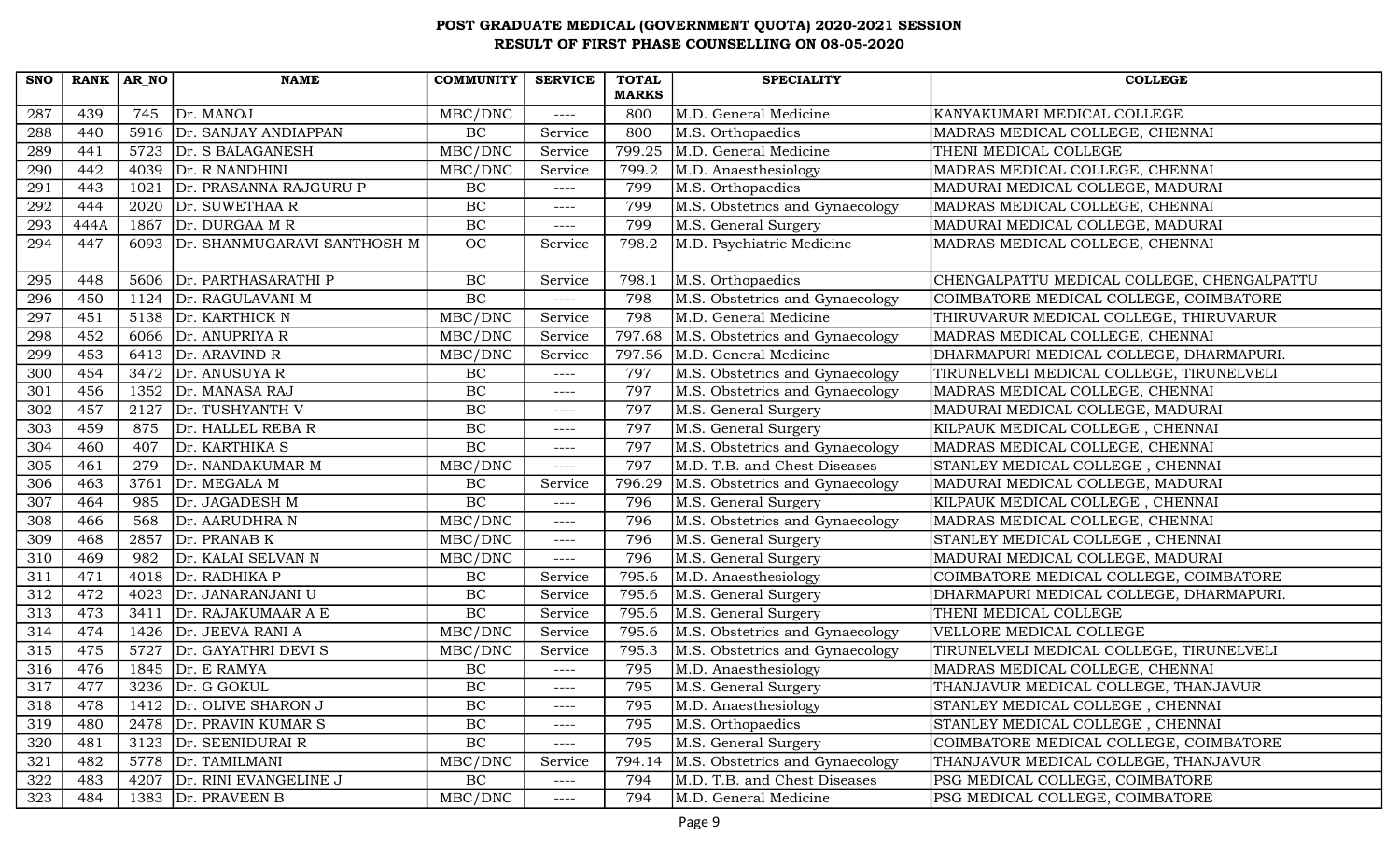| <b>SNO</b> |     | RANK $AR_N$ | <b>NAME</b>                   | COMMUNITY                    | <b>SERVICE</b> | <b>TOTAL</b><br><b>MARKS</b> | <b>SPECIALITY</b>                        | <b>COLLEGE</b>                                        |
|------------|-----|-------------|-------------------------------|------------------------------|----------------|------------------------------|------------------------------------------|-------------------------------------------------------|
| 324        | 485 |             | 1310 $\vert$ Dr. LOKESH M     | BC                           | $---$          | 794                          | M.D. Radio Diagnosis                     | ADHIPARASAKTHI INSTITUTE OF MEDICAL SCIENCES AND      |
|            |     |             |                               |                              |                |                              |                                          | RESEARCH, MELMARUVATHUR                               |
| 325        | 489 |             | 3955 Dr. UDHAYA               | $\rm BC$                     | Service        | 793.2                        | M.S. General Surgery                     | KILPAUK MEDICAL COLLEGE, CHENNAI                      |
| 326        | 490 | 2642        | Dr. LALIT CHELLAPPA KARPENTER | BC                           | ----           | 793                          | M.S. Orthopaedics                        | MADRAS MEDICAL COLLEGE, CHENNAI                       |
| 327        | 492 |             | $1177$ Dr. SUBITSA S          | BC                           | $--- -$        | 793                          | M.S. Ophthalmology                       | MADRAS MEDICAL COLLEGE, CHENNAI                       |
| 328        | 493 |             | 1245 Dr. HARIHARAN M          | MBC/DNC                      | ----           | 793                          | M.S. Orthopaedics                        | MADRAS MEDICAL COLLEGE, CHENNAI                       |
| 329        | 494 |             | 4564 Dr. GNANAVEL C           | MBC/DNC                      | Service        | 793                          | M.D. T.B. and Chest Diseases             | TIRUNELVELI MEDICAL COLLEGE, TIRUNELVELI              |
| 330        | 495 | 3420        | Dr. SHIBANI M I               | MBC/DNC                      | Service        | 793                          | M.D. D.V.L                               | VELAMMAL MEDICAL COLLEGE, MADURAI                     |
| 331        | 496 | 2761        | Dr. DEEPIKA D                 | BC                           | $--- -$        | 792                          | M.S. Obstetrics and Gynaecology          | COIMBATORE MEDICAL COLLEGE, COIMBATORE                |
| 332        | 497 | 1535        | Dr. ANITHA D                  | $\overline{BC}$              | $--- -$        | 792                          | M.S. Obstetrics and Gynaecology          | COIMBATORE MEDICAL COLLEGE, COIMBATORE                |
| 333        | 498 | 197         | Dr. S G PRARTHANA             | BC                           | $--- -$        | 792                          | M.S. Obstetrics and Gynaecology          | MADRAS MEDICAL COLLEGE, CHENNAI                       |
| 334        | 499 | 2828        | Dr. HEMA PRIYA S              | MBC/DNC                      | $--- -$        | 792                          | M.S. Obstetrics and Gynaecology          | MADRAS MEDICAL COLLEGE, CHENNAI                       |
| 335        | 500 | 919         | Dr. UMA J                     | BC                           | $--- -$        | 792                          | M.S. Obstetrics and Gynaecology          | MADRAS MEDICAL COLLEGE, CHENNAI                       |
| 336        | 502 | 123         | Dr. SHERIN FARHANA M          | <b>BCM</b>                   | $--- -$        | 792                          | M.S. Obstetrics and Gynaecology          | MADURAI MEDICAL COLLEGE, MADURAI                      |
| 337        | 505 | 3592        | Dr. POONGODI                  | MBC/DNC                      | Service        | 791.21                       | M.S. Obstetrics and Gynaecology          | DHARMAPURI MEDICAL COLLEGE, DHARMAPURI.               |
| 338        | 506 | 321         | Dr. ABINAYA B                 | MBC/DNC                      | $--- - -$      | 791                          | M.S. Obstetrics and Gynaecology          | MADRAS MEDICAL COLLEGE, CHENNAI                       |
| 339        | 507 | 352         | Dr. J ALEX MOSES              | BC                           | $--- - -$      | 791                          | M.S. Orthopaedics                        | MADRAS MEDICAL COLLEGE, CHENNAI                       |
| 340        | 508 | 654         | Dr. VELARASAN V               | MBC/DNC                      | $--- -$        | 791                          | M.S. Orthopaedics                        | STANLEY MEDICAL COLLEGE, CHENNAI                      |
| 341        | 509 | 3815        | Dr. PAVITHRA A                | BC                           | $--- -$        | 791                          | M.S. General Surgery                     | THANJAVUR MEDICAL COLLEGE, THANJAVUR                  |
| 342        | 510 | 159         | Dr. PRIYANKAA S R             | $\overline{\text{MBC}}$ /DNC | $--- - -$      | 791                          | M.S. Obstetrics and Gynaecology          | THANJAVUR MEDICAL COLLEGE, THANJAVUR                  |
| 343        | 513 | 1324        | Dr. NIVETHA J                 | MBC/DNC                      | $--- -$        | 791                          | M.S. General Surgery                     | MADRAS MEDICAL COLLEGE, CHENNAI                       |
| 344        | 514 | 4           | Dr. S LAKSHMI PRIYA           | BC                           | $--- - -$      | 790                          | M.S. Obstetrics and Gynaecology          | MADRAS MEDICAL COLLEGE, CHENNAI                       |
| 345        | 518 | 228         | Dr. GOPIKRISHNAN H            | BC                           | $--- - -$      | 790                          | M.S. General Surgery                     | GOVT. MOHAN KUMARAMANGALAM MEDICAL COLLEGE,<br>SALEM. |
| 346        | 519 | 956         | Dr. S PRAGATHEESWARAN         | $\rm BC$                     | $--- -$        | 790                          | M.D. General Medicine                    | VELAMMAL MEDICAL COLLEGE, MADURAI                     |
| 347        | 520 | 636         | Dr. VENKTESH U                | BC                           | $--- - -$      | 790                          | M.S. Orthopaedics                        | STANLEY MEDICAL COLLEGE, CHENNAI                      |
| 348        | 522 | 2389        | Dr. AISHWARYA R               | BC                           | $--- -$        | 789                          | M.S. Obstetrics and Gynaecology          | MADRAS MEDICAL COLLEGE, CHENNAI                       |
| 349        | 523 | 855         | Dr. VASANTHAKUMAR V           | $\overline{BC}$              | $--- -$        | 789                          | M.S. General Surgery                     | THANJAVUR MEDICAL COLLEGE, THANJAVUR                  |
| 350        | 524 | 214         | Dr. PREETHI N                 | BC                           | $--- -$        | 789                          | M.S. Obstetrics and Gynaecology          | MADURAI MEDICAL COLLEGE, MADURAI                      |
| 351        | 525 | 1145        | Dr. AFSHAANA M                | <b>BCM</b>                   | $--- - -$      | 789                          | M.D. Geriatrics                          | MADRAS MEDICAL COLLEGE, CHENNAI                       |
| 352        | 526 | 564         | Dr. T GURUDEVAN               | MBC/DNC                      | $--- -$        | 789                          | M.S. Orthopaedics                        | STANLEY MEDICAL COLLEGE, CHENNAI                      |
| 353        | 527 | 4804        | Dr. S MIRUNAALINI             | $\rm BC$                     | Service        |                              | 788.67   M.S. Obstetrics and Gynaecology | MADURAI MEDICAL COLLEGE, MADURAI                      |
| 354        | 528 | 4183        | Dr. GURULAKSHMY               | MBC/DNC                      | Service        | 788.43                       | M.S. Obstetrics and Gynaecology          | MADRAS MEDICAL COLLEGE, CHENNAI                       |
| 355        | 529 |             | 5288 Dr. NIVEDHA M            | BC                           | Service        | 788.43                       | M.S. General Surgery                     | THANJAVUR MEDICAL COLLEGE, THANJAVUR                  |
| 356        | 533 | 3088        | Dr. GOKULRAM S                | $\rm BC$                     | $--- - -$      | 788                          | M.S. General Surgery                     | CHENGALPATTU MEDICAL COLLEGE, CHENGALPATTU            |
| 357        | 534 | 53          | Dr. PRAVEEN V                 | MBC/DNC                      | $--- -$        | 788                          | M.S. Orthopaedics                        | MADRAS MEDICAL COLLEGE, CHENNAI                       |
| 358        | 535 | 1051        | Dr. JEEVITHA A P              | BC                           | $--- -$        | 788                          | M.S. Obstetrics and Gynaecology          | MADRAS MEDICAL COLLEGE, CHENNAI                       |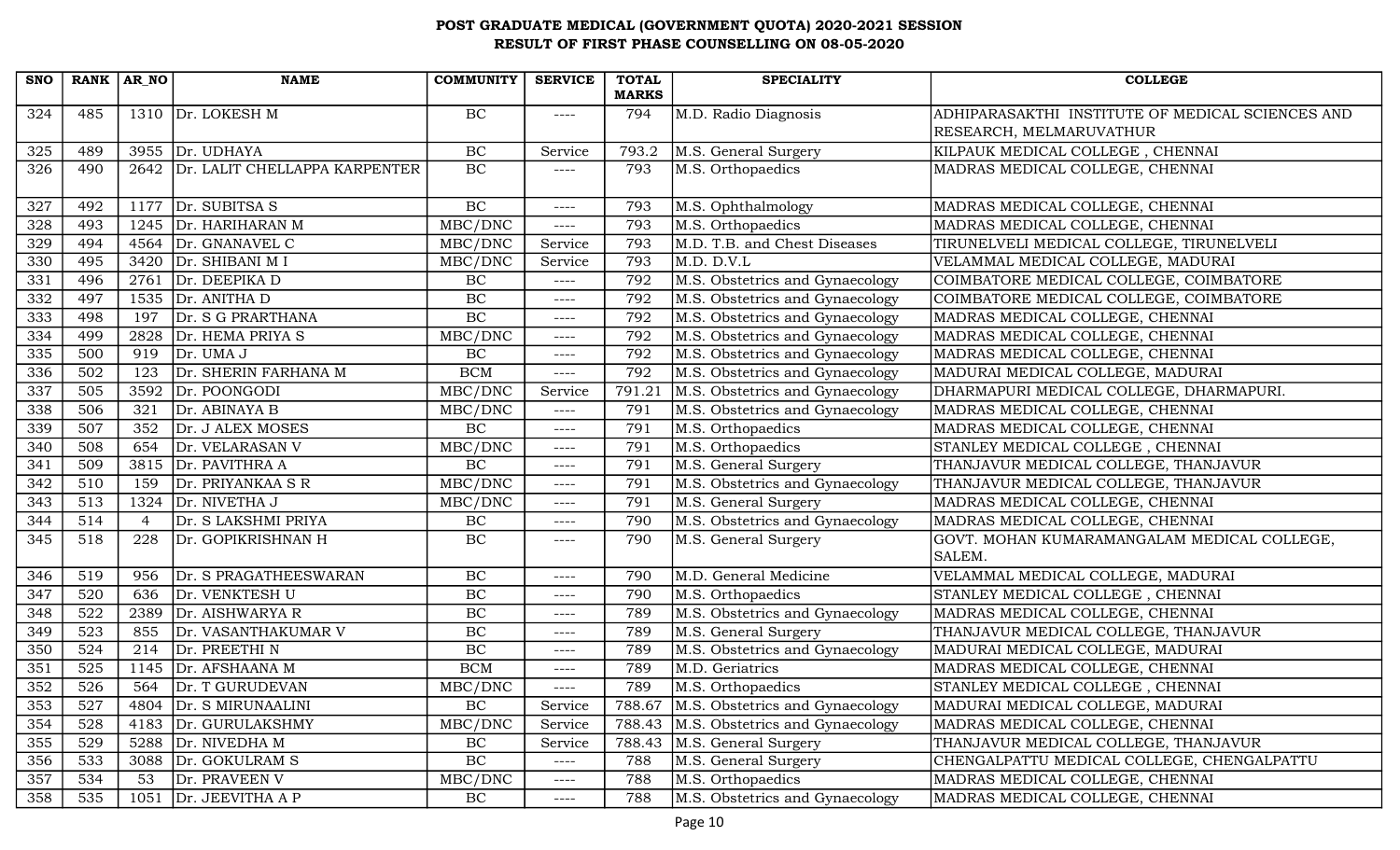| <b>SNO</b> | $RANK   AR_NO$ |      | <b>NAME</b>                 | <b>COMMUNITY</b> | <b>SERVICE</b> | <b>TOTAL</b> | <b>SPECIALITY</b>               | <b>COLLEGE</b>                                                |
|------------|----------------|------|-----------------------------|------------------|----------------|--------------|---------------------------------|---------------------------------------------------------------|
|            |                |      |                             |                  |                | <b>MARKS</b> |                                 |                                                               |
| 359        | 540            | 82   | Dr. SUDAR K                 | MBC/DNC          | $---$          | 787<br>787   | M.S. General Surgery            | MADRAS MEDICAL COLLEGE, CHENNAI                               |
| 360        | 541            | 962  | Dr. BHARATH P               | MBC/DNC          | $---$          |              | M.D. T.B. and Chest Diseases    | KILPAUK MEDICAL COLLEGE, CHENNAI                              |
| 361        | 543            |      | 4223 $Dr. DINESH S$         | BC               | Service        | 786.5        | M.S. General Surgery            | KILPAUK MEDICAL COLLEGE, CHENNAI                              |
| 362        | 544            | 1509 | Dr. KAVIYA E                | MBC/DNC          | $--- -$        | 786          | M.D. Anaesthesiology            | MADRAS MEDICAL COLLEGE, CHENNAI                               |
| 363        | 545            | 3417 | Dr. MONICA V                | BC               | $---$          | 786          | M.S. Obstetrics and Gynaecology | STANLEY MEDICAL COLLEGE, CHENNAI                              |
| 364        | 546            | 2799 | Dr. SASIKALA V              | MBC/DNC          | $---$          | 786          | M.D. Paediatrics                | PSG MEDICAL COLLEGE, COIMBATORE                               |
| 365        | 548            | 5884 | Dr. ABISHEKA MARY S         | BC               | $---$          | 786          | M.S. Obstetrics and Gynaecology | STANLEY MEDICAL COLLEGE, CHENNAI                              |
| 366        | 549            | 4582 | Dr. MEENAKSHI RAJENDRAN     | MBC/DNC          | Service        | 785.2        | M.S. Obstetrics and Gynaecology | MADRAS MEDICAL COLLEGE, CHENNAI                               |
| 367        | 552            | 2254 | Dr. DR S CHARANYA           | $\rm BC$         | Service        | 785          | M.S. Obstetrics and Gynaecology | VELLORE MEDICAL COLLEGE                                       |
| 368        | 555            | 1170 | Dr. VARSHINI S              | $\rm BC$         | $--- -$        | 785          | M.S. Obstetrics and Gynaecology | STANLEY MEDICAL COLLEGE, CHENNAI                              |
| 369        | 558            | 390  | Dr. CHANDHANA M G           | OC               | $--- -$        | 784          | M.S. Obstetrics and Gynaecology | KANYAKUMARI MEDICAL COLLEGE                                   |
| 370        | 563            |      | 5148 Dr. SEDHUPATHI S P     | BC               | Service        | 783.9        | M.S. Orthopaedics               | DHARMAPURI MEDICAL COLLEGE, DHARMAPURI.                       |
| 371        | 565            | 672  | Dr. C SHERLIN AGNES         | BC               | $- - - -$      | 783          | M.S. General Surgery            | TIRUNELVELI MEDICAL COLLEGE, TIRUNELVELI                      |
| 372        | 566            | 2324 | Dr. GAYATHRI K              | OC               | $---$          | 783          | M.S. Obstetrics and Gynaecology | KILPAUK MEDICAL COLLEGE, CHENNAI                              |
| 373        | 569            | 1843 | Dr. PAVITHIRA S             | BC               | $---$          | 783          | M.S. Obstetrics and Gynaecology | STANLEY MEDICAL COLLEGE, CHENNAI                              |
| 374        | 571            | 5839 | Dr. S NANDHINI              | MBC/DNC          | Service        | 782.6        | M.S. Ophthalmology              | GOVT. MOHAN KUMARAMANGALAM MEDICAL COLLEGE,<br>SALEM.         |
| 375        | 572            | 5726 | Dr. PON RAM BABU J          | BC               | Service        | 782.5        | M.S. General Surgery            | TIRUNELVELI MEDICAL COLLEGE, TIRUNELVELI                      |
| 376        | 573            | 5748 | Dr. DIVYAVANI M             | MBC/DNC          | Service        | 782.32       | M.D. Geriatrics                 | MADRAS MEDICAL COLLEGE, CHENNAI                               |
| 377        | 574            | 1259 | Dr. HARIPRASADH R           | $\rm BC$         | $--- -$        | 782          | M.S. General Surgery            | KILPAUK MEDICAL COLLEGE, CHENNAI                              |
| 378        | 575            |      | 3072 Dr. GREESHMA G B       | OC               | $---$          | 782          | M.S. General Surgery            | CHENGALPATTU MEDICAL COLLEGE, CHENGALPATTU                    |
| 379        | 576            |      | 2276 $Dr. GANI MOZHI R S$   | $\overline{BC}$  | $--- -$        | 782          | M.S. Obstetrics and Gynaecology | MADURAI MEDICAL COLLEGE, MADURAI                              |
| 380        | 578            | 1541 | Dr. ARAVIND R               | BC               | $---$          | 782          | M.S. Orthopaedics               | GOVT. MOHAN KUMARAMANGALAM MEDICAL COLLEGE,<br>SALEM.         |
| 381        | 579            | 4250 | Dr. ANTO TIJU G             | $\rm BC$         | $---$          | 782          | M.S. General Surgery            | TIRUNELVELI MEDICAL COLLEGE, TIRUNELVELI                      |
| 382        | 580            |      | 2718 Dr. ADHITHYAN A        | BC               | $---$          | 782          | M.D. Anaesthesiology            | MADURAI MEDICAL COLLEGE, MADURAI                              |
| 383        | 581            | 3643 | Dr. VARSHA MENON M          | OC               | $---$          | 782          | M.S. Obstetrics and Gynaecology | KILPAUK MEDICAL COLLEGE, CHENNAI                              |
| 384        | 582            | 469  | Dr. T ASWINI                | $\rm BC$         | $---$          | 782          | M.D. Psychiatric Medicine       | THANJAVUR MEDICAL COLLEGE, THANJAVUR                          |
| 385        | 583            | 3096 | Dr. PREETHAT                | $\overline{BC}$  | $--- -$        | 781          | M.S. Obstetrics and Gynaecology | THANJAVUR MEDICAL COLLEGE, THANJAVUR                          |
| 386        | 584            |      | 1148 Dr. SARUMATHI N        | MBC/DNC          | $---$          | 781          | M.S. E.N.T                      | MADRAS MEDICAL COLLEGE, CHENNAI                               |
| 387        | 585            | 2022 | Dr. SURYAPRASANTH G         | MBC/DNC          | $--- -$        | 781          | M.S. Orthopaedics               | STANLEY MEDICAL COLLEGE, CHENNAI                              |
| 388        | 586            |      | 1482   Dr. G RAMSURATHKUMAR | MBC/DNC          | $---$          | 781          | M.S. Orthopaedics               | TIRUNELVELI MEDICAL COLLEGE, TIRUNELVELI                      |
| 389        | 588            | 4490 | Dr. THINAKARAN A            | $\rm BC$         | $---$          | 781          | M.S. Orthopaedics               | KILPAUK MEDICAL COLLEGE, CHENNAI                              |
| 390        | 590            | 5863 | Dr. ILAMATHI S              | BC               | Service        | 780.44       | M.D. Anaesthesiology            | STANLEY MEDICAL COLLEGE, CHENNAI                              |
| 391        | 592            | 781  | Dr. ANSIL BEGUM A J         | <b>BCM</b>       | $--- -$        | 780          | M.D. T.B. and Chest Diseases    | MADRAS MEDICAL COLLEGE, CHENNAI                               |
| 392        | 593            | 3505 | Dr. MUKHILAN SELVAKUMAR C   | BC               | $--- -$        | 780          | M.S. General Surgery            | KILPAUK MEDICAL COLLEGE, CHENNAI                              |
| 393        | 595            | 573  | Dr. REVANTH R               | BC               | $---$          | 780          | M.D. General Medicine           | RAJAH MUTHIAH MEDICAL COLLEGE & HOSPITAL<br>(ANNAMALAI UNIV.) |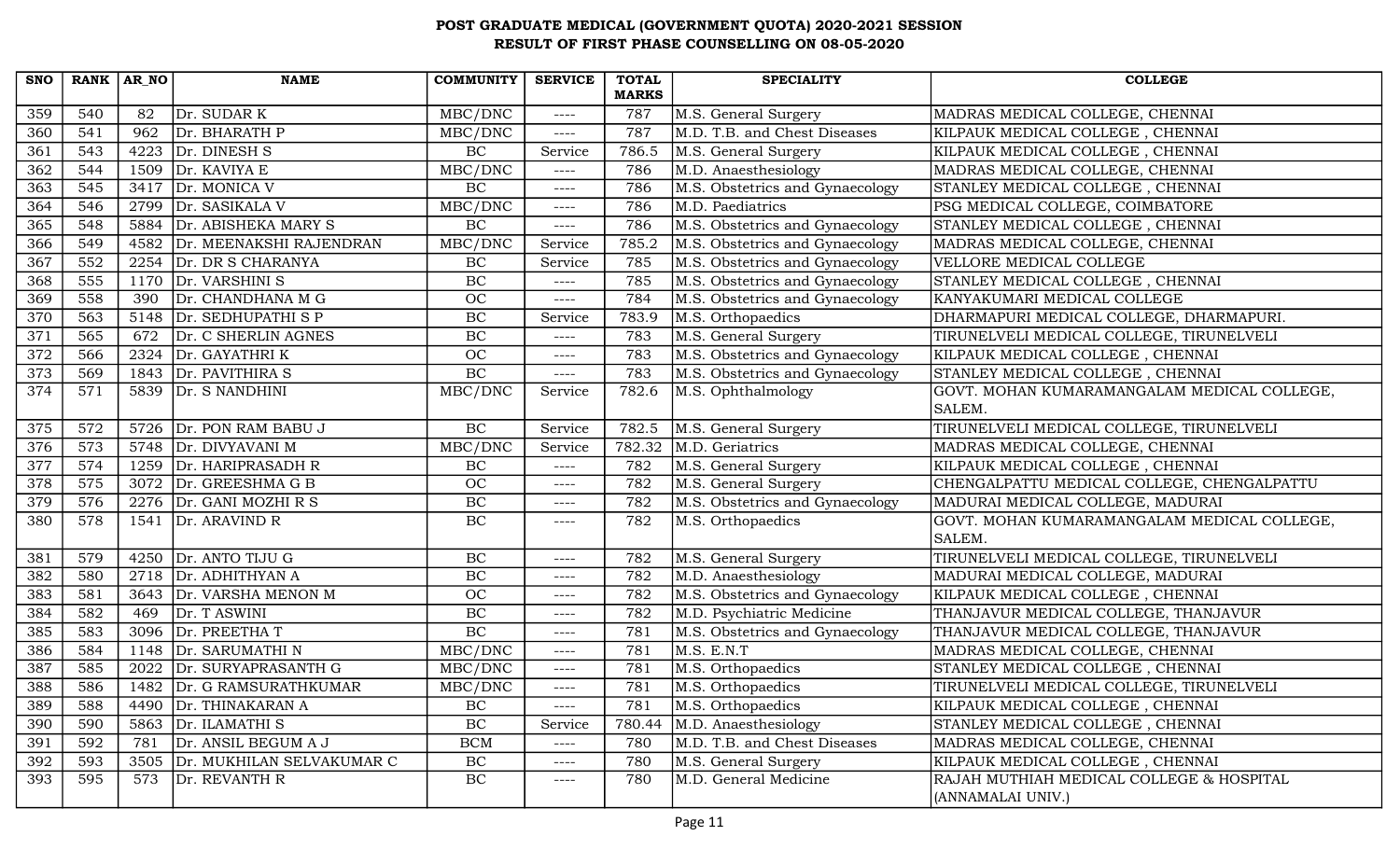| <b>SNO</b> | RANK AR NO |                   | <b>NAME</b>               | <b>COMMUNITY</b> | <b>SERVICE</b>        | <b>TOTAL</b><br><b>MARKS</b> | <b>SPECIALITY</b>               | <b>COLLEGE</b>                                        |
|------------|------------|-------------------|---------------------------|------------------|-----------------------|------------------------------|---------------------------------|-------------------------------------------------------|
| 394        | 596        | 3214              | Dr. BALAGANESH            | BC               | $\frac{1}{2}$         | 780                          | M.S. Orthopaedics               | STANLEY MEDICAL COLLEGE, CHENNAI                      |
| 395        | 599        | 5773              | Dr. VIGNESH S             | MBC/DNC          | Service               | 779.78                       | M.S. General Surgery            | MADURAI MEDICAL COLLEGE, MADURAI                      |
| 396        | 602        | 594               | Dr. PRABHU B              | <b>BC</b>        | $---$                 | 779                          | M.D. Anaesthesiology            | MADRAS MEDICAL COLLEGE, CHENNAI                       |
| 397        | 603        | 1150              | Dr. V THIRIPURA SUNDARI   | BC               | $--- -$               | 779                          | M.S. Obstetrics and Gynaecology | STANLEY MEDICAL COLLEGE, CHENNAI                      |
| 398        | 605        | 1675              | Dr. SUJITHA V             | BC               | $--- -$               | 779                          | M.S. Obstetrics and Gynaecology | THANJAVUR MEDICAL COLLEGE, THANJAVUR                  |
| 399        | 607        | 19                | Dr. KANCHANA DEVI N       | BC               | $- - - -$             | 779                          | M.S. Obstetrics and Gynaecology | COIMBATORE MEDICAL COLLEGE, COIMBATORE                |
| 400        | 608        | 1612              | Dr. KEERTHANA             | MBC/DNC          | $--- -$               | 779                          | M.S. Obstetrics and Gynaecology | MADRAS MEDICAL COLLEGE, CHENNAI                       |
| 401        | 610        | 867               | Dr. G E SRI RAJA GOPAL    | MBC/DNC          | $--- -$               | 779                          | M.S. Orthopaedics               | KILPAUK MEDICAL COLLEGE, CHENNAI                      |
| 402        | 611        | 1901              | Dr. RAJABHARATHI U        | $\rm BC$         | $--- -$               | 779                          | M.S. Orthopaedics               | KILPAUK MEDICAL COLLEGE, CHENNAI                      |
| 403        | 613        | 2008              | Dr. SANJAY KUMAR S        | BC               | Service               | 778.7                        | M.D. Anaesthesiology            | MADRAS MEDICAL COLLEGE, CHENNAI                       |
| 404        | 614        | 2633              | Dr. JANANI S              | BC               | $---$                 | 778                          | M.S. Obstetrics and Gynaecology | STANLEY MEDICAL COLLEGE, CHENNAI                      |
| 405        | 617        | 5711              | Dr. RAMPRASATH S          | $\overline{BC}$  | Service               | 777.62                       | M.S. General Surgery            | TIRUNELVELI MEDICAL COLLEGE, TIRUNELVELI              |
| 406        | 620        | 873               | Dr. VIGNESH D             | BC               | $---$                 | 777                          | M.S. Orthopaedics               | TIRUNELVELI MEDICAL COLLEGE, TIRUNELVELI              |
| 407        | 621        | 3784              | Dr. SHRUTHI KAMATH S      | $\overline{OC}$  | $--- -$               | 777                          | M.S. Obstetrics and Gynaecology | GOVT. K.A.P.V MEDICAL COLLEGE, TRICHY.                |
| 408        | 622        | 817               | Dr. SRUTHI RAMESH         | BC               | $--- -$               | 777                          | M.S. Obstetrics and Gynaecology | KILPAUK MEDICAL COLLEGE, CHENNAI                      |
| 409        | 623        | 6464              | Dr. ABHINAYA B            | $\overline{BC}$  | Service               | 776.6                        | M.D. Geriatrics                 | MADRAS MEDICAL COLLEGE, CHENNAI                       |
| 410        | 624        | 5165              | Dr. THIRUKUMARAN S        | BC               | Service               | 776.25                       | M.S. Orthopaedics               | THANJAVUR MEDICAL COLLEGE, THANJAVUR                  |
| 411        | 625        | 1155              | Dr. K SUDHARSAN           | $\overline{BC}$  | $--- -$               | 776                          | M.S. Orthopaedics               | GOVT. MOHAN KUMARAMANGALAM MEDICAL COLLEGE,           |
|            |            |                   |                           |                  |                       |                              |                                 | SALEM.                                                |
| 412        | 626        | 108               | Dr. THULASIAYYA           | $\overline{BC}$  | $--- -$               | 776                          | M.S. General Surgery            | TIRUNELVELI MEDICAL COLLEGE, TIRUNELVELI              |
| 413        | 627        | 2382              | Dr. NANCY JEBA ANGELINE M | BC               | $--- -$               | 776                          | M.S. Obstetrics and Gynaecology | PSG MEDICAL COLLEGE, COIMBATORE                       |
| 414        | 628        | 2287              | Dr. R RESHMA              | $\overline{BC}$  | $--- -$               | 776                          | M.S. Obstetrics and Gynaecology | CHENGALPATTU MEDICAL COLLEGE, CHENGALPATTU            |
| 415        | 631        | 1494              | Dr. ARVIND KRISHNA D      | $\overline{BC}$  | $--- -$               | 776                          | M.S. Orthopaedics               | COIMBATORE MEDICAL COLLEGE, COIMBATORE                |
| 416        | 633        | $\overline{2717}$ | Dr. M PERIYA THALAPATHI   | MBC/DNC          | Service               | 775.1                        | M.S. General Surgery            | THANJAVUR MEDICAL COLLEGE, THANJAVUR                  |
| 417        | 634        | 458               | Dr. NANDHINI R            | MBC/DNC          | $--- -$               | 775                          | M.D. Anaesthesiology            | MADRAS MEDICAL COLLEGE, CHENNAI                       |
| 418        | 635        | 3291              | Dr. LAVANYA S             | BC               | $--- -$               | 775                          | M.S. Obstetrics and Gynaecology | GOVT. MOHAN KUMARAMANGALAM MEDICAL COLLEGE,           |
|            |            |                   |                           |                  |                       |                              |                                 | SALEM.                                                |
| 419        | 636        | 172               | Dr. VINITH NIRMAL RAJ     | BC               | $--- -$               | 775                          | M.S. Orthopaedics               | GOVT. K.A.P.V MEDICAL COLLEGE, TRICHY.                |
|            |            |                   | SUNDARRAJ                 |                  |                       |                              |                                 |                                                       |
| 420        | 638        | 3609              | Dr. VIKNESH K R P         | BC               | $--- -$               | 775                          | M.S. General Surgery            | COIMBATORE MEDICAL COLLEGE, COIMBATORE                |
| 421        | 639        | 441               | Dr. SMILIN JEBAMALAR A    | $\overline{BC}$  | $--- -$               | 775                          | M.S. General Surgery            | GOVT. MOHAN KUMARAMANGALAM MEDICAL COLLEGE,           |
|            |            |                   |                           |                  |                       |                              |                                 | SALEM.                                                |
| 422        | 640        | 2204              | Dr. THARANI S             | <b>BC</b>        | $---$                 | 775                          | M.S. Obstetrics and Gynaecology | GOVT. K.A.P.V MEDICAL COLLEGE, TRICHY.                |
| 423        | 642        | 5739              | Dr. SABARISAN N           | $\overline{BC}$  | Service               | 774.8                        | M.S. Orthopaedics               | GOVT. MOHAN KUMARAMANGALAM MEDICAL COLLEGE,<br>SALEM. |
|            | 643        | 5283              | Dr. SOPHIYA J             | $\rm BC$         |                       | 774.08                       |                                 | THANJAVUR MEDICAL COLLEGE, THANJAVUR                  |
| 424        |            |                   |                           | BC               | Service               |                              | M.D. Anaesthesiology            |                                                       |
| 425        | 644        | 4031              | Dr. M JAN REXIE           |                  | $\qquad \qquad - - -$ | 774                          | M.S. Ophthalmology              | MADRAS MEDICAL COLLEGE, CHENNAI                       |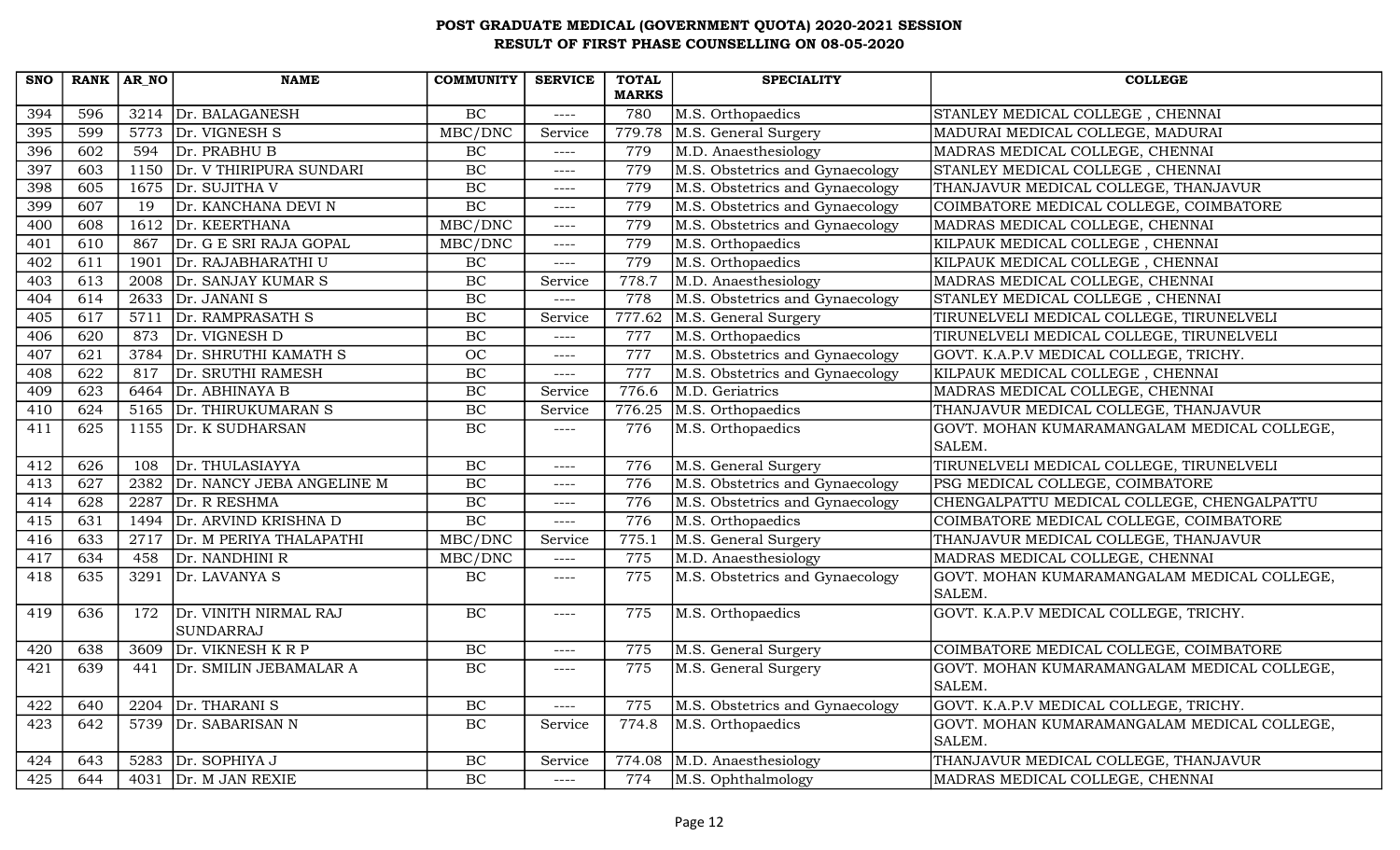| <b>SNO</b> | RANK AR NO |      | <b>NAME</b>                   | <b>COMMUNITY</b> | <b>SERVICE</b> | <b>TOTAL</b> | <b>SPECIALITY</b>               | <b>COLLEGE</b>                             |
|------------|------------|------|-------------------------------|------------------|----------------|--------------|---------------------------------|--------------------------------------------|
|            |            |      |                               |                  |                | <b>MARKS</b> |                                 |                                            |
| 426        | 651        |      | $5629$ Dr. SHINY S            | $\rm BC$         | Service        | 774          | M.D. Paediatrics                | RAJAH MUTHIAH MEDICAL COLLEGE & HOSPITAL   |
|            |            |      |                               |                  |                |              |                                 | (ANNAMALAI UNIV.)                          |
| 427        | 652        | 3971 | Dr. DHEEPIKKHA C              | $\rm BC$         | Service        | 773.76       | M.S. Obstetrics and Gynaecology | VILLUPURAM MEDICAL COLLEGE, VILLUPURAM.    |
| 428        | 653        | 4298 | Dr. JEYASIMMAN P R            | MBC/DNC          | Service        | 773.5        | M.D. General Medicine           | RAJAH MUTHIAH MEDICAL COLLEGE & HOSPITAL   |
|            |            |      |                               |                  |                |              |                                 | (ANNAMALAI UNIV.)                          |
| 429        | 654        | 5861 | Dr. DIVYAAKUMARI S            | MBC/DNC          | Service        | 773.43       | M.S. E.N.T                      | MADRAS MEDICAL COLLEGE, CHENNAI            |
| 430        | 655        | 2047 | Dr. S VINITHA                 | BC               | $--- -$        | 773          | M.S. E.N.T                      | MADURAI MEDICAL COLLEGE, MADURAI           |
| 431        | 659        |      | 4407 Dr. SEYED RABIYA BEGUM M | <b>BCM</b>       | $--- -$        | 773          | M.S. Obstetrics and Gynaecology | MADRAS MEDICAL COLLEGE, CHENNAI            |
| 432        | 660        | 2226 | Dr. ARUN R                    | OC               | ----           | 773          | M.S. Orthopaedics               | VELLORE MEDICAL COLLEGE                    |
| 433        | 661        | 721  | Dr. J ANITA PRIYADHARSHINI    | $\rm BC$         | $--- -$        | 773          | M.S. Obstetrics and Gynaecology | TIRUNELVELI MEDICAL COLLEGE, TIRUNELVELI   |
| 434        | 662        | 366  | Dr. VISHNU PREYE S            | BC               | ----           | 773          | M.D. Psychiatric Medicine       | MADRAS MEDICAL COLLEGE, CHENNAI            |
| 435        | 664        | 1930 | Dr. R R HARIKRISHNA           | $\rm BC$         | $--- -$        | 772          | M.S. Orthopaedics               | COIMBATORE MEDICAL COLLEGE, COIMBATORE     |
| 436        | 665        | 3997 | Dr. NAINA ROSE                | <b>OC</b>        | $--- -$        | 772          | M.S. General Surgery            | COIMBATORE MEDICAL COLLEGE, COIMBATORE     |
| 437        | 667        | 1375 | Dr. SAM BENNIHIN D L          | BC               | $--- -$        | 772          | M.S. Orthopaedics               | CHENGALPATTU MEDICAL COLLEGE, CHENGALPATTU |
| 438        | 669        | 1667 | Dr. SUNDAR BALAJI S           | $\rm BC$         | $--- -$        | 772          | M.S. General Surgery            | TIRUNELVELI MEDICAL COLLEGE, TIRUNELVELI   |
| 439        | 671        | 5382 | Dr. R SAKTHIVEL               | BC               | Service        | 771.25       | M.D. Radio Diagnosis            | CHENNAI MEDICAL COLLEGE(SRM), TRICHY       |
| 440        | 672        |      | 1635 Dr. KAVYA I              | BC               | $--- -$        | 771          | M.S. General Surgery            | COIMBATORE MEDICAL COLLEGE, COIMBATORE     |
| 441        | 673        | 2894 | Dr. KARTHIK SHANMUGAM V       | BC               | $--- -$        | 771          | M.S. Orthopaedics               | TIRUNELVELI MEDICAL COLLEGE, TIRUNELVELI   |
| 442        | 674        | 2051 | Dr. JOHN FERNANDO G           | MBC/DNC          | $--- -$        | 771          | M.S. Orthopaedics               | TIRUNELVELI MEDICAL COLLEGE, TIRUNELVELI   |
| 443        | 675        | 2693 | Dr. ROHINI THANGAVEL          | BC               | ----           | 771          | M.S. Obstetrics and Gynaecology | CHENGALPATTU MEDICAL COLLEGE, CHENGALPATTU |
| 444        | 676        |      | 1763 Dr. KRISHNAMOORTHI C     | BC               | $--- -$        | 771          | M.S. Orthopaedics               | VILLUPURAM MEDICAL COLLEGE, VILLUPURAM.    |
| 445        | 677        | 6420 | Dr. PRIYANKA K                | MBC/DNC          | Service        | 770.64       | M.S. General Surgery            | THIRUVARUR MEDICAL COLLEGE, THIRUVARUR     |
| 446        | 678        | 6133 | Dr. KEERTTHANA K A            | BC               | Service        | 770.5        | M.S. Obstetrics and Gynaecology | TIRUNELVELI MEDICAL COLLEGE, TIRUNELVELI   |
| 447        | 680        | 1301 | Dr. GODFREY CLASSIC PRINCE A  | $\rm BC$         | $--- -$        | 770          | M.D. Psychiatric Medicine       | MADRAS MEDICAL COLLEGE, CHENNAI            |
|            |            |      |                               |                  |                |              |                                 |                                            |
| 448        | 681        | 3023 | Dr. KARUPPASAMY V             | $\rm BC$         | $--- -$        | 770          | M.S. General Surgery            | THENI MEDICAL COLLEGE                      |
| 449        | 683        | 281  | Dr. SHEELA T                  | BC               | $--- -$        | 770          | M.S. Obstetrics and Gynaecology | VILLUPURAM MEDICAL COLLEGE, VILLUPURAM.    |
| 450        | 684        | 492  | Dr. ANANDH KUMAR A            | $\rm BC$         | $--- -$        | 770          | M.S. General Surgery            | THIRUVARUR MEDICAL COLLEGE, THIRUVARUR     |
| 451        | 685        | 2152 | Dr. K AMBIKA                  | $\rm BC$         | $--- -$        | 770          | M.S. Obstetrics and Gynaecology | DHARMAPURI MEDICAL COLLEGE, DHARMAPURI.    |
| 452        | 686        | 129  | Dr. KHADER BAKSH M            | <b>BCM</b>       | $---$          | 770          | M.S. Orthopaedics               | THANJAVUR MEDICAL COLLEGE, THANJAVUR       |
| 453        | 687        |      | $1108$ Dr. SATHYA N           | BC               | $---$          | 770          | M.S. Ophthalmology              | MADRAS MEDICAL COLLEGE, CHENNAI            |
| 454        | 688        |      | 2629   Dr. GAYATHRRIS         | $\rm BC$         | $---$          | 770          | M.D. Anaesthesiology            | MADURAI MEDICAL COLLEGE, MADURAI           |
| 455        | 691        |      | 1112 $Dr. GAYATHRI E$         | $\rm BC$         | ----           | 769          | M.D. Paediatrics                | RAJAH MUTHIAH MEDICAL COLLEGE & HOSPITAL   |
|            |            |      |                               |                  |                |              |                                 | (ANNAMALAI UNIV.)                          |
| 456        | 693        |      | 1980 $Dr. AALIAJ$             | <b>BCM</b>       | ----           | 769          | M.S. General Surgery            | MADRAS MEDICAL COLLEGE, CHENNAI            |
| 457        | 694        |      | 1625 Dr. SAMYUGTHA P          | $\rm BC$         | ----           | 769          | M.S. Obstetrics and Gynaecology | KANYAKUMARI MEDICAL COLLEGE                |
| 458        | 696        | 24   | Dr. PERANBU L                 | $\rm BC$         | ----           | 769          | M.S. General Surgery            | CHENGALPATTU MEDICAL COLLEGE, CHENGALPATTU |
| 459        | 698        | 476  | Dr. ALTOUS F                  | BC               | ----           | 769          | M.S. General Surgery            | COIMBATORE MEDICAL COLLEGE, COIMBATORE     |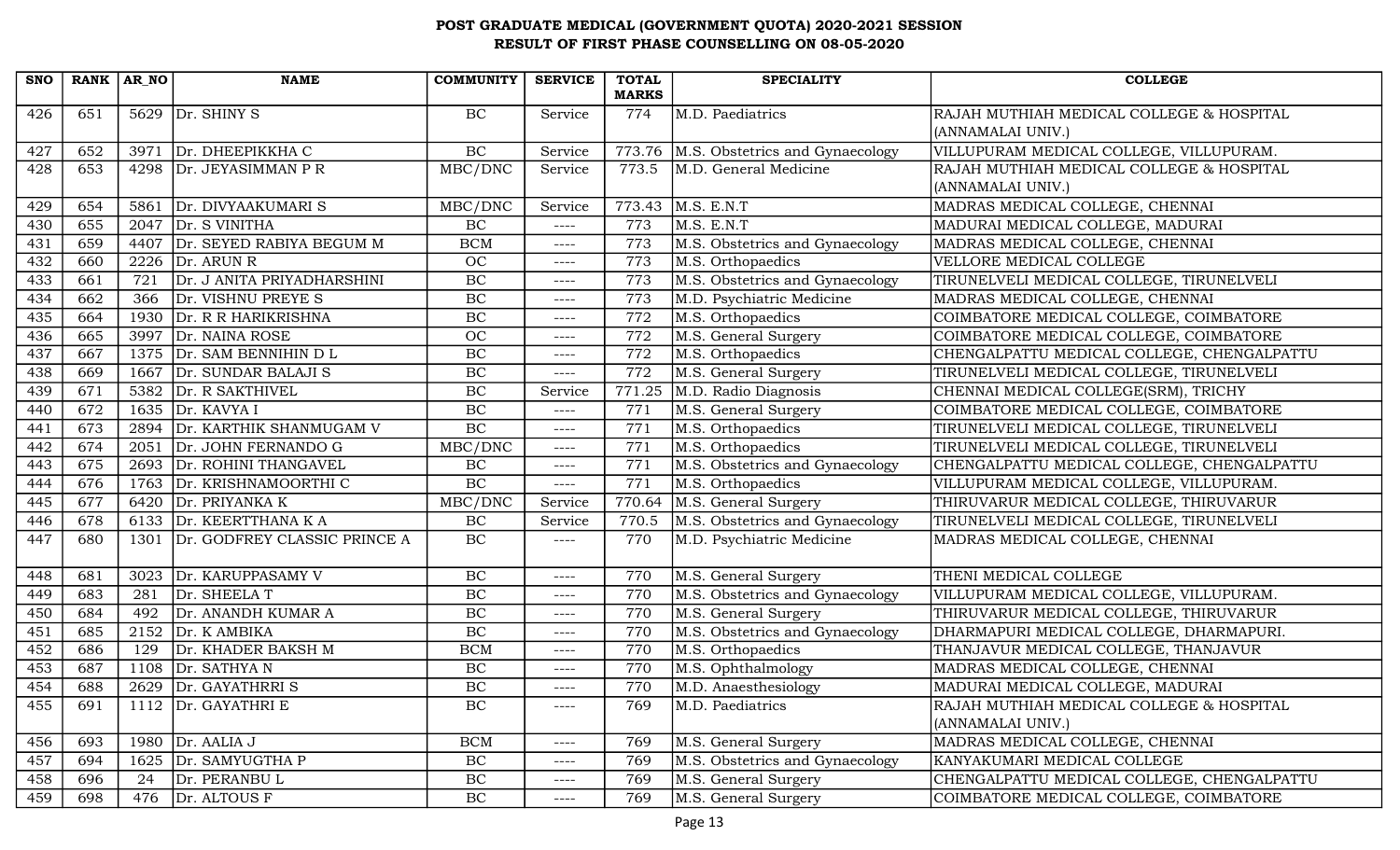|                         |            |                             |                             |          | <b>MARKS</b> |                                 |                                             |
|-------------------------|------------|-----------------------------|-----------------------------|----------|--------------|---------------------------------|---------------------------------------------|
| 702<br>460<br>705       | 41<br>1038 | Dr. SUBASH<br>Dr. MANOJ B   | MBC/DNC                     | $---$    | 769          | M.S. General Surgery            | THANJAVUR MEDICAL COLLEGE, THANJAVUR        |
| 461                     |            |                             | MBC/DNC                     | $---$    | 768          | M.S. General Surgery            | KILPAUK MEDICAL COLLEGE, CHENNAI            |
| 708<br>462              | 6000       | Dr. R JAYASHREE             | $\protect\operatorname{SC}$ | $---$    | 768          | M.D. Radio Diagnosis            | MADURAI MEDICAL COLLEGE, MADURAI            |
| 709<br>463              | 3191       | Dr. KIRUBHA S               | BC                          | $---$    | 768          | M.S. Obstetrics and Gynaecology | THENI MEDICAL COLLEGE                       |
| 710<br>464              | 853        | Dr. DHANSREE A              | BC                          | $---$    | 767          | M.D. Psychiatric Medicine       | MADRAS MEDICAL COLLEGE, CHENNAI             |
| 465<br>711              | 2041       | Dr. INDHUR                  | BC                          | $--- -$  | 767          | M.S. Obstetrics and Gynaecology | THENI MEDICAL COLLEGE                       |
| 712<br>466              | 1244       | Dr. RASIK FAREED            | <b>BCM</b>                  | $---$    | 767          | M.S. General Surgery            | MADURAI MEDICAL COLLEGE, MADURAI            |
| 713<br>467              | 1158       | Dr. JAYAPRADEEP S           | MBC/DNC                     | $---$    | 767          | M.S. Orthopaedics               | KILPAUK MEDICAL COLLEGE, CHENNAI            |
| 714<br>468              | 2809       | Dr. VIJITH JT               | BC                          | $--- -$  | 767          | M.S. General Surgery            | THIRUVARUR MEDICAL COLLEGE, THIRUVARUR      |
| 715<br>469              |            | 1755 Dr. PRANESH G          | $\overline{SC}$             | $--- -$  | 767          | M.S. General Surgery            | PSG MEDICAL COLLEGE, COIMBATORE             |
| 716<br>470              | 581        | Dr. SHARON JEYASELVAN P     | BC                          | $--- -$  | 767          | M.S. Orthopaedics               | DHARMAPURI MEDICAL COLLEGE, DHARMAPURI.     |
| 717<br>471              | 1300       | Dr. SURIYAN J               | BC                          | $---$    | 767          | M.S. Orthopaedics               | THOOTHUKUDI MEDICAL COLLEGE, THOOTHUKUDI.   |
| 472<br>719              | 899        | Dr. UMA SANKAR V            | MBC/DNC                     | $---$    | 767          | M.S. E.N.T                      | MADRAS MEDICAL COLLEGE, CHENNAI             |
| 473<br>720              | 1976       | Dr. BINOJ C                 | <b>OC</b>                   | $---$    | 767          | M.S. General Surgery            | GOVT. K.A.P.V MEDICAL COLLEGE, TRICHY.      |
| $\overline{721}$<br>474 | 3290       | Dr. GOWDHAM S               | BC                          | $---$    | 767          | M.S. General Surgery            | VILLUPURAM MEDICAL COLLEGE, VILLUPURAM.     |
| 475<br>722              | 2432       | Dr. T LAVANYA               | BC                          | $---$    | 767          | M.S. Obstetrics and Gynaecology | THOOTHUKUDI MEDICAL COLLEGE, THOOTHUKUDI.   |
| 726<br>476              | 6082       | Dr. NIVETHA P               | MBC/DNC                     | Service  | 766.27       | M.S. Obstetrics and Gynaecology | MADURAI MEDICAL COLLEGE, MADURAI            |
| 727<br>477              | 644        | Dr. KAUSHIKA S P            | BC                          | $---$    | 766          | M.S. Obstetrics and Gynaecology | THOOTHUKUDI MEDICAL COLLEGE, THOOTHUKUDI.   |
| $\overline{729}$<br>478 | 4241       | Dr. SHYNI R P               | OC                          | $---$    | 766          | M.S. Ophthalmology              | MADRAS MEDICAL COLLEGE, CHENNAI             |
| 730<br>479              |            | 3181 $\vert$ Dr. ARJUN E K  | OC                          | $---$    | 766          | M.S. Orthopaedics               | THIRUVARUR MEDICAL COLLEGE, THIRUVARUR      |
| 480<br>732              | 370        | Dr. SRIDEV SANKARA NARAYANA | OC                          | $---$    | 766          | M.S. General Surgery            | GOVT. K.A.P.V MEDICAL COLLEGE, TRICHY.      |
|                         |            | PILLAI                      |                             |          |              |                                 |                                             |
| 481<br>733              | 5872       | Dr. S GAYATRI DEVI          | BC                          | Service  | 765.82       | M.D. Anaesthesiology            | GOVT. MOHAN KUMARAMANGALAM MEDICAL COLLEGE, |
|                         |            |                             |                             |          |              |                                 | SALEM.                                      |
| 482<br>734              | 5052       | Dr. VIDHYALAKSHMI V B       | $\overline{BC}$             | Service  | 765.7        | M.S. E.N.T                      | MADRAS MEDICAL COLLEGE, CHENNAI             |
| $\overline{735}$<br>483 | 4238       | Dr. GOPILAKSHMI A           | MBC/DNC                     | $---$    | 765          | M.S. Obstetrics and Gynaecology | MADURAI MEDICAL COLLEGE, MADURAI            |
| 736<br>484              | 2703       | Dr. MOHAMED ZUBBIN A        | <b>BCM</b>                  | $---$    | 765          | M.S. Orthopaedics               | COIMBATORE MEDICAL COLLEGE, COIMBATORE      |
| 738<br>485              | 2269       | Dr. GAYATHRIK               | <b>BC</b>                   | $---$    | 765          | M.S. General Surgery            | VILLUPURAM MEDICAL COLLEGE, VILLUPURAM.     |
| 739<br>486              | 1564       | Dr. VIOLET KEZIA AMIRTHA J  | BC                          | $--- -$  | 765          | M.S. General Surgery            | GOVT. MOHAN KUMARAMANGALAM MEDICAL COLLEGE, |
|                         |            |                             |                             |          |              |                                 | SALEM.                                      |
| 741<br>487              | 943        | Dr. DHARANIDEVI R           | BC                          | $---$    | 765          | M.S. General Surgery            | CHENGALPATTU MEDICAL COLLEGE, CHENGALPATTU  |
| 742<br>488              | 4300       | Dr. C ISHWARYA              | BC                          | Service  | 764.5        | M.D. Anaesthesiology            | THANJAVUR MEDICAL COLLEGE, THANJAVUR        |
| 489<br>744              | 1480       | Dr. ABINAYA M               | MBC/DNC                     | $---$    | 764          | M.S. Obstetrics and Gynaecology | STANLEY MEDICAL COLLEGE, CHENNAI            |
| 490<br>746              | 3160       | Dr. SAGANA R                | MBC/DNC                     | $\cdots$ | 764          | M.S. Ophthalmology              | MADRAS MEDICAL COLLEGE, CHENNAI             |
| 491<br>748              | 1127       | Dr. DIVYA BARATHI           | MBC/DNC                     | $--- -$  | 764          | M.S. Obstetrics and Gynaecology | STANLEY MEDICAL COLLEGE, CHENNAI            |
| 492<br>749              | 6348       | Dr. KARTHIKEYAN JAYAKUMAR   | BC                          | $---$    | 764          | M.S. General Surgery            | CHENGALPATTU MEDICAL COLLEGE, CHENGALPATTU  |
| 493<br>754              |            | 5127 $Dr. DEVI G D$         | BC                          | Service  | 763.2        | M.S. Ophthalmology              | MADRAS MEDICAL COLLEGE, CHENNAI             |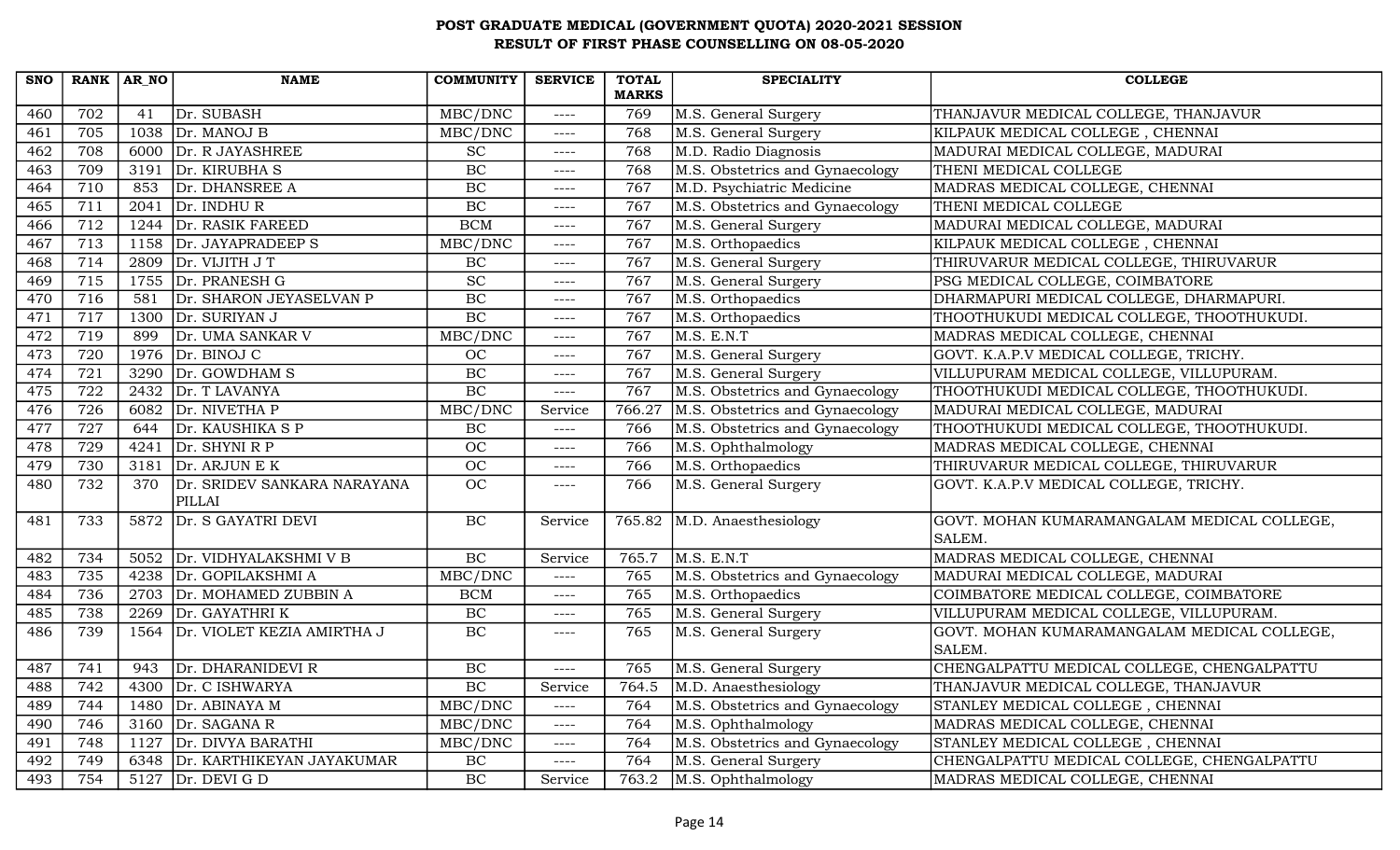| <b>SNO</b>       | RANK AR NO |      | <b>NAME</b>             | <b>COMMUNITY</b> | <b>SERVICE</b> | <b>TOTAL</b> | <b>SPECIALITY</b>               | <b>COLLEGE</b>                                                |
|------------------|------------|------|-------------------------|------------------|----------------|--------------|---------------------------------|---------------------------------------------------------------|
|                  |            |      |                         |                  |                | <b>MARKS</b> |                                 |                                                               |
| 494              | 756        |      | 1863 Dr. N SATHISH      | BC               | $--- -$        | 763          | M.S. General Surgery            | GOVT. MOHAN KUMARAMANGALAM MEDICAL COLLEGE,<br>SALEM.         |
| 495              | 757        | 685  | Dr. E SOWMIYA           | MBC/DNC          | $--- -$        | 763          | M.S. Obstetrics and Gynaecology | KILPAUK MEDICAL COLLEGE, CHENNAI                              |
| 496              | 760        | 212  | Dr. PRAGADEESHWARAN N K | BC               | ----           | 763          | M.S. Orthopaedics               | KANYAKUMARI MEDICAL COLLEGE                                   |
| 497              | 761        | 467  | Dr. NANDHA KUMAR        | BC               | ----           | 763          | M.S. General Surgery            | GOVT. K.A.P.V MEDICAL COLLEGE, TRICHY.                        |
| 498              | 762        | 238  | Dr. RHEVANTH V          | BC               | $--- -$        | 763          | M.S. General Surgery            | GOVT. K.A.P.V MEDICAL COLLEGE, TRICHY.                        |
| 499              | 764        | 36   | Dr. SUBASHREE V         | BC               | $--- -$        | 763          | M.S. General Surgery            | GOVT. K.A.P.V MEDICAL COLLEGE, TRICHY.                        |
| 500              | 765        | 3662 | Dr. RAJKUMAR            | BC               | $--- -$        | 762          | M.S. General Surgery            | VELLORE MEDICAL COLLEGE                                       |
| 501              | 768        | 69   | Dr. S SHOBANA           | BC               | $--- -$        | 762          | M.S. Obstetrics and Gynaecology | THIRUVARUR MEDICAL COLLEGE, THIRUVARUR                        |
| 502              | 769        | 1981 | Dr. PUGHAZHENDHI P M    | MBC/DNC          | $--- - -$      | 762          | M.S. Orthopaedics               | GOVT. MOHAN KUMARAMANGALAM MEDICAL COLLEGE,                   |
|                  |            |      |                         |                  |                |              |                                 | SALEM.                                                        |
| 503              | 770        | 1402 | Dr. THENARVI S          | BC               | $--- -$        | 762          | M.D. General Medicine           | RAJAH MUTHIAH MEDICAL COLLEGE & HOSPITAL<br>(ANNAMALAI UNIV.) |
| 504              | 773        | 2016 | Dr. RAGHURAM S          | MBC/DNC          | $--- -$        | 761          | M.S. General Surgery            | KILPAUK MEDICAL COLLEGE, CHENNAI                              |
| 505              | 774        | 4285 | Dr. SESHI C             | BC               | Service        | 760.5        | M.D. Anaesthesiology            | STANLEY MEDICAL COLLEGE, CHENNAI                              |
| 506              | 775        | 3583 | Dr. PREETHI G SINGAMANI | BC               | Service        | 760.5        | M.D. Radio Therapy              | MADRAS MEDICAL COLLEGE, CHENNAI                               |
| 507              | 776        | 804  | Dr. KIRAN R             | BC               | $--- -$        | 760          | M.D. General Medicine           | RAJAH MUTHIAH MEDICAL COLLEGE & HOSPITAL                      |
|                  |            |      |                         |                  |                |              |                                 | (ANNAMALAI UNIV.)                                             |
| 508              | 777        | 789  | Dr. SARAVANAN J         | BC               | $--- -$        | 760          | M.S. Orthopaedics               | THOOTHUKUDI MEDICAL COLLEGE, THOOTHUKUDI.                     |
| 509              | 778        | 166  | Dr. MADHUMITHA K B      | MBC/DNC          | $--- -$        | 760          | M.S. Ophthalmology              | MADRAS MEDICAL COLLEGE, CHENNAI                               |
| 510              | 781        | 915  | Dr. JEYALATSUMI S       | BC               | $--- -$        | 760          | M.S. General Surgery            | VELLORE MEDICAL COLLEGE                                       |
| 511              | 782        | 2586 | $Dr.$ RANJITH K R       | $\overline{BC}$  | $--- -$        | 760          | M.S. General Surgery            | THOOTHUKUDI MEDICAL COLLEGE, THOOTHUKUDI.                     |
| 512              | 785        | 316  | Dr. PRADEESWARAN P      | MBC/DNC          | $--- -$        | 760          | M.S. Orthopaedics               | COIMBATORE MEDICAL COLLEGE, COIMBATORE                        |
| 513              | 787        | 389  | Dr. AISHWARYA S         | $\overline{BC}$  | $---$          | 760          | M.D. Anaesthesiology            | MADRAS MEDICAL COLLEGE, CHENNAI                               |
| 514              | 789        | 1499 | Dr. MEENAKSHI K         | MBC/DNC          | $--- -$        | 760          | M.S. Obstetrics and Gynaecology | CHENGALPATTU MEDICAL COLLEGE, CHENGALPATTU                    |
| $\overline{515}$ | 792        |      | 5970 Dr. PREMIYA        | $\overline{BC}$  | Service        | 759.81       | M.D. Radio Therapy              | MADRAS MEDICAL COLLEGE, CHENNAI                               |
| 516              | 793        | 2123 | Dr. DEVAKHI C S         | MBC/DNC          | $--- -$        | 759          | M.S. Obstetrics and Gynaecology | THANJAVUR MEDICAL COLLEGE, THANJAVUR                          |
| 517              | 795        | 820  | Dr. SUMITHRA S          | MBC/DNC          | $---$          | 759          | M.S. Obstetrics and Gynaecology | THANJAVUR MEDICAL COLLEGE, THANJAVUR                          |
| 518              | 796        | 368  | Dr. NEETHU TOMY         | <b>OC</b>        | $--- -$        | 759          | M.S. General Surgery            | KANYAKUMARI MEDICAL COLLEGE                                   |
| 519              | 797        | 883  | Dr. MRIDULA K           | BC               | $--- -$        | 759          | M.D. Radio Diagnosis            | KARPAGA VINAYAKA MEDICAL COLLEGE,                             |
|                  |            |      |                         |                  |                |              |                                 | CHINNAKOLAMBAKKAM                                             |
| 520              | 799        |      | 2939 Dr. SAI SANTHA G   | BC               | $--- -$        | 759          | M.S. Ophthalmology              | MADRAS MEDICAL COLLEGE, CHENNAI                               |
| 521              | 801        | 367  | Dr. K M SUJITH KUMAR    | $\rm BC$         | ----           | 759          | M.S. General Surgery            | VILLUPURAM MEDICAL COLLEGE, VILLUPURAM.                       |
| 522              | 802        | 3743 | Dr. ASHWINI N           | BC               | $--- -$        | 759          | M.D. Anaesthesiology            | MADRAS MEDICAL COLLEGE, CHENNAI                               |
| 523              | 805        | 6529 | Dr. D VINOTHINI         | MBC/DNC          | Service        | 759          | M.S. Ophthalmology              | MADURAI MEDICAL COLLEGE, MADURAI                              |
| 524              | 806        |      | 3810 Dr. MENAKHA T      | <b>SC</b>        | Service        | 758.19       | M.D. Radio Diagnosis            | TIRUNELVELI MEDICAL COLLEGE, TIRUNELVELI                      |
| 525              | 810        | 4492 | Dr. KARTHIKEYAN P       | $\rm BC$         | $---$          | 758          | M.S. General Surgery            | THOOTHUKUDI MEDICAL COLLEGE, THOOTHUKUDI.                     |
| 526              | 811        | 741  | Dr. SUSHMITHA M K P     | $\rm BC$         | ----           | 758          | M.S. Ophthalmology              | MADRAS MEDICAL COLLEGE, CHENNAI                               |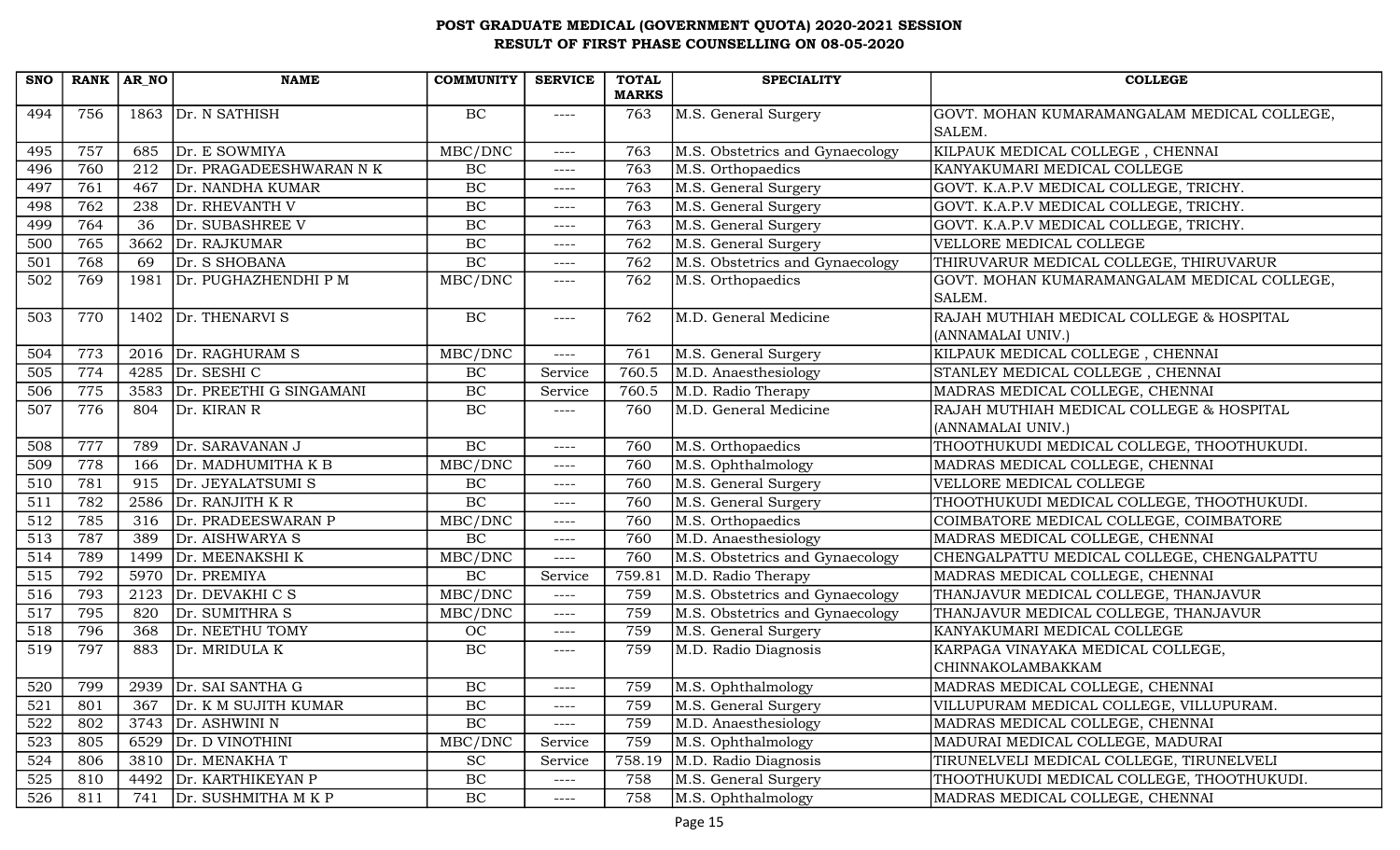| <b>SNO</b>       | RANK AR_NO |      | <b>NAME</b>             | <b>COMMUNITY</b>            | <b>SERVICE</b> | <b>TOTAL</b> | <b>SPECIALITY</b>               | <b>COLLEGE</b>                              |
|------------------|------------|------|-------------------------|-----------------------------|----------------|--------------|---------------------------------|---------------------------------------------|
|                  |            |      |                         |                             |                | <b>MARKS</b> |                                 |                                             |
| 527              | 812        | 2026 | Dr. KAVYA V             | BC                          | $---$          | 758          | M.D. Anaesthesiology            | MADURAI MEDICAL COLLEGE, MADURAI            |
| 528              | 814        | 359  | Dr. MANICKAM YOKESH S M | BC                          | ----           | 758          | M.S. General Surgery            | KANYAKUMARI MEDICAL COLLEGE                 |
| 529              | 816        | 34   | Dr. MATHURA VARDHINI S  | MBC/DNC                     | ----           | 758          | M.S. Obstetrics and Gynaecology | GOVT. MOHAN KUMARAMANGALAM MEDICAL COLLEGE, |
|                  |            |      |                         |                             |                |              |                                 | SALEM.                                      |
| 530              | 817        | 2688 | Dr. SONIA M             | MBC/DNC                     | ----           | 758          | M.D. Anaesthesiology            | MADRAS MEDICAL COLLEGE, CHENNAI             |
| 531              | 818        | 1896 | Dr. RAGHAVI C           | BC                          | $---$          | 758          | M.S. E.N.T                      | THANJAVUR MEDICAL COLLEGE, THANJAVUR        |
| 532              | 823        | 1648 | Dr. VINAYPRASAD M       | $\protect\operatorname{SC}$ | $---$          | 758          | M.D. D.V.L                      | STANLEY MEDICAL COLLEGE, CHENNAI            |
| 533              | 824        | 306  | Dr. CHINNIAH MARISAMY   | BC                          | $--- -$        | 758          | M.S. Orthopaedics               | THIRUVARUR MEDICAL COLLEGE, THIRUVARUR      |
|                  |            |      | <b>BAVITHIRAN</b>       |                             |                |              |                                 |                                             |
| 534              | 826        | 5253 | Dr. B S ABILASH         | BC                          | Service        | 757.9        | M.S. General Surgery            | KANYAKUMARI MEDICAL COLLEGE                 |
| 535              | 827        | 5793 | Dr. SINITHRA S          | BC                          | $--- -$        | 757          | M.D. Anaesthesiology            | COIMBATORE MEDICAL COLLEGE, COIMBATORE      |
| 536              | 828        | 1088 | Dr. SAI NIVEDETA MVM    | BC                          | $---$          | 757          | M.S. E.N.T                      | TIRUNELVELI MEDICAL COLLEGE, TIRUNELVELI    |
| 537              | 829        | 2220 | Dr. M DANURSHRI         | MBC/DNC                     | $--- -$        | 757          | M.S. Obstetrics and Gynaecology | TIRUNELVELI MEDICAL COLLEGE, TIRUNELVELI    |
| 538              | 830        | 350  | Dr. DK SOWMIYA          | BC                          | $---$          | 757          | M.S. Ophthalmology              | ARAVIND EYE HOSPITAL, MADURAI               |
| 539              | 831        | 693  | Dr. TAMILSELVI          | MBC/DNC                     | $---$          | 757          | M.S. Obstetrics and Gynaecology | COIMBATORE MEDICAL COLLEGE, COIMBATORE      |
| 540              | 832        | 1416 | Dr. PAVITHRA S          | MBC/DNC                     | $---$          | 757          | M.S. General Surgery            | CHENGALPATTU MEDICAL COLLEGE, CHENGALPATTU  |
| $\overline{541}$ | 833        |      | 1249 $Dr. AARTHY B$     | BC                          | $---$          | 757          | M.S. General Surgery            | KANYAKUMARI MEDICAL COLLEGE                 |
| 542              | 834        | 1285 | Dr. VISHALINI G         | BC                          | ----           | 757          | M.S. Ophthalmology              | ARAVIND EYE HOSPITAL, MADURAI               |
| 543              | 837        | 5073 | Dr. RUPESH S            | MBC/DNC                     | Service        | 756.92       | M.S. Orthopaedics               | GOVT. K.A.P.V MEDICAL COLLEGE, TRICHY.      |
| 544              | 838        | 5758 | Dr. GANESH C KUMAR      | BC                          | Service        | 756.7        | M.S. General Surgery            | DHARMAPURI MEDICAL COLLEGE, DHARMAPURI.     |
| 545              | 839        | 3330 | Dr. GANESH SHANKAR K    | MBC/DNC                     | Service        | 756.6        | M.S. Orthopaedics               | THANJAVUR MEDICAL COLLEGE, THANJAVUR        |
| 546              | 840        |      | 6395 $Dr. M DIVYA$      | BC                          | Service        | 756.38       | M.S. Ophthalmology              | THANJAVUR MEDICAL COLLEGE, THANJAVUR        |
| 547              | 844        | 2044 | Dr. NANDHA KUMAR R      | MBC/DNC                     | $---$          | 756          | M.S. General Surgery            | COIMBATORE MEDICAL COLLEGE, COIMBATORE      |
| 548              | 846        | 4059 | Dr. DEEBIKA M           | BC                          | $---$          | 756          | M.S. Ophthalmology              | MADRAS MEDICAL COLLEGE, CHENNAI             |
| 549              | 847        | 1809 | Dr. SANKARNATH          | MBC/DNC                     | ----           | 756          | M.S. Orthopaedics               | CHENGALPATTU MEDICAL COLLEGE, CHENGALPATTU  |
| 550              | 850        |      | 4465   Dr. DHIVYA KUMAR | MBC/DNC                     | Service        | 756          | M.S. General Surgery            | CHENGALPATTU MEDICAL COLLEGE, CHENGALPATTU  |
| 551              | 851        | 4253 | Dr. THUSLIM BANU K      | <b>BCM</b>                  | Service        | 756          | M.S. Obstetrics and Gynaecology | THANJAVUR MEDICAL COLLEGE, THANJAVUR        |
| 552              | 852        | 5188 | Dr. SARAVANAPRIYAN V R  | MBC/DNC                     | Service        | 755.7        | M.S. Orthopaedics               | DHARMAPURI MEDICAL COLLEGE, DHARMAPURI.     |
| 553              | 853        |      | 5604 Dr. NIVETHITHA S   | $\protect\operatorname{SC}$ | Service        | 755.55       | M.D. D.V.L                      | CHENGALPATTU MEDICAL COLLEGE, CHENGALPATTU  |
| 554              | 854        |      | 6275 Dr. S RAMYADEVI    | MBC/DNC                     | Service        | 755.37       | M.S. Obstetrics and Gynaecology | GOVT. K.A.P.V MEDICAL COLLEGE, TRICHY.      |
| 555              | 856        | 3004 | Dr. SABARI RAJ K        | BC                          | Service        | 755.2        | M.S. Orthopaedics               | RAJAH MUTHIAH MEDICAL COLLEGE & HOSPITAL    |
|                  |            |      |                         |                             |                |              |                                 | (ANNAMALAI UNIV.)                           |
| 556              | 858        | 2581 | Dr. E VISHNUANAND       | BC                          | ----           | 755          | M.S. E.N.T                      | MADRAS MEDICAL COLLEGE, CHENNAI             |
| 557              | 861        |      | 1064 $Dr. S VISVESH$    | MBC/DNC                     | ----           | 755          | M.S. General Surgery            | THENI MEDICAL COLLEGE                       |
| 558              | 862        |      | 1046   Dr. S PAVITHRA   | BC                          | ----           | 755          | M.S. Ophthalmology              | STANLEY MEDICAL COLLEGE, CHENNAI            |
| 559              | 864        | 3927 | Dr. BHARATHI S          | MBC/DNC                     | Service        | 754.8        | M.S. Ophthalmology              | MADRAS MEDICAL COLLEGE, CHENNAI             |
| 560              | 865        | 4155 | Dr. S SARASWATHI        | MBC/DNC                     | Service        | 754.6        | M.D. Pathology                  | GOVT. MOHAN KUMARAMANGALAM MEDICAL COLLEGE, |
|                  |            |      |                         |                             |                |              |                                 | SALEM.                                      |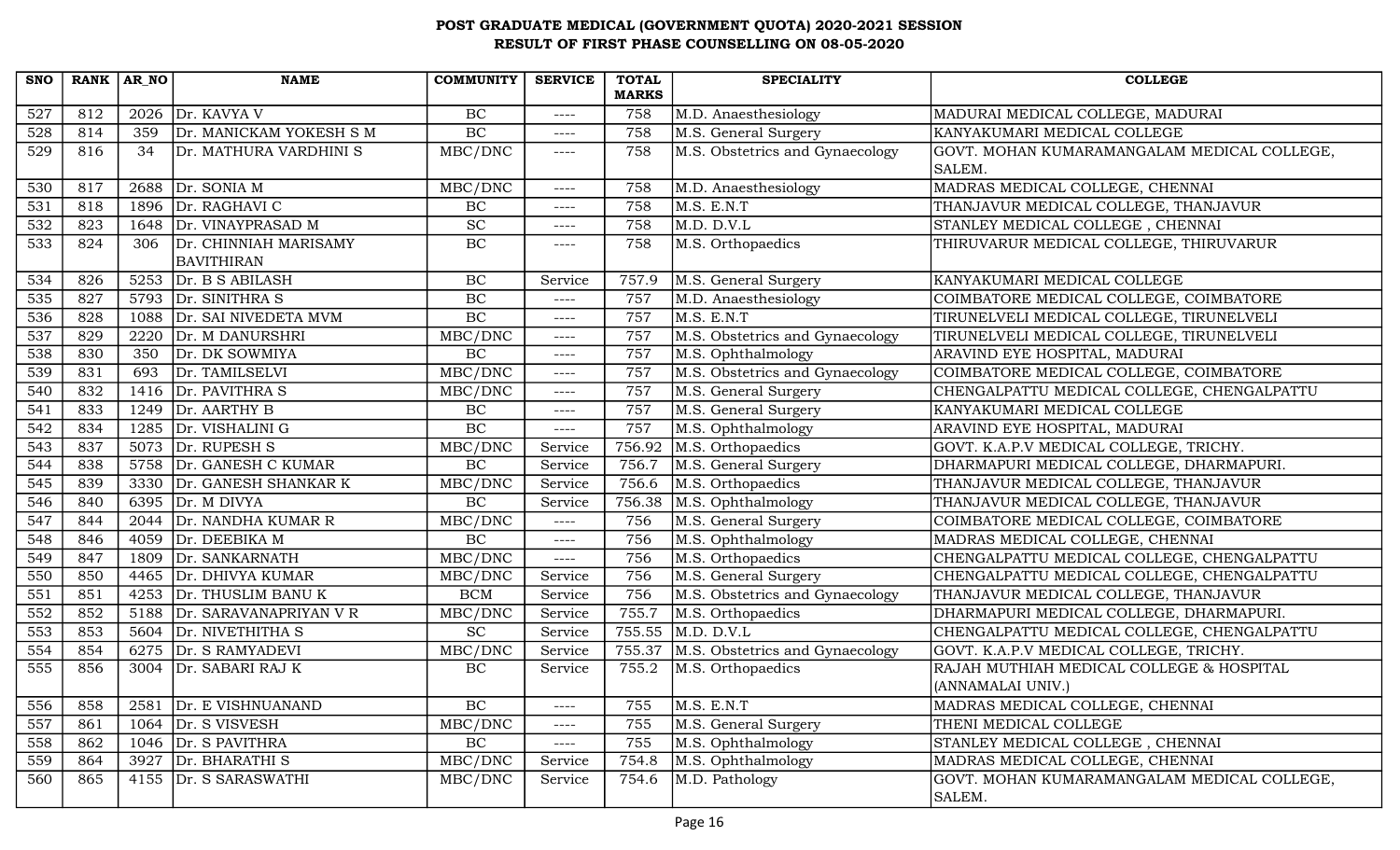| <b>SNO</b> | $RANK   AR_N$ |      | <b>NAME</b>                   | <b>COMMUNITY</b> | <b>SERVICE</b> | <b>TOTAL</b> | <b>SPECIALITY</b>               | <b>COLLEGE</b>                                                              |
|------------|---------------|------|-------------------------------|------------------|----------------|--------------|---------------------------------|-----------------------------------------------------------------------------|
|            |               |      |                               |                  |                | <b>MARKS</b> |                                 |                                                                             |
| 561        | 866           | 2944 | Dr. VISHNU CHANDRU S          | MBC/DNC          | Service        | 754.02       | M.D. Anaesthesiology            | STANLEY MEDICAL COLLEGE, CHENNAI                                            |
| 562        | 867           |      | 5712 Dr. VINOTH KUMAR K       | MBC/DNC          | Service        | 754.02       | M.D. Anaesthesiology            | MADURAI MEDICAL COLLEGE, MADURAI                                            |
| 563        | 868           |      | 3877 Dr. DHANALAKSHMIR        | <b>SC</b>        | $---$          | 754          | M.S. Obstetrics and Gynaecology | MADRAS MEDICAL COLLEGE, CHENNAI                                             |
| 564        | 870           | 629  | Dr. GURUMOORTHY SURESH        | MBC/DNC          | ----           | 754          | M.D. Psychiatric Medicine       | MADRAS MEDICAL COLLEGE, CHENNAI                                             |
|            |               |      | KUMAR                         |                  |                |              |                                 |                                                                             |
| 565        | 877           | 6004 | Dr. RAJARAJAN G               | MBC/DNC          | Service        | 754          | M.D. Radio Therapy              | TIRUNELVELI MEDICAL COLLEGE, TIRUNELVELI                                    |
| 566        | 878           |      | 1239 Dr. SANTHA KUMAR S       | MBC/DNC          | ----           | 754          | M.S. General Surgery            | GOVT. MOHAN KUMARAMANGALAM MEDICAL COLLEGE,<br>SALEM.                       |
| 567        | 879           | 2851 | Dr. SUSRUTA VENKATESH N       | MBC/DNC          | $---$          | 754          | M.S. General Surgery            | VILLUPURAM MEDICAL COLLEGE, VILLUPURAM.                                     |
| 568        | 882           |      | 5185 Dr. MALAR VIZHI R        | BC               | Service        | 754          | M.D. Pathology                  | COIMBATORE MEDICAL COLLEGE, COIMBATORE                                      |
| 569        | 884           |      | 1125 $Dr. THARANI M R$        | $\overline{BC}$  | $--- -$        | 753          | M.D. Anaesthesiology            | MADRAS MEDICAL COLLEGE, CHENNAI                                             |
| 570        | 886           |      | 2649   Dr. S DURGA DEVI       | MBC/DNC          | $---$          | 753          | M.S. E.N.T                      | THANJAVUR MEDICAL COLLEGE, THANJAVUR                                        |
| 571        | 887           |      | 2315 Dr. S AFRAA              | <b>BCM</b>       | ----           | 753          | M.S. Obstetrics and Gynaecology | VILLUPURAM MEDICAL COLLEGE, VILLUPURAM.                                     |
| 572        | 888           | 2751 | Dr. JANARDHAN R               | BC               | $--- -$        | 753          | M.D. Anaesthesiology            | MADRAS MEDICAL COLLEGE, CHENNAI                                             |
| 573        | 890           | 3238 | Dr. R KAVI SOWMYA             | $\overline{BC}$  | ----           | 753          | M.D. Anaesthesiology            | MADRAS MEDICAL COLLEGE, CHENNAI                                             |
| 574        | 892           |      | 6315 Dr. SAKTHIMARIESWARI G M | MBC/DNC          | Service        | 752.4        | M.D. Paediatrics                | RAJAH MUTHIAH MEDICAL COLLEGE & HOSPITAL                                    |
|            |               |      |                               |                  |                |              |                                 | (ANNAMALAI UNIV.)                                                           |
| 575        | 893           | 5441 | Dr. PRITHVI PRASHANTH R       | MBC/DNC          | Service        | 752.1        | M.D. Paediatrics                | ADHIPARASAKTHI INSTITUTE OF MEDICAL SCIENCES AND<br>RESEARCH, MELMARUVATHUR |
| 576        | 897           | 2277 | Dr. AKELA M                   | MBC/DNC          | $---$          | 752          | M.S. Obstetrics and Gynaecology | VELLORE MEDICAL COLLEGE                                                     |
| 577        | 901           | 23   | Dr. KARTHIGESWARI             | MBC/DNC          | $---$          | 752          | M.S. General Surgery            | TIRUNELVELI MEDICAL COLLEGE, TIRUNELVELI                                    |
| 578        | 902           |      | 5730 Dr. SIVASANKARI          | MBC/DNC          | Service        | 751.84       | D.C.H.                          | RAJAH MUTHIAH MEDICAL COLLEGE & HOSPITAL                                    |
|            |               |      |                               |                  |                |              |                                 | (ANNAMALAI UNIV.)                                                           |
| 579        | 903           |      | 4513 Dr. T A RIZWAN AHAMED    | <b>BCM</b>       | Service        | 751.4        | M.S. Orthopaedics               | PSG MEDICAL COLLEGE, COIMBATORE                                             |
| 580        | 904           | 5308 | Dr. ANUSHYA R                 | BC               | Service        | 751.25       | M.S. Obstetrics and Gynaecology | PSG MEDICAL COLLEGE, COIMBATORE                                             |
| 581        | 905           | 201  | Dr. HARITHA                   | BC               | $---$          | 751          | M.S. E.N.T                      | STANLEY MEDICAL COLLEGE, CHENNAI                                            |
| 582        | 906           | 473  | Dr. SUBHATHRAA DEVI M         | BC               | ----           | 751          | M.D. Anaesthesiology            | STANLEY MEDICAL COLLEGE, CHENNAI                                            |
| 583        | 908           | 2106 | Dr. PRIYADHARSINI M           | BC               | $---$          | 751          | M.D. Anaesthesiology            | STANLEY MEDICAL COLLEGE, CHENNAI                                            |
| 584        | 910           | 2613 | Dr. ARUNKUMAR J               | MBC/DNC          | ----           | 751          | M.S. General Surgery            | COIMBATORE MEDICAL COLLEGE, COIMBATORE                                      |
| 585        | 912           | 1842 | Dr. PREETHIVARTHAN R S        | MBC/DNC          | $---$          | 751          | M.S. General Surgery            | TIRUNELVELI MEDICAL COLLEGE, TIRUNELVELI                                    |
| 586        | 913           |      | 1169 Dr. RAMAKRISHNAN R       | $\rm BC$         | ----           | 751          | Dip. in Diabetology             | MADRAS MEDICAL COLLEGE, CHENNAI                                             |
| 587        | 916           | 5841 | Dr. S SENTHIL RAJA            | $\rm BC$         | Service        | 750.1        | M.D. Anaesthesiology            | STANLEY MEDICAL COLLEGE, CHENNAI                                            |
| 588        | 917           | 6484 | Dr. AKILAN KANNAN T           | $\rm BC$         | Service        | 750.1        | M.D. (S.P.M.)                   | MADRAS MEDICAL COLLEGE, CHENNAI                                             |
| 589        | 918           |      | 3153 Dr. L RITI GRASHIA       | BC               | $---$          | 750          | M.S. E.N.T                      | MADRAS MEDICAL COLLEGE, CHENNAI                                             |
| 590        | 919           |      | 2487 Dr. MONISHA              | MBC/DNC          | ----           | 750          | M.S. Obstetrics and Gynaecology | THOOTHUKUDI MEDICAL COLLEGE, THOOTHUKUDI.                                   |
| 591        | 920           | 3229 | Dr. BOSE S                    | $\rm BC$         | ----           | 750          | M.S. E.N.T                      | MADRAS MEDICAL COLLEGE, CHENNAI                                             |
| 592        | 921           | 1001 | Dr. GOWRI K                   | $\rm BC$         | ----           | 750          | M.D. Anaesthesiology            | MADURAI MEDICAL COLLEGE, MADURAI                                            |
| 593        | 922           | 1097 | Dr. RAKSHANA J                | MBC/DNC          | ----           | 750          | M.S. Obstetrics and Gynaecology | DHARMAPURI MEDICAL COLLEGE, DHARMAPURI.                                     |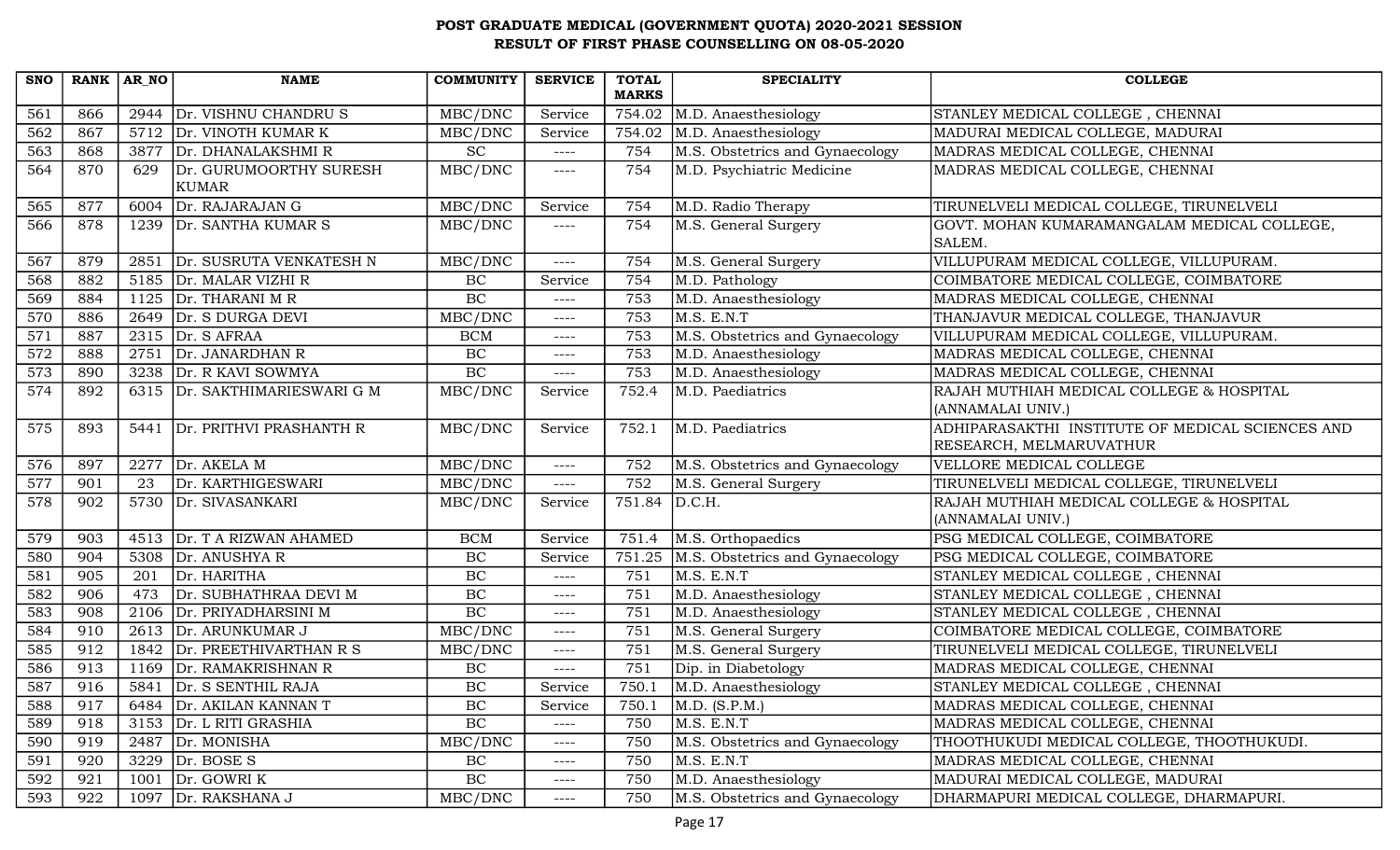| <b>SNO</b> | $RANK   AR_N$ |      | <b>NAME</b>                  | <b>COMMUNITY</b>             | <b>SERVICE</b> | <b>TOTAL</b> | <b>SPECIALITY</b>               | <b>COLLEGE</b>                             |
|------------|---------------|------|------------------------------|------------------------------|----------------|--------------|---------------------------------|--------------------------------------------|
|            |               |      |                              |                              |                | <b>MARKS</b> |                                 |                                            |
| 594        | 925           | 1599 | Dr. B S SANCHITHA            | BC                           | $---$          | 750          | M.S. Ophthalmology              | KILPAUK MEDICAL COLLEGE, CHENNAI           |
| 595        | 926           | 32   | Dr. PRAKASH S                | MBC/DNC                      | $---$          | 750          | M.S. General Surgery            | GOVT. K.A.P.V MEDICAL COLLEGE, TRICHY.     |
| 596        | 928           | 210  | Dr. KIRUTHIYGA S             | $\rm BC$                     | $---$          | 750          | M.S. E.N.T                      | MADRAS MEDICAL COLLEGE, CHENNAI            |
| 597        | 931           | 2587 | Dr. K ANISH BURVIN           | <b>BCM</b>                   | Service        | 749.49       | M.S. Obstetrics and Gynaecology | THENI MEDICAL COLLEGE                      |
| 598        | 932           | 4096 | Dr. SAVITHA                  | BC                           | $--- -$        | 749          | M.S. E.N.T                      | MADRAS MEDICAL COLLEGE, CHENNAI            |
| 599        | 933           | 1081 | Dr. NIVETHAA D S             | BC                           | $--- -$        | 749          | M.D. Anaesthesiology            | MADURAI MEDICAL COLLEGE, MADURAI           |
| 600        | 935           | 2524 | Dr. SOUNDHARYA               | MBC/DNC                      | $--- -$        | 749          | M.S. General Surgery            | VELLORE MEDICAL COLLEGE                    |
| 601        | 936           | 141  | Dr. N KALAIVANI              | $\overline{\text{MBC}}$ /DNC | $---$          | 749          | M.S. Obstetrics and Gynaecology | KANYAKUMARI MEDICAL COLLEGE                |
| 602        | 937           | 1164 | Dr. PERIYANNA M              | MBC/DNC                      | $--- -$        | 749          | M.S. General Surgery            | DHARMAPURI MEDICAL COLLEGE, DHARMAPURI.    |
| 603        | 940           | 1373 | Dr. T L HARISH KUMAR         | OC                           | $---$          | 748          | M.S. E.N.T                      | CHENGALPATTU MEDICAL COLLEGE, CHENGALPATTU |
| 604        | 942           | 2735 | Dr. AMBIKA E P               | BC                           | $--- -$        | 748          | M.S. General Surgery            | ESIC MEDICAL COLLEGE, K.K.NAGAR, CHENNAI   |
| 605        | 943           | 358  | Dr. PAVITHRA E               | <b>SCA</b>                   | $---$          | 748          | M.D. General Medicine           | MADRAS MEDICAL COLLEGE, CHENNAI            |
| 606        | 944           | 2701 | Dr. NHISHAA K                | BC                           | $- - - -$      | 748          | M.D. Radio Therapy              | TIRUNELVELI MEDICAL COLLEGE, TIRUNELVELI   |
| 607        | 945           | 2795 | Dr. G PRADEEPA               | $\rm BC$                     | $--- -$        | 748          | M.S. Ophthalmology              | ARAVIND EYE HOSPITAL, MADURAI              |
| 608        | 946           | 444  | Dr. KAVIAZHAGAN J            | $\rm BC$                     | $--- -$        | 748          | M.D. Anaesthesiology            | MADURAI MEDICAL COLLEGE, MADURAI           |
| 609        | 948           | 1902 | Dr. DHARANI E                | BC                           | $---$          | 748          | M.D. Anaesthesiology            | THANJAVUR MEDICAL COLLEGE, THANJAVUR       |
| 610        | 952           |      | 1313 $Dr. KAVYA P$           | BC                           | $---$          | 747          | M.D. Anaesthesiology            | THANJAVUR MEDICAL COLLEGE, THANJAVUR       |
| 611        | 953           | 836  | Dr. VEDHAVALLI N             | MBC/DNC                      | $---$          | 747          | M.S. Ophthalmology              | MADRAS MEDICAL COLLEGE, CHENNAI            |
| 612        | 954           | 415  | Dr. MUHAMMAD YOOSUF T S S    | <b>BCM</b>                   | $---$          | 747          | M.S. General Surgery            | GOVT. K.A.P.V MEDICAL COLLEGE, TRICHY.     |
| 613        | 956           | 934  | Dr. DIVYA KALYANI A          | BC                           | $--- -$        | 747          | M.D. Anaesthesiology            | TIRUNELVELI MEDICAL COLLEGE, TIRUNELVELI   |
| 614        | 957           |      | 1960 Dr. B PRATHISHA         | BC                           | $--- -$        | 746          | M.S. Ophthalmology              | MADURAI MEDICAL COLLEGE, MADURAI           |
| 615        | 960           | 1910 | Dr. B NAGESHWARAN KARTHIK    | MBC/DNC                      | $--- - -$      | 746          | M.S. General Surgery            | THOOTHUKUDI MEDICAL COLLEGE, THOOTHUKUDI.  |
| 616        | 963           | 1336 | Dr. V SOUNDARYADEVI          | $\rm BC$                     | $---$          | 746          | M.S. E.N.T                      | STANLEY MEDICAL COLLEGE, CHENNAI           |
| 617        | 965           | 803  | Dr. JAYABHARATHI P           | MBC/DNC                      | $---$          | 746          | M.S. General Surgery            | KANYAKUMARI MEDICAL COLLEGE                |
| 618        | 968           | 5628 | Dr. NIVETHA ELANGOVAN        | $\rm BC$                     | Service        | 745.2        | M.S. E.N.T                      | KILPAUK MEDICAL COLLEGE, CHENNAI           |
| 619        | 969           |      | 5118 Dr. S SHANMUGAMANI      | MBC/DNC                      | Service        | 745.2        | M.D. Anaesthesiology            | MADRAS MEDICAL COLLEGE, CHENNAI            |
| 620        | 972           | 633  | Dr. R KAVIYA KUMARI          | MBC/DNC                      | $---$          | 745          | M.S. E.N.T                      | MADRAS MEDICAL COLLEGE, CHENNAI            |
| 621        | 975           | 868  | Dr. LOMINE KARAIN R          | $\rm BC$                     | $---$          | 745          | M.S. Ophthalmology              | ARAVIND EYE HOSPITAL, MADURAI              |
| 622        | 976           | 3979 | Dr. NANDHINI N               | $\rm BC$                     | $---$          | 745          | M.D. Anaesthesiology            | PSG MEDICAL COLLEGE, COIMBATORE            |
| 623        | 978           |      | 4286   Dr. W SIMON ALEXANDER | $\rm BC$                     | Service        | 744.7        | M.D. Psychiatric Medicine       | MADRAS MEDICAL COLLEGE, CHENNAI            |
| 624        | 979           |      | 5175 Dr. DEEPAK SANKAR       | $\rm BC$                     | Service        | 744.7        | M.S. E.N.T                      | GOVT. K.A.P.V MEDICAL COLLEGE, TRICHY.     |
| 625        | 980           |      | 4212 Dr. SWATHI SANGAVI G    | MBC/DNC                      | Service        |              | 744.05   M.S. E.N.T             | MADRAS MEDICAL COLLEGE, CHENNAI            |
| 626        | 981           | 187  | Dr. SHALINI M S              | $\overline{BC}$              | $---$          | 744          | M.D. Anaesthesiology            | KILPAUK MEDICAL COLLEGE, CHENNAI           |
| 627        | 983           | 979  | Dr. SARADHA M                | BC                           | $--- -$        | 744          | M.S. Ophthalmology              | THANJAVUR MEDICAL COLLEGE, THANJAVUR       |
| 628        | 984           | 1260 | Dr. KARTHIK K                | $\overline{BC}$              | $---$          | 744          | M.S. General Surgery            | RAJAH MUTHIAH MEDICAL COLLEGE & HOSPITAL   |
|            |               |      |                              |                              |                |              |                                 | (ANNAMALAI UNIV.)                          |
| 629        | 986           | 1782 | Dr. NETHRA S                 | BC                           | $---$          | 744          | M.S. Ophthalmology              | MADURAI MEDICAL COLLEGE, MADURAI           |
| 630        | 988           | 334  | Dr. ARAVINTHAN A             | MBC/DNC                      | $---$          | 744          | M.S. General Surgery            | THIRUVARUR MEDICAL COLLEGE, THIRUVARUR     |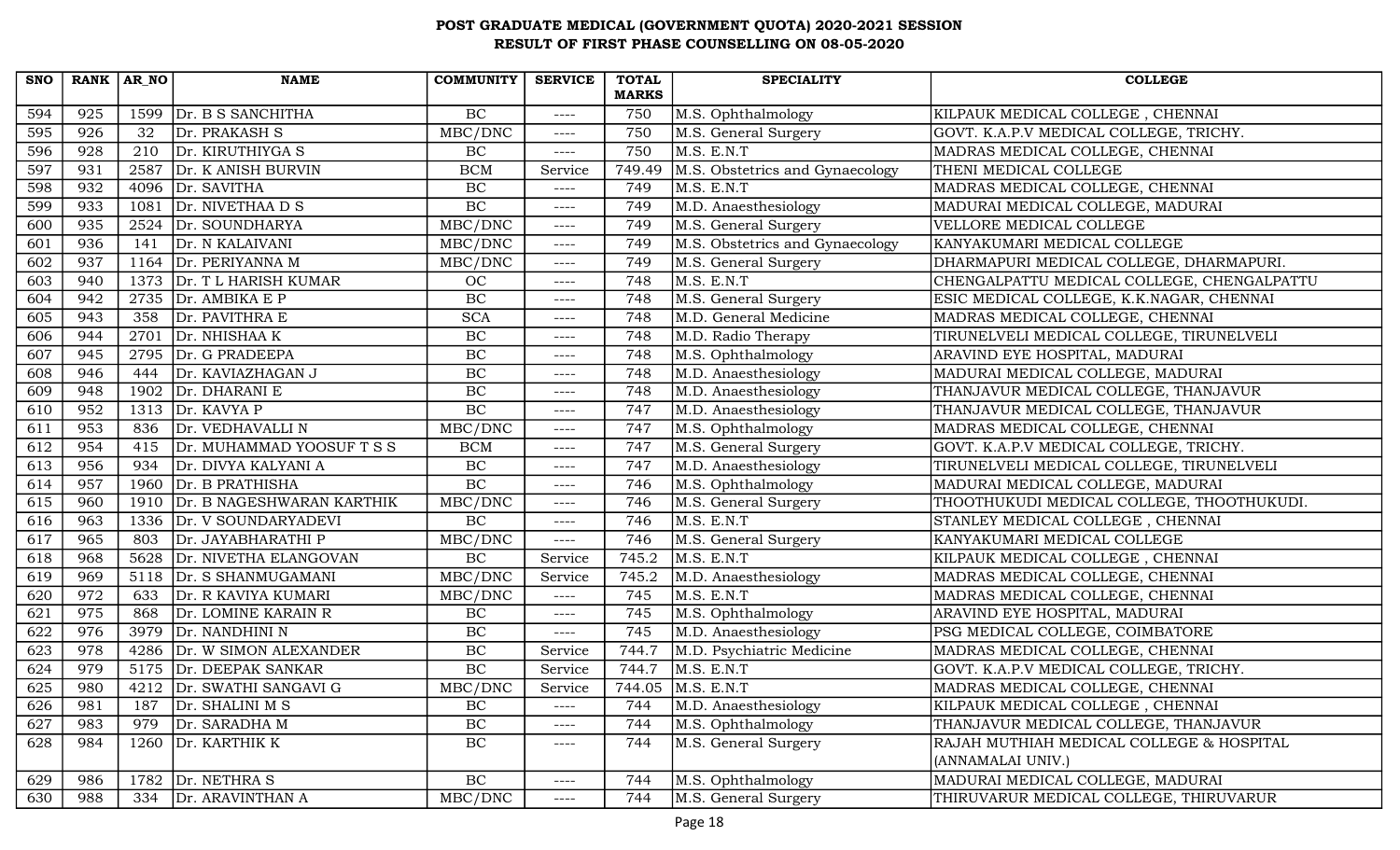| <b>SNO</b> | $RANK   AR_N$ |      | <b>NAME</b>                   | <b>COMMUNITY</b>            | <b>SERVICE</b> | <b>TOTAL</b> | <b>SPECIALITY</b>               | <b>COLLEGE</b>                              |
|------------|---------------|------|-------------------------------|-----------------------------|----------------|--------------|---------------------------------|---------------------------------------------|
|            |               |      |                               |                             |                | <b>MARKS</b> |                                 |                                             |
| 631        | 989           |      | 1111   Dr. THAVAMANI R        | BC                          | $---$          | 744          | M.S. E.N.T                      | COIMBATORE MEDICAL COLLEGE, COIMBATORE      |
| 632        | 992           | 46   | Dr. PRIYANKA V                | BC                          | ----           | 744          | M.S. Ophthalmology              | MADURAI MEDICAL COLLEGE, MADURAI            |
| 633        | 994           |      | $3253$ Dr. V SHAMINI          | $\rm BC$                    | ----           | 744          | M.D. Anaesthesiology            | CHENGALPATTU MEDICAL COLLEGE, CHENGALPATTU  |
| 634        | 995           |      | 6322 Dr. IBA I V              | BC                          | Service        | 744          | M.S. E.N.T                      | KANYAKUMARI MEDICAL COLLEGE                 |
| 635        | 996           | 5652 | Dr. ESSAKIRAJA                | <b>OC</b>                   | Service        | 743.6        | M.D. (S.P.M.)                   | MADURAI MEDICAL COLLEGE, MADURAI            |
| 636        | 1001          | 5923 | Dr. R PAVITRA DEVI            | MBC/DNC                     | Service        | 742.5        | M.D. Radio Therapy              | MADRAS MEDICAL COLLEGE, CHENNAI             |
| 637        | 1002          | 1559 | Dr. SANTHIYA SWATHY           | MBC/DNC                     | $---$          | 742          | M.D. Anaesthesiology            | MADRAS MEDICAL COLLEGE, CHENNAI             |
| 638        | 1007          | 132  | Dr. HARSHADA S P              | BC                          | $---$          | 742          | M.D. Anaesthesiology            | KILPAUK MEDICAL COLLEGE, CHENNAI            |
| 639        | 1008          | 2685 | Dr. SUPRIYA E                 | <b>SC</b>                   | ----           | 742          | M.D. D.V.L                      | MADRAS MEDICAL COLLEGE, CHENNAI             |
| 640        | 1010          |      | Dr. RAJENDRAN                 | $\overline{BC}$             | $---$          | 742          | M.D. Anaesthesiology            | KILPAUK MEDICAL COLLEGE, CHENNAI            |
| 641        | 1011          | 1041 | Dr. ANBARASU                  | MBC/DNC                     | ----           | 741          | M.S. E.N.T                      | MADRAS MEDICAL COLLEGE, CHENNAI             |
| 642        | 1012          |      | 266   Dr. CHAUMYA P           | $\protect\operatorname{SC}$ | $---$          | 741          | M.D. Paediatrics                | MADRAS MEDICAL COLLEGE, CHENNAI             |
| 643        | 1014          | 1651 | Dr. KAVIPRIYA G               | BC                          | ----           | 741          | M.D. Anaesthesiology            | GOVT. K.A.P.V MEDICAL COLLEGE, TRICHY.      |
| 644        | 1017          | 933  | Dr. ANU                       | BC                          | Service        | 741          | M.D. Psychiatric Medicine       | COIMBATORE MEDICAL COLLEGE, COIMBATORE      |
| 645        | 1018          | 2036 | Dr. SURESHKUMAR               | <b>SC</b>                   | Service        | 741          | M.D. D.V.L                      | TIRUNELVELI MEDICAL COLLEGE, TIRUNELVELI    |
| 646        | 1019          | 1700 | Dr. SAMUEL JOSEPH M           | BC                          | ----           | 740          | M.D. Anaesthesiology            | THOOTHUKUDI MEDICAL COLLEGE, THOOTHUKUDI.   |
| 647        | 1021          |      | 3240 Dr. DAVID LIVINGSTON L   | BC                          | $--- -$        | 740          | M.D. Anaesthesiology            | THOOTHUKUDI MEDICAL COLLEGE, THOOTHUKUDI.   |
| 648        | 1022          |      | 1215 $Dr. PAVITHRA L$         | <b>SC</b>                   | ----           | 740          | M.D. Paediatrics                | MADRAS MEDICAL COLLEGE, CHENNAI             |
| 649        | 1025          |      | 4056 Dr. SOORYA PRAKASH S     | BC                          | ----           | 740          | M.S. E.N.T                      | GOVT. MOHAN KUMARAMANGALAM MEDICAL COLLEGE, |
|            |               |      |                               |                             |                |              |                                 | SALEM.                                      |
| 650        | 1029          |      | 2043 Dr. MANI DEEPAN SELVARAJ | BC                          | ----           | 740          | M.D. Anaesthesiology            | GOVT. MOHAN KUMARAMANGALAM MEDICAL COLLEGE, |
|            |               |      |                               |                             |                |              |                                 | SALEM.                                      |
| 651        | 1030          | 960  | Dr. K M MONICA SAROJINI       | MBC/DNC                     | $---$          | 740          | M.D. Anaesthesiology            | MADRAS MEDICAL COLLEGE, CHENNAI             |
| 652        | 1031          | 6286 | Dr. RAMKUMAR K                | MBC/DNC                     | Service        | 740          | M.D. (S.P.M.)                   | MADRAS MEDICAL COLLEGE, CHENNAI             |
| 653        | 1032          | 1517 | Dr. MUTHU MANIKANDAN S        | $\rm BC$                    | ----           | 739          | M.D. Radio Therapy              | MADRAS MEDICAL COLLEGE, CHENNAI             |
| 654        | 1033          |      | 3649 Dr. KARTHIGA G           | BC                          | $---$          | 739          | M.D. Anaesthesiology            | CHENGALPATTU MEDICAL COLLEGE, CHENGALPATTU  |
| 655        | 1035          | 1944 | Dr. DEEPANK                   | $\rm BC$                    | ----           | 739          | M.S. Ophthalmology              | MADURAI MEDICAL COLLEGE, MADURAI            |
| 656        | 1037          | 4149 | Dr. ARUNJITH SHAJI            | <b>OC</b>                   | $---$          | 739          | M.S. E.N.T                      | THOOTHUKUDI MEDICAL COLLEGE, THOOTHUKUDI.   |
| 657        | 1040          | 1012 | Dr. ROOPALAKSHMIR             | $\rm BC$                    | ----           | 738          | M.S. Ophthalmology              | MADURAI MEDICAL COLLEGE, MADURAI            |
| 658        | 1042          | 700  | Dr. PADMAPRIYA N              | BC                          | $---$          | 738          | M.D. Pathology                  | MADRAS MEDICAL COLLEGE, CHENNAI             |
| 659        | 1044          | 64   | Dr. CHINDHUJA B               | MBC/DNC                     | ----           | 737          | M.S. Obstetrics and Gynaecology | PSG MEDICAL COLLEGE, COIMBATORE             |
| 660        | 1049          |      | 5933 Dr. ARCHANA D            | BC                          | Service        | 737          | M.S. Ophthalmology              | PSG MEDICAL COLLEGE, COIMBATORE             |
| 661        | 1050          | 5932 | Dr. BHARANEDHARRAN K S        | MBC/DNC                     | Service        | 736.8        | M.D. Anaesthesiology            | MADURAI MEDICAL COLLEGE, MADURAI            |
| 662        | 1053          | 4334 | Dr. SHEENA MAJELLA V          | BC                          | ----           | 736          | M.D. D.V.L                      | CHENNAI MEDICAL COLLEGE(SRM), TRICHY        |
| 663        | 1054          | 351  | Dr. MEERADEVI                 | $\rm BC$                    | ----           | 736          | M.D. Radio Therapy              | CANCER INSTITUTE, ADAYAR, CHENNAI           |
| 664        | 1055          |      | 2033 $\vert$ Dr. RAMYA M      | SC                          | ----           | 736          | M.S. Obstetrics and Gynaecology | MADRAS MEDICAL COLLEGE, CHENNAI             |
| 665        | 1056          | 3266 | Dr. VEENA M                   | MBC/DNC                     | ----           | 736          | M.S. E.N.T                      | COIMBATORE MEDICAL COLLEGE, COIMBATORE      |
| 666        | 1061          |      | 1664 Dr. SESHORA MONICA A     | <b>SC</b>                   | ----           | 736          | M.D. Paediatrics                | MADRAS MEDICAL COLLEGE, CHENNAI             |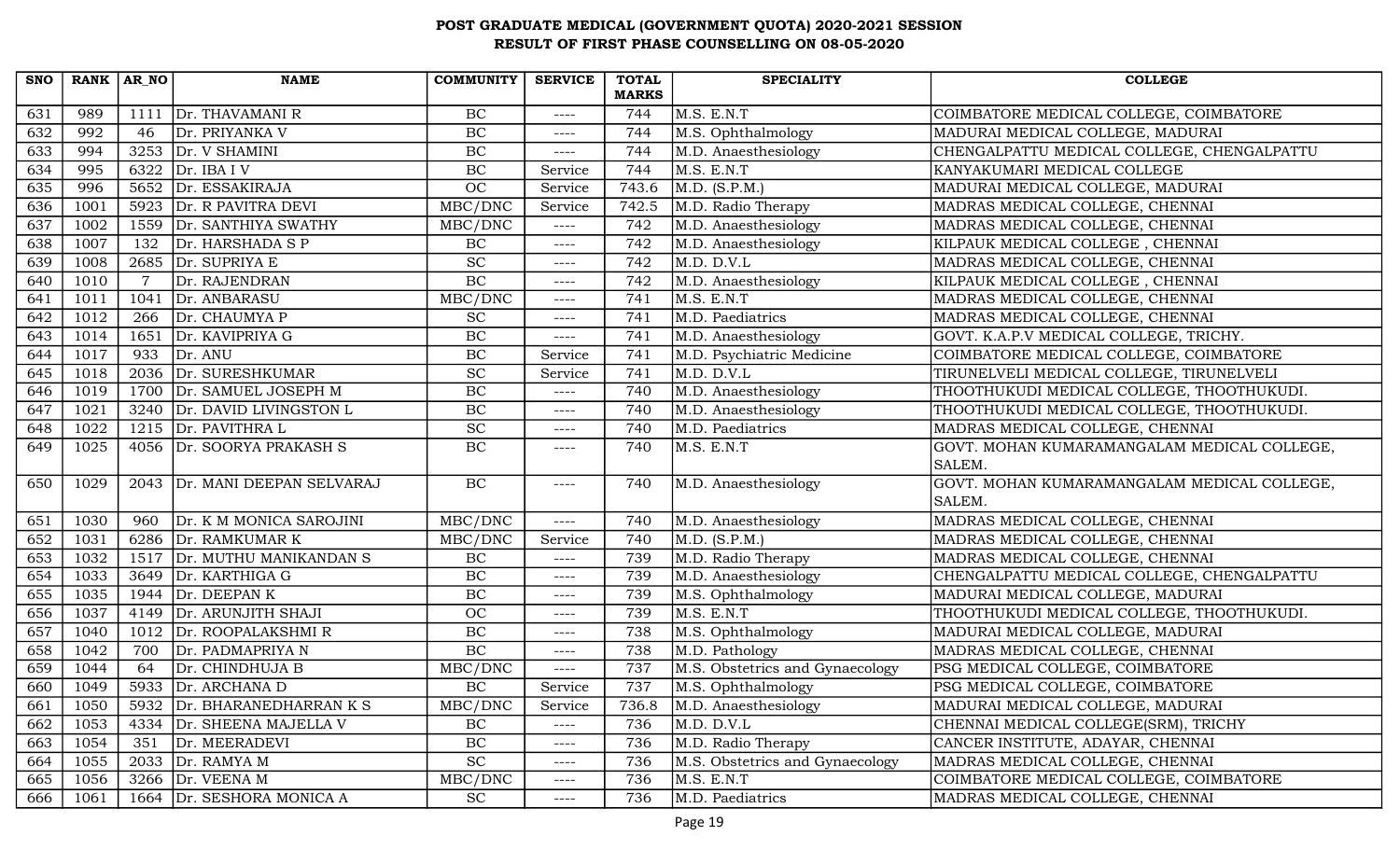| <b>SNO</b> | RANK AR NO |      | <b>NAME</b>                    | <b>COMMUNITY</b> | <b>SERVICE</b> | <b>TOTAL</b>        | <b>SPECIALITY</b>                  | <b>COLLEGE</b>                                                              |
|------------|------------|------|--------------------------------|------------------|----------------|---------------------|------------------------------------|-----------------------------------------------------------------------------|
| 667        | 1062       |      | 1195 Dr. RATHNA KUMAR          | <b>SC</b>        |                | <b>MARKS</b><br>736 | M.D. Paediatrics                   |                                                                             |
| 668        | 1064       |      | 1814 $Dr. S PRADEEP$           | MBC/DNC          | $---$<br>----  | 736                 | M.D. General Medicine              | MADRAS MEDICAL COLLEGE, CHENNAI<br>RAJAH MUTHIAH MEDICAL COLLEGE & HOSPITAL |
|            |            |      |                                |                  |                |                     |                                    | (ANNAMALAI UNIV.)                                                           |
| 669        | 1069       | 323  | Dr. KOUSHIKA P                 | <b>SC</b>        |                | 735                 | M.S. Obstetrics and Gynaecology    | MADRAS MEDICAL COLLEGE, CHENNAI                                             |
| 670        |            |      | Dr. GAYATHRI SIVAKUMAR         | BC               | ----           |                     |                                    | RAJAH MUTHIAH MEDICAL COLLEGE & HOSPITAL                                    |
|            | 1070       | 1560 |                                |                  | ----           | 735                 | M.S. General Surgery               | (ANNAMALAI UNIV.)                                                           |
| 671        | 1071       | 993  | Dr. KANIMOZHI D                | BC               | $---$          | 735                 | M.S. Ophthalmology                 | CHENGALPATTU MEDICAL COLLEGE, CHENGALPATTU                                  |
| 672        | 1073       | 1198 | Dr. NAVEEN M                   | $\rm BC$         | $--- -$        | 735                 | M.S. Ophthalmology                 | GOVT. K.A.P.V MEDICAL COLLEGE, TRICHY.                                      |
| 673        | 1075       |      | 1747 Dr. SIVASUBRAMANIYAN A    | BC               | ----           | 735                 | M.D. Anaesthesiology               | CHENGALPATTU MEDICAL COLLEGE, CHENGALPATTU                                  |
| 674        | 1076       | 4106 | Dr. RAMANATHAN B               | MBC/DNC          | Service        | 734.5               | M.S. E.N.T                         | MADURAI MEDICAL COLLEGE, MADURAI                                            |
| 675        | 1077       | 4264 | Dr. PRIYA R                    | <b>SC</b>        | Service        | 734.31              | M.D. Paediatrics                   | STANLEY MEDICAL COLLEGE, CHENNAI                                            |
| 676        | 1078       | 6450 | Dr. MANIKANDAN                 | MBC/DNC          | Service        | 734.16              | M.D. Anaesthesiology               | STANLEY MEDICAL COLLEGE, CHENNAI                                            |
| 677        | 1079       | 274  | Dr. M MUTHUKUMAR               | BC               | ----           | 734                 | M.S. General Surgery               | RAJAH MUTHIAH MEDICAL COLLEGE & HOSPITAL                                    |
|            |            |      |                                |                  |                |                     |                                    | (ANNAMALAI UNIV.)                                                           |
| 678        | 1080       |      | 1626   Dr. RAMADEVI M          | MBC/DNC          | $---$          | 734                 | M.D. Anaesthesiology               | MADURAI MEDICAL COLLEGE, MADURAI                                            |
| 679        | 1081       | 1831 | Dr. S NIVETHITHA               | $\rm BC$         | ----           | 734                 | M.S. Ophthalmology                 | ARAVIND EYE HOSPITAL, MADURAI                                               |
| 680        | 1082       | 256  | Dr. SHYAM SUNDAR RENGAN        | OC               | ----           | 734                 | M.S. General Surgery               | DHANALAKSHMI SRINIVASAN MEDICAL COLLEGE &                                   |
|            |            |      |                                |                  |                |                     |                                    | HOSPITAL, PERAMBALUR                                                        |
| 681        | 1085       | 1281 | Dr. NAVEEN ANTONY C            | BC               | $---$          | 734                 | M.D. General Medicine              | DHANALAKSHMI SRINIVASAN MEDICAL COLLEGE &                                   |
|            |            |      |                                |                  |                |                     |                                    | HOSPITAL, PERAMBALUR                                                        |
| 682        | 1086       |      | 1172 Dr. TANSEERA TABASSUM G T | <b>BCM</b>       | ----           | 734                 | M.S. E.N.T                         | MADRAS MEDICAL COLLEGE, CHENNAI                                             |
| 683        | 1088       | 743  | Dr. PRAKASH S                  | BC               | $---$          | 734                 | M.D. Anaesthesiology               | TIRUNELVELI MEDICAL COLLEGE, TIRUNELVELI                                    |
| 684        | 1089       | 4030 | Dr. MONIKA S                   | BC               | ----           | 734                 | M.D. Anaesthesiology               | GOVT. K.A.P.V MEDICAL COLLEGE, TRICHY.                                      |
| 685        | 1093       | 4020 | Dr. SARASWATHI M               | MBC/DNC          | Service        | 733.2               | M.D. Anaesthesiology               | VILLUPURAM MEDICAL COLLEGE, VILLUPURAM.                                     |
| 686        | 1094       | 6273 | Dr. RAJESH K                   | $\rm BC$         | Service        | 733.04              | M.D. Anaesthesiology               | THENI MEDICAL COLLEGE                                                       |
| 687        | 1098       | 6117 | Dr. KANIMOZHI M                | MBC/DNC          | Service        | 732.6               | M.D. Psychiatric Medicine          | MADRAS MEDICAL COLLEGE, CHENNAI                                             |
| 688        | 1100       |      | 2457 $\vert$ Dr. JUHI SRI M    | MBC/DNC          | $---$          | 732                 | M.S. General Surgery               | ESIC MEDICAL COLLEGE, K.K.NAGAR, CHENNAI                                    |
| 689        | 1101       | 1969 | Dr. PRAVIN KUMAR S             | <b>SC</b>        | $---$          | 732                 | M.D. General Medicine              | MADRAS MEDICAL COLLEGE, CHENNAI                                             |
| 690        | 1104       | 954  | Dr. AAZATH AKBAR N             | <b>BCM</b>       | $---$          | 732                 | M.S. General Surgery               | VELLORE MEDICAL COLLEGE                                                     |
| 691        | 1106       | 729  | Dr. SHAJAHAN S                 | <b>BCM</b>       | ----           | 732                 | M.D. Anaesthesiology               | MADRAS MEDICAL COLLEGE, CHENNAI                                             |
| 692        | 1110       |      | 4426 Dr. SARAVANAN R           | BC               | Service        | 731.9               | M.S. Ophthalmology                 | VILLUPURAM MEDICAL COLLEGE, VILLUPURAM.                                     |
| 693        | 1111       |      | 4632 Dr. CINDHUJA              | BC               | Service        |                     | 731.85 M.D. Immuno Haematology and | MADURAI MEDICAL COLLEGE, MADURAI                                            |
|            |            |      |                                |                  |                |                     | Transfusion Medicine               |                                                                             |
| 694        | 1112       | 5239 | Dr. DEEPIKA M                  | $\rm BC$         | Service        | 731.6               | M.D. Psychiatric Medicine          | MADURAI MEDICAL COLLEGE, MADURAI                                            |
| 695        | 1113       | 426  | Dr. MONISHA C                  | $\rm BC$         | $--- -$        | 731                 | M.D. Anaesthesiology               | GOVT. K.A.P.V MEDICAL COLLEGE, TRICHY.                                      |
| 696        | 1116       |      | 2415 Dr. SARAVANAN A           | $\rm BC$         | ----           | 731                 | M.D. Anaesthesiology               | GOVT. K.A.P.V MEDICAL COLLEGE, TRICHY.                                      |
| 697        | 1117       | 6320 | Dr. LOKESH R                   | $\rm BC$         | Service        | 730.88              | M.D. Anaesthesiology               | VELLORE MEDICAL COLLEGE                                                     |
| 698        | 1118       |      | 6380 Dr. SATHYA SABAPATHI      | BC               | Service        | 730.6               | M.S. Ophthalmology                 | TIRUNELVELI MEDICAL COLLEGE, TIRUNELVELI                                    |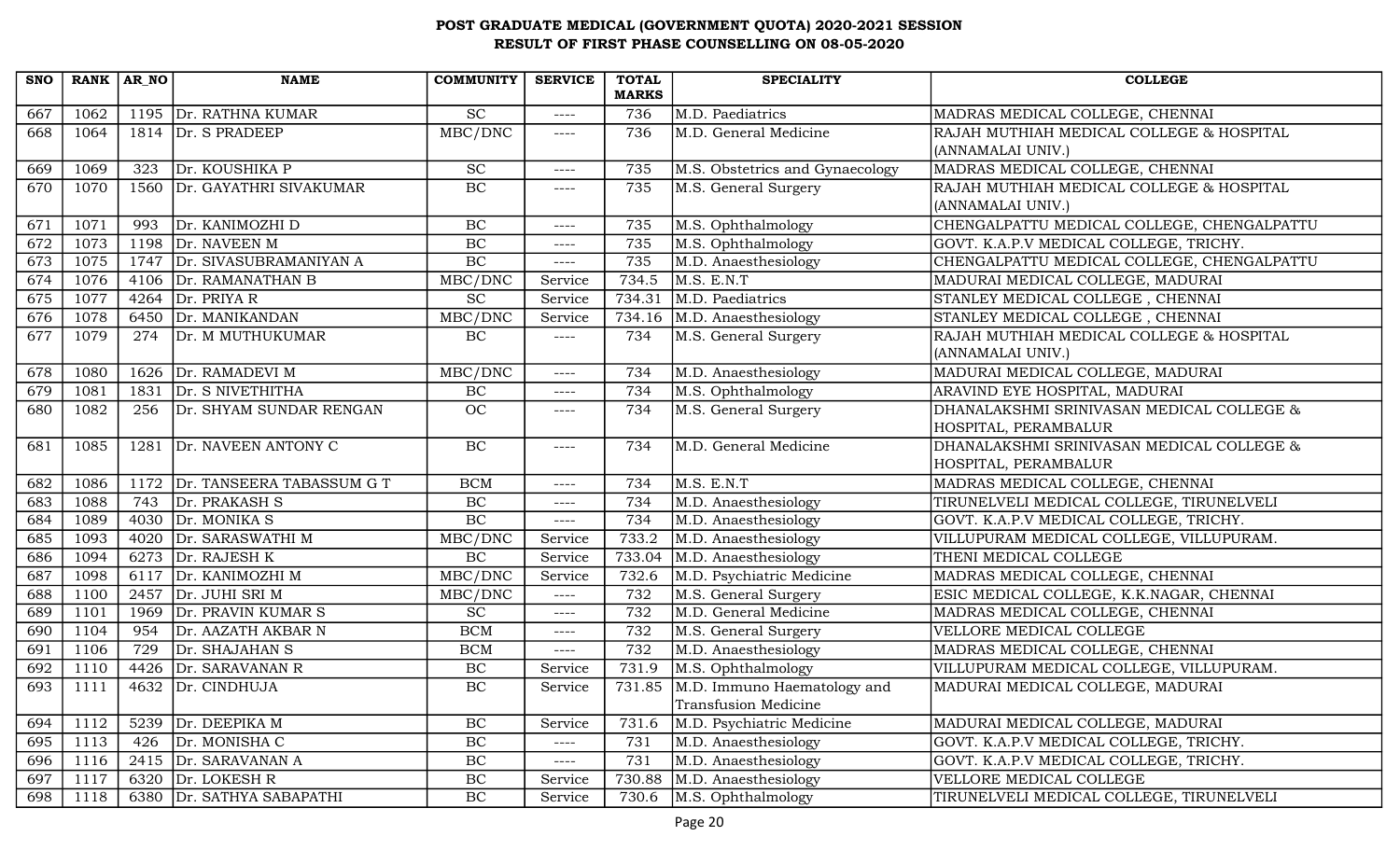| <b>SNO</b> | RANK AR NO |      | <b>NAME</b>                        | <b>COMMUNITY</b>            | <b>SERVICE</b> | <b>TOTAL</b> | <b>SPECIALITY</b>               | <b>COLLEGE</b>                                   |
|------------|------------|------|------------------------------------|-----------------------------|----------------|--------------|---------------------------------|--------------------------------------------------|
|            |            |      |                                    |                             |                | <b>MARKS</b> |                                 |                                                  |
| 699        | 1119       | 5061 | Dr. S A BARAKATH NISHA             | <b>BCM</b>                  | $--- -$        | 730          | M.D. Anaesthesiology            | KILPAUK MEDICAL COLLEGE, CHENNAI                 |
| 700        | 1122       | 1848 | Dr. JESSICA VADDESWARAPU           | OC                          | $--- -$        | 730          | M.S. Ophthalmology              | SANKARA NETHRALAYA, CHENNAI                      |
| 701        | 1123       |      | 2841 $Dr. THIVYA K$                | BC                          | $--- -$        | 730          | M.D. Psychiatric Medicine       | STANLEY MEDICAL COLLEGE, CHENNAI                 |
| 702        | 1125       | 4378 | Dr. G ARCHANADEVI                  | $\overline{SC}$             | ----           | 730          | M.D. Paediatrics                | CHENGALPATTU MEDICAL COLLEGE, CHENGALPATTU       |
| 703        | 1129       | 2160 | Dr. BOMMI P                        | $\protect\operatorname{SC}$ | $--- -$        | 730          | M.S. Obstetrics and Gynaecology | STANLEY MEDICAL COLLEGE, CHENNAI                 |
| 704        | 1130       |      | 1486 Dr. MUTHU MAMATHA             | BC                          | ----           | 730          | M.S. Obstetrics and Gynaecology | ADHIPARASAKTHI INSTITUTE OF MEDICAL SCIENCES AND |
|            |            |      |                                    |                             |                |              |                                 | RESEARCH, MELMARUVATHUR                          |
| 705        | 1131       |      | 4187 Dr. YAZHINI D                 | MBC/DNC                     | Service        | 729.3        | M.S. Obstetrics and Gynaecology | RAJAH MUTHIAH MEDICAL COLLEGE & HOSPITAL         |
|            |            |      |                                    |                             |                |              |                                 | (ANNAMALAI UNIV.)                                |
| 706        | 1132       | 6422 | Dr. R SIVA SUBRAMANIAN             | $\rm BC$                    | Service        | 729.24       | M.D. Anaesthesiology            | THENI MEDICAL COLLEGE                            |
| 707        | 1133       |      | 4179 Dr. NAVEENA G K               | BC                          | Service        | 729.1        | M.D. Psychiatric Medicine       | STANLEY MEDICAL COLLEGE, CHENNAI                 |
| 708        | 1137       |      | 2821 Dr. VAISHNAVI B               | $\rm BC$                    | $---$          | 729          | M.D. Radio Therapy              | MADRAS MEDICAL COLLEGE, CHENNAI                  |
| 709        | 1138       |      | 1143 Dr. GOPIKRISHNA S             | $\rm BC$                    | ----           | 729          | M.S. General Surgery            | RAJAH MUTHIAH MEDICAL COLLEGE & HOSPITAL         |
|            |            |      |                                    |                             |                |              |                                 | (ANNAMALAI UNIV.)                                |
| 710        | 1140       |      | 3345 Dr. S NIVEDHITHA              | BC                          | $---$          | 729          | M.S. Obstetrics and Gynaecology | RAJAH MUTHIAH MEDICAL COLLEGE & HOSPITAL         |
|            |            |      |                                    |                             |                |              |                                 | (ANNAMALAI UNIV.)                                |
| 711        | 1143       | 512  | Dr. M PRIYANGA                     | MBC/DNC                     | $---$          | 729          | M.D. Anaesthesiology            | STANLEY MEDICAL COLLEGE, CHENNAI                 |
| 712        | 1144       |      | 3719 Dr. G S PARTHIBAN             | MBC/DNC                     | Service        | 728.2        | M.D. Radio Therapy              | CHENGALPATTU MEDICAL COLLEGE, CHENGALPATTU       |
| 713        | 1145       | 1850 | Dr. NIVETHA K                      | BC                          | $---$          | 728          | M.D. Anaesthesiology            | VELLORE MEDICAL COLLEGE                          |
| 714        | 1148       | 2578 | Dr. DIVYA SRI T                    | BC                          | $--- -$        | 728          | M.D. Anaesthesiology            | KANYAKUMARI MEDICAL COLLEGE                      |
| 715        | 1149       |      | 2797 $Dr. SRI VIDHYA M$            | $\rm BC$                    | $--- -$        | 728          | M.D. General Medicine           | CHENNAI MEDICAL COLLEGE(SRM), TRICHY             |
| 716        | 1151       | 1211 | Dr. S A NARESH RAMSINGH            | $\overline{SC}$             | ----           | 728          | M.S. General Surgery            | STANLEY MEDICAL COLLEGE, CHENNAI                 |
| 717        | 1153       | 999  | Dr. SIVASANKARAN K                 | $\rm BC$                    | $---$          | 728          | M.D. Psychiatric Medicine       | MADURAI MEDICAL COLLEGE, MADURAI                 |
| 718        | 1155       | 5449 | Dr. VARUNAMANI M                   | MBC/DNC                     | $--- -$        | 728          | M.D. Anaesthesiology            | THANJAVUR MEDICAL COLLEGE, THANJAVUR             |
| 719        | 1156       | 1243 | Dr. NAVEENKUMAR V                  | BC                          | ----           | 728          | M.D. Anaesthesiology            | DHARMAPURI MEDICAL COLLEGE, DHARMAPURI.          |
| 720        | 1157       |      | 2166 Dr. KALAISELVI M              | $\rm BC$                    | Service        | 728          | M.D. Psychiatric Medicine       | GOVT. MOHAN KUMARAMANGALAM MEDICAL COLLEGE,      |
|            |            |      |                                    |                             |                |              |                                 | SALEM.                                           |
| 721        | 1158       | 4167 | Dr. ARAVINDHAN N                   | <b>OC</b>                   | Service        | 728          | M.D. Anaesthesiology            | THIRUVARUR MEDICAL COLLEGE, THIRUVARUR           |
| 722        | 1159       | 3879 | Dr. DEEPA                          | MBC/DNC                     | Service        | 728          | M.S. Ophthalmology              | MADURAI MEDICAL COLLEGE, MADURAI                 |
| 723        | 1165       |      | 4313 $\vert$ Dr. SHIBANA A         | <b>BCM</b>                  | $---$          | 727          | M.S. Ophthalmology              | MADRAS MEDICAL COLLEGE, CHENNAI                  |
| 724        | 1168       | 2311 | Dr. B SHRIVISSHNU                  | MBC/DNC                     | $---$          | 727          | M.S. Orthopaedics               | RAJAH MUTHIAH MEDICAL COLLEGE & HOSPITAL         |
|            |            |      |                                    |                             |                |              |                                 | (ANNAMALAI UNIV.)                                |
| 725        | 1172       | 2603 | Dr. NANTHINI G                     | MBC/DNC                     | $---$          | 727          | M.S. E.N.T                      | TIRUNELVELI MEDICAL COLLEGE, TIRUNELVELI         |
| 726        | 1178       | 3226 | Dr. PREETHI MADHUBALA              | MBC/DNC                     | ----           | 726          | M.S. Ophthalmology              | MADURAI MEDICAL COLLEGE, MADURAI                 |
| 727        | 1180       |      | 6254 $Dr.$ SANDHIYA R              | MBC/DNC                     | Service        | 726          | M.D. (S.P.M.)                   | MADRAS MEDICAL COLLEGE, CHENNAI                  |
| 728        | 1181       |      | 4177 Dr. SANDHYA PRIYA DHARSHINI V | MBC/DNC                     | Service        | 725.9        | M.S. Ophthalmology              | COIMBATORE MEDICAL COLLEGE, COIMBATORE           |
|            |            |      |                                    |                             |                |              |                                 |                                                  |
| 729        | 1182       |      | 5640 $Dr. R V ASWINI$              | <b>SC</b>                   | Service        | 725.7        | M.D. Paediatrics                | KILPAUK MEDICAL COLLEGE, CHENNAI                 |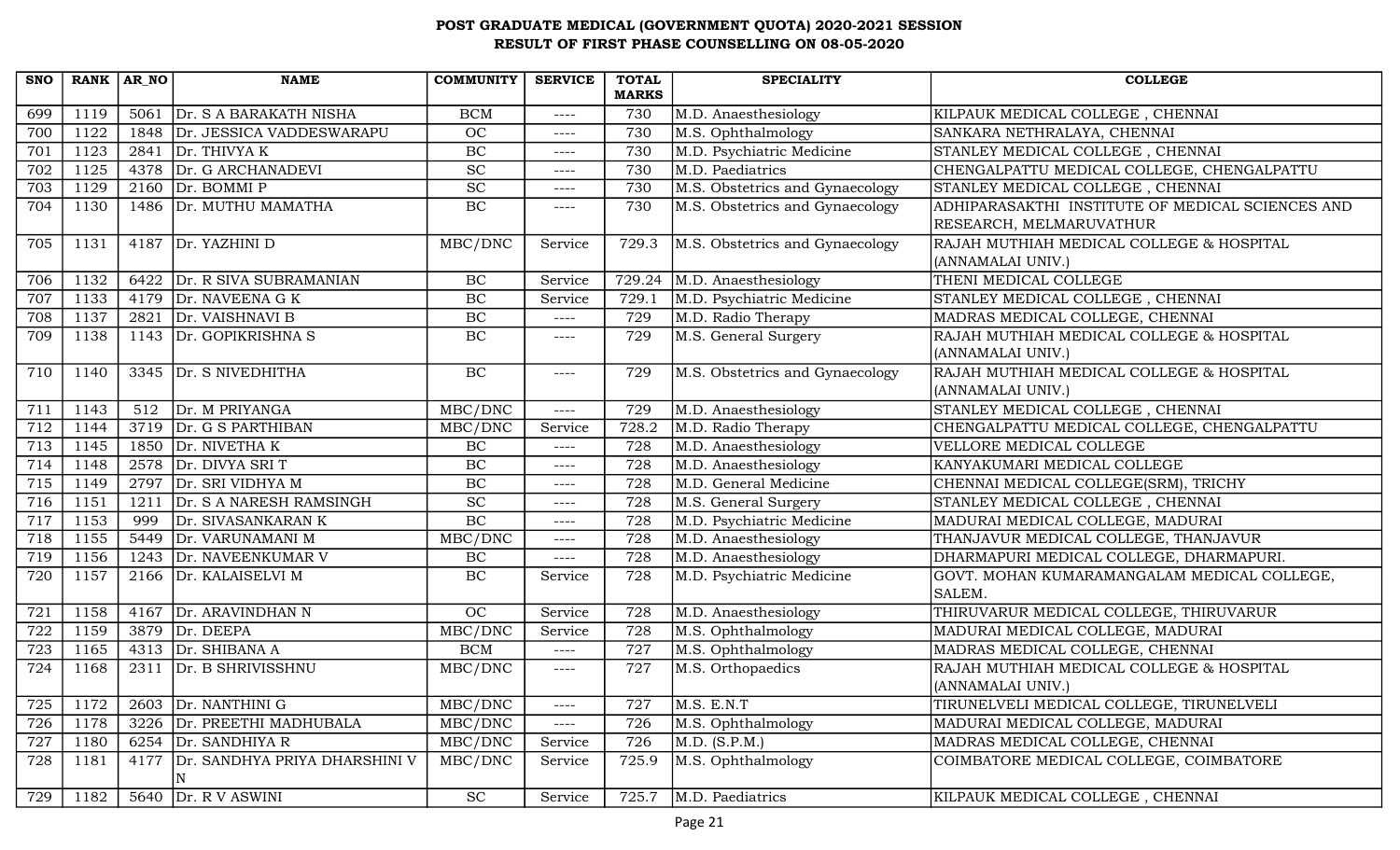| <b>SNO</b> | RANK AR NO |      | <b>NAME</b>                             | <b>COMMUNITY</b>       | <b>SERVICE</b> | <b>TOTAL</b> | <b>SPECIALITY</b>               | <b>COLLEGE</b>                                                |
|------------|------------|------|-----------------------------------------|------------------------|----------------|--------------|---------------------------------|---------------------------------------------------------------|
|            |            |      |                                         |                        |                | <b>MARKS</b> |                                 |                                                               |
| 730        | 1183       | 3201 | Dr. NIVEDA I                            | $\rm BC$               | Service        | 725.55       | M.D. Anaesthesiology            | KANYAKUMARI MEDICAL COLLEGE                                   |
| 731        | 1184       | 125  | Dr. ABIRAMI MADHAVAN                    | BC                     | $--- -$        | 725          | M.D. Anaesthesiology            | DHARMAPURI MEDICAL COLLEGE, DHARMAPURI.                       |
| 732        | 1186       | 2178 | Dr. S TAMIL SELVI                       | MBC/DNC                | $--- -$        | 725          | M.D. Anaesthesiology            | COIMBATORE MEDICAL COLLEGE, COIMBATORE                        |
| 733        | 1187       | 4996 | Dr. D NITHYA                            | BC                     | $--- -$        | 725          | M.D. Paediatrics                | CHENNAI MEDICAL COLLEGE(SRM), TRICHY                          |
| 734        | 1191       | 927  | Dr. BUVANA S                            | BC                     | $--- - -$      | 725          | M.D. Anaesthesiology            | VILLUPURAM MEDICAL COLLEGE, VILLUPURAM.                       |
| 735        | 1193       | 5672 | Dr. R VINOD PRAKASH                     | $\rm BC$               | Service        | 724.9        | M.D. Anaesthesiology            | THIRUVARUR MEDICAL COLLEGE, THIRUVARUR                        |
| 736        | 1194       | 4354 | Dr. MONISHAK                            | BC                     | Service        | 724.52       | M.D. Psychiatric Medicine       | TIRUNELVELI MEDICAL COLLEGE, TIRUNELVELI                      |
| 737        | 1197       | 3162 | Dr. SATHYASEELAN R                      | MBC/DNC                | Service        | 724.1        | M.D. Anaesthesiology            | GOVT. K.A.P.V MEDICAL COLLEGE, TRICHY.                        |
| 738        | 1199       | 227  | Dr. SANTHOSHSIVA A                      | MBC/DNC                | $---$          | 724          | M.S. E.N.T                      | KANYAKUMARI MEDICAL COLLEGE                                   |
| 739        | 1202       | 577  | Dr. YOGAKEERTHIKA P                     | MBC/DNC                | $--- - -$      | 724          | M.D. Psychiatric Medicine       | MADURAI MEDICAL COLLEGE, MADURAI                              |
| 740        | 1206       | 5642 | Dr. DESIKA PRIYADARSHINI                | MBC/DNC                | $---$          | 724          | M.D. Anaesthesiology            | KILPAUK MEDICAL COLLEGE, CHENNAI                              |
| 741        | 1207       | 1857 | Dr. YOKESH M                            | MBC/DNC                | $--- -$        | 724          | M.D. Anaesthesiology            | COIMBATORE MEDICAL COLLEGE, COIMBATORE                        |
| 742        | 1208       | 4464 | Dr. FAREEDUDDIN MOHAMED<br><b>ZAFAR</b> | <b>BCM</b>             | Service        | 723.9        | M.D. Psychiatric Medicine       | KILPAUK MEDICAL COLLEGE, CHENNAI                              |
| 743        | 1209       | 4171 | Dr. SHINDUJA                            | $\rm BC$               | Service        | 723.8        | M.D. Microbiology               | MADURAI MEDICAL COLLEGE, MADURAI                              |
| 744        | 1211       | 4530 | Dr. REVATHI R                           | BC                     | Service        | 723.34       | M.S. Obstetrics and Gynaecology | CHENNAI MEDICAL COLLEGE(SRM), TRICHY                          |
| 745        | 1212       | 711  | Dr. NANDHINI P                          | BC                     | $--- -$        | 723          | M.D. Psychiatric Medicine       | GOVT. K.A.P.V MEDICAL COLLEGE, TRICHY.                        |
| 746        | 1213       | 2860 | Dr. POOJA L                             | $\overline{\text{ST}}$ | $--- -$        | 723          | M.D. General Medicine           | MADRAS MEDICAL COLLEGE, CHENNAI                               |
| 747        | 1220       | 2483 | Dr. SAKTHIVEL S                         | <b>SC</b>              | $---$          | 723          | M.D. General Medicine           | MADRAS MEDICAL COLLEGE, CHENNAI                               |
| 748        | 1222       | 5866 | Dr. RAMASAMY N                          | MBC/DNC                | Service        | 722.8        | M.D. Psychiatric Medicine       | MADRAS MEDICAL COLLEGE, CHENNAI                               |
| 749        | 1223       | 3846 | Dr. HARSHAVARDHAN                       | BC                     | Service        | 722.8        | M.D. Paediatrics                | DHANALAKSHMI SRINIVASAN MEDICAL COLLEGE &                     |
|            |            |      |                                         |                        |                |              |                                 | HOSPITAL, PERAMBALUR                                          |
| 750        | 1224       | 5810 | Dr. VASANTHARANI S                      | $\rm BC$               | Service        |              | 722.76 M.D. Anaesthesiology     | RAJAH MUTHIAH MEDICAL COLLEGE & HOSPITAL<br>(ANNAMALAI UNIV.) |
| 751        | 1229       | 605  | Dr. MOHAMED AFZAL M                     | <b>BCM</b>             | $--- -$        | 722          | M.S. General Surgery            | THOOTHUKUDI MEDICAL COLLEGE, THOOTHUKUDI.                     |
| 752        | 1230       | 611  | Dr. SUPRIYA GAYATHRI S                  | BC                     | $--- -$        | 722          | M.D. Psychiatric Medicine       | CHENGALPATTU MEDICAL COLLEGE, CHENGALPATTU                    |
| 753        | 1231       | 193  | Dr. C M JEEVAVINAYAGAM                  | MBC/DNC                | $--- -$        | 722          | M.D. Anaesthesiology            | KILPAUK MEDICAL COLLEGE, CHENNAI                              |
| 754        | 1232       | 2614 | Dr. SOMESH B L                          | BC                     | $--- - -$      | 722          | M. D. (P.M.R)                   | MADRAS MEDICAL COLLEGE, CHENNAI                               |
| 755        | 1233       | 4205 | Dr. KEERTHANA M                         | MBC/DNC                | $--- -$        | 722          | M.D. Anaesthesiology            | CHENGALPATTU MEDICAL COLLEGE, CHENGALPATTU                    |
| 756        | 1237       | 4195 | Dr. THANAARASI A                        | MBC/DNC                | Service        | 721.6        | M.D. Psychiatric Medicine       | COIMBATORE MEDICAL COLLEGE, COIMBATORE                        |
| 757        | 1240       |      | 4773 Dr. KRITHIKA R                     | BC                     | ----           | 721          | M.D. Psychiatric Medicine       | GOVT. MOHAN KUMARAMANGALAM MEDICAL COLLEGE,                   |
|            |            |      |                                         |                        |                |              |                                 | SALEM.                                                        |
| 758        | 1249       | 1805 | Dr. K JESMICK PONNIAH                   | BC                     | $--- -$        | 720          | M.S. Orthopaedics               | VELAMMAL MEDICAL COLLEGE, MADURAI                             |
| 759        | 1254       | 569  | Dr. R SREE PRIYANKA                     | BC                     | $--- - -$      | 720          | M.S. E.N.T                      | PSG MEDICAL COLLEGE, COIMBATORE                               |
| 760        | 1255       | 601  | Dr. SATHISH KUMAR                       | MBC/DNC                | $--- -$        | 720          | M.D. Anaesthesiology            | THANJAVUR MEDICAL COLLEGE, THANJAVUR                          |
| 761        | 1261       | 3546 | Dr. NIVETHITHA M                        | BC                     | $--- -$        | 720          | M.S. Ophthalmology              | ARAVIND EYE HOSPITAL, MADURAI                                 |
| 762        | 1262       | 5871 | Dr. RADHAKRISHNAN                       | MBC/DNC                | Service        | 719.8        | M.D. Immuno Haematology and     | TIRUNELVELI MEDICAL COLLEGE, TIRUNELVELI                      |
|            |            |      |                                         |                        |                |              | Transfusion Medicine            |                                                               |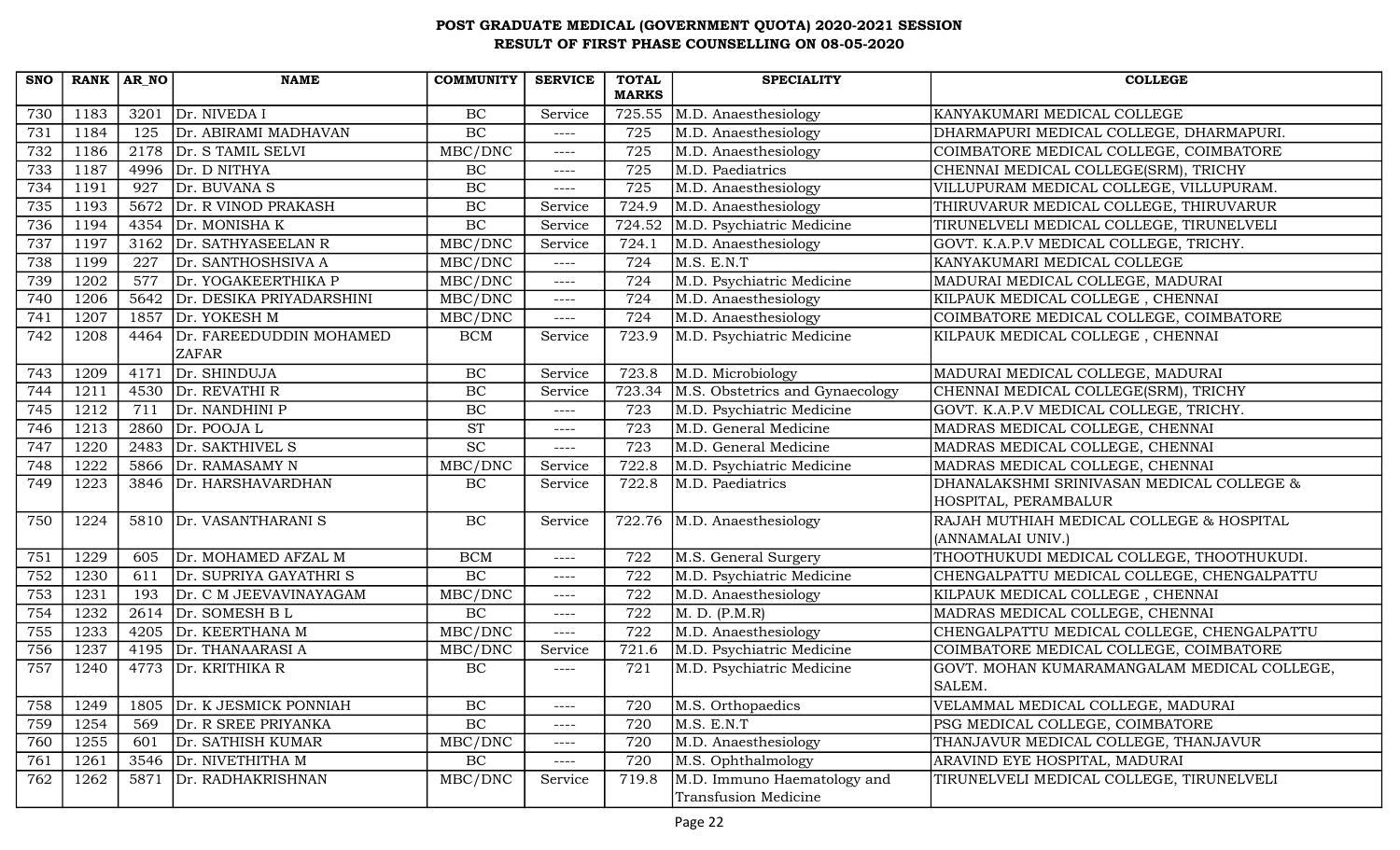| <b>SNO</b> | RANK $AR_N$ |      | <b>NAME</b>               | <b>COMMUNITY</b>    | <b>SERVICE</b> | <b>TOTAL</b> | <b>SPECIALITY</b>                   | <b>COLLEGE</b>                              |
|------------|-------------|------|---------------------------|---------------------|----------------|--------------|-------------------------------------|---------------------------------------------|
|            |             |      |                           |                     |                | <b>MARKS</b> |                                     |                                             |
| 763        | 1263        |      | 3555 Dr. ASHOK KUMAR T    | MBC/DNC             | Service        | 719.8        | M.D. Anaesthesiology                | VILLUPURAM MEDICAL COLLEGE, VILLUPURAM.     |
| 764        | 1279        |      | 1907 $Dr.$ SURYA P G      | BC                  | $---$          | 719          | M.S. Ophthalmology                  | ARAVIND EYE HOSPITAL, MADURAI               |
| 765        | 1282        |      | 5089 $Dr. ANUJA G$        | MBC/DNC             | Service        | 718.9        | M.D. Anaesthesiology                | GOVT. K.A.P.V MEDICAL COLLEGE, TRICHY.      |
| 766        | 1283        |      | 5847 Dr. MARIA BEULA A    | $\rm BC$            | Service        | 718.75       | M.D. Immuno Haematology and         | TIRUNELVELI MEDICAL COLLEGE, TIRUNELVELI    |
|            |             |      |                           |                     |                |              | <b>Transfusion Medicine</b>         |                                             |
| 767        | 1285        |      | $3013$ Dr. VIJAY R        | BC                  | $--- -$        | 718          | M.S. Ophthalmology                  | JOSEPH EYE HOSPITAL, TRICHY                 |
| 768        | 1287        | 2623 | Dr. BATHRENATHH           | BC                  | $--- - -$      | 718          | M.S. General Surgery                | RAJAH MUTHIAH MEDICAL COLLEGE & HOSPITAL    |
|            |             |      |                           |                     |                |              |                                     | (ANNAMALAI UNIV.)                           |
| 769        | 1292        | 6090 | Dr. V PRATHEEP            | SC                  | Service        | 717.44       | M.D. General Medicine               | MADURAI MEDICAL COLLEGE, MADURAI            |
| 770        | 1293        | 5997 | Dr. A SUNITHA             | $\overline{SC}$     | Service        | 717.2        | M.D. Paediatrics                    | COIMBATORE MEDICAL COLLEGE, COIMBATORE      |
| 771        | 1296        |      | 2868 Dr. RAMANNAN G       | MBC/DNC             | $--- -$        | 717          | M.D. Anaesthesiology                | GOVT. MOHAN KUMARAMANGALAM MEDICAL COLLEGE, |
|            |             |      |                           |                     |                |              |                                     | SALEM.                                      |
| 772        | 1297        |      | 1746 Dr. SAMEENA A        | <b>BCM</b>          | ----           | 717          | M.D. Anaesthesiology                | ESIC MEDICAL COLLEGE, K.K.NAGAR, CHENNAI    |
| 773        | 1303        | 5860 | Dr. SUBHANGINI RAVIKUMAUR | BC                  | Service        | 716.26       | M.D. Pathology                      | GOVT. MOHAN KUMARAMANGALAM MEDICAL COLLEGE, |
|            |             |      |                           |                     |                |              |                                     | SALEM.                                      |
| 774        | 1305        | 762  | Dr. T GAYATHRI            | BC                  | $--- -$        | 716          | M.D. Pathology                      | MADRAS MEDICAL COLLEGE, CHENNAI             |
| 775        | 1310        | 314  | Dr. DEVINIVETHA S         | $\overline{SC}$     | $--- -$        | 716          | M.S. Obstetrics and Gynaecology     | MADRAS MEDICAL COLLEGE, CHENNAI             |
| 776        | 1313        |      | 3078 Dr. M HARITHA        | BC                  | $--- -$        | 716          | M.D. Pathology                      | MADRAS MEDICAL COLLEGE, CHENNAI             |
| 777        | 1321        | 4539 | Dr. KAVITHA               | MBC/DNC             | Service        | 715.2        | M.S. Obstetrics and Gynaecology     | KARPAGA VINAYAKA MEDICAL COLLEGE,           |
|            |             |      |                           |                     |                |              |                                     | CHINNAKOLAMBAKKAM                           |
| 778        | 1322        |      | 4483 Dr. JEEVA GEETHA R   | BC                  | Service        | 715.19       | M. D. (P.M.R)                       | MADRAS MEDICAL COLLEGE, CHENNAI             |
| 779        | 1331        |      | 1986   Dr. SHARUMATHI J   | MBC/DNC             | $--- -$        | 715          | M.S. Ophthalmology                  | DHARMAPURI MEDICAL COLLEGE, DHARMAPURI.     |
| 780        | 1332        | 2846 | Dr. ARUN KUMAR V          | MBC/DNC             | $--- -$        | 715          | M.D. Anaesthesiology                | TIRUNELVELI MEDICAL COLLEGE, TIRUNELVELI    |
| 781        | 1334        | 692  | Dr. NABIL FAYAS           | <b>BCM</b>          | $--- - -$      | 715          | M.D. Anaesthesiology                | KANYAKUMARI MEDICAL COLLEGE                 |
| 782        | 1335        | 1962 | Dr. UVAIS V F             | <b>BCM</b>          | Service        | 715          | M.D. Psychiatric Medicine           | KILPAUK MEDICAL COLLEGE, CHENNAI            |
| 783        | 1336        |      | 5624 $Dr. D ISWARYA$      | BC                  | Service        | 715          | M.D. Pathology                      | TIRUNELVELI MEDICAL COLLEGE, TIRUNELVELI    |
| 784        | 1337        |      | 4436 Dr. ARUL DEVANATH P  | MBC/DNC             | Service        | 714.16       | M.D. Anaesthesiology                | TIRUNELVELI MEDICAL COLLEGE, TIRUNELVELI    |
| 785        | 1338        | 5256 | Dr. BIBIANA L S           | MBC/DNC             | Service        | 714.15       | M.D. Psychiatric Medicine           | GOVT. K.A.P.V MEDICAL COLLEGE, TRICHY.      |
| 786        | 1345        | 5046 | Dr. A PACKIA RAJ          | MBC/DNC             | $---$          | 714          | M.D. Radio Therapy                  | MADRAS MEDICAL COLLEGE, CHENNAI             |
| 787        | 1351        | 1725 | Dr. HARINI P              | MBC/DNC             | $---$          | 714          | M.D. Pathology                      | MADRAS MEDICAL COLLEGE, CHENNAI             |
| 788        | 1354        |      | 5817 Dr. JAYASHREE M      | $\rm BC$            | Service        | 714          | M.D. Pathology                      | GOVT. K.A.P.V MEDICAL COLLEGE, TRICHY.      |
| 789        | 1358        |      | 5655 Dr. SURYA G          | BC                  | Service        | 713.9        | $\overline{\mathrm{M.D. (S.P.M.)}}$ | MADURAI MEDICAL COLLEGE, MADURAI            |
| 790        | 1360        | 6034 | Dr. GAVASGAR              | $\operatorname{SC}$ | Service        | 713.75       | M.D. Paediatrics                    | GOVT. K.A.P.V MEDICAL COLLEGE, TRICHY.      |
| 791        | 1369        | 2567 | Dr. PRAISY T              | SC                  | $--- -$        | 713          | M.D. General Medicine               | MADURAI MEDICAL COLLEGE, MADURAI            |
| 792        | 1376        |      | 5823 Dr. K T BHARATHI     | $\operatorname{SC}$ | Service        | 713          | M.S. Obstetrics and Gynaecology     | GOVT. K.A.P.V MEDICAL COLLEGE, TRICHY.      |
| 793        | 1377        |      | 6108 Dr. VISHNUPRIYA R    | MBC/DNC             | Service        | 712.47       | M.D. Pathology                      | MADRAS MEDICAL COLLEGE, CHENNAI             |
| 794        | 1379        | 6021 | Dr. THAMIMA K S           | <b>BCM</b>          | Service        | 712.4        | M.D. Pharmacology                   | MADURAI MEDICAL COLLEGE, MADURAI            |
| 795        | 1389        |      | 2108 Dr. MOHAMMED ASHIK J | <b>BCM</b>          | $---$          | 712          | M.D. Anaesthesiology                | THOOTHUKUDI MEDICAL COLLEGE, THOOTHUKUDI.   |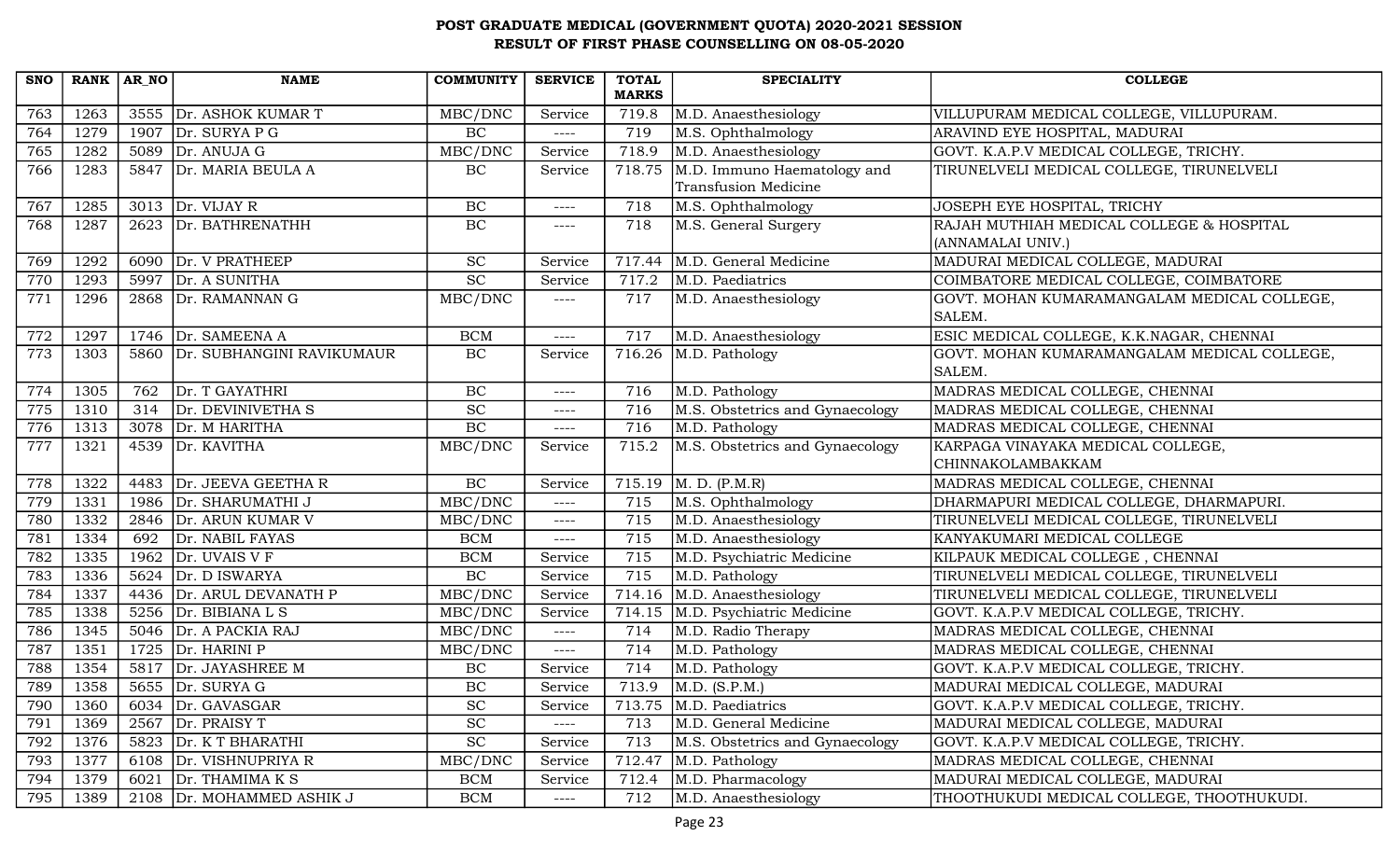| <b>SNO</b> | RANK AR NO |      | <b>NAME</b>                 | <b>COMMUNITY</b> | <b>SERVICE</b> | <b>TOTAL</b> | <b>SPECIALITY</b>               | <b>COLLEGE</b>                                |
|------------|------------|------|-----------------------------|------------------|----------------|--------------|---------------------------------|-----------------------------------------------|
|            |            |      |                             |                  |                | <b>MARKS</b> |                                 |                                               |
| 796        | 1395       | 5936 | Dr. NANDITHA HARIHARAN      | OC               | Service        | 711.9        | M.D. General Medicine           | TAGORE MEDICAL COLLEGE, CHENNAI               |
| 797        | 1396       |      | 3865 Dr. KANCHANA N         | MBC/DNC          | Service        | 711.76       | M.D. Forensic Medicine          | COIMBATORE MEDICAL COLLEGE, COIMBATORE        |
| 798        | 1397       |      | 3714 Dr. M SARAVANAN        | MBC/DNC          | Service        | 711.6        | M.D. (S.P.M.)                   | MADRAS MEDICAL COLLEGE, CHENNAI               |
| 799        | 1398       |      | 3629 $Dr.$ RADHA T R        | OC.              | ----           | 711          | M.S. Ophthalmology              | RAJAH MUTHIAH MEDICAL COLLEGE & HOSPITAL      |
|            |            |      |                             |                  |                |              |                                 | (ANNAMALAI UNIV.)                             |
| 800        | 1410       | 2560 | Dr. ARUN BALAJI C S         | <b>SC</b>        | $---$          | 710          | M.D. General Medicine           | STANLEY MEDICAL COLLEGE, CHENNAI              |
| 801        | 1412       | 670  | Dr. HARISH S                | $\overline{SC}$  | ----           | 710          | M.S. General Surgery            | STANLEY MEDICAL COLLEGE, CHENNAI              |
| 802        | 1413       |      | 1465 $Dr. DHIVYA SHRI S$    | MBC/DNC          | $--- -$        | 710          | M.S. Ophthalmology              | ARAVIND EYE HOSPITAL, MADURAI                 |
| 803        | 1414       | 438  | Dr. KEERTHY VARMAN M        | <b>SC</b>        | ----           | 710          | M.S. General Surgery            | MADRAS MEDICAL COLLEGE, CHENNAI               |
| 804        | 1421       | 3048 | Dr. NITIN ABHISHEK BALAJI D | SC               | $---$          | 709          | M.D. General Medicine           | STANLEY MEDICAL COLLEGE, CHENNAI              |
| 805        | 1428       | 857  | Dr. R S BOOBATHI RAJA       | $\rm BC$         | ----           | 709          | M.S. Orthopaedics               | DHANALAKSHMI SRINIVASAN MEDICAL COLLEGE &     |
|            |            |      |                             |                  |                |              |                                 | HOSPITAL, PERAMBALUR                          |
| 806        | 1429       |      | 3303 Dr. CINDANA P          | $\overline{SC}$  | ----           | 709          | M.S. Obstetrics and Gynaecology | THANJAVUR MEDICAL COLLEGE, THANJAVUR          |
| 807        | 1434       | 5870 | Dr. KALAIARASAN             | BC               | Service        | 708.4        | M.D. (S.P.M.)                   | MADRAS MEDICAL COLLEGE, CHENNAI               |
| 808        | 1441       | 4128 | Dr. SRINANDHINI S           | BC               | $--- -$        | 708          | M.S. Ophthalmology              | JOSEPH EYE HOSPITAL, TRICHY                   |
| 809        | 1443       | 845  | Dr. VIDHYA C                | BC               | ----           | 708          | M.D. Paediatrics                | SRI MOOGAMBIGAI INSTITUTE OF MEDICAL SCIENCE, |
|            |            |      |                             |                  |                |              |                                 | KULASEKARAM                                   |
| 810        | 1448       |      | 1387 Dr. SWATHITHRA M N     | MBC/DNC          | ----           | 708          | M.S. General Surgery            | PSG MEDICAL COLLEGE, COIMBATORE               |
| 811        | 1450       | 4151 | Dr. BALAKRISHNAN G          | <b>SC</b>        | Service        | 708          | M.D. Paediatrics                | TIRUNELVELI MEDICAL COLLEGE, TIRUNELVELI      |
| 812        | 1451       |      | 5875 Dr. ARAVIND V          | <b>OC</b>        | Service        | 707.84       | M.S. E.N.T                      | RAJAH MUTHIAH MEDICAL COLLEGE & HOSPITAL      |
|            |            |      |                             |                  |                |              |                                 | (ANNAMALAI UNIV.)                             |
| 813        | 1453       |      | 3597 Dr. JAGATH JANANI G    | BC               | Service        | 707.25       | M. D. (P.M.R)                   | KILPAUK MEDICAL COLLEGE, CHENNAI              |
| 814        | 1454       |      | 3182 Dr. P JAYABARATHI      | MBC/DNC          | Service        | 707.25       | M.D. Radio Therapy              | CHENGALPATTU MEDICAL COLLEGE, CHENGALPATTU    |
| 815        | 1455       |      | 1362 $Dr. YOKESHJ$          | MBC/DNC          | $---$          | 707          | M.D. Anaesthesiology            | ESIC MEDICAL COLLEGE, K.K.NAGAR, CHENNAI      |
| 816        | 1459       | 1104 | Dr. HEMABHARATHI N M        | MBC/DNC          | $---$          | 707          | M.S. Ophthalmology              | ARAVIND EYE HOSPITAL, MADURAI                 |
| 817        | 1473       |      | 6431 Dr. SANTHIYA G         | BC               | Service        | 705.64       | M.D. Pathology                  | MADRAS MEDICAL COLLEGE, CHENNAI               |
| 818        | 1474       |      | 4040 $Dr. PRIYA S$          | BC               | Service        | 705.6        | M.D. Forensic Medicine          | MADRAS MEDICAL COLLEGE, CHENNAI               |
| 819        | 1475       | 4178 | Dr. NANDINI P T             | BC               | Service        | 705.1        | M.D. Immuno Haematology and     | Dr. MGR MEDICAL UNIVERSITY                    |
|            |            |      |                             |                  |                |              | <b>Transfusion Medicine</b>     |                                               |
| 820        | 1481       | 107  | Dr. LEENA RAJAN R           | MBC/DNC          | ----           | 705          | M.S. Ophthalmology              | ARAVIND EYE HOSPITAL, MADURAI                 |
| 821        | 1485       | 4382 | Dr. SNEHA M                 | $\rm BC$         | ----           | 705          | M.S. Obstetrics and Gynaecology | SRI MOOGAMBIGAI INSTITUTE OF MEDICAL SCIENCE, |
|            |            |      |                             |                  |                |              |                                 | KULASEKARAM                                   |
| 822        | 1486       | 2300 | Dr. N AISHWARRIYA DEVI      | OC               | ----           | 705          | M.D. General Medicine           | DHANALAKSHMI SRINIVASAN MEDICAL COLLEGE &     |
|            |            |      |                             |                  |                |              |                                 | HOSPITAL, PERAMBALUR                          |
| 823        | 1495       |      | 2940 Dr. DIVYA MOORTHY      | OC               | $---$          | 704          | M.D. General Medicine           | SRI MOOGAMBIGAI INSTITUTE OF MEDICAL SCIENCE, |
|            |            |      |                             |                  |                |              |                                 | KULASEKARAM                                   |
| 824        | 1500       | 650  | Dr. T DHIVYA                | $\rm BC$         | ----           | 704          | M.D. Anaesthesiology            | VELAMMAL MEDICAL COLLEGE, MADURAI             |
| 825        | 1502       |      | 5310 Dr. SHEENA M B         | $\rm BC$         | Service        | 704          | M.D. Anaesthesiology            | VELAMMAL MEDICAL COLLEGE, MADURAI             |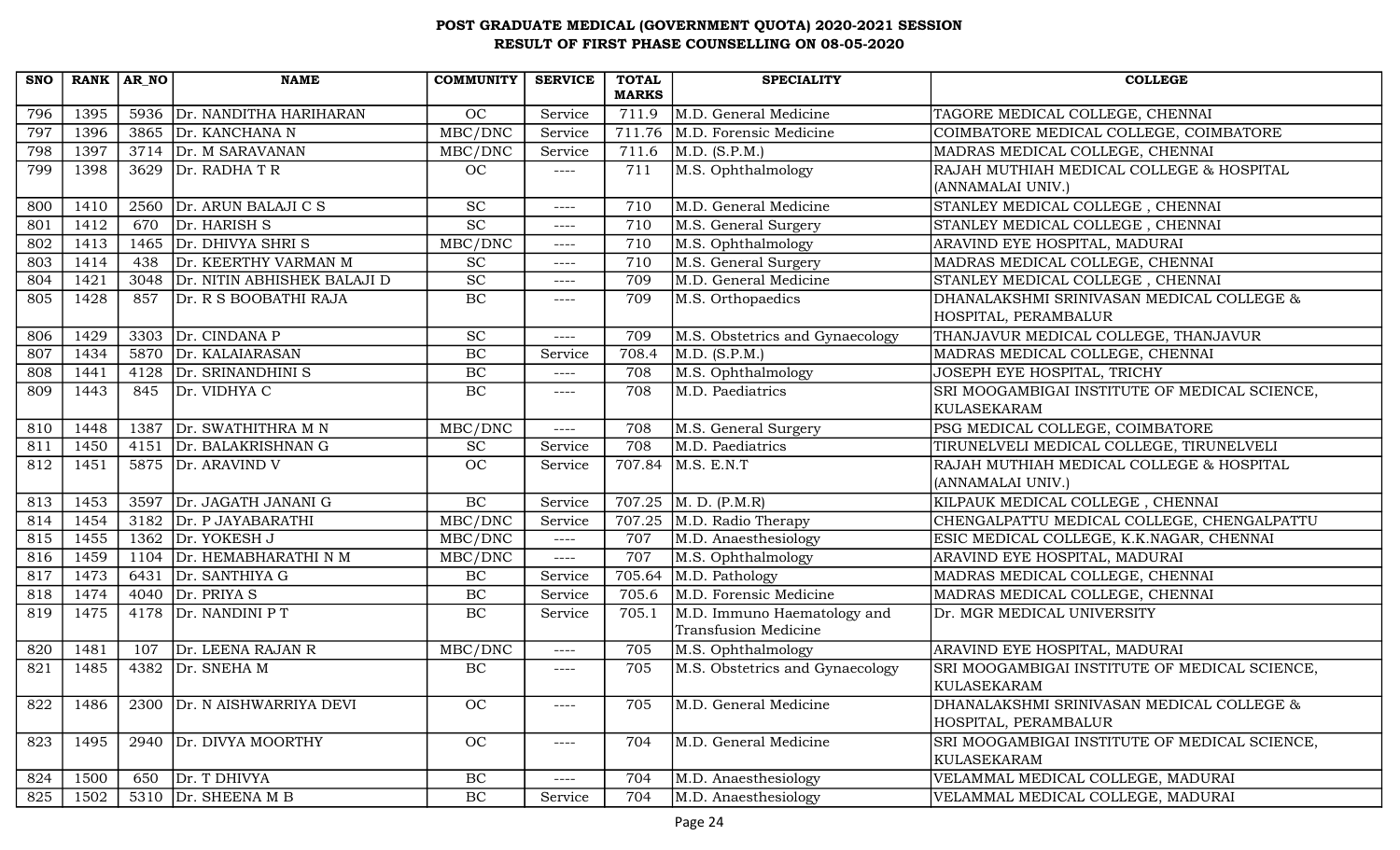| <b>SNO</b> | $RANK   AR_N$ |      | <b>NAME</b>                       | <b>COMMUNITY</b>            | <b>SERVICE</b> | <b>TOTAL</b><br><b>MARKS</b> | <b>SPECIALITY</b>               | <b>COLLEGE</b>                                                    |
|------------|---------------|------|-----------------------------------|-----------------------------|----------------|------------------------------|---------------------------------|-------------------------------------------------------------------|
| 826        | 1503          |      | 5830 $Dr. ASHA R$                 | $\rm BC$                    | Service        | 704                          | M.D. Pathology                  | MADRAS MEDICAL COLLEGE, CHENNAI                                   |
| 827        | 1513          | 259  | Dr. ARAVINDA RAMAN G              | SC                          | $---$          | 703                          | M.D. Paediatrics                | VELLORE MEDICAL COLLEGE                                           |
| 828        | 1515          |      | 5663 $Dr. DIVYA T$                | <b>SC</b>                   | Service        | 702.65                       | M.S. Obstetrics and Gynaecology | TIRUNELVELI MEDICAL COLLEGE, TIRUNELVELI                          |
| 829        | 1522          | 2996 | Dr. NITHYA P                      | SC                          | $---$          | 702                          | M.D. General Medicine           | KILPAUK MEDICAL COLLEGE, CHENNAI                                  |
| 830        | 1525          | 3002 | Dr. HARIHARAN R                   | $\protect\operatorname{SC}$ | $---$          | 702                          | M.S. Orthopaedics               | STANLEY MEDICAL COLLEGE, CHENNAI                                  |
| 831        | 1528          |      | 4399 Dr. S SUMA                   | $\overline{SC}$             | Service        | 701.8                        | M.D. Radio Therapy              | MADRAS MEDICAL COLLEGE, CHENNAI                                   |
| 832        | 1530          |      | 3838 Dr. MOHAMEDALIJINNA          | <b>BCM</b>                  | Service        | 701.25                       | M.D. Paediatrics                | RAJAH MUTHIAH MEDICAL COLLEGE & HOSPITAL<br>(ANNAMALAI UNIV.)     |
| 833        | 1531          |      | 6152 Dr. B VIGNITHA               | BC                          | $---$          | 701                          | M.D. (S.P.M.)                   | MADRAS MEDICAL COLLEGE, CHENNAI                                   |
| 834        | 1532          |      | 1472 Dr. E MALAI DEVAN            | MBC/DNC                     | ----           | 701                          | M.D. Psychiatric Medicine       | PSG MEDICAL COLLEGE, COIMBATORE                                   |
| 835        | 1535          |      | 6144 $Dr.$ ISHWARYA P             | <b>SC</b>                   | ----           | 701                          | M.S. Obstetrics and Gynaecology | STANLEY MEDICAL COLLEGE, CHENNAI                                  |
| 836        | 1537          |      | 3073 Dr. PRIYANKA A               | $\overline{SC}$             | $---$          | 701                          | M.D. General Medicine           | COIMBATORE MEDICAL COLLEGE, COIMBATORE                            |
| 837        | 1542          | 5240 | Dr. DR PRIYA A                    | MBC/DNC                     | Service        | 700.7                        | M.D. Pathology                  | COIMBATORE MEDICAL COLLEGE, COIMBATORE                            |
| 838        | 1544          | 1039 | Dr. PRIYANKA SL                   | <b>SC</b>                   | $---$          | 700                          | M.S. Obstetrics and Gynaecology | KILPAUK MEDICAL COLLEGE, CHENNAI                                  |
| 839        | 1545          | 1636 | Dr. AISHWARYA S                   | $\rm BC$                    | ----           | 700                          | M.D. Pathology                  | GOVT. K.A.P.V MEDICAL COLLEGE, TRICHY.                            |
| 840        | 1550          | 551  | Dr. ADRIAN JAMESRAJ JACOB         | BC                          | ----           | 700                          | M.S. General Surgery            | SRI MOOGAMBIGAI INSTITUTE OF MEDICAL SCIENCE,<br>KULASEKARAM      |
| 841        | 1551          |      | 2573 Dr. KEERTHIKA J              | MBC/DNC                     | $---$          | 700                          | M.S. Obstetrics and Gynaecology | RAJAH MUTHIAH MEDICAL COLLEGE & HOSPITAL<br>(ANNAMALAI UNIV.)     |
| 842        | 1552          | 315  | Dr. SUGANYA B                     | MBC/DNC                     | ----           | 700                          | M.D. Pathology                  | STANLEY MEDICAL COLLEGE, CHENNAI                                  |
| 843        | 1553          |      | 2215 $\vert$ Dr. MADHUMITHA M     | $\overline{SC}$             | $---$          | 700                          | M.D. General Medicine           | KILPAUK MEDICAL COLLEGE, CHENNAI                                  |
| 844        | 1556          | 258  | Dr. SIVADHARSHINI S M             | MBC/DNC                     | ----           | 700                          | M.S. Ophthalmology              | JOSEPH EYE HOSPITAL, TRICHY                                       |
| 845        | 1559          | 6443 | Dr. SATHIYAMURTHY M M             | MBC/DNC                     | Service        | 699.77                       | M.S. General Surgery            | RAJAH MUTHIAH MEDICAL COLLEGE & HOSPITAL<br>(ANNAMALAI UNIV.)     |
| 846        | 1562          | 472  | Dr. SUBAPRIYA T                   | <b>BC</b>                   | ----           | 699                          | M.D. General Medicine           | DHANALAKSHMI SRINIVASAN MEDICAL COLLEGE &<br>HOSPITAL, PERAMBALUR |
| 847        | 1563          | 3277 | Dr. RAVEENA K                     | MBC/DNC                     | ----           | 699                          | M.S. Ophthalmology              | SANKARA NETHRALAYA, CHENNAI                                       |
| 848        | 1568          | 910  | Dr. MOHAIDEEN ABDUL QUADIR N<br>M | <b>BCM</b>                  | ----           | 699                          | M.S. Orthopaedics               | RAJAH MUTHIAH MEDICAL COLLEGE & HOSPITAL<br>(ANNAMALAI UNIV.)     |
| 849        | 1573          | 3221 | Dr. SWATHI V                      | MBC/DNC                     | ----           | 699                          | M.D. Pathology                  | STANLEY MEDICAL COLLEGE, CHENNAI                                  |
| 850        | 1576          |      | 5915 Dr. ILANGOVAN S              | $\rm BC$                    | Service        | 698.64                       | M.D. (S.P.M.)                   | MADRAS MEDICAL COLLEGE, CHENNAI                                   |
| 851        | 1578          |      | 4681 Dr. CAUVERY N                | $\protect\operatorname{SC}$ | Service        | 698.1                        | M.D. General Medicine           | THANJAVUR MEDICAL COLLEGE, THANJAVUR                              |
| 852        | 1586          | 681  | Dr. FAAHIMA RHISMIYA P            | <b>BCM</b>                  | ----           | 698                          | M.S. Ophthalmology              | ARAVIND EYE HOSPITAL, MADURAI                                     |
| 853        | 1592          | 146  | Dr. DARSHINI J                    | BC                          | ----           | 697                          | M.S. Ophthalmology              | RAJAH MUTHIAH MEDICAL COLLEGE & HOSPITAL<br>(ANNAMALAI UNIV.)     |
| 854        | 1602          |      | 6476   Dr. ARUNADEVI C            | BC                          | Service        | 696.8                        | M.D. Pathology                  | TIRUNELVELI MEDICAL COLLEGE, TIRUNELVELI                          |
| 855        | 1603          |      | $3418$ Dr. PUGAL U                | BC                          | Service        | 696.8                        | M.D. General Medicine           | KARPAGA VINAYAKA MEDICAL COLLEGE,<br><b>CHINNAKOLAMBAKKAM</b>     |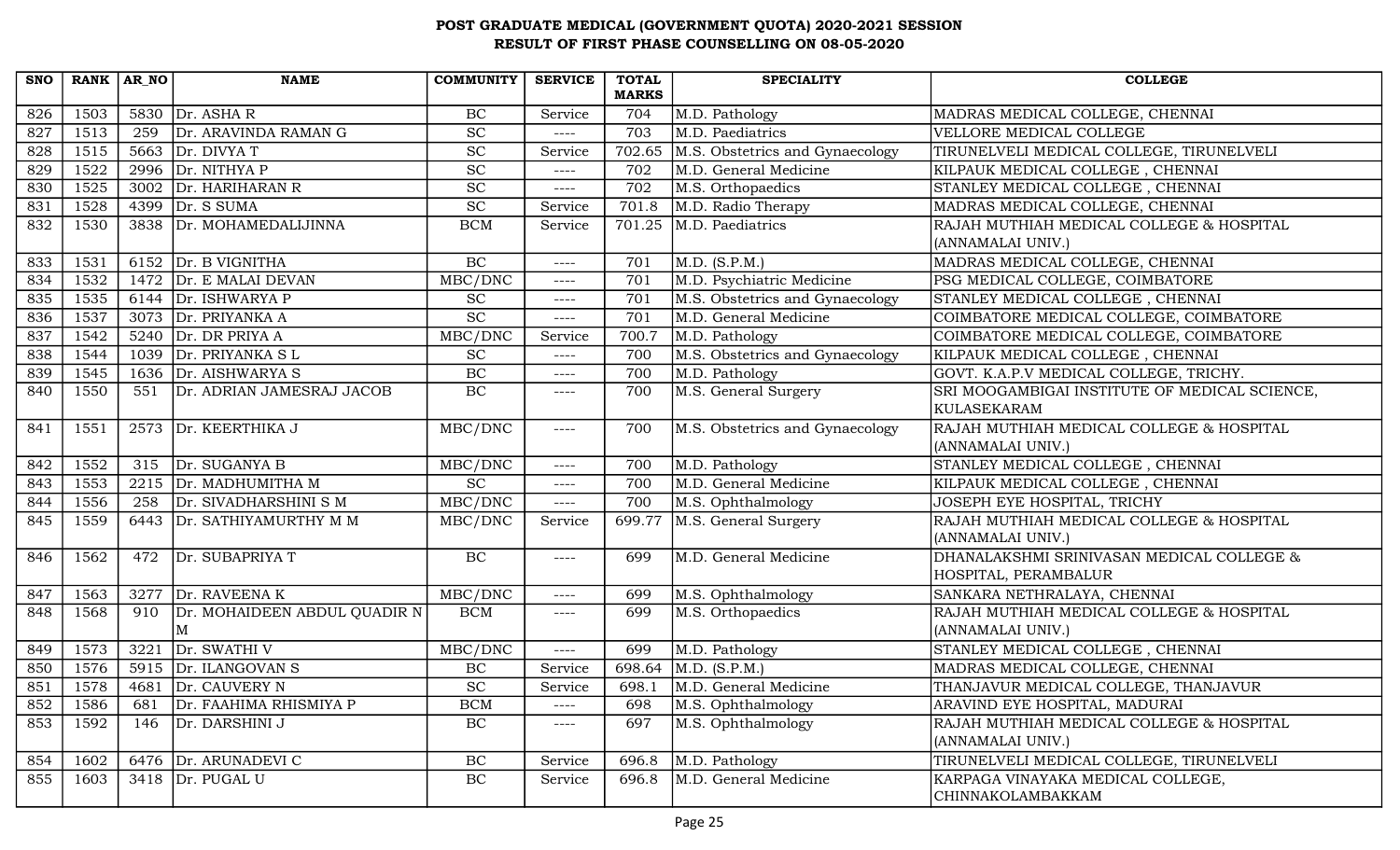| <b>SNO</b> |      | RANK AR NO | <b>NAME</b>                 | <b>COMMUNITY</b>            | <b>SERVICE</b> | <b>TOTAL</b> | <b>SPECIALITY</b>               | <b>COLLEGE</b>                                   |
|------------|------|------------|-----------------------------|-----------------------------|----------------|--------------|---------------------------------|--------------------------------------------------|
|            |      |            |                             |                             |                | <b>MARKS</b> |                                 |                                                  |
| 856        | 1604 |            | 5376 $Dr.$ ASWINI M B       | BC                          | Service        | 696.2        | M.D. Pathology                  | MADURAI MEDICAL COLLEGE, MADURAI                 |
| 857        | 1605 |            | 2662 $\vert$ Dr. JARFIN I M | BC                          | $--- -$        | 696          | M.D. Pathology                  | MADRAS MEDICAL COLLEGE, CHENNAI                  |
| 858        | 1611 |            | 1490 Dr. SONIPRIYA P        | $\protect\operatorname{SC}$ | ----           | 696          | M.D. General Medicine           | CHENGALPATTU MEDICAL COLLEGE, CHENGALPATTU       |
| 859        | 1613 |            | 2594 Dr. PERPETUA SHRUTHI A | BC                          | ----           | 696          | M.D. Immuno Haematology and     | Dr. MGR MEDICAL UNIVERSITY                       |
|            |      |            |                             |                             |                |              | Transfusion Medicine            |                                                  |
| 860        | 1614 |            | 3786 Dr. SHRUTHI R          | OC                          | $---$          | 696          | M.D. Psychiatric Medicine       | RAJAH MUTHIAH MEDICAL COLLEGE & HOSPITAL         |
|            |      |            |                             |                             |                |              |                                 | (ANNAMALAI UNIV.)                                |
| 861        | 1615 | 183        | Dr. SARANYA BHARATHI T      | $\rm BC$                    | ----           | 696          | M.D. Pathology                  | STANLEY MEDICAL COLLEGE, CHENNAI                 |
| 862        | 1617 | 5218       | Dr. A VIJULA                | $\overline{SC}$             | Service        | 695.75       | M.D. General Medicine           | THOOTHUKUDI MEDICAL COLLEGE, THOOTHUKUDI.        |
| 863        | 1618 |            | 5593 Dr. M DEVIKA           | BC                          | Service        | 695.5        | M.D. Pathology                  | KILPAUK MEDICAL COLLEGE, CHENNAI                 |
| 864        | 1619 | 4691       | Dr. SUSIN M                 | $\overline{SC}$             | Service        | 695.2        | M.D. Paediatrics                | THENI MEDICAL COLLEGE                            |
| 865        | 1634 |            | 1578 Dr. R MURALIDHARAN     | $\overline{SC}$             | $---$          | 695          | M.D. Paediatrics                | VILLUPURAM MEDICAL COLLEGE, VILLUPURAM.          |
| 866        | 1635 |            | 1358 Dr. JEBIN DAVID R      | BC                          | ----           | 695          | M.D. Anaesthesiology            | ADHIPARASAKTHI INSTITUTE OF MEDICAL SCIENCES AND |
|            |      |            |                             |                             |                |              |                                 | RESEARCH, MELMARUVATHUR                          |
| 867        | 1636 |            | 5183 Dr. LAVEENA S          | MBC/DNC                     | Service        | 694.2        | M.D. Pathology                  | GOVT. K.A.P.V MEDICAL COLLEGE, TRICHY.           |
| 868        | 1640 | 2443       | Dr. KEERTHANA B             | BC                          | ----           | 694          | M.D. Radio Therapy              | CANCER INSTITUTE, ADAYAR, CHENNAI                |
| 869        | 1643 | 889        | Dr. K N JOTHEESVAR          | <b>BC</b>                   | $---$          | 694          | M.S. Orthopaedics               | CHENNAI MEDICAL COLLEGE(SRM), TRICHY             |
| 870        | 1644 | 6219       | Dr. MOHANRAJ                | BC                          | Service        | 694          | M.D. Immuno Haematology and     | Dr. MGR MEDICAL UNIVERSITY                       |
|            |      |            |                             |                             |                |              | Transfusion Medicine            |                                                  |
| 871        | 1647 | 27         | Dr. ABHINAND J              | OC                          | ----           | 694          | M.S. General Surgery            | CHENNAI MEDICAL COLLEGE(SRM), TRICHY             |
| 872        | 1652 |            | 3204 Dr. SAKTHI PREETHI B   | $\rm BC$                    | $---$          | 693          | M.D. Pathology                  | COIMBATORE MEDICAL COLLEGE, COIMBATORE           |
| 873        | 1662 |            | 5905 Dr. RAMALAKSHMI V      | MBC/DNC                     | Service        | 692.66       | M.D. Psychiatric Medicine       | PSG MEDICAL COLLEGE, COIMBATORE                  |
| 874        | 1663 | 1963       | Dr. MALA SELVARANI A        | BC                          | Service        | 692.5        | Dip. in Diabetology             | MADRAS MEDICAL COLLEGE, CHENNAI                  |
| 875        | 1665 | 6433       | Dr. SHANMATHURI G           | BC                          | Service        | 692.15       | M.D. Pathology                  | THANJAVUR MEDICAL COLLEGE, THANJAVUR             |
| 876        | 1666 | 2392       | Dr. MOHAMMEDAL ABITHA P     | <b>BCM</b>                  | $---$          | 692          | M.D. Pathology                  | KILPAUK MEDICAL COLLEGE, CHENNAI                 |
| 877        | 1667 |            | $3770$ Dr. KHAVIYA B        | BC                          | $---$          | 692          | M.D. Pathology                  | THANJAVUR MEDICAL COLLEGE, THANJAVUR             |
| 878        | 1678 | 2948       | Dr. NATCHIAMMAL LAVANYA S   | MBC/DNC                     | Service        | 691.6        | M. D. (P.M.R)                   | MADRAS MEDICAL COLLEGE, CHENNAI                  |
| 879        | 1680 |            | 4365 Dr. RAKESH SHARMA P    | BC                          | Service        | 691.15       | M.D. Pharmacology               | COIMBATORE MEDICAL COLLEGE, COIMBATORE           |
| 880        | 1692 | 2081       | Dr. GOUTHAM K               | BC                          | $---$          | 691          | M.S. General Surgery            | VELAMMAL MEDICAL COLLEGE, MADURAI                |
| 881        | 1702 | 2569       | Dr. RAMYA BHARATHI S        | $\rm BC$                    | ----           | 690          | M.D. (S.P.M.)                   | CHENGALPATTU MEDICAL COLLEGE, CHENGALPATTU       |
| 882        | 1704 | 254        | Dr. VAISHNAVI S             | OC                          | ----           | 690          | M.D. Microbiology               | MADRAS MEDICAL COLLEGE, CHENNAI                  |
| 883        | 1706 |            | 4416 Dr. ANGELIN EMMANUEL   | $\rm BC$                    | $---$          | 690          | M.S. Obstetrics and Gynaecology | CHENNAI MEDICAL COLLEGE(SRM), TRICHY             |
| 884        | 1707 | 2441       | Dr. SUHITA MATHIMAARAN      | $\rm BC$                    | ----           | 690          | M.D. Radio Therapy              | CANCER INSTITUTE, ADAYAR, CHENNAI                |
| 885        | 1724 | 3406       | Dr. PRAVEENMANOJ K K        | $\rm BC$                    | Service        | 689          | M.S. E.N.T                      | VELAMMAL MEDICAL COLLEGE, MADURAI                |
| 886        | 1725 | 4658       | Dr. AUXILIA CATHERINE N     | BC                          | Service        | 688.8        | M.D. Microbiology               | MADRAS MEDICAL COLLEGE, CHENNAI                  |
| 887        | 1726 | 5294       | Dr. ARUN KUMAR P            | MBC/DNC                     | Service        | 688.6        | M.D. (S.P.M.)                   | MADRAS MEDICAL COLLEGE, CHENNAI                  |
| 888        | 1727 | 68         | Dr. G PREETHI               | <b>SC</b>                   | ----           | 688          | M.S. Obstetrics and Gynaecology | GOVT. MOHAN KUMARAMANGALAM MEDICAL COLLEGE,      |
|            |      |            |                             |                             |                |              |                                 | SALEM.                                           |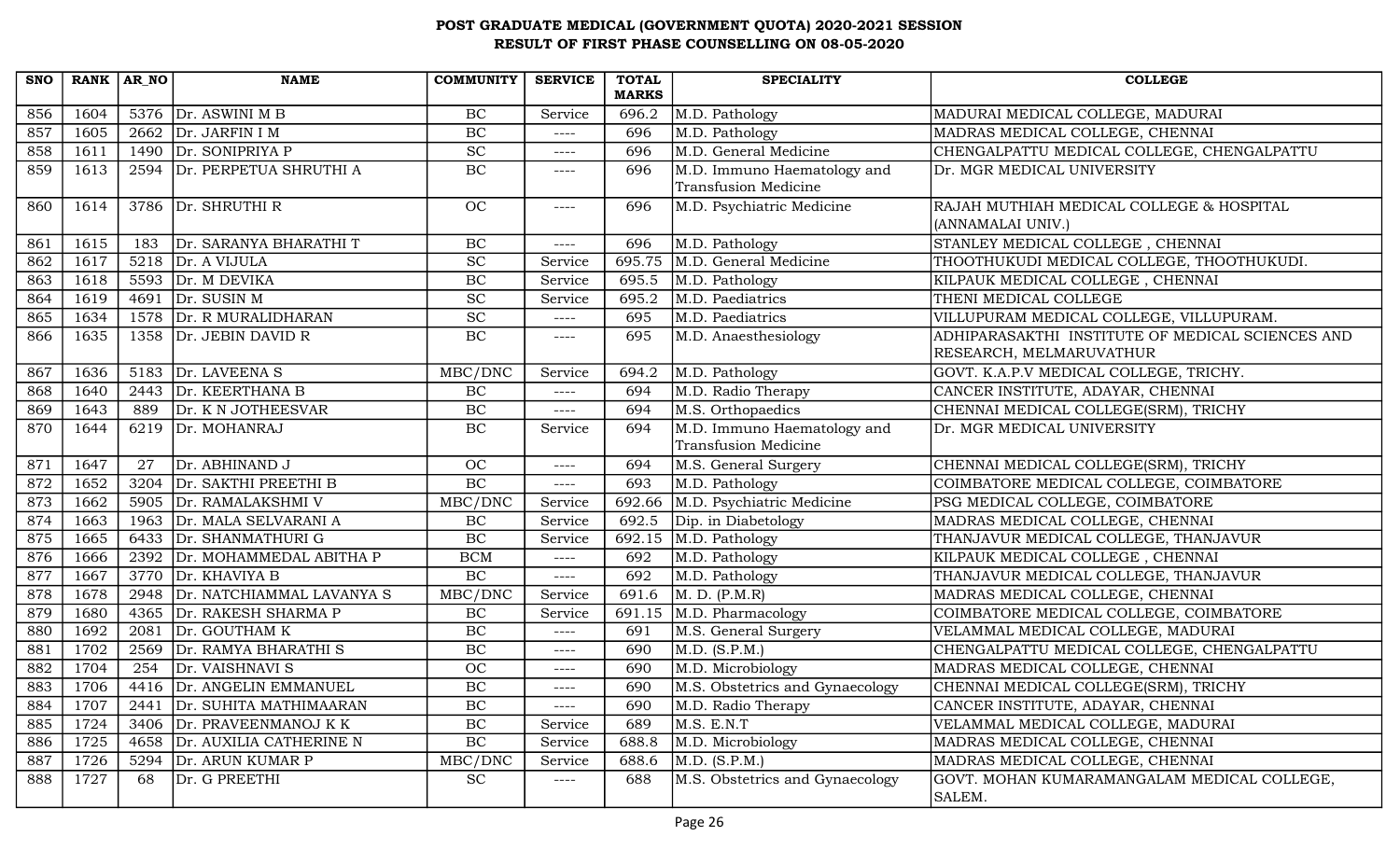| <b>SNO</b> | RANK AR_NO |      | <b>NAME</b>                                  | <b>COMMUNITY</b>            | <b>SERVICE</b> | <b>TOTAL</b> | <b>SPECIALITY</b>                                   | <b>COLLEGE</b>                                                              |
|------------|------------|------|----------------------------------------------|-----------------------------|----------------|--------------|-----------------------------------------------------|-----------------------------------------------------------------------------|
|            |            |      |                                              |                             |                | <b>MARKS</b> |                                                     |                                                                             |
| 889        | 1728       |      | 4034 $\vert$ Dr. ASHWIN R                    | OC                          | $--- - -$      | 688          | M.D. Anaesthesiology                                | DHANALAKSHMI SRINIVASAN MEDICAL COLLEGE &                                   |
|            |            |      |                                              |                             |                |              |                                                     | HOSPITAL, PERAMBALUR                                                        |
| 890        | 1734       |      | 3114 Dr. PRAVEEN KUMAR V C                   | $\overline{SC}$             | $--- -$        | 688          | M.D. General Medicine                               | VELLORE MEDICAL COLLEGE                                                     |
| 891        | 1736       | 2303 | Dr. JANANI R                                 | MBC/DNC                     | ----           | 688          | M.D. Pathology                                      | TIRUNELVELI MEDICAL COLLEGE, TIRUNELVELI                                    |
| 892        | 1740       | 727  | Dr. RAKESH SANKARAN SHIVA<br><b>SANKARAN</b> | MBC/DNC                     | $---$          | 688          | M.D. General Medicine                               | TAGORE MEDICAL COLLEGE, CHENNAI                                             |
| 893        | 1741       | 2111 | Dr. S SUSHMITHA                              | SC                          | $--- -$        | 688          | M.D. General Medicine                               | GOVT. MOHAN KUMARAMANGALAM MEDICAL COLLEGE,<br>SALEM.                       |
| 894        | 1742       | 1325 | Dr. VIKNESH RAJ R                            | SC                          | $--- -$        | 688          | M.D. Paediatrics                                    | DHARMAPURI MEDICAL COLLEGE, DHARMAPURI.                                     |
| 895        | 1744       | 2447 | Dr. SHIVARAMA KRISHNAN N                     | MBC/DNC                     | ----           | 688          | M.S. General Surgery                                | RAJAH MUTHIAH MEDICAL COLLEGE & HOSPITAL<br>(ANNAMALAI UNIV.)               |
| 896        | 1747       | 4661 | Dr. SAVITHA K                                | $\rm BC$                    | Service        | 687.7        | M.D. Pharmacology                                   | MADRAS MEDICAL COLLEGE, CHENNAI                                             |
| 897        | 1750       | 5678 | Dr. SHAMINI SP                               | $\overline{SC}$             | Service        | 687.5        | M.D. Psychiatric Medicine                           | TIRUNELVELI MEDICAL COLLEGE, TIRUNELVELI                                    |
| 898        | 1752       | 3494 | Dr. SUBHASHREE M                             | MBC/DNC                     | ----           | 687          | M.S. Obstetrics and Gynaecology                     | ADHIPARASAKTHI INSTITUTE OF MEDICAL SCIENCES AND<br>RESEARCH, MELMARUVATHUR |
| 899        | 1758       | 5729 | Dr. ABINAYA                                  | MBC/DNC                     | Service        | 686.76       | M.D. (S.P.M.)                                       | STANLEY MEDICAL COLLEGE, CHENNAI                                            |
| 900        | 1760       | 3781 | Dr. MAGESHWARAN R                            | MBC/DNC                     | Service        | 686.4        | M.D. Pathology                                      | GOVT. MOHAN KUMARAMANGALAM MEDICAL COLLEGE,<br>SALEM.                       |
| 901        | 1761       | 6361 | Dr. SUJITHA P V                              | MBC/DNC                     | Service        | 686.4        | M.D. Immuno Haematology and<br>Transfusion Medicine | Dr. MGR MEDICAL UNIVERSITY                                                  |
| 902        | 1772       | 2438 | Dr. DHINESH MADHESWARAN<br><b>SELVAMANI</b>  | $\rm BC$                    | ----           | 686          | M.S. Orthopaedics                                   | ADHIPARASAKTHI INSTITUTE OF MEDICAL SCIENCES AND<br>RESEARCH, MELMARUVATHUR |
| 903        | 1776       | 4035 | Dr. S ARUNKUMAR                              | $\overline{\text{ST}}$      | Service        | 685.1        | M.D. Paediatrics                                    | MADRAS MEDICAL COLLEGE, CHENNAI                                             |
| 904        | 1780       | 4722 | Dr. T GANESH                                 | MBC/DNC                     | Service        | 685          | M.D. T.B. and Chest Diseases                        | CHENNAI MEDICAL COLLEGE(SRM), TRICHY                                        |
| 905        | 1790       | 5536 | Dr. P NIRUMALAN                              | $\rm BC$                    | $---$          | 685          | M.S. Orthopaedics                                   | TAGORE MEDICAL COLLEGE, CHENNAI                                             |
| 906        | 1796       | 2641 | Dr. VISHNU PRADEEPAN S                       | MBC/DNC                     | $--- -$        | 684          | M.D. General Medicine                               | CHENNAI MEDICAL COLLEGE(SRM), TRICHY                                        |
| 907        | 1798       |      | 3974 Dr. SARATH KUMAR K                      | <b>SC</b>                   | $--- -$        | 684          | M.D. General Medicine                               | GOVT. K.A.P.V MEDICAL COLLEGE, TRICHY.                                      |
| 908        | 1802       | 6081 | Dr. SILAMBUSELVI K                           | $\overline{SC}$             | Service        | 683.22       | M.S. E.N.T                                          | STANLEY MEDICAL COLLEGE, CHENNAI                                            |
| 909        | 1806       | 2142 | Dr. KAVITHA                                  | <b>SCA</b>                  | $---$          | 683          | M.D. General Medicine                               | KILPAUK MEDICAL COLLEGE, CHENNAI                                            |
| 910        | 1808       | 1295 | Dr. NAGARJOON B                              | SC                          | ----           | 683          | M.D. General Medicine                               | TIRUNELVELI MEDICAL COLLEGE, TIRUNELVELI                                    |
| 911        | 1811       | 674  | Dr. VELAZHAGAN                               | $\overline{SC}$             | ----           | 683          | M.S. Orthopaedics                                   | MADURAI MEDICAL COLLEGE, MADURAI                                            |
| 912        | 1813       |      | 6170 Dr. SUGANYA R                           | BC                          | Service        | 682.5        | M.D. Microbiology                                   | GOVT. MOHAN KUMARAMANGALAM MEDICAL COLLEGE,                                 |
|            |            |      |                                              |                             |                |              |                                                     | SALEM.                                                                      |
| 913        | 1837       | 1683 | Dr. JAVITH HASAN J                           | $\rm BCM$                   | ----           | 681          | M.D. (S.P.M.)                                       | STANLEY MEDICAL COLLEGE, CHENNAI                                            |
| 914        | 1842       | 827  | Dr. NEVATHITHA                               | MBC/DNC                     | ----           | 680          | M.D. Anaesthesiology                                | VELAMMAL MEDICAL COLLEGE, MADURAI                                           |
| 915        | 1844       |      | 2155 Dr. KIRAN RAJ A                         | <b>SC</b>                   | $---$          | 680          | M.D. General Medicine                               | TIRUNELVELI MEDICAL COLLEGE, TIRUNELVELI                                    |
| 916        | 1851       |      | 5644 Dr. MONISHA P                           | $\protect\operatorname{SC}$ | $---$          | 680          | M.S. Obstetrics and Gynaecology                     | MADURAI MEDICAL COLLEGE, MADURAI                                            |
| 917        | 1852       |      | 3228 Dr. MOHANRAJ V                          | <b>SC</b>                   | $---$          | 680          | M.D. General Medicine                               | THENI MEDICAL COLLEGE                                                       |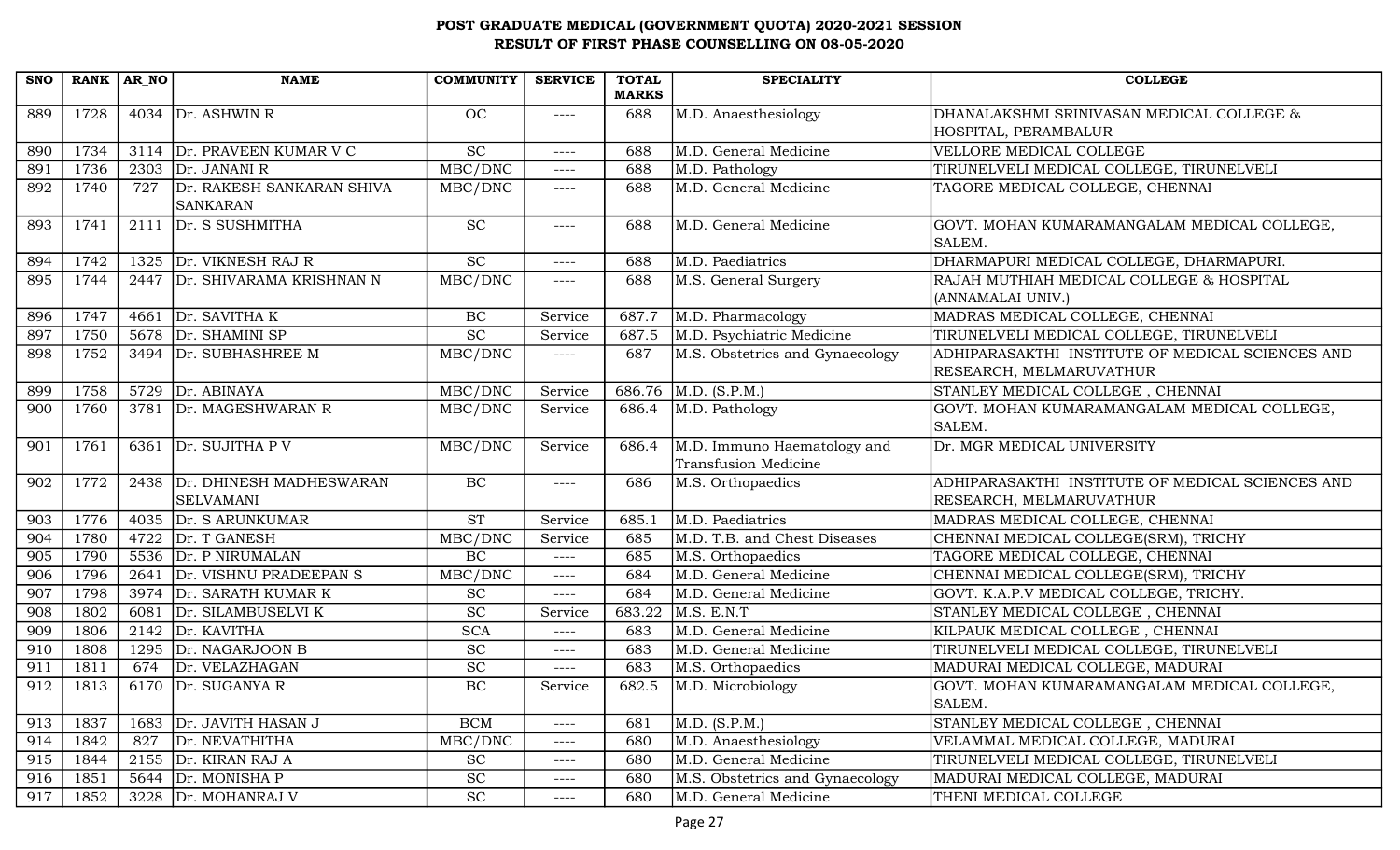| <b>SNO</b> |      | RANK AR NO | <b>NAME</b>                     | <b>COMMUNITY</b>            | <b>SERVICE</b> | <b>TOTAL</b><br><b>MARKS</b> | <b>SPECIALITY</b>               | <b>COLLEGE</b>                                                              |
|------------|------|------------|---------------------------------|-----------------------------|----------------|------------------------------|---------------------------------|-----------------------------------------------------------------------------|
| 918        | 1863 |            | 5913 Dr. ARULMOHANRASU V        | BC                          | Service        | 678.6                        | D.ORTHO                         | RAJAH MUTHIAH MEDICAL COLLEGE & HOSPITAL<br>(ANNAMALAI UNIV.)               |
| 919        | 1864 |            | 5166 Dr. RAJARATHINAM S         | OC                          | Service        | 678.6                        | M.D. Forensic Medicine          | STANLEY MEDICAL COLLEGE, CHENNAI                                            |
| 920        | 1865 |            | 5815 Dr. HEMACHITHRA D          | MBC/DNC                     | Service        | 678.5                        | M.D. Radio Therapy              | CANCER INSTITUTE, ADAYAR, CHENNAI                                           |
| 921        | 1889 | 4138       | Dr. SHANY JOHN J S              | BC                          | $--- -$        | 677                          | M.S. Obstetrics and Gynaecology | TAGORE MEDICAL COLLEGE, CHENNAI                                             |
| 922        | 1891 | 511        | Dr. MONISHA S                   | $\overline{SC}$             | ----           | 677                          | M.S. Obstetrics and Gynaecology | COIMBATORE MEDICAL COLLEGE, COIMBATORE                                      |
| 923        | 1895 | 529        | Dr. DEEPAK                      | MBC/DNC                     | $---$          | 676                          | M.S. Ophthalmology              | VELAMMAL MEDICAL COLLEGE, MADURAI                                           |
| 924        | 1896 | 992        | Dr. THULASI M                   | <b>SC</b>                   | ----           | 676                          | M.S. Obstetrics and Gynaecology | MADURAI MEDICAL COLLEGE, MADURAI                                            |
| 925        | 1906 | 3726       | Dr. PRIYANKA B                  | MBC/DNC                     | Service        | 676                          | M.D. Radio Diagnosis            | SRI MOOGAMBIGAI INSTITUTE OF MEDICAL SCIENCE,<br>KULASEKARAM                |
| 926        | 1907 |            | 4662 Dr. SIVAPRAKASH            | SC                          | Service        | 676                          | M.D. General Medicine           | VILLUPURAM MEDICAL COLLEGE, VILLUPURAM.                                     |
| 927        | 1911 |            | 1353 Dr. FAHIM RAHMATHULLAH A S | <b>BCM</b>                  | ----           | 675                          | M.S. General Surgery            | RAJAH MUTHIAH MEDICAL COLLEGE & HOSPITAL<br>(ANNAMALAI UNIV.)               |
| 928        | 1916 |            | 5683 $Dr. REVATHI K S$          | <b>OC</b>                   | Service        | 675                          | M.D. Microbiology               | TIRUNELVELI MEDICAL COLLEGE, TIRUNELVELI                                    |
| 929        | 1921 |            | 5115 Dr. RATHNA G               | <b>BC</b>                   | Service        | 674.7                        | M.D. Physiology                 | TIRUNELVELI MEDICAL COLLEGE, TIRUNELVELI                                    |
| 930        | 1927 |            | 1096 Dr. BHAVANI SREE K P       | $\rm BC$                    | ----           | 674                          | M.S. Obstetrics and Gynaecology | DHANALAKSHMI SRINIVASAN MEDICAL COLLEGE &<br>HOSPITAL, PERAMBALUR           |
| 931        | 1930 |            | 1767 Dr. PRIYADHARSHINI V       | SC                          | $---$          | 674                          | M.D. Radio Diagnosis            | CHENNAI MEDICAL COLLEGE(SRM), TRICHY                                        |
| 932        | 1938 |            | 5276   Dr. HARRITHAA B          | MBC/DNC                     | Service        | 673.74                       | M.D. Anaesthesiology            | RAJAH MUTHIAH MEDICAL COLLEGE & HOSPITAL<br>(ANNAMALAI UNIV.)               |
| 933        | 1953 | 5263       | Dr. MANO PAVITHRA M A           | <b>SC</b>                   | Service        | 672.1                        | M.D. General Medicine           | KANYAKUMARI MEDICAL COLLEGE                                                 |
| 934        | 1955 | 939        | Dr. AKSHARA S PRASAD            | OC                          | ----           | 672                          | M.S. General Surgery            | TAGORE MEDICAL COLLEGE, CHENNAI                                             |
| 935        | 1959 | 1671       | Dr. GOKULNATH K                 | $\operatorname{SC}$         | $---$          | 672                          | M.D. General Medicine           | DHARMAPURI MEDICAL COLLEGE, DHARMAPURI.                                     |
| 936        | 1961 | 345        | Dr. HEMNATH I B                 | BC                          | ----           | 672                          | M.S. General Surgery            | ADHIPARASAKTHI INSTITUTE OF MEDICAL SCIENCES AND<br>RESEARCH, MELMARUVATHUR |
| 937        | 1964 | 221        | Dr. KAMALAKANNAN K              | $\rm BC$                    | $---$          | 672                          | M.D. Microbiology               | STANLEY MEDICAL COLLEGE, CHENNAI                                            |
| 938        | 1974 |            | 5504 Dr. MADHU PRIYA J          | BC                          | Service        | 671.46 $D.G.O$               |                                 | RAJAH MUTHIAH MEDICAL COLLEGE & HOSPITAL<br>(ANNAMALAI UNIV.)               |
| 939        | 1977 |            | 1015 Dr. ARUNADEVI P            | BC                          | $---$          | 671                          | M.S. Obstetrics and Gynaecology | DHANALAKSHMI SRINIVASAN MEDICAL COLLEGE &<br>HOSPITAL, PERAMBALUR           |
| 940        | 1978 |            | 3011 $Dr. KARUNYA R$            | MBC/DNC                     | ----           | 671                          | M.D. Paediatrics                | CHENNAI MEDICAL COLLEGE(SRM), TRICHY                                        |
| 941        | 1985 |            | 1872 $\vert$ Dr. SURYA M        | $\protect\operatorname{SC}$ | Service        | 670.8                        | M.S. General Surgery            | DHARMAPURI MEDICAL COLLEGE, DHARMAPURI.                                     |
| 942        | 1987 |            | 5411 Dr. STEFFIN ANTO           | BC                          | ----           | 670                          | M.S. General Surgery            | KARPAGA VINAYAKA MEDICAL COLLEGE,<br>CHINNAKOLAMBAKKAM                      |
| 943        | 1988 |            | 4074 $Dr. PRIYA M$              | <b>SCA</b>                  | ----           | 670                          | M.D. Paediatrics                | MADURAI MEDICAL COLLEGE, MADURAI                                            |
| 944        | 1994 |            | 3317 Dr. S SHANMUGAPRIYA        | BC                          | Service        | 670                          | M.D. Microbiology               | KILPAUK MEDICAL COLLEGE, CHENNAI                                            |
| 945        | 1997 | 2075       | Dr. MIRUDHULAA U                | <b>SC</b>                   | ----           | 670                          | M.S. General Surgery            | COIMBATORE MEDICAL COLLEGE, COIMBATORE                                      |
| 946        | 2002 | 725        | Dr. PRASHANTH M                 | <b>SC</b>                   | ----           | 670                          | M.D. General Medicine           | THIRUVARUR MEDICAL COLLEGE, THIRUVARUR                                      |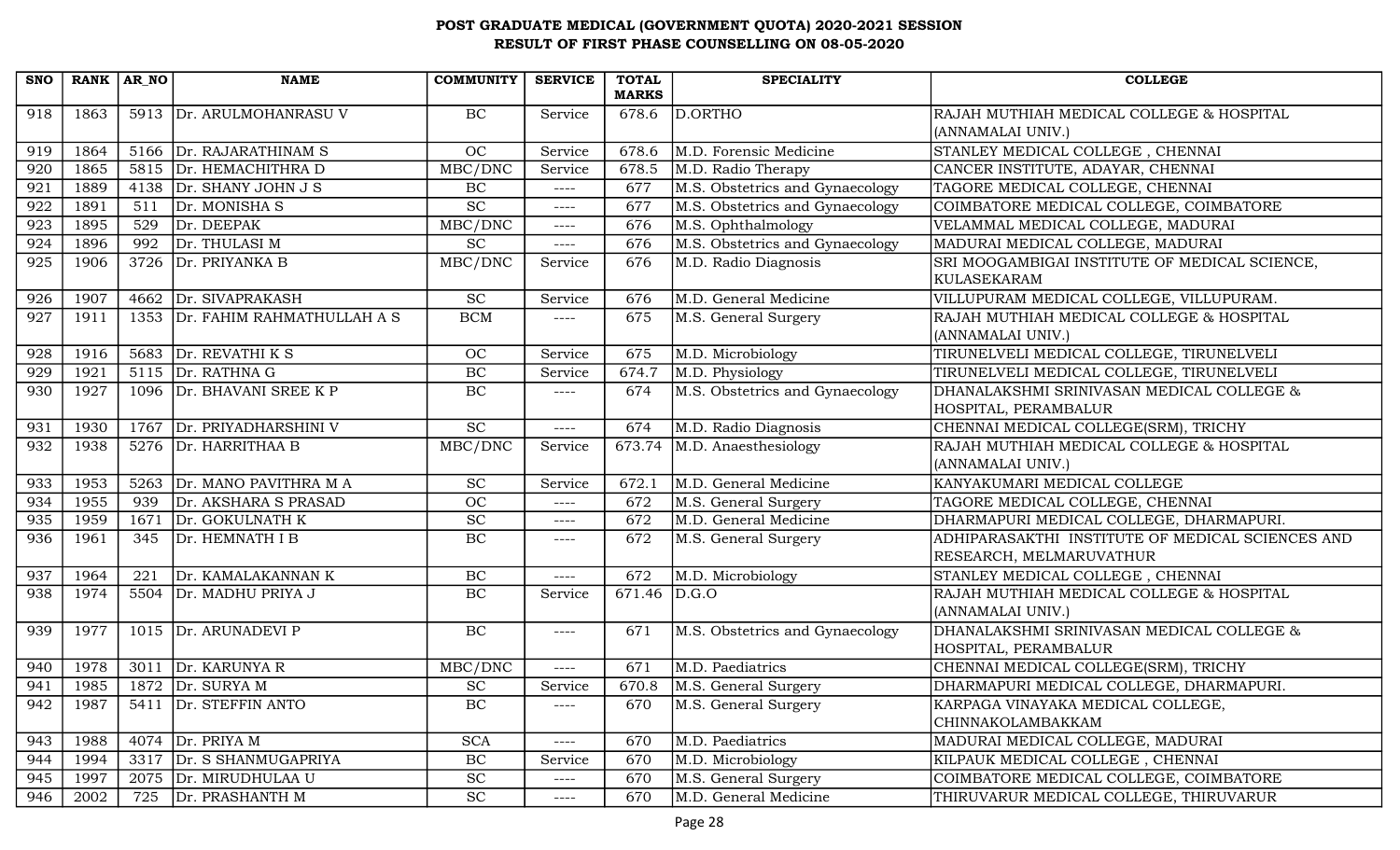| <b>SNO</b> | RANK AR NO |      | <b>NAME</b>                   | <b>COMMUNITY</b>            | <b>SERVICE</b> | <b>TOTAL</b> | <b>SPECIALITY</b>               | <b>COLLEGE</b>                                   |
|------------|------------|------|-------------------------------|-----------------------------|----------------|--------------|---------------------------------|--------------------------------------------------|
|            |            |      |                               |                             |                | <b>MARKS</b> |                                 |                                                  |
| 947        | 2005       | 4203 | Dr. PREETHI B                 | MBC/DNC                     | Service        | 669.9        | M.D. Pharmacology               | MADRAS MEDICAL COLLEGE, CHENNAI                  |
| 948        | 2007       |      | 3413 Dr. WAJEEHAR             | <b>BCM</b>                  | Service        | 669.3        | M.D. Microbiology               | COIMBATORE MEDICAL COLLEGE, COIMBATORE           |
| 949        | 2017       |      | 2907 Dr. NIVEDITTA SIDDHARTHA | MBC/DNC                     | $---$          | 669          | M.D. Radio Diagnosis            | DHANALAKSHMI SRINIVASAN MEDICAL COLLEGE &        |
|            |            |      |                               |                             |                |              |                                 | HOSPITAL, PERAMBALUR                             |
| 950        | 2044       | 364  | Dr. ANANTHAKRISHNAN P         | <b>SC</b>                   | ----           | 667          | M.S. General Surgery            | MADURAI MEDICAL COLLEGE, MADURAI                 |
| 951        | 2050       |      | 5372 Dr. S SINDHUJA           | BC                          | Service        | 666.9        | M.S. Ophthalmology              | ADHIPARASAKTHI INSTITUTE OF MEDICAL SCIENCES AND |
|            |            |      |                               |                             |                |              |                                 | RESEARCH, MELMARUVATHUR                          |
| 952        | 2054       | 608  | Dr. S ABUBACKAR SIDDIQ        | <b>BCM</b>                  | $--- -$        | 666          | M.D. Radio Therapy              | KILPAUK MEDICAL COLLEGE, CHENNAI                 |
| 953        | 2055       | 2236 | Dr. SINDHUJA B                | SC                          | ----           | 666          | M.S. Ophthalmology              | MADRAS MEDICAL COLLEGE, CHENNAI                  |
| 954        | 2059       | 5589 | Dr. GOPINATH P                | <b>SCA</b>                  | $---$          | 666          | M.D. Radio Diagnosis            | STANLEY MEDICAL COLLEGE, CHENNAI                 |
| 955        | 2064       | 540  | Dr. PERARIVAALAN ERA          | $\overline{SC}$             | $--- -$        | 666          | M.D. T.B. and Chest Diseases    | MADRAS MEDICAL COLLEGE, CHENNAI                  |
| 956        | 2066       | 5691 | Dr. NIVEDITHA S               | MBC/DNC                     | Service        | 665.5        | M.D. Pharmacology               | CHENGALPATTU MEDICAL COLLEGE, CHENGALPATTU       |
| 957        | 2068       | 829  | Dr. OVIYA P                   | MBC/DNC                     | ----           | 665          | M.D. General Medicine           | DHANALAKSHMI SRINIVASAN MEDICAL COLLEGE &        |
|            |            |      |                               |                             |                |              |                                 | HOSPITAL, PERAMBALUR                             |
| 958        | 2071       |      | 2755 Dr. SUMAIYA FATHIMA      | <b>BCM</b>                  | ----           | 665          | M.S. Obstetrics and Gynaecology | RAJAH MUTHIAH MEDICAL COLLEGE & HOSPITAL         |
|            |            |      |                               |                             |                |              |                                 | (ANNAMALAI UNIV.)                                |
| 959        | 2086       | 3745 | Dr. YEOKESHWARAN R            | MBC/DNC                     | Service        | 664.02       | M.D. Microbiology               | COIMBATORE MEDICAL COLLEGE, COIMBATORE           |
| 960        | 2090       | 995  | Dr. AKHILA ANN MATHEW         | <b>OC</b>                   | ----           | 664          | M.S. Ophthalmology              | CHENNAI MEDICAL COLLEGE(SRM), TRICHY             |
| 961        | 2091       | 2079 | Dr. SHANMUGAPRIYA M           | $\protect\operatorname{SC}$ | $---$          | 664          | M.D. T.B. and Chest Diseases    | STANLEY MEDICAL COLLEGE, CHENNAI                 |
| 962        | 2098       |      | 2802 Dr. PANKAJ KUMAR G       | OC                          | ----           | 664          | M.S. Ophthalmology              | DHANALAKSHMI SRINIVASAN MEDICAL COLLEGE &        |
|            |            |      |                               |                             |                |              |                                 | HOSPITAL, PERAMBALUR                             |
| 963        | 2099       | 898  | Dr. LAVANYA M                 | <b>SC</b>                   | $--- -$        | 663          | M.S. General Surgery            | MADURAI MEDICAL COLLEGE, MADURAI                 |
| 964        | 2102       | 1159 | Dr. KUMUTHINI N               | MBC/DNC                     | ----           | 663          | M.D. Microbiology               | MADRAS MEDICAL COLLEGE, CHENNAI                  |
| 965        | 2103       | 3584 | Dr. SANTHANAM BHUVANESH       | BC                          | $--- -$        | 663          | M.S. General Surgery            | CHENNAI MEDICAL COLLEGE(SRM), TRICHY             |
| 966        | 2108       | 485  | Dr. BALAMURUGAN S             | <b>SCA</b>                  | $---$          | 663          | M.S. General Surgery            | STANLEY MEDICAL COLLEGE, CHENNAI                 |
| 967        | 2109       | 4899 | Dr. GOPALSAMY                 | <b>ST</b>                   | Service        | 663          | M.S. Orthopaedics               | MADRAS MEDICAL COLLEGE, CHENNAI                  |
| 968        | 2118       | 5285 | Dr. PRAKASH R                 | <b>SC</b>                   | Service        | 661.25       | M.D. Anaesthesiology            | MADURAI MEDICAL COLLEGE, MADURAI                 |
| 969        | 2138       | 3806 | Dr. KARTHIKA D                | MBC/DNC                     | Service        | 660.48       | M.D. Anaesthesiology            | KARPAGA VINAYAKA MEDICAL COLLEGE,                |
|            |            |      |                               |                             |                |              |                                 | CHINNAKOLAMBAKKAM                                |
| 970        | 2150       | 2739 | Dr. KIRUTHIKA S               | BC                          | $--- -$        | 660          | M.D. Pathology                  | PSG MEDICAL COLLEGE, COIMBATORE                  |
| 971        | 2152       | 513  | Dr. MOHANRAM R                | $\overline{SC}$             | ----           | 660          | M.S. Orthopaedics               | MADRAS MEDICAL COLLEGE, CHENNAI                  |
| 972        | 2155       |      | 5298 Dr. MUTHU KANNAMMAL B    | $\rm BC$                    | Service        | 660          | M.D. Pharmacology               | TIRUNELVELI MEDICAL COLLEGE, TIRUNELVELI         |
| 973        | 2158       | 6037 | Dr. JAYALAKSHMI RAMAN         | $\rm BC$                    | Service        | 660          | M.D. Forensic Medicine          | KILPAUK MEDICAL COLLEGE, CHENNAI                 |
| 974        | 2160       | 2661 | Dr. THANGA RAJ                | MBC/DNC                     | Service        | 659.1        | M.D. Physiology                 | COIMBATORE MEDICAL COLLEGE, COIMBATORE           |
| 975        | 2161       | 907  | Dr. VIDYAPRAKASH K R          | <b>SC</b>                   | ----           | 659          | M.S. Orthopaedics               | MADRAS MEDICAL COLLEGE, CHENNAI                  |
| 976        | 2171       |      | 1719 Dr. PRASATHKUMAR         | MBC/DNC                     | Service        | 659          | D.A.                            | RAJAH MUTHIAH MEDICAL COLLEGE & HOSPITAL         |
|            |            |      |                               |                             |                |              |                                 | (ANNAMALAI UNIV.)                                |
| 977        | 2179       |      | 5586   Dr. P SREERAGHAVI      | BC                          | $---$          | 658          | M.D. Pharmacology               | STANLEY MEDICAL COLLEGE, CHENNAI                 |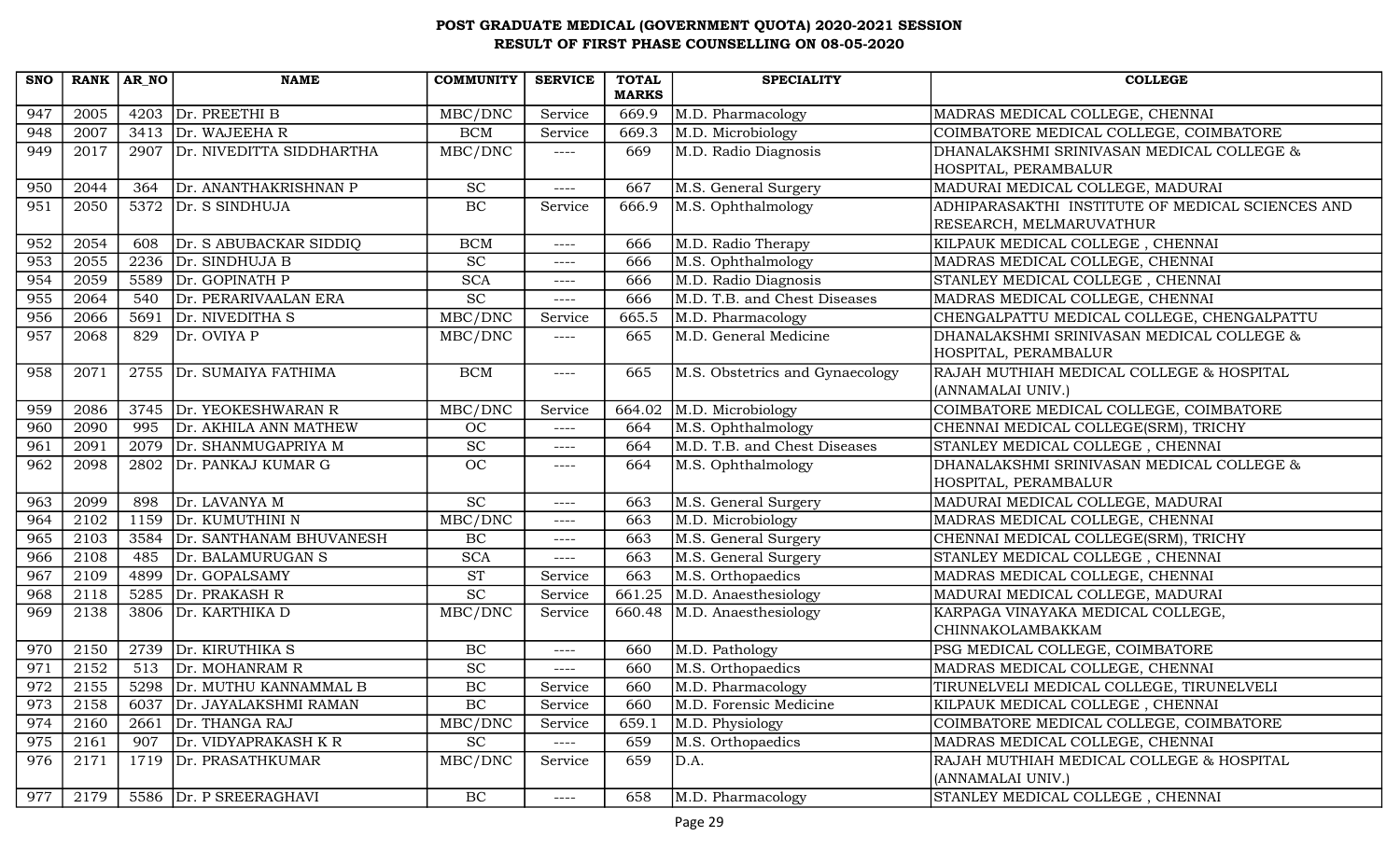| <b>SNO</b> | RANK AR NO |      | <b>NAME</b>                     | <b>COMMUNITY</b> | <b>SERVICE</b> | <b>TOTAL</b><br><b>MARKS</b> | <b>SPECIALITY</b>                        | <b>COLLEGE</b>                                        |
|------------|------------|------|---------------------------------|------------------|----------------|------------------------------|------------------------------------------|-------------------------------------------------------|
| 978        | 2184       |      | 1050 $Dr. AKILESH R$            | <b>SCA</b>       | $---$          | 658                          | M.S. General Surgery                     | THOOTHUKUDI MEDICAL COLLEGE, THOOTHUKUDI.             |
| 979        | 2193       |      | 5836 Dr. KEERTHI P              | SC               | Service        | 657.26                       | M.D. Biochemistry                        | GOVT. MOHAN KUMARAMANGALAM MEDICAL COLLEGE,           |
|            |            |      |                                 |                  |                |                              |                                          | SALEM.                                                |
| 980        | 2196       |      | 1242 Dr. SELVAKUMAR K           | $\rm BC$         | $--- -$        | 657                          | M.S. General Surgery                     | DHANALAKSHMI SRINIVASAN MEDICAL COLLEGE &             |
|            |            |      |                                 |                  |                |                              |                                          | HOSPITAL, PERAMBALUR                                  |
| 981        | 2199       | 1859 | Dr. A STEFFI                    | $\rm BC$         | $--- -$        | 657                          | M.S. E.N.T                               | CHENNAI MEDICAL COLLEGE(SRM), TRICHY                  |
| 982        | 2203       |      | 6516 Dr. TAHER MUZAFFAR HUSSAIN | <b>BCM</b>       | $---$          | 657                          | M.D. General Medicine                    | KARPAGA VINAYAKA MEDICAL COLLEGE,                     |
|            |            |      |                                 |                  |                |                              |                                          | <b>CHINNAKOLAMBAKKAM</b>                              |
| 983        | 2204       | 2261 | Dr. LAKSHMI KANDHAN L           | BC               | $--- -$        | 657                          | M.S. General Surgery                     | TAGORE MEDICAL COLLEGE, CHENNAI                       |
| 984        | 2216       | 219  | Dr. VIVEK VELUMANI              | $\rm BC$         | $--- -$        | 656                          | M.S. Ophthalmology                       | KARPAGA VINAYAKA MEDICAL COLLEGE,                     |
|            |            |      |                                 |                  |                |                              |                                          | <b>CHINNAKOLAMBAKKAM</b>                              |
| 985        | 2226       |      | 2574 Dr. AISHWARIYA R           | SC               | $---$          | 655                          | M.S. General Surgery                     | KILPAUK MEDICAL COLLEGE, CHENNAI                      |
| 986        | 2239       | 3451 | Dr. M DHIVYA                    | BC               | Service        | 654.9                        | M.D. Pharmacology                        | KILPAUK MEDICAL COLLEGE, CHENNAI                      |
| 987        | 2241       | 6085 | Dr. K VIDHYA                    | SC               | Service        | 654.05                       | M.S. Obstetrics and Gynaecology          | DHARMAPURI MEDICAL COLLEGE, DHARMAPURI.               |
| 988        | 2242       | 2000 | Dr. NAMITHA Y                   | $\overline{SC}$  | $---$          | 654                          | M.D. Anaesthesiology                     | MADURAI MEDICAL COLLEGE, MADURAI                      |
| 989        | 2244       |      | 1062 Dr. KIRUTHIKA V            | MBC/DNC          | $--- -$        | 654                          | M.D. Pharmacology                        | MADURAI MEDICAL COLLEGE, MADURAI                      |
| 990        | 2250       |      | 2388 Dr. NANDHINI RAJASEKARAN   | BC               | $--- -$        | 654                          | M.S. General Surgery                     | DHANALAKSHMI SRINIVASAN MEDICAL COLLEGE &             |
|            |            |      |                                 |                  |                |                              |                                          | HOSPITAL, PERAMBALUR                                  |
| 991        | 2256       | 3244 | Dr. P DINESH KUMAR              | <b>SC</b>        | $---$          | 654                          | M.D. General Medicine                    | PSG MEDICAL COLLEGE, COIMBATORE                       |
| 992        | 2262       | 4540 | Dr. INDHUMATHY M                | MBC/DNC          | Service        | 653.13                       | M.S. General Surgery                     | CHENNAI MEDICAL COLLEGE(SRM), TRICHY                  |
| 993        | 2264       | 2592 | Dr. BHAVYA B                    | OC               | $---$          | 653                          | $\overline{\mathrm{M.D}}$ . Microbiology | THANJAVUR MEDICAL COLLEGE, THANJAVUR                  |
| 994        | 2269       | 754  | Dr. SASIDHARAN S                | <b>BC</b>        | $---$          | 653                          | M.D. Pathology                           | ESIC MEDICAL COLLEGE, K.K.NAGAR, CHENNAI              |
| 995        | 2271       | 175  | Dr. PIRUTHIVI RAJAN P T         | <b>SC</b>        | $--- -$        | 653                          | M.S. Orthopaedics                        | GOVT. MOHAN KUMARAMANGALAM MEDICAL COLLEGE,<br>SALEM. |
| 996        | 2293       | 500  | Dr. SURYAN                      | SC               | $---$          | 652                          | M.S. Ophthalmology                       | MADRAS MEDICAL COLLEGE, CHENNAI                       |
| 997        | 2298       | 6107 | Dr. KIRUBAVATHY R               | MBC/DNC          | Service        | 651.36                       | M.D. Physiology                          | CHENGALPATTU MEDICAL COLLEGE, CHENGALPATTU            |
| 998        | 2299       | 4740 | Dr. K THILAGAVATHY              | BC               | Service        | 651.3                        | M.D. Anatomy                             | THANJAVUR MEDICAL COLLEGE, THANJAVUR                  |
| 999        | 2307       | 1369 | Dr. BARANIYA PA                 | BC               | $---$          | 651                          | M.D. Anaesthesiology                     | CHENNAI MEDICAL COLLEGE(SRM), TRICHY                  |
| 1000       | 2320       | 317  | Dr. SUDHARSHAN                  | $\overline{SC}$  | $---$          | 650                          | M.S. Orthopaedics                        | KILPAUK MEDICAL COLLEGE, CHENNAI                      |
| 1001       | 2321       | 29   | Dr. TAMILSELVAN S               | SC               | $---$          | 650                          | M.S. Orthopaedics                        | TIRUNELVELI MEDICAL COLLEGE, TIRUNELVELI              |
| 1002       | 2326       |      | 6210 Dr. MADHAN KUMAR N         | MBC/DNC          | $--- -$        | 650                          | M.D. Forensic Medicine                   | MADRAS MEDICAL COLLEGE, CHENNAI                       |
| 1003       | 2338       |      | 4979 Dr. GOPINATH R             | SC               | $--- -$        | 649                          | M.S. Orthopaedics                        | TIRUNELVELI MEDICAL COLLEGE, TIRUNELVELI              |
| 1004       | 2340       | 2970 | Dr. S PRAVEEN KUMAR             | MBC/DNC          | $---$          | 649                          | M.D. Forensic Medicine                   | GOVT. K.A.P.V MEDICAL COLLEGE, TRICHY.                |
| 1005       | 2345       | 1040 | Dr. T R MEHALA                  | $\rm BC$         | $--- -$        | 649                          | M.D. Anaesthesiology                     | CHENNAI MEDICAL COLLEGE(SRM), TRICHY                  |
| 1006       | 2351       |      | 6149 Dr. S SARATHKUMAR          | MBC/DNC          | Service        | 649                          | M.D. Forensic Medicine                   | GOVT. K.A.P.V MEDICAL COLLEGE, TRICHY.                |
| 1007       | 2352       | 5677 | Dr. VIDHYA M                    | MBC/DNC          | Service        | 648.7                        | M.D. Microbiology                        | TIRUNELVELI MEDICAL COLLEGE, TIRUNELVELI              |
| 1008       | 2362       | 696  | Dr. RAMPRASATH K                | <b>SC</b>        | $----$         | 648                          | M.S. Orthopaedics                        | GOVT. K.A.P.V MEDICAL COLLEGE, TRICHY.                |
| 1009       | 2363       | 2372 | Dr. U KEERTHIKA                 | <b>SC</b>        | Service        | 648                          | M.S. Obstetrics and Gynaecology          | THENI MEDICAL COLLEGE                                 |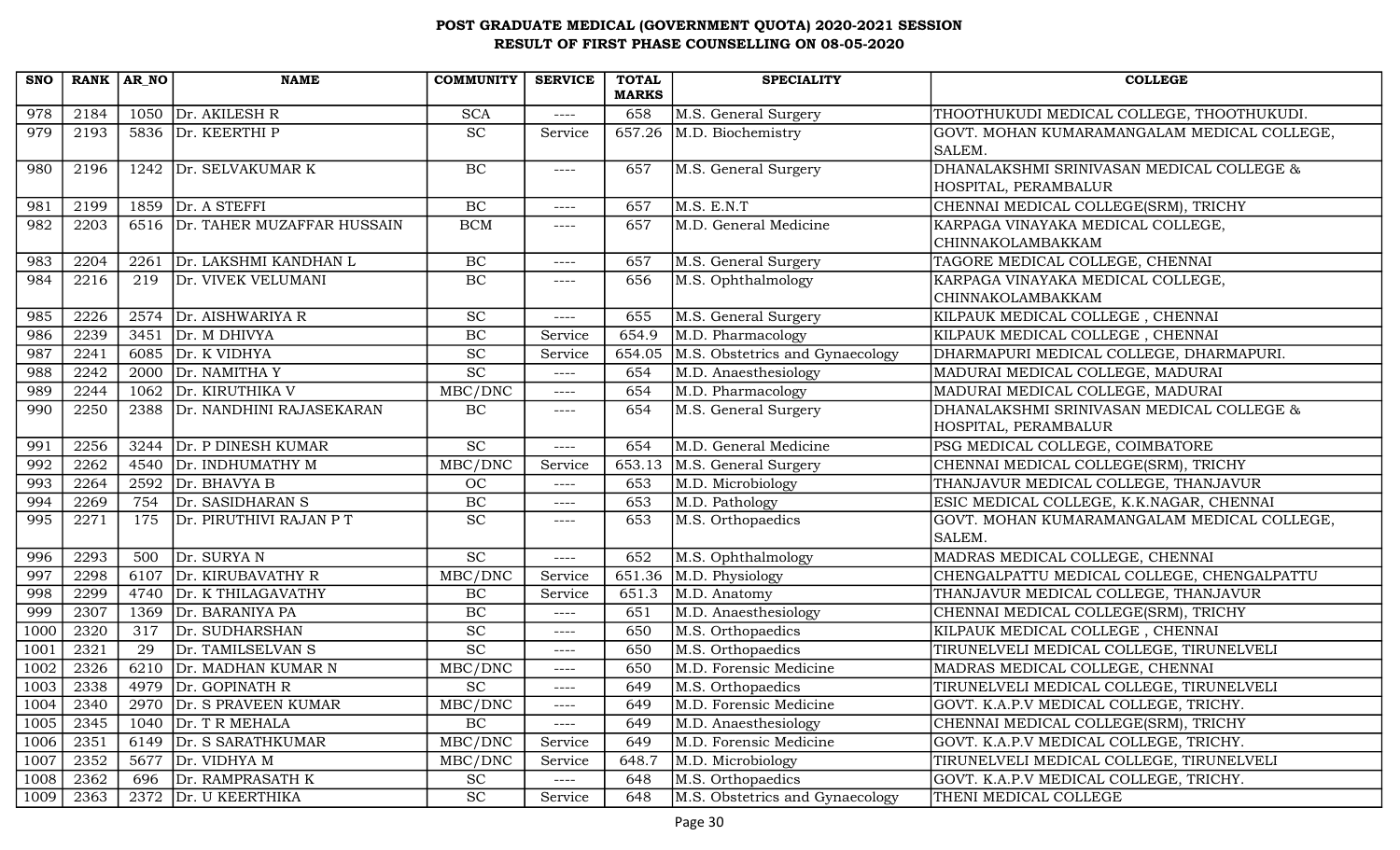| <b>SNO</b> | RANK AR NO |      | <b>NAME</b>                      | <b>COMMUNITY</b>            | <b>SERVICE</b> | <b>TOTAL</b><br><b>MARKS</b> | <b>SPECIALITY</b>               | <b>COLLEGE</b>                                                    |
|------------|------------|------|----------------------------------|-----------------------------|----------------|------------------------------|---------------------------------|-------------------------------------------------------------------|
| 1010       | 2369       |      | 4251 $Dr. P AKILA$               | MBC/DNC                     | Service        | 647.9                        | M.D. Microbiology               | STANLEY MEDICAL COLLEGE, CHENNAI                                  |
| 1011       | 2371       |      | 5147 Dr. NAVEE RAJ R             | BC                          | Service        | 647.4                        | M.D. Anaesthesiology            | SRI MOOGAMBIGAI INSTITUTE OF MEDICAL SCIENCE,<br>KULASEKARAM      |
| 1012       | 2372       |      | 5813 Dr. SHILPA SUNDARARAJ       | BC                          | Service        | 647.28                       | M.D. Forensic Medicine          | MADURAI MEDICAL COLLEGE, MADURAI                                  |
| 1013       | 2375       |      | 3861 $Dr. S MAC WIN$             | BC                          | ----           | 647                          | M.D. Pathology                  | RAJAH MUTHIAH MEDICAL COLLEGE & HOSPITAL<br>(ANNAMALAI UNIV.)     |
| 1014       | 2390       |      | 1968 $Dr. LOKESH R$              | <b>SC</b>                   | $---$          | 646                          | M.D. General Medicine           | RAJAH MUTHIAH MEDICAL COLLEGE & HOSPITAL<br>(ANNAMALAI UNIV.)     |
| 1015       | 2394       |      | 4094   Dr. SIVAKANNAN M          | <b>SC</b>                   | ----           | 646                          | M.S. Orthopaedics               | VELLORE MEDICAL COLLEGE                                           |
| 1016       | 2405       |      | 6513 Dr. S RAMYA MALINI          | $\rm BC$                    | Service        | 645.46                       | M.D. Microbiology               | CHENGALPATTU MEDICAL COLLEGE, CHENGALPATTU                        |
| 1017       | 2418       |      | 2121 $Dr.$ VINOTHAN V R          | <b>SCA</b>                  | $--- -$        | 645                          | M.S. E.N.T                      | STANLEY MEDICAL COLLEGE, CHENNAI                                  |
| 1018       | 2421       | 971  | Dr. SHELLY R                     | $\protect\operatorname{SC}$ | $---$          | 645                          | M.D. Radio Therapy              | KILPAUK MEDICAL COLLEGE, CHENNAI                                  |
| 1019       | 2427       |      | 3831 $Dr. DEEPIKA S$             | BC                          | Service        | 644.8                        | M.D. Biochemistry               | COIMBATORE MEDICAL COLLEGE, COIMBATORE                            |
| 1020       | 2434       | 1067 | Dr. RAJALAKSHMI S                | <b>SC</b>                   | $---$          | 644                          | M.S. E.N.T                      | MADURAI MEDICAL COLLEGE, MADURAI                                  |
| 1021       | 2437       |      | 3308 Dr. VATCHALA N              | SC                          | $---$          | 644                          | M.S. General Surgery            | KILPAUK MEDICAL COLLEGE, CHENNAI                                  |
| 1022       | 2441       | 291  | Dr. SANJEEV PRASAD S             | <b>SCA</b>                  | $---$          | 644                          | M.S. General Surgery            | KILPAUK MEDICAL COLLEGE, CHENNAI                                  |
| 1023       | 2449       |      | 4292 $Dr.$ SINDHU S              | BC                          | Service        | 643.5                        | M.D. Microbiology               | GOVT. K.A.P.V MEDICAL COLLEGE, TRICHY.                            |
| 1024       | 2450       |      | 5040 Dr. PADMARAJAN S            | <b>SC</b>                   | Service        | 643.5                        | M.S. Orthopaedics               | RAJAH MUTHIAH MEDICAL COLLEGE & HOSPITAL<br>(ANNAMALAI UNIV.)     |
| 1025       | 2458       |      | 3804 Dr. VIGNESH N               | BC                          | Service        |                              | 642.96 M.D. Anaesthesiology     | DHANALAKSHMI SRINIVASAN MEDICAL COLLEGE &<br>HOSPITAL, PERAMBALUR |
| 1026       | 2461       | 874  | Dr. SURABI M                     | <b>SC</b>                   | $--- -$        | 642                          | M.S. Ophthalmology              | STANLEY MEDICAL COLLEGE, CHENNAI                                  |
| 1027       | 2465       | 846  | Dr. ROHITH KUMAAR K              | <b>SC</b>                   | $---$          | 642                          | M.S. General Surgery            | CHENGALPATTU MEDICAL COLLEGE, CHENGALPATTU                        |
| 1028       | 2470       |      | 2855 Dr. AISHWARYA K             | SC                          | $---$          | 642                          | M.S. Ophthalmology              | COIMBATORE MEDICAL COLLEGE, COIMBATORE                            |
| 1029       | 2477       |      | 5112 Dr. RANJITHKUMAR R          | $\overline{SC}$             | Service        | 641.41                       | M.D. Psychiatric Medicine       | STANLEY MEDICAL COLLEGE, CHENNAI                                  |
| 1030       | 2479       |      | 5255 Dr. SRIDEVI                 | BC                          | Service        | 641.25                       | M.D. Forensic Medicine          | TIRUNELVELI MEDICAL COLLEGE, TIRUNELVELI                          |
| 1031       | 2480       | 22   | Dr. NIVETHIDHA R                 | <b>SC</b>                   | $--- -$        | 641                          | M.S. General Surgery            | THANJAVUR MEDICAL COLLEGE, THANJAVUR                              |
| 1032       | 2482       |      | $1594$ Dr. R DIVYA               | SC                          | ----           | 641                          | M.D. Paediatrics                | RAJAH MUTHIAH MEDICAL COLLEGE & HOSPITAL<br>(ANNAMALAI UNIV.)     |
| 1033       | 2497       | 4361 | Dr. M YOGABHRINTHA               | BC                          | Service        | 640.9                        | M.D. Biochemistry               | GOVT. K.A.P.V MEDICAL COLLEGE, TRICHY.                            |
| 1034       | 2502       |      | 6459 Dr. T VIJITHA DEVE          | $\overline{SC}$             | Service        |                              | 640.68 M.S. General Surgery     | KANYAKUMARI MEDICAL COLLEGE                                       |
| 1035       | 2503       |      | $\overline{4262}$ Dr. A DAIVIK   | MBC/DNC                     | Service        |                              | 640.55 M.D. (S.P.M.)            | PSG MEDICAL COLLEGE, COIMBATORE                                   |
| 1036       | 2504       | 2849 | Dr. M SAHANA                     | <b>SC</b>                   | Service        | 640.2                        | M.S. Ophthalmology              | MADURAI MEDICAL COLLEGE, MADURAI                                  |
| 1037       | 2519       | 6454 | Dr. MUTHU ESAKKI                 | MBC/DNC                     | Service        | 639.6                        | M.D. Biochemistry               | TIRUNELVELI MEDICAL COLLEGE, TIRUNELVELI                          |
| 1038       | 2522       |      | 3165 Dr. DHANVARSHA SUMALDHA S R | $\protect\operatorname{SC}$ | ----           | 639                          | M.S. Obstetrics and Gynaecology | RAJAH MUTHIAH MEDICAL COLLEGE & HOSPITAL<br>(ANNAMALAI UNIV.)     |
| 1039       | 2530       | 706  | Dr. VIDYAKAR R                   | BC                          | ----           | 639                          | M.D. Forensic Medicine          | CHENGALPATTU MEDICAL COLLEGE, CHENGALPATTU                        |
| 1040       | 2536       |      | 3906 $Dr. C A PRIYA$             | $\protect\operatorname{SC}$ | Service        | 638.38                       | M.S. E.N.T                      | MADRAS MEDICAL COLLEGE, CHENNAI                                   |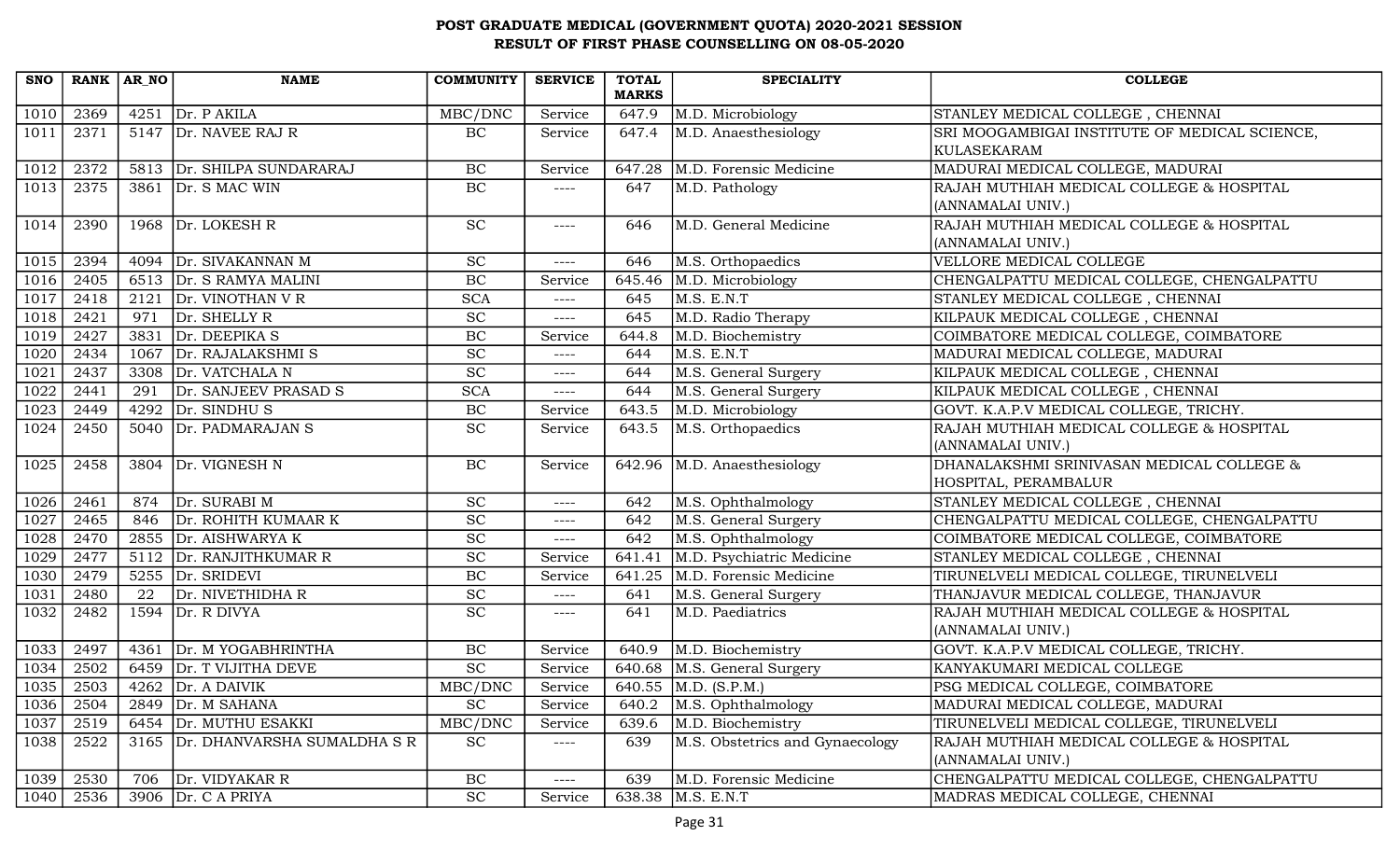| <b>SNO</b> | RANK AR NO |      | <b>NAME</b>                   | <b>COMMUNITY</b>            | <b>SERVICE</b> | <b>TOTAL</b>       | <b>SPECIALITY</b>         | <b>COLLEGE</b>                                |
|------------|------------|------|-------------------------------|-----------------------------|----------------|--------------------|---------------------------|-----------------------------------------------|
|            |            |      |                               |                             |                | <b>MARKS</b>       |                           |                                               |
| 1041       | 2552       | 2445 | Dr. SURESHKUMAR S             | <b>SC</b>                   | $---$          | 637                | M.S. E.N.T                | MADRAS MEDICAL COLLEGE, CHENNAI               |
| 1042       | 2553       | 3231 | Dr. M SHANMUGA PRIYA          | BC                          | ----           | 637                | M.D. Anatomy              | MADURAI MEDICAL COLLEGE, MADURAI              |
| 1043       | 2572       |      | 2119 $Dr. T$ SASIKALA         | $\overline{SC}$             | $--- -$        | 636                | M.S. General Surgery      | GOVT. K.A.P.V MEDICAL COLLEGE, TRICHY.        |
| 1044       | 2577       | 1728 | Dr. JAWAHAR M                 | $\overline{SC}$             | ----           | 636                | M.S. General Surgery      | GOVT. MOHAN KUMARAMANGALAM MEDICAL COLLEGE,   |
|            |            |      |                               |                             |                |                    |                           | SALEM.                                        |
| 1045       | 2586       | 6428 | Dr. SUGUNA R                  | BC                          | Service        | 635.47             | M.D. Biochemistry         | GOVT. K.A.P.V MEDICAL COLLEGE, TRICHY.        |
| 1046       | 2590       | 6520 | Dr. SONIYA A                  | $\overline{SC}$             | $--- -$        | 635                | M.S. General Surgery      | VELLORE MEDICAL COLLEGE                       |
| 1047       | 2597       |      | 5570 Dr. J JEFFLIN HERMINIE   | BC                          | $--- -$        | 635                | M.D. Pathology            | CHENNAI MEDICAL COLLEGE(SRM), TRICHY          |
| 1048       | 2599       | 976  | Dr. S A MALATHI               | <b>SC</b>                   | $--- -$        | 635                | M.S. General Surgery      | TIRUNELVELI MEDICAL COLLEGE, TIRUNELVELI      |
| 1049       | 2601       | 913  | Dr. SUBHALAKSHMI K            | $\overline{SC}$             | $---$          | 635                | M.S. Ophthalmology        | THANJAVUR MEDICAL COLLEGE, THANJAVUR          |
| 1050       | 2620       | 4659 | Dr. NAVEEN KUMAR G            | $\overline{SC}$             | Service        | 634                | M.S. General Surgery      | VILLUPURAM MEDICAL COLLEGE, VILLUPURAM.       |
| 1051       | 2634       | 5258 | Dr. DINESH S                  | MBC/DNC                     | Service        | 633.66             | M.D. (S.P.M.)             | VELAMMAL MEDICAL COLLEGE, MADURAI             |
| 1052       | 2644       | 1894 | Dr. DHIVAKARAN D              | <b>SC</b>                   | Service        | 633                | M.S. General Surgery      | THIRUVARUR MEDICAL COLLEGE, THIRUVARUR        |
| 1053       | 2646       | 1178 | Dr. SILAMBUSELVAN P           | SC                          | $--- -$        | 633                | M.S. General Surgery      | TIRUNELVELI MEDICAL COLLEGE, TIRUNELVELI      |
| 1054       | 2655       | 4568 | Dr. BANMATHI T                | $\rm BC$                    | $---$          | 632                | M.D. Physiology           | THANJAVUR MEDICAL COLLEGE, THANJAVUR          |
| 1055       | 2660       | 2181 | Dr. LAVANYA V                 | BC                          | Service        | 631.4              | M.D. Physiology           | THANJAVUR MEDICAL COLLEGE, THANJAVUR          |
| 1056       | 2665       | 813  | Dr. MOHANA SUNDARAM           | MBC/DNC                     | $--- -$        | 631                | M.S. Orthopaedics         | KARPAGA VINAYAKA MEDICAL COLLEGE,             |
|            |            |      |                               |                             |                |                    |                           | CHINNAKOLAMBAKKAM                             |
| 1057       | 2678       | 2450 | Dr. R TILLAK RAAJ             | MBC/DNC                     | $---$          | 631                | M.S. General Surgery      | DHANALAKSHMI SRINIVASAN MEDICAL COLLEGE &     |
|            |            |      |                               |                             |                |                    |                           | HOSPITAL, PERAMBALUR                          |
| 1058       | 2687       | 2094 | Dr. BALAMURUGAN               | MBC/DNC                     | ----           | 630                | M.D. Forensic Medicine    | TIRUNELVELI MEDICAL COLLEGE, TIRUNELVELI      |
| 1059       | 2693       | 2201 | Dr. AISHWARYA R M             | BC                          | ----           | 630                | M.D. Psychiatric Medicine | KARPAGA VINAYAKA MEDICAL COLLEGE,             |
|            |            |      |                               |                             |                |                    |                           | CHINNAKOLAMBAKKAM                             |
| 1060       | 2694       | 1839 | Dr. DEEPIKA R                 | MBC/DNC                     | $---$          | 630                | M.D. Anaesthesiology      | DHANALAKSHMI SRINIVASAN MEDICAL COLLEGE &     |
|            |            |      |                               |                             |                |                    |                           | HOSPITAL, PERAMBALUR                          |
| 1061       | 2698       |      | 4654 Dr. DEEPA SR             | BC                          | Service        | 629.2              | M.D. Biochemistry         | MADRAS MEDICAL COLLEGE, CHENNAI               |
| 1062       | 2705       | 2778 | Dr. KARKUZHALI P              | <b>SC</b>                   | ----           | 629                | M.S. General Surgery      | THENI MEDICAL COLLEGE                         |
| 1063       | 2708A      | 4561 | Dr. MUHAMEDMUJAMIL S          | <b>BCM</b>                  | Service        | 628.8              | M.D. (S.P.M.)             | RAJAH MUTHIAH MEDICAL COLLEGE & HOSPITAL      |
|            |            |      |                               |                             |                |                    |                           | (ANNAMALAI UNIV.)                             |
| 1064       | 2720       |      | 1936 Dr. SIVA KUMAR P         | <b>SC</b>                   | $---$          | 628                | M.D. Anaesthesiology      | MADRAS MEDICAL COLLEGE, CHENNAI               |
| 1065       | 2730       |      | 5722 Dr. SUNDHARA PANDIYAN    | MBC/DNC                     | Service        | $\overline{627.5}$ | M.D. Biochemistry         | COIMBATORE MEDICAL COLLEGE, COIMBATORE        |
| 1066       | 2740       |      | $\overline{5717}$ Dr. A DIVYA | BC                          | Service        | 627                | M.D. (S.P.M.)             | SRI MOOGAMBIGAI INSTITUTE OF MEDICAL SCIENCE, |
|            |            |      |                               |                             |                |                    |                           | KULASEKARAM                                   |
| 1067       | 2744       | 1428 | Dr. VIDHYA C                  | MBC/DNC                     | Service        | 626.11             | M.D. Physiology           | MADRAS MEDICAL COLLEGE, CHENNAI               |
| 1068       | 2751       | 1991 | Dr. ANJUDHA                   | $\protect\operatorname{SC}$ | ----           | 626                | M.D. Anaesthesiology      | MADRAS MEDICAL COLLEGE, CHENNAI               |
| 1069       | 2758       |      | 6114 $Dr. PREETHI N$          | $\operatorname{SC}$         | Service        | 625.4              | M.D. Anaesthesiology      | VILLUPURAM MEDICAL COLLEGE, VILLUPURAM.       |
| 1070       | 2765       | 30   | Dr. SURIYADHARSHINI S         | <b>SC</b>                   | $--- -$        | 625                | M.S. E.N.T                | KILPAUK MEDICAL COLLEGE, CHENNAI              |
| 1071       | 2767       |      | 1117 Dr. PRIYADHARSHNI R      | <b>SC</b>                   | $---$          | 625                | M.D. Anaesthesiology      | STANLEY MEDICAL COLLEGE, CHENNAI              |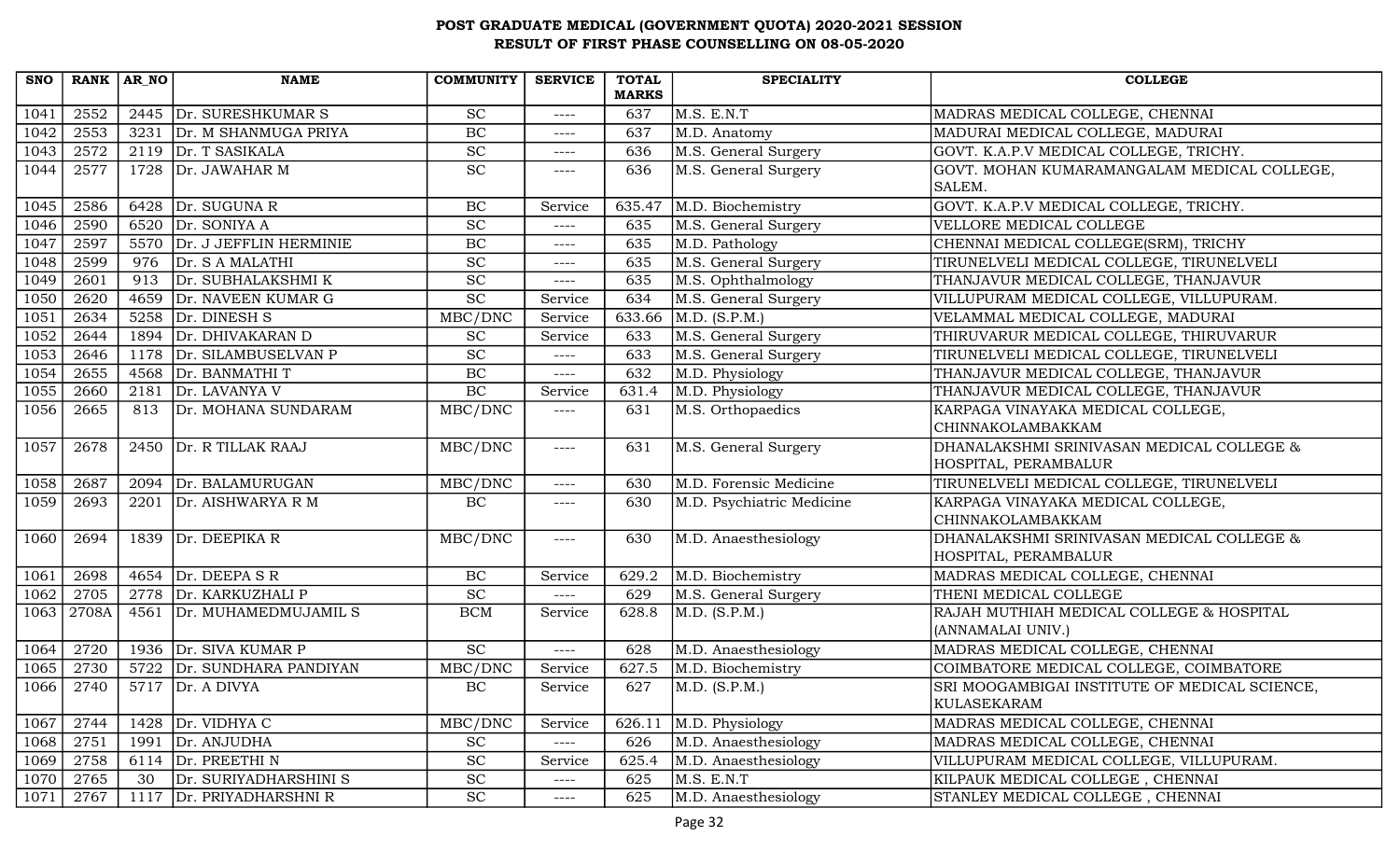| <b>SNO</b> | RANK AR NO |      | <b>NAME</b>                | <b>COMMUNITY</b> | <b>SERVICE</b> | <b>TOTAL</b> | <b>SPECIALITY</b>         | <b>COLLEGE</b>                              |
|------------|------------|------|----------------------------|------------------|----------------|--------------|---------------------------|---------------------------------------------|
|            |            |      |                            |                  |                | <b>MARKS</b> |                           |                                             |
| 1072       | 2773       | 2090 | Dr. MANOJ PRIYAN C         | <b>SC</b>        | $---$          | 625          | M.S. E.N.T                | THANJAVUR MEDICAL COLLEGE, THANJAVUR        |
| 1073       | 2792       | 5921 | Dr. R NITHYA               | BC               | Service        | 624          | M.D. Pharmacology         | PSG MEDICAL COLLEGE, COIMBATORE             |
| 1074       | 2808       |      | 4408 Dr. A PRAMEELA        | MBC/DNC          | $---$          | 623          | M.D. Biochemistry         | MADRAS MEDICAL COLLEGE, CHENNAI             |
| 1075       | 2809       | 4362 | Dr. SANTHOSH KUMAR M       | <b>SC</b>        | Service        | 622.7        | M.D. Anaesthesiology      | STANLEY MEDICAL COLLEGE, CHENNAI            |
| 1076       | 2810       | 1427 | Dr. G SARANYA              | BC               | Service        | 622.7        | M.D. Physiology           | MADRAS MEDICAL COLLEGE, CHENNAI             |
| 1077       | 2815       | 4232 | Dr. ATHISAYA ELANGO        | $\rm BC$         | $--- -$        | 622          | M.D. Pathology            | TAGORE MEDICAL COLLEGE, CHENNAI             |
| 1078       | 2825       | 6232 | Dr. BHIM RAO BOSE          | $\overline{SC}$  | Service        | 621.6        | M.D. Geriatrics           | MADRAS MEDICAL COLLEGE, CHENNAI             |
| 1079       | 2826       |      | 2133 Dr. SANGEETHAT        | MBC/DNC          | Service        | 621.4        | M.D. Biochemistry         | GOVT. K.A.P.V MEDICAL COLLEGE, TRICHY.      |
| 1080       | 2836       |      | 4573 Dr. BALASUBRAMANIYAN  | $\rm BC$         | ----           | 621          | M.D. Pathology            | KARPAGA VINAYAKA MEDICAL COLLEGE,           |
|            |            |      |                            |                  |                |              |                           | CHINNAKOLAMBAKKAM                           |
| 1081       | 2860       |      | 6467 Dr. BHARATHI RAJA P G | MBC/DNC          | Service        |              | 619.76   M.S. E.N.T       | DHANALAKSHMI SRINIVASAN MEDICAL COLLEGE &   |
|            |            |      |                            |                  |                |              |                           | HOSPITAL, PERAMBALUR                        |
| 1082       | 2863       |      | 5485 Dr. G BRANESH         | $\rm BC$         | Service        | 619.2        | M.D. Forensic Medicine    | COIMBATORE MEDICAL COLLEGE, COIMBATORE      |
| 1083       | 2864       | 695  | Dr. NANDHINI J             | <b>SC</b>        | $--- -$        | 619          | M.S. Ophthalmology        | TIRUNELVELI MEDICAL COLLEGE, TIRUNELVELI    |
| 1084       | 2868       | 1548 | Dr. SANKARA SUBBU R        | $\overline{SC}$  | $---$          | 619          | M.D. Anaesthesiology      | KILPAUK MEDICAL COLLEGE, CHENNAI            |
| 1085       | 2869       |      | 4776 Dr. HARISH K NAGAPPA  | MBC/DNC          | ----           | 619          | M.S. Orthopaedics         | DHANALAKSHMI SRINIVASAN MEDICAL COLLEGE &   |
|            |            |      |                            |                  |                |              |                           | HOSPITAL, PERAMBALUR                        |
| 1086       | 2883       |      | 2915 $Dr. LAVANYA S$       | <b>SC</b>        | ----           | 618          | M.D. Anaesthesiology      | CHENGALPATTU MEDICAL COLLEGE, CHENGALPATTU  |
| 1087       | 2919       | 6074 | Dr. CHITHRAJOTHI M         | MBC/DNC          | Service        | 616.2        | M.D. Pathology            | PSG MEDICAL COLLEGE, COIMBATORE             |
| 1088       | 2928       | 397  | Dr. JAI INDIADEVI V        | <b>SC</b>        | $---$          | 616          | M.D. Anaesthesiology      | COIMBATORE MEDICAL COLLEGE, COIMBATORE      |
| 1089       | 2932       |      | 5025 $Dr. PRIYA S$         | OC               | Service        | 616          | M.D. Physiology           | KILPAUK MEDICAL COLLEGE, CHENNAI            |
| 1090       | 2935       | 5281 | Dr. ABITHRA SELIN WINSTON  | BC               | Service        | 616          | M.D. Biochemistry         | KILPAUK MEDICAL COLLEGE, CHENNAI            |
| 1091       | 2937       | 5842 | Dr. K EZHILARASI           | MBC/DNC          | Service        | 615.95       | M.D. Biochemistry         | CHENGALPATTU MEDICAL COLLEGE, CHENGALPATTU  |
| 1092       | 2943       | 2630 | Dr. PRAKASH P              | <b>SCA</b>       | $---$          | 615          | M.D. Paediatrics          | STANLEY MEDICAL COLLEGE, CHENNAI            |
| 1093       | 2955       |      | 6115 Dr. JAYASRI A         | SC               | Service        | 614.9        | M.D. Anaesthesiology      | GOVT. K.A.P.V MEDICAL COLLEGE, TRICHY.      |
| 1094       | 2966       | 793  | Dr. S UDHAYAPRAKASH        | <b>SC</b>        | $--- - -$      | 614          | M.D. Anaesthesiology      | THOOTHUKUDI MEDICAL COLLEGE, THOOTHUKUDI.   |
| 1095       | 2978       |      | 2169 Dr. KALAIVANI R       | $\overline{SC}$  | $--- -$        | 614          | M.D. Anaesthesiology      | TIRUNELVELI MEDICAL COLLEGE, TIRUNELVELI    |
| 1096       | 2992       | 1204 | Dr. VIDHYA A               | BC               | $- - - -$      | 613          | M.D. Psychiatric Medicine | CHENNAI MEDICAL COLLEGE(SRM), TRICHY        |
| 1097       | 2993       | 3565 | Dr. NAVVIN S               | $\overline{SC}$  | $--- -$        | 613          | M.D. Geriatrics           | MADRAS MEDICAL COLLEGE, CHENNAI             |
| 1098       | 2996       |      | 1019 Dr. MUTHAMILSELVAN K  | <b>SC</b>        | $--- -$        | 613          | M.D. Psychiatric Medicine | THANJAVUR MEDICAL COLLEGE, THANJAVUR        |
| 1099       | 3011       | 4922 | Dr. K VIGNESHWARAN         | $\overline{SC}$  | ----           | 612          | M.D. Anaesthesiology      | GOVT. MOHAN KUMARAMANGALAM MEDICAL COLLEGE, |
|            |            |      |                            |                  |                |              |                           | SALEM.                                      |
| 1100       | 3012       |      | 1706 $Dr.$ SOWMIYA         | MBC/DNC          | $---$          | 612          | M.D. Anatomy              | MADRAS MEDICAL COLLEGE, CHENNAI             |
| 1101       | 3015       |      | 5125 Dr. PRASHEEDHA E      | <b>SC</b>        | Service        | 612          | M.D. Psychiatric Medicine | GOVT. MOHAN KUMARAMANGALAM MEDICAL COLLEGE, |
|            |            |      |                            |                  |                |              |                           | SALEM.                                      |
| 1102       | 3016       |      | 3735 Dr. PRATHAP K         | <b>SCA</b>       | Service        | 612          | M.D. D.V.L                | KILPAUK MEDICAL COLLEGE, CHENNAI            |
| 1103       | 3017       | 5522 | Dr. BHARATHI A             | MBC/DNC          | Service        | 611.6        | M.D. Biochemistry         | MADRAS MEDICAL COLLEGE, CHENNAI             |
| 1104       | 3025       |      | 6060 Dr. C PRIYANKA        | <b>SC</b>        | Service        | 611          | M.D. Anaesthesiology      | THIRUVARUR MEDICAL COLLEGE, THIRUVARUR      |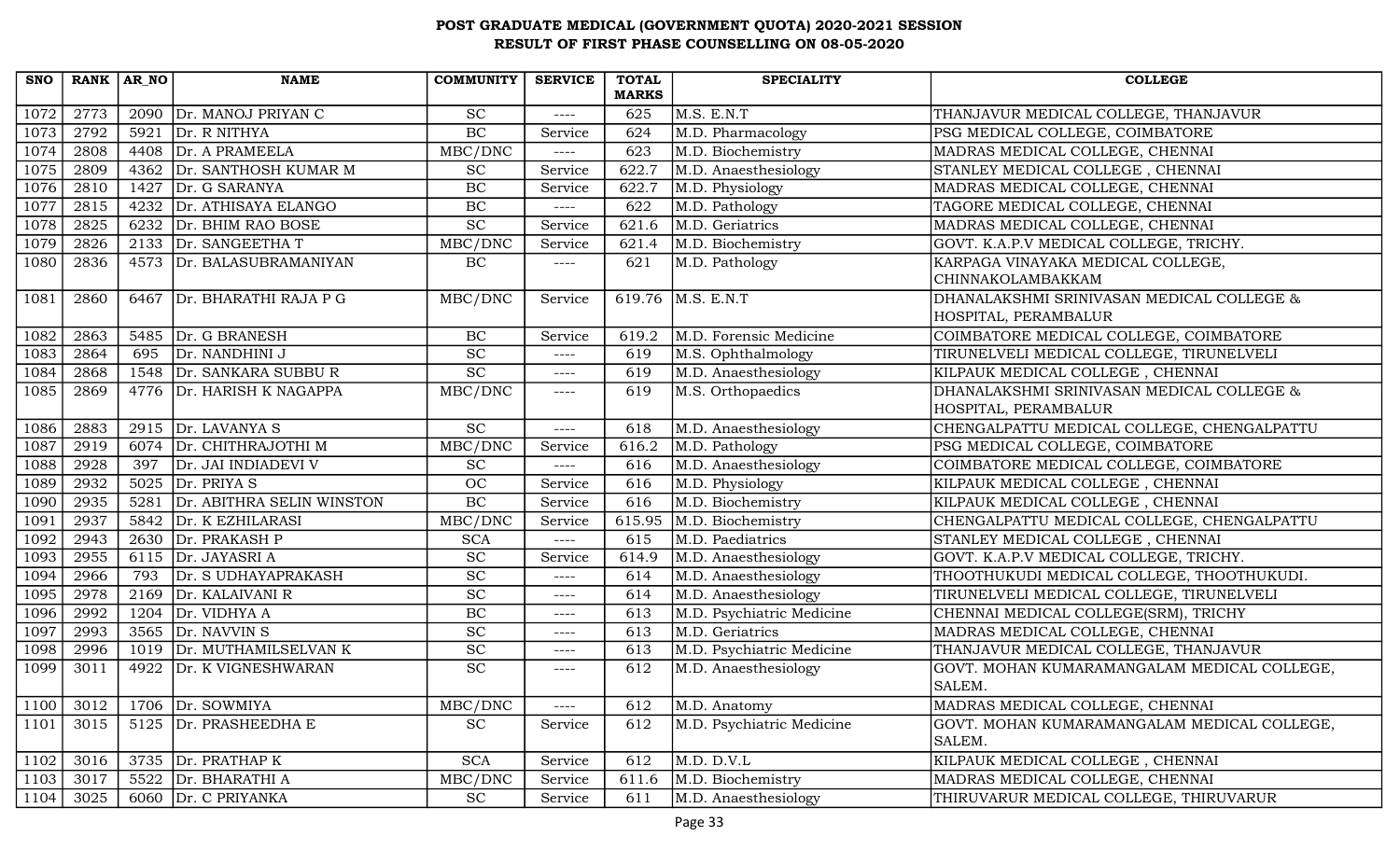| <b>SNO</b> | RANK AR NO |      | <b>NAME</b>                       | <b>COMMUNITY</b>            | <b>SERVICE</b> | <b>TOTAL</b><br><b>MARKS</b> | <b>SPECIALITY</b>           | <b>COLLEGE</b>                                |
|------------|------------|------|-----------------------------------|-----------------------------|----------------|------------------------------|-----------------------------|-----------------------------------------------|
|            |            | 628  | Dr. ANUSHA                        | MBC/DNC                     |                |                              | M.D. (S.P.M.)               | RAJAH MUTHIAH MEDICAL COLLEGE & HOSPITAL      |
| 1105       | 3030       |      |                                   |                             | $---$          | 610                          |                             | (ANNAMALAI UNIV.)                             |
| 1106       | 3047       |      | 2881 Dr. DR MEHALA G              | <b>SC</b>                   | Service        | 609.7                        | M.D. Immuno Haematology and | Dr. MGR MEDICAL UNIVERSITY                    |
|            |            |      |                                   |                             |                |                              | Transfusion Medicine        |                                               |
| 1107       | 3053       |      | 4486   Dr. KURALOVIYAM M          | BC                          | $--- - -$      | 609                          | M.D. Biochemistry           | MADRAS MEDICAL COLLEGE, CHENNAI               |
| 1108       | 3062       |      | 4612 Dr. NIRANJANI MU             | BC                          | $--- -$        | 609                          | M.D. Pathology              | DHANALAKSHMI SRINIVASAN MEDICAL COLLEGE &     |
|            |            |      |                                   |                             |                |                              |                             | HOSPITAL, PERAMBALUR                          |
| 1109       | 3080       |      | 2080 Dr. HARINI SREE C            | $\overline{SC}$             | $--- -$        | 608                          | M.D. Psychiatric Medicine   | CHENGALPATTU MEDICAL COLLEGE, CHENGALPATTU    |
| 1110       | 3083       | 2724 | Dr. SUJITHA S                     | <b>SCA</b>                  | $--- -$        | 608                          | M.D. General Medicine       | MADURAI MEDICAL COLLEGE, MADURAI              |
| 1111       | 3090       |      | 6147 Dr. BHUWANESHWARI R          | MBC/DNC                     | Service        | 607.1                        | M.D. Biochemistry           | STANLEY MEDICAL COLLEGE, CHENNAI              |
| 1112       | 3094       |      | 4366 Dr. PREETHI K                | BC                          | $---$          | 607                          | M.D. Pathology              | KARPAGAM FACULTY MEDICAL SCIENCES, COIMBATORE |
| 1113       | 3099       |      | 2184 Dr. MAHESWARAN M             | <b>SC</b>                   | ----           | 607                          | M.D. (S.P.M.)               | STANLEY MEDICAL COLLEGE, CHENNAI              |
| 1114       | 3116       | 1355 | Dr. SHAYHER BANU                  | <b>BCM</b>                  | $--- - -$      | 606                          | M.D. Pathology              | VELAMMAL MEDICAL COLLEGE, MADURAI             |
| 1115       | 3125       | 3749 | Dr. R SHOBANA                     | $\rm BC$                    | Service        | 605.8                        | M.D. Biochemistry           | THANJAVUR MEDICAL COLLEGE, THANJAVUR          |
| 1116       | 3130       | 1408 | Dr. SANDEEP BALAJI R              | $\overline{SC}$             | $--- -$        | 605                          | M.S. Ophthalmology          | ARAVIND EYE HOSPITAL, MADURAI                 |
| 1117       | 3131       |      | 1286 Dr. KARTHIKA NANDHINI M      | $\overline{SC}$             | $--- -$        | 605                          | M.D. Pathology              | MADRAS MEDICAL COLLEGE, CHENNAI               |
| 1118       | 3135       |      | 2077 Dr. DINESHKUMAR S            | SC                          | $--- -$        | 605                          | M.S. General Surgery        | RAJAH MUTHIAH MEDICAL COLLEGE & HOSPITAL      |
|            |            |      |                                   |                             |                |                              |                             | (ANNAMALAI UNIV.)                             |
| 1119       | 3140       |      | 6095 Dr. ABITHA RANI S            | $\rm BC$                    | Service        | 604.9                        | M.D. Microbiology           | PSG MEDICAL COLLEGE, COIMBATORE               |
| 1120       | 3141       |      | 6260 Dr. ASHOK KUMAR P            | $\rm BC$                    | Service        | 604.5                        | M.D. (S.P.M.)               | CHENNAI MEDICAL COLLEGE(SRM), TRICHY          |
| 1121       | 3157       |      | 5529 Dr. SUPRIYA T                | MBC/DNC                     | Service        | 604                          | M.D. Physiology             | MADRAS MEDICAL COLLEGE, CHENNAI               |
| 1122       | 3174       | 3938 | Dr. TAMILARASI P                  | BC                          | Service        | 602.8                        | M.D. Anatomy                | MADRAS MEDICAL COLLEGE, CHENNAI               |
| 1123       | 3184       | 4229 | Dr. YUVARANI                      | <b>SC</b>                   | $---$          | 602                          | M.D. Anaesthesiology        | THENI MEDICAL COLLEGE                         |
| 1124       | 3190       | 48   | Dr. AKASH K                       | <b>SC</b>                   | ----           | 602                          | M.D. D.V.L                  | DHANALAKSHMI SRINIVASAN MEDICAL COLLEGE &     |
|            |            |      |                                   |                             |                |                              |                             | HOSPITAL, PERAMBALUR                          |
| 1125       | 3201       | 801  | Dr. YASMEEN MASOOD RAWTHER        | <b>BCM</b>                  | $--- -$        | 601                          | M.D. Forensic Medicine      | GOVT. MOHAN KUMARAMANGALAM MEDICAL COLLEGE,   |
|            |            |      | RAHIM                             |                             |                |                              |                             | SALEM.                                        |
| 1126       | 3204       | 3076 | Dr. P SELVAKUMAR                  | <b>SC</b>                   | Service        | 600.62                       | M.D. (S.P.M.)               | KILPAUK MEDICAL COLLEGE, CHENNAI              |
| 1127       | 3225       |      | 2231 Dr. GAYATHRI PRIYADARSHINI R | $\rm BC$                    | $--- - -$      | 600                          | M.D. Biochemistry           | STANLEY MEDICAL COLLEGE, CHENNAI              |
|            | 1128 3231  |      | 3830 Dr. MANIKANDAN K             | <b>SCA</b>                  | Service        |                              | 599.44 M.S. Orthopaedics    | MADURAI MEDICAL COLLEGE, MADURAI              |
| 1129       | 3232       | 5102 | Dr. SUDHARSAN M                   | <b>SC</b>                   | Service        | 599.3                        | M.D. Pathology              | COIMBATORE MEDICAL COLLEGE, COIMBATORE        |
| 1130       | 3235       | 5937 | Dr. AISHWARYA S                   | $\overline{BC}$             | Service        | 599.3                        | M.D. Physiology             | PSG MEDICAL COLLEGE, COIMBATORE               |
| 1131       | 3238       |      | 2114 Dr. VISHVAPRIYA A            | MBC/DNC                     | $--- -$        | 599                          | M.D. Anatomy                | THANJAVUR MEDICAL COLLEGE, THANJAVUR          |
| 1132       | 3285       |      | 5297 $Dr. P S PRIYA$              | <b>SC</b>                   | Service        | 596.7                        | M.D. (S.P.M.)               | CHENGALPATTU MEDICAL COLLEGE, CHENGALPATTU    |
| 1133       | 3299       | 4663 | Dr. RAMYA A                       | $\protect\operatorname{SC}$ | Service        | 595.7                        | M.D. Pathology              | STANLEY MEDICAL COLLEGE, CHENNAI              |
| 1134       | 3331       | 98   | Dr. VIGNESH BHARATHI N            | <b>SC</b>                   | $---$          | 594                          | M.D. Anaesthesiology        | PSG MEDICAL COLLEGE, COIMBATORE               |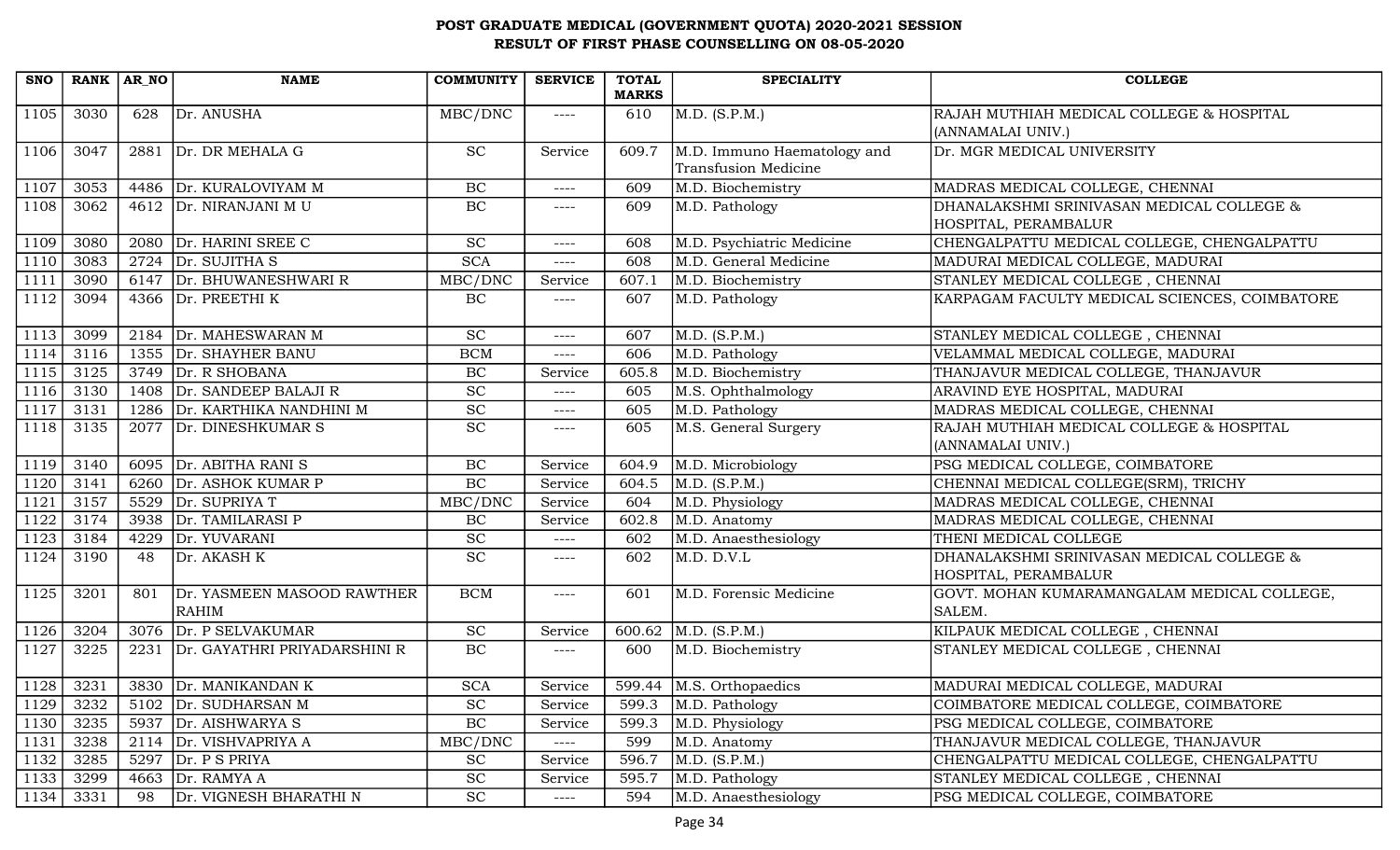| <b>SNO</b> | RANK AR NO |      | <b>NAME</b>                      | <b>COMMUNITY</b>            | <b>SERVICE</b> | <b>TOTAL</b> | <b>SPECIALITY</b>               | <b>COLLEGE</b>                                                              |
|------------|------------|------|----------------------------------|-----------------------------|----------------|--------------|---------------------------------|-----------------------------------------------------------------------------|
|            |            |      |                                  |                             |                | <b>MARKS</b> |                                 |                                                                             |
| 1135       | 3355       |      | 5101 Dr. VISWANATH PRATHAP SINGH | <b>SC</b>                   | Service        | 592.8        | M.D. Forensic Medicine          | STANLEY MEDICAL COLLEGE, CHENNAI                                            |
| 1136       | 3370       |      | 2815 Dr. K GAYATHRI              | <b>SCA</b>                  | $---$          | 592          | M.S. Obstetrics and Gynaecology | GOVT. MOHAN KUMARAMANGALAM MEDICAL COLLEGE,<br>SALEM.                       |
| 1137       | 3376       |      | 5840 Dr. KIRTHIGA M              | <b>ST</b>                   | Service        | 591.5        | M.S. Obstetrics and Gynaecology | MADRAS MEDICAL COLLEGE, CHENNAI                                             |
| 1138       | 3377       | 4157 | Dr. KARTHIKEYAN K                | BC                          | Service        | 591.5        | M.D. Anatomy                    | STANLEY MEDICAL COLLEGE, CHENNAI                                            |
| 1139       | 3380       | 196  | Dr. KISHORE K S                  | SC                          | $---$          | 591          | M.S. E.N.T                      | RAJAH MUTHIAH MEDICAL COLLEGE & HOSPITAL<br>(ANNAMALAI UNIV.)               |
| 1140       | 3391       |      | 5058 Dr. SURYA                   | BC                          | Service        | 590.2        | M.D. (S.P.M.)                   | TAGORE MEDICAL COLLEGE, CHENNAI                                             |
| 1141       | 3392       | 3052 | Dr. THEMANGANI B                 | MBC/DNC                     | Service        | 590.2        | M.D. Anatomy                    | KILPAUK MEDICAL COLLEGE, CHENNAI                                            |
| 1142       | 3402       |      | 2740 Dr. S PRIYADHARSHAN         | <b>SCA</b>                  | $--- -$        | 590          | M.D. General Medicine           | VELLORE MEDICAL COLLEGE                                                     |
| 1143       | 3412       |      | 3752 Dr. PAVITHRA P              | MBC/DNC                     | $--- -$        | 589          | M.D. Pharmacology               | RAJAH MUTHIAH MEDICAL COLLEGE & HOSPITAL<br>(ANNAMALAI UNIV.)               |
| 1144       | 3430       |      | 4113   Dr. KRISHNA BALAJI P      | <b>SC</b>                   | Service        | 588.5        | M.S. Orthopaedics               | CHENNAI MEDICAL COLLEGE(SRM), TRICHY                                        |
| 1145       | 3436       |      | 5139 Dr. VIGNESHKUMAR S          | <b>SCA</b>                  | Service        | 587.6        | M.D. Paediatrics                | THIRUVARUR MEDICAL COLLEGE, THIRUVARUR                                      |
| 1146       | 3473       |      | 4653 Dr. SAVITHA P               | MBC/DNC                     | Service        | 585          | M.D. Anatomy                    | THENI MEDICAL COLLEGE                                                       |
| 1147       | 3475       |      | 3577 Dr. BOOBAALAN D             | $\rm BC$                    | Service        | 585          | M.D. Anatomy                    | KILPAUK MEDICAL COLLEGE, CHENNAI                                            |
| 1148       | 3518       |      | 6451 $Dr. M ANITHA$              | BC                          | $---$          | 582          | M.D. Pharmacology               | VELAMMAL MEDICAL COLLEGE, MADURAI                                           |
| 1149       | 3520       | 2854 | Dr. ANANDHI A                    | <b>SC</b>                   | Service        | 582          | M.D. Pathology                  | CHENGALPATTU MEDICAL COLLEGE, CHENGALPATTU                                  |
| 1150       | 3526       | 2431 | Dr. NARMATHA M                   | $\overline{SC}$             | $--- -$        | 582          | M.D. Pharmacology               | KILPAUK MEDICAL COLLEGE, CHENNAI                                            |
| 1151       | 3550A      |      | 4532 Dr. PRIYADHARSHINI M        | <b>SC</b>                   | Service        | 580.75       | M.D. Physiology                 | STANLEY MEDICAL COLLEGE, CHENNAI                                            |
| 1152       | 3577       | 878  | Dr. V VINOTHKUMAR                | $\overline{SCA}$            | $---$          | 579          | M.D. T.B. and Chest Diseases    | MADRAS MEDICAL COLLEGE, CHENNAI                                             |
| 1153       | 3612       | 3824 | Dr. GOWTHAM KISHORE A            | <b>SC</b>                   | Service        | 576.58       | M.D. Pathology                  | TIRUNELVELI MEDICAL COLLEGE, TIRUNELVELI                                    |
| 1154       | 3617       | 2819 | Dr. DHILIP KUMAR P               | <b>SCA</b>                  | $---$          | 576          | M.S. General Surgery            | COIMBATORE MEDICAL COLLEGE, COIMBATORE                                      |
| 1155       | 3651       | 4788 | Dr. SUNANDHITA S S               | $\rm BC$                    | $---$          | 574          | M.D. Pathology                  | TAGORE MEDICAL COLLEGE, CHENNAI                                             |
| 1156       | 3705       |      | 4453 Dr. KAVITHA V               | $\rm BC$                    | Service        | 570.7        | M.D. (S.P.M.)                   | TAGORE MEDICAL COLLEGE, CHENNAI                                             |
| 1157       | 3729       |      | 2801 Dr. ANCY JENILET RAJENDRAN  | <b>BC</b>                   | $---$          | 569          | M.D. (S.P.M.)                   | KARPAGA VINAYAKA MEDICAL COLLEGE,<br>CHINNAKOLAMBAKKAM                      |
| 1158       | 3735       | 1457 | Dr. ANUREKHA R                   | MBC/DNC                     | $--- -$        | 569          | M.D. Pathology                  | ADHIPARASAKTHI INSTITUTE OF MEDICAL SCIENCES AND<br>RESEARCH, MELMARUVATHUR |
| 1159       | 3737       |      | 4351 Dr. SARANYA K               | <b>SC</b>                   | Service        |              | 568.76 M.D. Microbiology        | MADRAS MEDICAL COLLEGE, CHENNAI                                             |
| 1160       | 3752       |      | 6321 Dr. JAYASREE S              | MBC/DNC                     | Service        |              | 567.6 $ M.D.$ Anatomy           | PSG MEDICAL COLLEGE, COIMBATORE                                             |
| 1161       | 3769       | 2465 | Dr. KAYALVIZHI K                 | $\protect\operatorname{SC}$ | $---$          | 566          | M.D. Forensic Medicine          | CHENGALPATTU MEDICAL COLLEGE, CHENGALPATTU                                  |
| 1162       | 3785       |      | 6423 Dr. BALAJI                  | BC                          | Service        | 565.15       | M.D. Physiology                 | RAJAH MUTHIAH MEDICAL COLLEGE & HOSPITAL<br>(ANNAMALAI UNIV.)               |
| 1163       | 3795       | 688  | Dr. UMA PRIYA M                  | $\protect\operatorname{SC}$ | $---$          | 565          | M.S. Ophthalmology              | PSG MEDICAL COLLEGE, COIMBATORE                                             |
| 1164       | 3799       | 4021 | Dr. SARANYA P                    | SC                          | Service        | 564.2        | M.D. Pharmacology               | COIMBATORE MEDICAL COLLEGE, COIMBATORE                                      |
| 1165       | 3802       | 1219 | Dr. SYED ALI FATHIMA             | <b>BCM</b>                  | $---$          | 564          | M.D. Physiology                 | MADURAI MEDICAL COLLEGE, MADURAI                                            |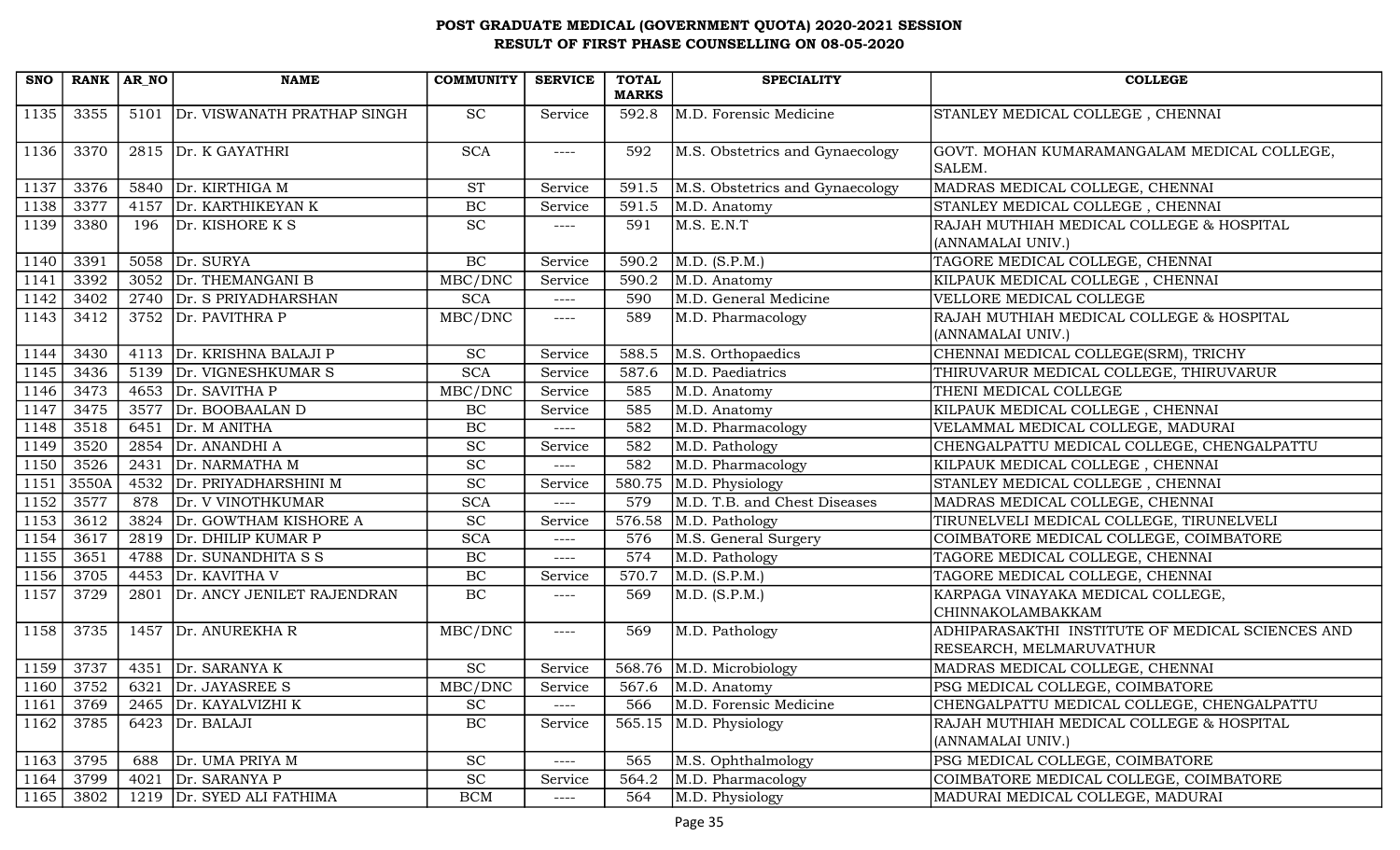| <b>SNO</b> | RANK AR NO |      | <b>NAME</b>                     | <b>COMMUNITY</b> | <b>SERVICE</b> | <b>TOTAL</b><br><b>MARKS</b> | <b>SPECIALITY</b>               | <b>COLLEGE</b>                                                    |
|------------|------------|------|---------------------------------|------------------|----------------|------------------------------|---------------------------------|-------------------------------------------------------------------|
| 1166       | 3805       | 751  | Dr. DIVYASHYAMALA S R           | <b>SC</b>        | $---$          | 564                          | M.S. Ophthalmology              | ARAVIND EYE HOSPITAL, MADURAI                                     |
| 1167       | 3806       | 3133 | Dr. A B RAMIYAA                 | $\overline{SC}$  | $--- -$        | 564                          | M.D. General Medicine           | DHANALAKSHMI SRINIVASAN MEDICAL COLLEGE &                         |
|            |            |      |                                 |                  |                |                              |                                 | HOSPITAL, PERAMBALUR                                              |
| 1168       | 3840       | 5981 | Dr. VIJAYALAKSHMI S R           | <b>SC</b>        | Service        | 561.68                       | M.D. Physiology                 | COIMBATORE MEDICAL COLLEGE, COIMBATORE                            |
| 1169       | 3850       | 3478 | Dr. KAVI SINDHUJA R C           | <b>SC</b>        | $---$          | 561                          | M.D. General Medicine           | CHENNAI MEDICAL COLLEGE(SRM), TRICHY                              |
| 1170       | 3857       | 164  | Dr. SWATHI T                    | $\overline{SC}$  | $--- -$        | 561                          | M.D. Microbiology               | TIRUNELVELI MEDICAL COLLEGE, TIRUNELVELI                          |
| 1171       | 3872       | 5591 | Dr. R GEETHA                    | MBC/DNC          | $--- -$        | 560                          | M.D. Pathology                  | TAGORE MEDICAL COLLEGE, CHENNAI                                   |
| 1172       | 3877       | 984  | Dr. PRATHIBA BHARATHI T         | <b>SC</b>        | $--- - -$      | 560                          | M.S. General Surgery            | ADHIPARASAKTHI INSTITUTE OF MEDICAL SCIENCES AND                  |
|            |            |      |                                 |                  |                |                              |                                 | RESEARCH, MELMARUVATHUR                                           |
| 1173       | 3879       |      | 1450 Dr. JENNIE JAYAKIRUBA M    | <b>SC</b>        | $--- -$        | 560                          | M.D. Microbiology               | GOVT. K.A.P.V MEDICAL COLLEGE, TRICHY.                            |
| 1174       | 3897       |      | 4154   Dr. BAAVITHRA @ NITHASHA | MBC/DNC          | Service        | 558.8                        | M.D. Microbiology               | RAJAH MUTHIAH MEDICAL COLLEGE & HOSPITAL                          |
|            |            |      |                                 |                  |                |                              |                                 | (ANNAMALAI UNIV.)                                                 |
| 1175       | 3914       | 4284 | Dr. KEERTHIKA V                 | <b>SC</b>        | Service        | 557.7                        | M.D. Biochemistry               | THANJAVUR MEDICAL COLLEGE, THANJAVUR                              |
| 1176       | 3930       | 2100 | Dr. GOPAL S                     | <b>SCA</b>       | $--- -$        | 556                          | M.D. Anaesthesiology            | STANLEY MEDICAL COLLEGE , CHENNAI                                 |
| 1177       | 3933       |      | 1142 Dr. NISHANTHI P            | <b>SC</b>        | $--- -$        | 556                          | M.S. Obstetrics and Gynaecology | DHANALAKSHMI SRINIVASAN MEDICAL COLLEGE &                         |
|            |            |      |                                 |                  |                |                              |                                 | HOSPITAL, PERAMBALUR                                              |
| 1178       | 3955       |      | 5237 Dr. ISWARYA                | <b>SC</b>        | $---$          | 554                          | M.S. Obstetrics and Gynaecology | CHENNAI MEDICAL COLLEGE(SRM), TRICHY                              |
| 1179       | 3975       | 6391 | Dr. KARTHIKEYAN M               | MBC/DNC          | Service        | 552.5                        | M.D. (S.P.M.)                   | CHENNAI MEDICAL COLLEGE(SRM), TRICHY                              |
| 1180       | 3995       | 949  | Dr. YOGAMBIGAI                  | <b>SCA</b>       | $---$          | 551                          | M.D. Anaesthesiology            | KILPAUK MEDICAL COLLEGE, CHENNAI                                  |
| 1181       | 3999       | 3967 | Dr. G BAGYALAKSHMI              | OC               | Service        | 551                          | M.D. Biochemistry               | CHENNAI MEDICAL COLLEGE(SRM), TRICHY                              |
| 1182       | 4008       |      | 4704   Dr. VIJAYA RAGHAVAN V    | <b>SCA</b>       | Service        | 550                          | M.D. Anaesthesiology            | CHENGALPATTU MEDICAL COLLEGE, CHENGALPATTU                        |
| 1183       | 4013       |      | 6346 Dr. P JAYAPRIYA            | <b>SCA</b>       | $--- -$        | 550                          | M.S. Obstetrics and Gynaecology | GOVT. K.A.P.V MEDICAL COLLEGE, TRICHY.                            |
| 1184       | 4024       | 4999 | Dr. SAHANA P                    | BC               | Service        | 550                          | M.D. Pathology                  | SRI MOOGAMBIGAI INSTITUTE OF MEDICAL SCIENCE,<br>KULASEKARAM      |
| 1185       | 4032       |      | $3615$ Dr. VISHALI S            | <b>SC</b>        | $--- -$        | 549                          | M.D. Anaesthesiology            | ADHIPARASAKTHI INSTITUTE OF MEDICAL SCIENCES AND                  |
|            |            |      |                                 |                  |                |                              |                                 | RESEARCH, MELMARUVATHUR                                           |
| 1186       | 4053       | 2228 | Dr. RADHIKA M                   | MBC/DNC          | $--- -$        | 548                          | M.D. Physiology                 | PSG MEDICAL COLLEGE, COIMBATORE                                   |
| 1187       | 4085       | 4945 | Dr. BALAJI R                    | BC               | $--- - -$      | 546                          | M.D. Forensic Medicine          | ADHIPARASAKTHI INSTITUTE OF MEDICAL SCIENCES AND                  |
|            |            |      |                                 |                  |                |                              |                                 | RESEARCH, MELMARUVATHUR                                           |
| 1188       | 4090       |      | 5656 Dr. PRATHIBA               | <b>SC</b>        | Service        | 546                          | M.D. Biochemistry               | CHENGALPATTU MEDICAL COLLEGE, CHENGALPATTU                        |
| 1189       | 4099       | 1214 | Dr. SUSHMA M S                  | SC               | $--- -$        | 545                          | M.S. General Surgery            | DHANALAKSHMI SRINIVASAN MEDICAL COLLEGE &                         |
|            |            |      |                                 |                  |                |                              |                                 | HOSPITAL, PERAMBALUR                                              |
| 1190       | 4117       | 5987 | Dr. ANU K                       | BC               | $--- - -$      | 544                          | M.D. Pharmacology               | KARPAGA VINAYAKA MEDICAL COLLEGE,                                 |
|            |            |      |                                 |                  |                |                              |                                 | <b>CHINNAKOLAMBAKKAM</b>                                          |
| 1191       | 4119       |      | 3163 Dr. E NIRMALA DEVI         | $\rm BC$         | Service        | 543.95                       | M.D. Physiology                 | VELAMMAL MEDICAL COLLEGE, MADURAI                                 |
| 1192       | 4131       |      | 5173 Dr. PRIYADHARSHINI         | $\rm BC$         | Service        | 542.1                        | M.D. Anatomy                    | VELAMMAL MEDICAL COLLEGE, MADURAI                                 |
| 1193       | 4132       | 5751 | Dr. DEEPIKA K S                 | <b>SC</b>        | Service        | 542.1                        | M.D. Paediatrics                | DHANALAKSHMI SRINIVASAN MEDICAL COLLEGE &<br>HOSPITAL, PERAMBALUR |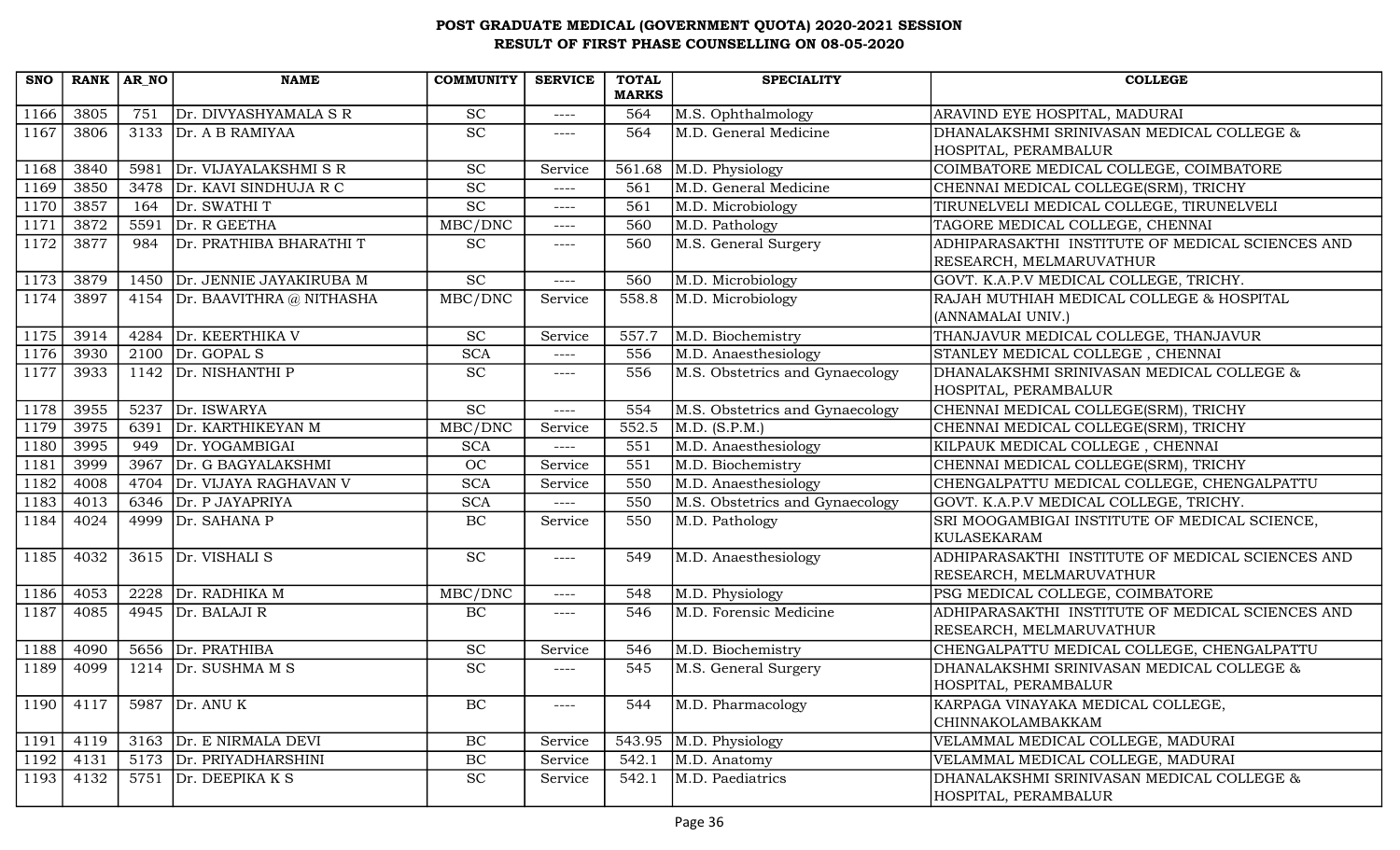| <b>SNO</b> |      | RANK AR NO | <b>NAME</b>                                   | <b>COMMUNITY</b> | <b>SERVICE</b> | <b>TOTAL</b><br><b>MARKS</b> | <b>SPECIALITY</b>               | <b>COLLEGE</b>                                                              |
|------------|------|------------|-----------------------------------------------|------------------|----------------|------------------------------|---------------------------------|-----------------------------------------------------------------------------|
| 1194       | 4141 | 1208       | Dr. RAMAKRISHNAN N                            | <b>SCA</b>       | $--- -$        | 542                          | M.D. Psychiatric Medicine       | MADRAS MEDICAL COLLEGE, CHENNAI                                             |
| 1195       | 4144 |            | 5152 Dr. NIVETHIA KR                          | BC               | $--- -$        | 542                          | M.D. Pharmacology               | ADHIPARASAKTHI INSTITUTE OF MEDICAL SCIENCES AND<br>RESEARCH, MELMARUVATHUR |
| 1196       | 4146 | 5528       | Dr. A ANITHA                                  | <b>SC</b>        | Service        | 541.2                        | M.D. Psychiatric Medicine       | DHANALAKSHMI SRINIVASAN MEDICAL COLLEGE &<br>HOSPITAL, PERAMBALUR           |
| 1197       | 4152 | 533        | Dr. PRIYA M                                   | MBC/DNC          | $--- -$        | 541                          | M.D. Biochemistry               | KARPAGA VINAYAKA MEDICAL COLLEGE,<br>CHINNAKOLAMBAKKAM                      |
| 1198       | 4171 | 55         | Dr. VIGNESH KUMAR V                           | SC               | $--- -$        | 540                          | M.S. General Surgery            | TAGORE MEDICAL COLLEGE, CHENNAI                                             |
| 1199       | 4181 | 6400       | Dr. MYDEEN BEEVI P                            | <b>BCM</b>       | Service        | 539.22                       | M.D. Microbiology               | GOVT. MOHAN KUMARAMANGALAM MEDICAL COLLEGE,<br>SALEM.                       |
| 1200       | 4189 | 753        | Dr. ROOPINI K                                 | $\rm BC$         | $---$          | 539                          | M.D. Microbiology               | KARPAGAM FACULTY MEDICAL SCIENCES, COIMBATORE                               |
| 1201       | 4220 |            | 1003 Dr. KIRUBA DEVI S                        | <b>SCA</b>       | $---$          | 537                          | M.S. Obstetrics and Gynaecology | MADURAI MEDICAL COLLEGE, MADURAI                                            |
| 1202       | 4231 | 1333       | Dr. HAMSIKA S M                               | <b>OC</b>        | $--- - -$      | 536                          | M.D. Anatomy                    | RAJAH MUTHIAH MEDICAL COLLEGE & HOSPITAL<br>(ANNAMALAI UNIV.)               |
| 1203       | 4238 |            | 3791 Dr. SUJITH M                             | <b>ST</b>        | $---$          | 536                          | M.S. General Surgery            | MADRAS MEDICAL COLLEGE, CHENNAI                                             |
| 1204       | 4286 |            | 6517 Dr. KAVYAASHREE KARTHIKEYAN<br>MEENAKSHI | BC               | $--- -$        | 533                          | M.D. Physiology                 | CHENNAI MEDICAL COLLEGE(SRM), TRICHY                                        |
| 1205       | 4330 | 3327       | Dr. PREETHI R                                 | <b>SC</b>        | $--- -$        | 530                          | M.D. Anaesthesiology            | CHENNAI MEDICAL COLLEGE(SRM), TRICHY                                        |
| 1206       | 4340 | 5404       | Dr. JOXY JILL B                               | $\overline{BC}$  | $--- -$        | 529                          | M.D. Microbiology               | CHENNAI MEDICAL COLLEGE(SRM), TRICHY                                        |
| 1207       | 4352 |            | 5271 Dr. SOMA SUNDARAM                        | $\rm BC$         | Service        | 528.64                       | M.D. Biochemistry               | RAJAH MUTHIAH MEDICAL COLLEGE & HOSPITAL<br>(ANNAMALAI UNIV.)               |
| 1208       | 4386 | 5254       | Dr. NADINE N                                  | BC               | Service        | 526.5                        | M.D. Anatomy                    | SRI MOOGAMBIGAI INSTITUTE OF MEDICAL SCIENCE,<br>KULASEKARAM                |
| 1209       | 4389 |            | $4110$ Dr. M MALINI                           | $\rm BC$         | Service        | 526.28                       | M.D. Biochemistry               | PSG MEDICAL COLLEGE, COIMBATORE                                             |
| 1210       | 4409 | 698        | Dr. A KAMALAKANNAN                            | <b>SCA</b>       | ----           | 525                          | M.D. (S.P.M.)                   | MADRAS MEDICAL COLLEGE, CHENNAI                                             |
| 1211       | 4427 | 5002       | Dr. YAAL ELANGO                               | $\overline{BC}$  | $--- -$        | 524                          | M.D. Biochemistry               | CHENNAI MEDICAL COLLEGE(SRM), TRICHY                                        |
| 1212       | 4436 | 5053       | Dr. J GOKULAHARSHAA                           | <b>SC</b>        | $--- - -$      | 524                          | M.S. Ophthalmology              | DHANALAKSHMI SRINIVASAN MEDICAL COLLEGE &<br>HOSPITAL, PERAMBALUR           |
| 1213       | 4442 | 6099       | Dr. R PULIGESI                                | MBC/DNC          | Service        | 523.9                        | M.D. Biochemistry               | RAJAH MUTHIAH MEDICAL COLLEGE & HOSPITAL<br>(ANNAMALAI UNIV.)               |
| 1214       | 4445 |            | 4221 Dr. VIGNESHWARIS                         | <b>SCA</b>       | Service        |                              | $523.75$ M.D. Pathology         | KILPAUK MEDICAL COLLEGE, CHENNAI                                            |
| 1215       | 4450 | 4505       | Dr. P B ANIRUDH                               | MBC/DNC          | Service        | 523.2                        | M.D. Biochemistry               | KARPAGA VINAYAKA MEDICAL COLLEGE,<br>CHINNAKOLAMBAKKAM                      |
| 1216       | 4452 | 3628       | Dr. N JANANI                                  | <b>SC</b>        | $--- - -$      | 523                          | M.D. Pathology                  | DHANALAKSHMI SRINIVASAN MEDICAL COLLEGE &<br>HOSPITAL, PERAMBALUR           |
| 1217       | 4459 | 6324       | Dr. DEVI DHARANI K                            | BC               | Service        | 522.6                        | M.D. Physiology                 | KARPAGA VINAYAKA MEDICAL COLLEGE,<br>CHINNAKOLAMBAKKAM                      |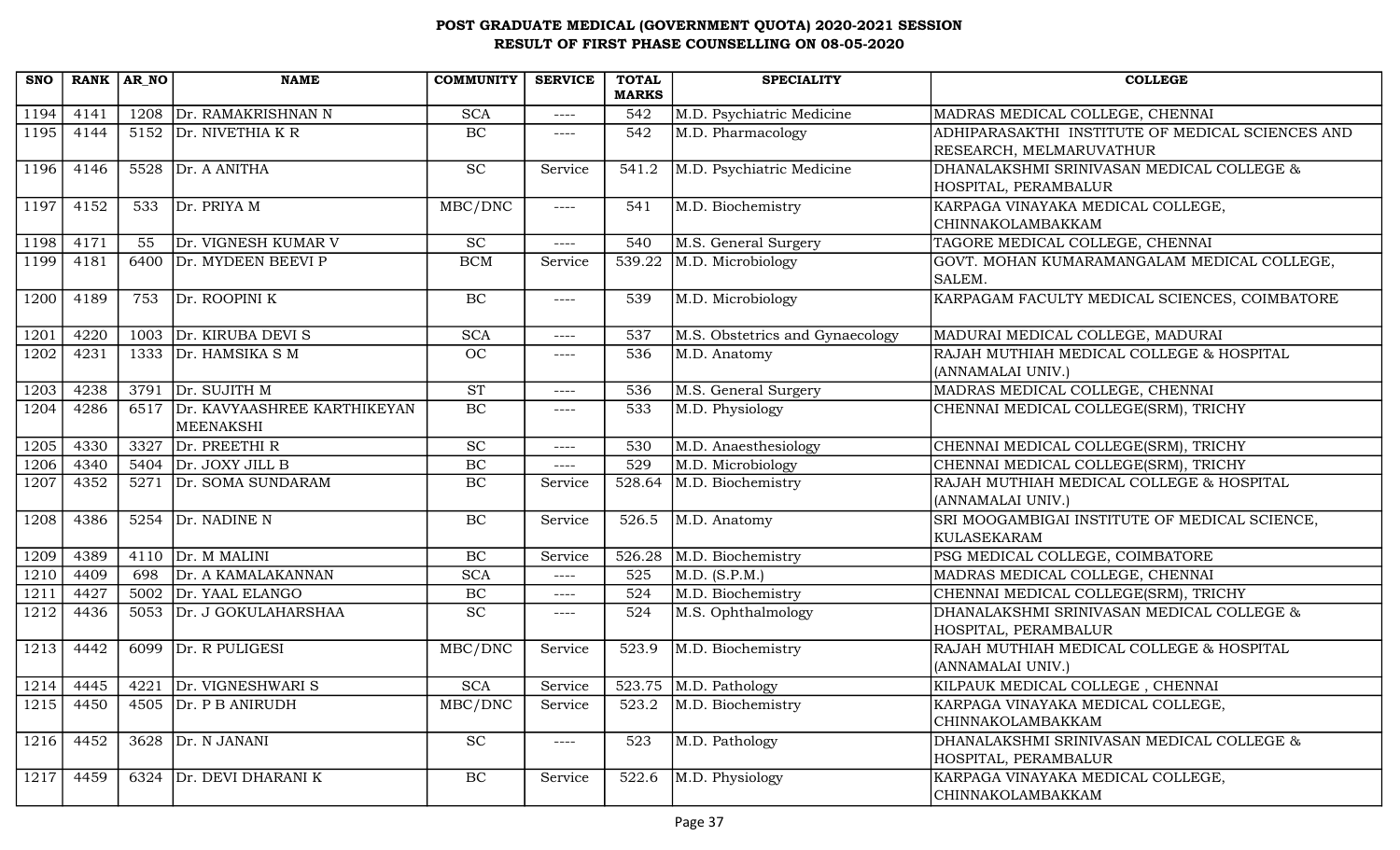| <b>SNO</b> | RANK AR NO |                  | <b>NAME</b>                    | <b>COMMUNITY</b> | <b>SERVICE</b> | <b>TOTAL</b> | <b>SPECIALITY</b>      | <b>COLLEGE</b>                                                    |
|------------|------------|------------------|--------------------------------|------------------|----------------|--------------|------------------------|-------------------------------------------------------------------|
|            |            |                  |                                |                  |                | <b>MARKS</b> |                        |                                                                   |
| 1218       | 4472       |                  | 5144 Dr. HARISH J              | BC               | Service        | 521.3        | M.D. Pharmacology      | DHANALAKSHMI SRINIVASAN MEDICAL COLLEGE &<br>HOSPITAL, PERAMBALUR |
| 1219       |            |                  | Dr. M KASTURI                  |                  |                |              |                        |                                                                   |
|            | 4530       | $\overline{307}$ |                                | <b>SCA</b>       | $---$          | 518          | M.S. Ophthalmology     | <b>JOSEPH EYE HOSPITAL, TRICHY</b>                                |
| 1220       | 4560       | 5007             | Dr. M ARCHANA                  | <b>SC</b>        | Service        | 515.57       | M.D. Anatomy           | GOVT. K.A.P.V MEDICAL COLLEGE, TRICHY.                            |
| 1221       | 4571       | 3510             | Dr. ROHIT KAMAL                | $\overline{OC}$  | $\frac{1}{2}$  | 515          | M.D. Microbiology      | SRI MOOGAMBIGAI INSTITUTE OF MEDICAL SCIENCE,                     |
|            |            |                  |                                |                  |                |              |                        | <b>KULASEKARAM</b>                                                |
| 1222       | 4577       | 5688             | Dr. RAJAPRIYA B M              | SC               | Service        | 514.8        | M.D. (S.P.M.)          | RAJAH MUTHIAH MEDICAL COLLEGE & HOSPITAL                          |
|            |            |                  |                                |                  |                |              |                        | (ANNAMALAI UNIV.)                                                 |
| 1223       | 4583       |                  | 4673 Dr. S SHAHUL HAMEED       | <b>BCM</b>       | $---$          | 514          | M.D. Physiology        | SRI MOOGAMBIGAI INSTITUTE OF MEDICAL SCIENCE,                     |
|            |            |                  |                                |                  |                |              |                        | <b>KULASEKARAM</b>                                                |
| 1224       | 4593       |                  | 3793 Dr. SUBRAMANIAN MURUGESAN | <b>BC</b>        | Service        | 513.5        | M.D. Anatomy           | CHENNAI MEDICAL COLLEGE(SRM), TRICHY                              |
|            |            |                  |                                |                  |                |              |                        |                                                                   |
| 1225       | 4594       |                  | 1036 Dr. S BOSCO PREMKUMAR     | BC               | Service        | 513.3        | M.D. Pharmacology      | SRI MOOGAMBIGAI INSTITUTE OF MEDICAL SCIENCE,                     |
|            |            |                  |                                |                  |                |              |                        | <b>KULASEKARAM</b>                                                |
| 1226       | 4618       | 4759             | Dr. FATHIMA SHIFANA Z H        | <b>BCM</b>       | $\frac{1}{2}$  | 512          | M.D. Biochemistry      | GOVT. MOHAN KUMARAMANGALAM MEDICAL COLLEGE,                       |
|            |            |                  |                                |                  |                |              |                        | SALEM.                                                            |
| 1227       | 4622       | 2758             | Dr. DEVAKI PRIYANKA R          | BC               | $---$          | 512          | M.D. Microbiology      | KARPAGA VINAYAKA MEDICAL COLLEGE,                                 |
|            |            |                  |                                |                  |                |              |                        | CHINNAKOLAMBAKKAM                                                 |
| 1228       | 4640       | 3341             | Dr. A RESHMA BANU              | <b>BCM</b>       | $---$          | 511          | M.D. Anatomy           | GOVT. K.A.P.V MEDICAL COLLEGE, TRICHY.                            |
| 1229       | 4643       | 3908             | Dr. SANTHINI S                 | SC               | Service        | 510.94       | M.D. Anatomy           | THENI MEDICAL COLLEGE                                             |
| 1230       | 4679       |                  | 6103 $Dr.$ SHOBINI S           | $\overline{SC}$  | Service        | 508.58       | M.S. Ophthalmology     | TAGORE MEDICAL COLLEGE, CHENNAI                                   |
| 1231       | 4695       | 6387             | Dr. R PADMAPRIYADHARSHINI      | BC               | Service        | 507.4        | M.D. Microbiology      | ADHIPARASAKTHI INSTITUTE OF MEDICAL SCIENCES AND                  |
|            |            |                  |                                |                  |                |              |                        | RESEARCH, MELMARUVATHUR                                           |
| 1232       | 4713       |                  | 4959 Dr. FAREEN JANI BASHA     | <b>BCM</b>       | $---$          | 506          | M.D. Anatomy           | ADHIPARASAKTHI INSTITUTE OF MEDICAL SCIENCES AND                  |
|            |            |                  |                                |                  |                |              |                        | RESEARCH, MELMARUVATHUR                                           |
| 1233       | 4719       | 4310             | Dr. ASHWATHI                   | BC               | $--- -$        | 505          | M.D. Biochemistry      | SRI MOOGAMBIGAI INSTITUTE OF MEDICAL SCIENCE,                     |
|            |            |                  |                                |                  |                |              |                        | <b>KULASEKARAM</b>                                                |
| 1234       | 4725       | 4462             | Dr. HELEN DHATCHAYANI K        | SC               | $---$          | 505          | M.D. Pathology         | VELAMMAL MEDICAL COLLEGE, MADURAI                                 |
| 1235       | 4740       | 3232             | Dr. BAGYASHRI M                | <b>SCA</b>       | $---$          | 504          | M.D. General Medicine  | RAJAH MUTHIAH MEDICAL COLLEGE & HOSPITAL                          |
|            |            |                  |                                |                  |                |              |                        | (ANNAMALAI UNIV.)                                                 |
| 1236       | 4764       | 5347             | Dr. DERISHA QUEENSLIN C        | $\overline{BC}$  | $\frac{1}{2}$  | 503          | M.D. Physiology        | KARPAGA VINAYAKA MEDICAL COLLEGE,                                 |
|            |            |                  |                                |                  |                |              |                        | CHINNAKOLAMBAKKAM                                                 |
| 1237       | 4771       | 1029             | Dr. C RADHA                    | SC               | $--- -$        | 502          | M.D. Pharmacology      | RAJAH MUTHIAH MEDICAL COLLEGE & HOSPITAL                          |
|            |            |                  |                                |                  |                |              |                        | (ANNAMALAI UNIV.)                                                 |
| 1238       | 4803       | 272              | Dr. ROHINI P                   | <b>SCA</b>       | $---$          | 500          | M.D. Microbiology      | MADRAS MEDICAL COLLEGE, CHENNAI                                   |
| 1239       | 4853       |                  | 3950 Dr. PRAVIN KUMAR P        | SCA              | Service        | 496.1        | M.D. Forensic Medicine | GOVT. MOHAN KUMARAMANGALAM MEDICAL COLLEGE.                       |
|            |            |                  |                                |                  |                |              |                        | SALEM.                                                            |
|            |            |                  |                                |                  |                |              |                        |                                                                   |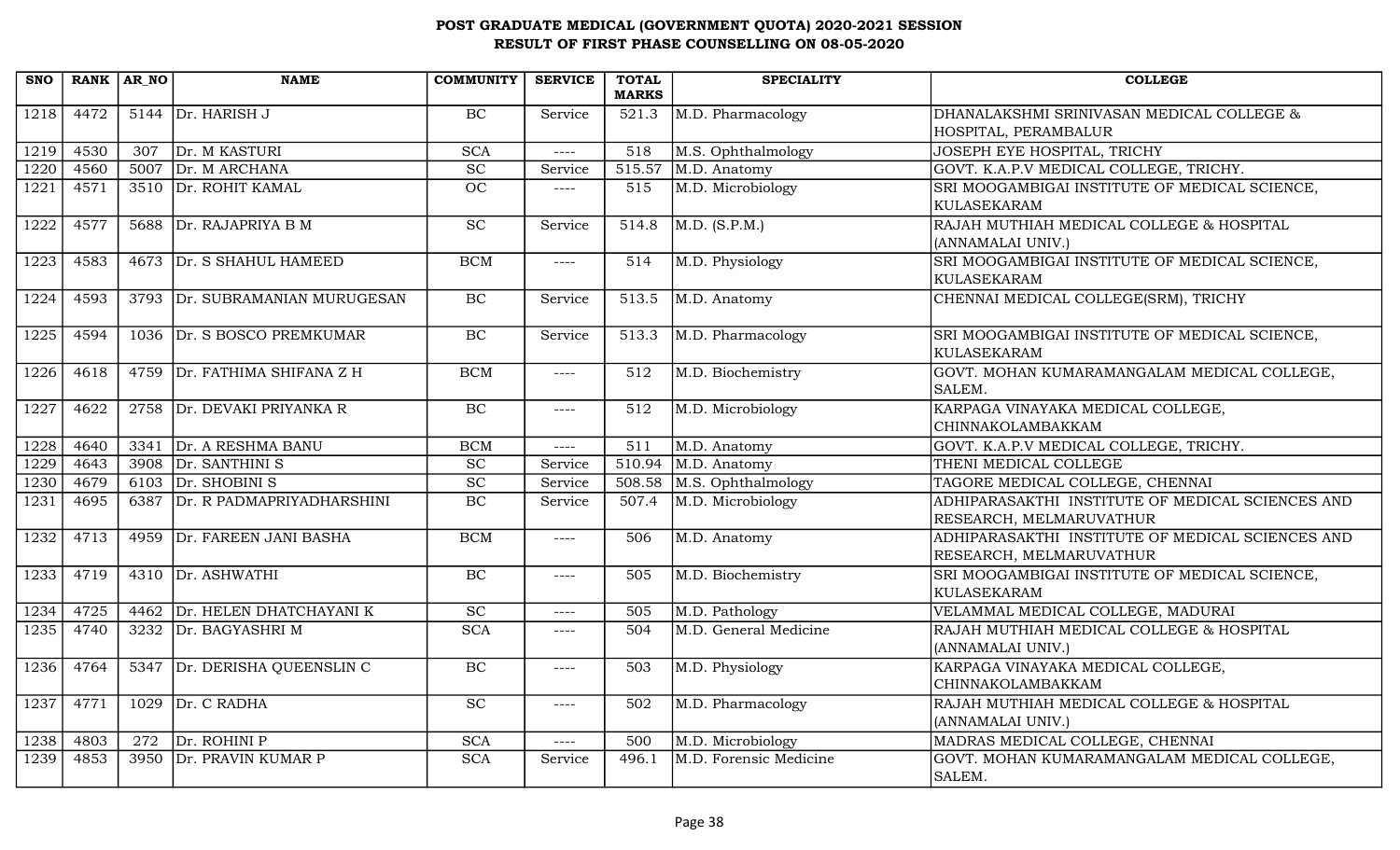| <b>SNO</b> |      | RANK AR NO | <b>NAME</b>                  | <b>COMMUNITY</b>            | <b>SERVICE</b> | <b>TOTAL</b><br><b>MARKS</b> | <b>SPECIALITY</b>               | <b>COLLEGE</b>                                                              |
|------------|------|------------|------------------------------|-----------------------------|----------------|------------------------------|---------------------------------|-----------------------------------------------------------------------------|
| 1240       | 4855 | 76         | Dr. PRATHYUSHAA INDU KIRAN K | <b>ST</b>                   | $--- -$        | 496                          | M.D. Anaesthesiology            | MADRAS MEDICAL COLLEGE, CHENNAI                                             |
| 1241       | 4879 | 1241       | Dr. SUGANYA P                | $\overline{\text{ST}}$      | $--- -$        | 494                          | M.S. Ophthalmology              | VILLUPURAM MEDICAL COLLEGE, VILLUPURAM.                                     |
| 1242       | 4928 |            | 5695 Dr. MALARKODI K         | BC                          | Service        | 490                          | M.D. Biochemistry               | ADHIPARASAKTHI INSTITUTE OF MEDICAL SCIENCES AND<br>RESEARCH, MELMARUVATHUR |
| 1243       | 4932 | 4929       | Dr. S MAHALAKSHMI            | BC                          | $--- -$        | 490                          | $\overline{M}$ .D. Anatomy      | KARPAGA VINAYAKA MEDICAL COLLEGE,<br><b>CHINNAKOLAMBAKKAM</b>               |
| 1244       | 4943 |            | $1374$ Dr. SANJAI B          | $\overline{BC}$             | $--- -$        | 489                          | M.D. Anatomy                    | SRI MOOGAMBIGAI INSTITUTE OF MEDICAL SCIENCE,<br>KULASEKARAM                |
| 1245       | 4945 | 3366       | Dr. NIVEDHITAA               | MBC/DNC                     | $---$          | 489                          | M.D. Biochemistry               | VELAMMAL MEDICAL COLLEGE, MADURAI                                           |
| 1246       | 5008 |            | 1955 Dr. PRIYANKA K          | <b>SC</b>                   | $--- -$        | 484                          | M.D. Pathology                  | ADHIPARASAKTHI INSTITUTE OF MEDICAL SCIENCES AND<br>RESEARCH, MELMARUVATHUR |
| 1247       | 5013 |            | 5790 Dr. TARIQ ABDUL MAJEED  | <b>BCM</b>                  | Service        | 483.8                        | M.D. Physiology                 | ADHIPARASAKTHI INSTITUTE OF MEDICAL SCIENCES AND<br>RESEARCH, MELMARUVATHUR |
| 1248       | 5191 | 1461       | Dr. DR JHANAKI PRRIYA Y      | <b>SCA</b>                  | $--- - -$      | 471                          | M.S. Obstetrics and Gynaecology | RAJAH MUTHIAH MEDICAL COLLEGE & HOSPITAL<br>(ANNAMALAI UNIV.)               |
| 1249       | 5200 | 5143       | Dr. R M ARULMOZHI VARMAN     | <b>SC</b>                   | Service        | 470.6                        | M.D. Physiology                 | DHANALAKSHMI SRINIVASAN MEDICAL COLLEGE &<br>HOSPITAL, PERAMBALUR           |
| 1250       | 5275 | 866        | Dr. KAVYA S                  | <b>SC</b>                   | $--- -$        | 464                          | M.D. (S.P.M.)                   | KARPAGAM FACULTY MEDICAL SCIENCES, COIMBATORE                               |
| 1251       | 5337 |            | 5464 Dr. SAVITHA S           | MBC/DNC                     | $--- -$        | 460                          | M.D. Microbiology               | ADHIPARASAKTHI INSTITUTE OF MEDICAL SCIENCES AND<br>RESEARCH, MELMARUVATHUR |
| 1252       | 5365 |            | 6365 Dr. RAGAPRIYA R         | MBC/DNC                     | Service        | 457.84                       | M.D. Microbiology               | DHANALAKSHMI SRINIVASAN MEDICAL COLLEGE &<br>HOSPITAL, PERAMBALUR           |
| 1253       | 5440 | 2806       | Dr. PREETHICKA M K           | MBC/DNC                     | $--- -$        | 452                          | M.D. Anatomy                    | DHANALAKSHMI SRINIVASAN MEDICAL COLLEGE &<br>HOSPITAL, PERAMBALUR           |
| 1254       | 5461 |            | 2903 Dr. VINOTH R K          | MBC/DNC                     | $---$          | 451                          | M.D. Physiology                 | SRI MOOGAMBIGAI INSTITUTE OF MEDICAL SCIENCE,<br>KULASEKARAM                |
| 1255       | 5535 | 5459       | Dr. PREETHI THIRUVENGADAM    | $\protect\operatorname{SC}$ | Service        | 444.15                       | M.D. Microbiology               | PSG MEDICAL COLLEGE, COIMBATORE                                             |
| 1256       | 5545 | 5499       | Dr. RAJA PRIYA V             | <b>SC</b>                   | Service        | 443.3                        | M.D. Pharmacology               | SRI MOOGAMBIGAI INSTITUTE OF MEDICAL SCIENCE,<br>KULASEKARAM                |
| 1257       | 5566 |            | 3382 Dr. AYISHA PARVEEN      | <b>BCM</b>                  | $--- -$        | 441                          | M.D. Microbiology               | VELAMMAL MEDICAL COLLEGE, MADURAI                                           |
| 1258       | 5576 | 4858       | Dr. M SARANYA                | MBC/DNC                     | Service        | 440.2                        | M.D. Pharmacology               | KARPAGAM FACULTY MEDICAL SCIENCES, COIMBATORE                               |
| 1259       | 5594 | 6405       | Dr. FATHIMA MUSFIRA          | $\rm BCM$                   | Service        | 438.1                        | M.D. Pharmacology               | CHENNAI MEDICAL COLLEGE(SRM), TRICHY                                        |
| 1260       | 5652 | 6499       | Dr. DR A RAMAMOORTHY         | MBC/DNC                     | Service        | 434.2                        | M.D. Pharmacology               | ADHIPARASAKTHI INSTITUTE OF MEDICAL SCIENCES AND<br>RESEARCH, MELMARUVATHUR |
| 1261       | 5755 |            | 5472 Dr. ANANTH KRISHNA T    | <b>SCA</b>                  | Service        | 425.5                        | M.D. Biochemistry               | MADRAS MEDICAL COLLEGE, CHENNAI                                             |